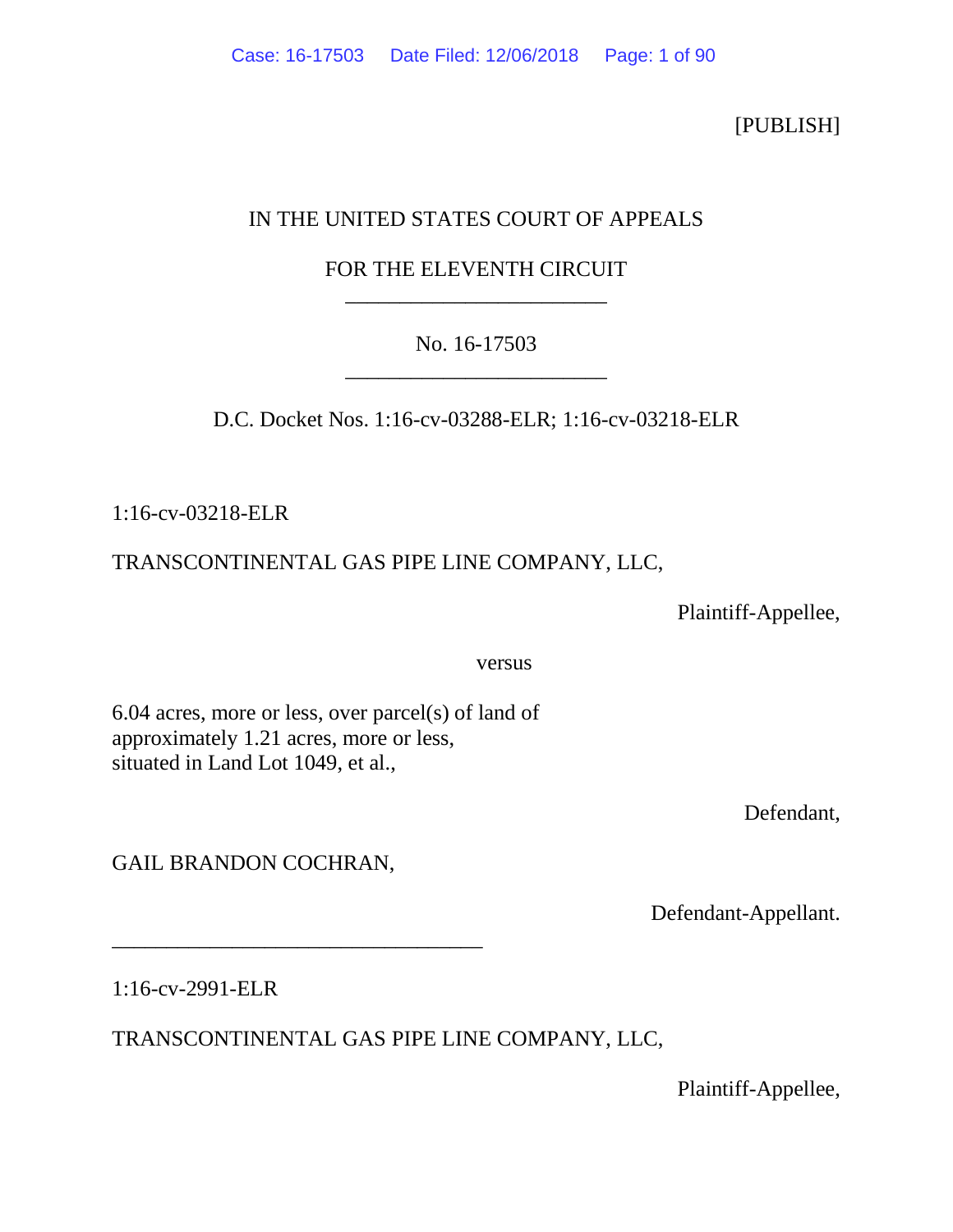versus versus

80 acres more or less, in Land Lot 74 of the Sixteenth (16th) Land District, Third (3rd) Section of Bartow County, Georgia and more particularly described herein, et al.,

\_\_\_\_\_\_\_\_\_\_\_\_\_\_\_\_\_\_\_\_\_\_\_\_\_\_\_\_\_\_\_\_\_\_\_\_

Defendants,

## VARIOUS DEFENDANTS,

Defendants-Appellants.

1:16-cv-03217-ELR

# TRANSCONTINENTAL GAS PIPE LINE COMPANY, LLC,

Plaintiff-Appellee,

versus versus

4.57 acres more or less, over the following parcel(s) of land: 0.25 acres, more or less, situated in Land Lot 37 and 3.70 acres, more or less situated in Land Lot 28 all in the Sixth (6th) District of the Third (3rd) Section of Gordon County, Georgia and more particularly described herein, et al.,

Defendants,

# LEGACY PROPERTIES OF NORTHWEST GEORGIA, LLC,

\_\_\_\_\_\_\_\_\_\_\_\_\_\_\_\_\_\_\_\_\_\_\_\_\_\_\_\_\_\_\_\_\_\_

Defendant-Appellant.

1:16-cv-03258-ELR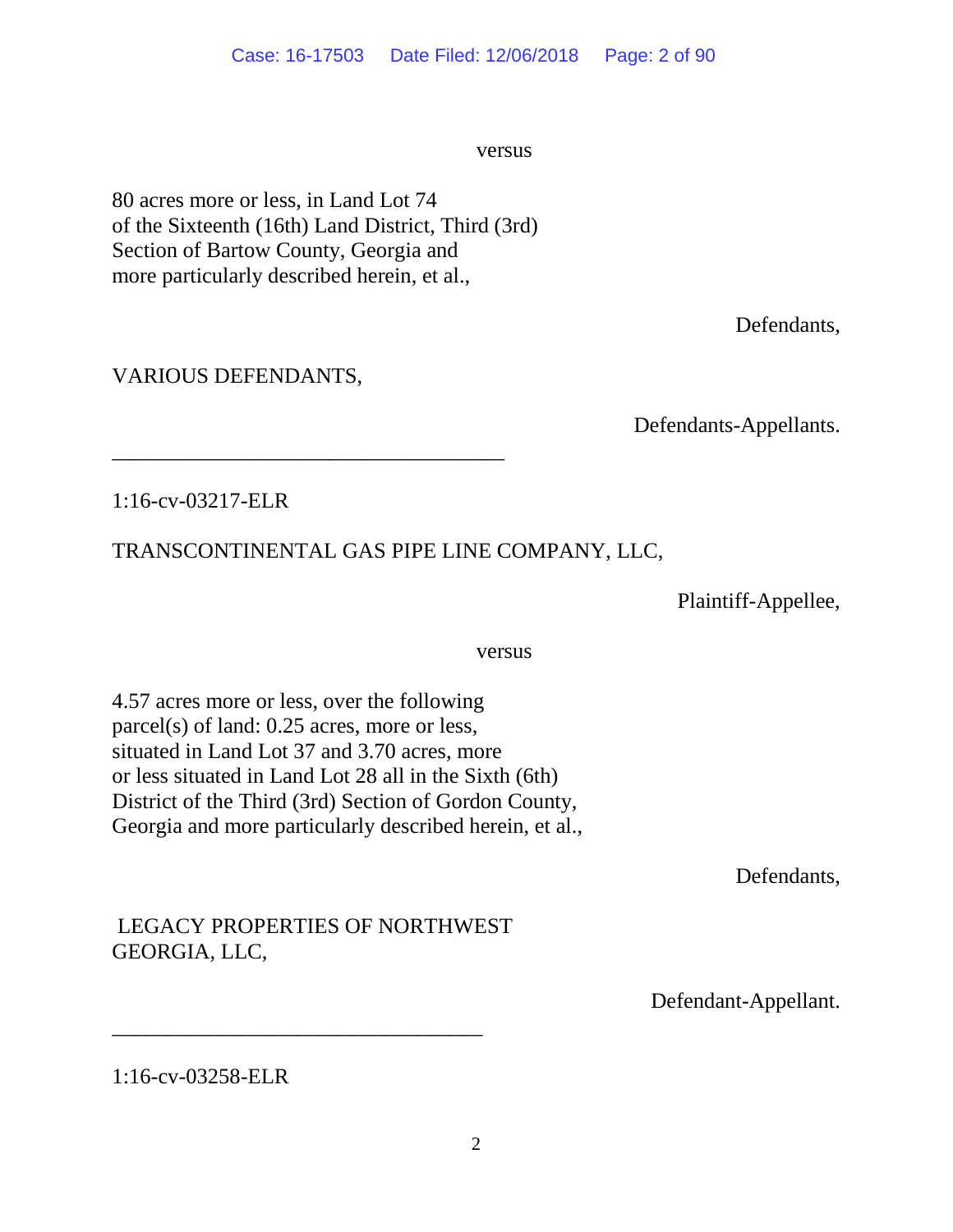## TRANSCONTINENTAL GAS PIPE LINE COMPANY, LLC,

Plaintiff-Appellee,

### versus versus

5.73 acres, more or less, over the following parcel(s) of land: Approximately 102.593 acres, more or less, being in Land Lots 1075, 1076, 1077, 1084, and 1085 of the 3rd District, 3rd Section of Paulding County, Georgia and further Less and Except 1 acre, more or less, situated in Land Lot 1085 of the 3rd District, 3rd Section of Paulding County, Georgia, and further Less and Except Tract 1: 1 acre, more or less, and Tract 2: 0.775 acres, more or less, situated in Land Lot 1075 of the 3rd District, 3rd Section of Paulding County, Georgia and more particularly described herein, et al.,

Defendants,

NANCY H. TIBBITTS,

Defendant-Appellant.

### 1:16-cv-03236-ELR

## TRANSCONTINENTAL GAS PIPE LINE COMPANY, LLC,

Plaintiff-Appellee,

versus

1.90 acres, more or less, over parcel(s) of land of approximately 10.013 acres, more or less, situated in Land Lot 69, of the Fourth (4th) Land District, of Coweta County, Georgia, and more particularly described herein, et al.,

\_\_\_\_\_\_\_\_\_\_\_\_\_\_\_\_\_\_\_\_\_\_\_\_\_\_\_\_\_\_\_\_\_\_\_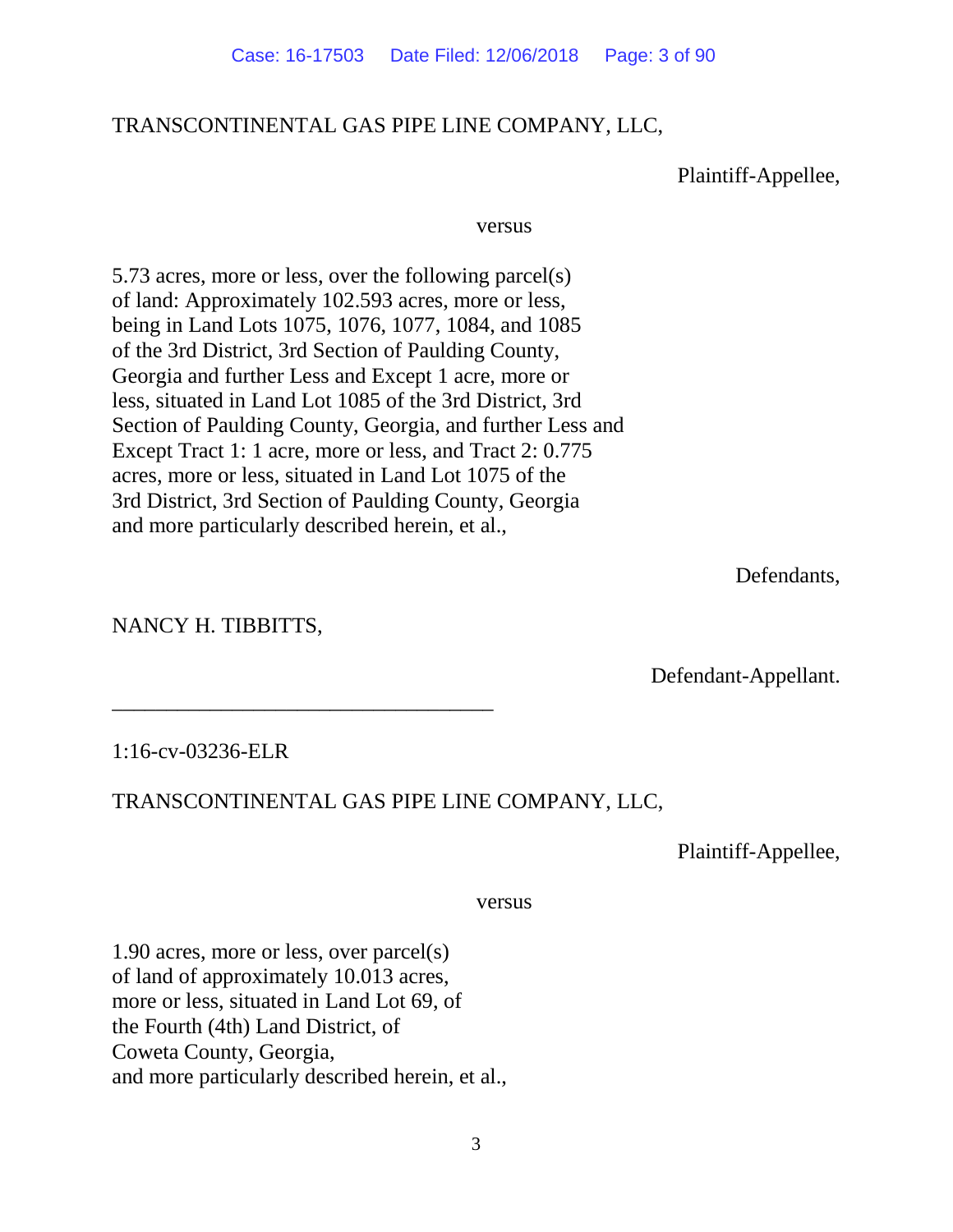Defendants,

## DONALD J. MORRIS,

Defendant-Appellant.

1:16-cv-03234-ELR

# TRANSCONTINENTAL GAS PIPE LINE COMPANY, LLC,

\_\_\_\_\_\_\_\_\_\_\_\_\_\_\_\_\_\_\_\_\_\_\_\_\_\_\_\_\_\_\_\_\_\_\_\_\_\_

Plaintiff-Appellee,

### versus versus

2.16 acres, more or less, over the following parcel(s) of land: Approximately 80 acres, more or less, being the West half of Land Lot 31, of the Sixth (6th) Land District and Third (3rd) Section of Gordon County, Georgia, Less and Except 3.828 acres, more or less, situated in Land Lot 31 of the Sixth (6th) Land District and Third (3rd) Section of Gordon County and more particularly described herein; et al.,

\_\_\_\_\_\_\_\_\_\_\_\_\_\_\_\_\_\_\_\_\_\_\_\_\_\_\_\_\_\_\_\_\_\_\_\_\_\_

Defendants,

MELVIN M. DOBSON,

Defendant-Appellant.

1:16-cv-03220-ELR,

# TRANSCONTINENTAL GAS PIPE LINE COMPANY, LLC,

Plaintiff-Appellee,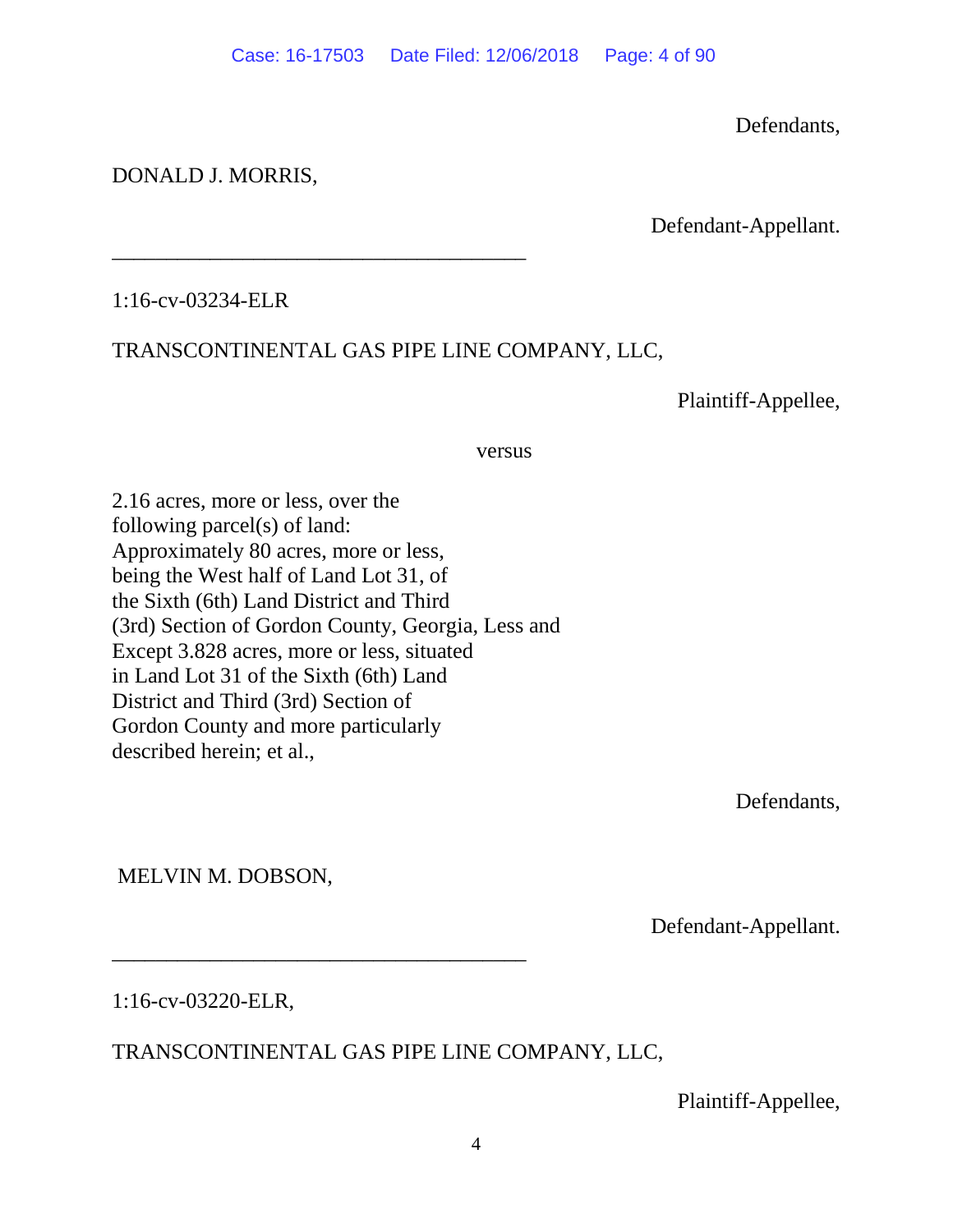versus versus

A permanent roadway easement across 23.511 acres situated in Land Lots 64 and 81 of the 3rd District and 3rd Section of Paulding County, Georgia and more particularly described herein,

\_\_\_\_\_\_\_\_\_\_\_\_\_\_\_\_\_\_\_\_\_\_\_\_\_\_\_\_\_\_\_\_\_\_\_\_\_\_

Defendant,

JEFF MOON,

Defendant-Appellant.

1:16-cv-03224-ELR

# TRANSCONTINENTAL GAS PIPE LINE COMPANY, LLC,

Plaintiff-Appellee,

versus versus

2.77 acres, more or less, over parcel(s) of land of approx. 38.7225 acres, more or less, situated in Land Lot 568 of the Third (3rd) Land District, Third (3rd) Section, of Paulding County, Georgia and more particularly described herein,

\_\_\_\_\_\_\_\_\_\_\_\_\_\_\_\_\_\_\_\_\_\_\_\_\_\_\_\_\_\_\_\_\_\_\_\_\_\_

CHARLINE CAMBRON,

Defendant-Appellant.

1:16-cv-3245-ELR

TRANSCONTINENTAL GAS PIPE LINE COMPANY, LLC,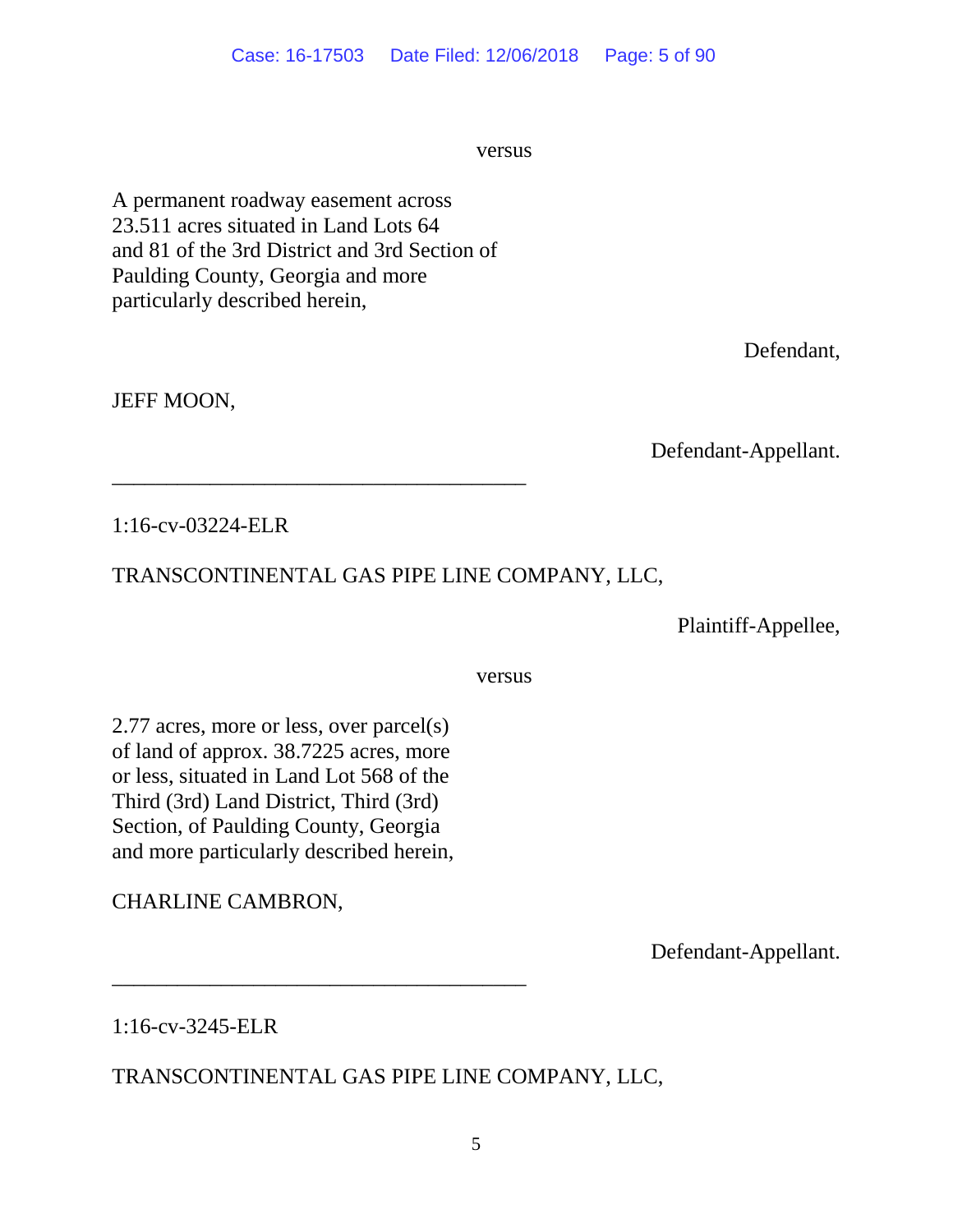6

Plaintiff-Appellee,

versus versus

3.48 acres, more or less, over parcel(s) of land of approximately 40 acres, more or less, situated in Land Lot 569 and .75 acres, more or less, situated in Land Lot 512 in the Third (3rd) Land District, Third (3rd) Section, of Paulding County, Georgia, and more particularly described herein, et al.,

\_\_\_\_\_\_\_\_\_\_\_\_\_\_\_\_\_\_\_\_\_\_\_\_\_\_\_\_\_\_\_\_\_\_\_\_\_\_

JJBK LLLP,

1:16-cv-03238-ELR

# TRANSCONTINENTAL GAS PIPE LINE COMPANY, LLC,

Plaintiff-Appellee,

versus versus

.07 acres, more or less, over parcel(s) of land of 5.292 acres, more or less, and being situated in Land Lots 70 and 71 of the Fourth Land District of Coweta County, Georgia, and being identified as Tract 2 in that certain Revised Final Plat of Survey for The Hills At Wager's Mill, as revised on October 1, 2002 and recorded on January 22, 2003 in Book 77, Page 199; in the Plat Records in the Office of the Clerk of the Superior Court of Coweta Co, et al.,

Defendants,

Defendant-Appellant.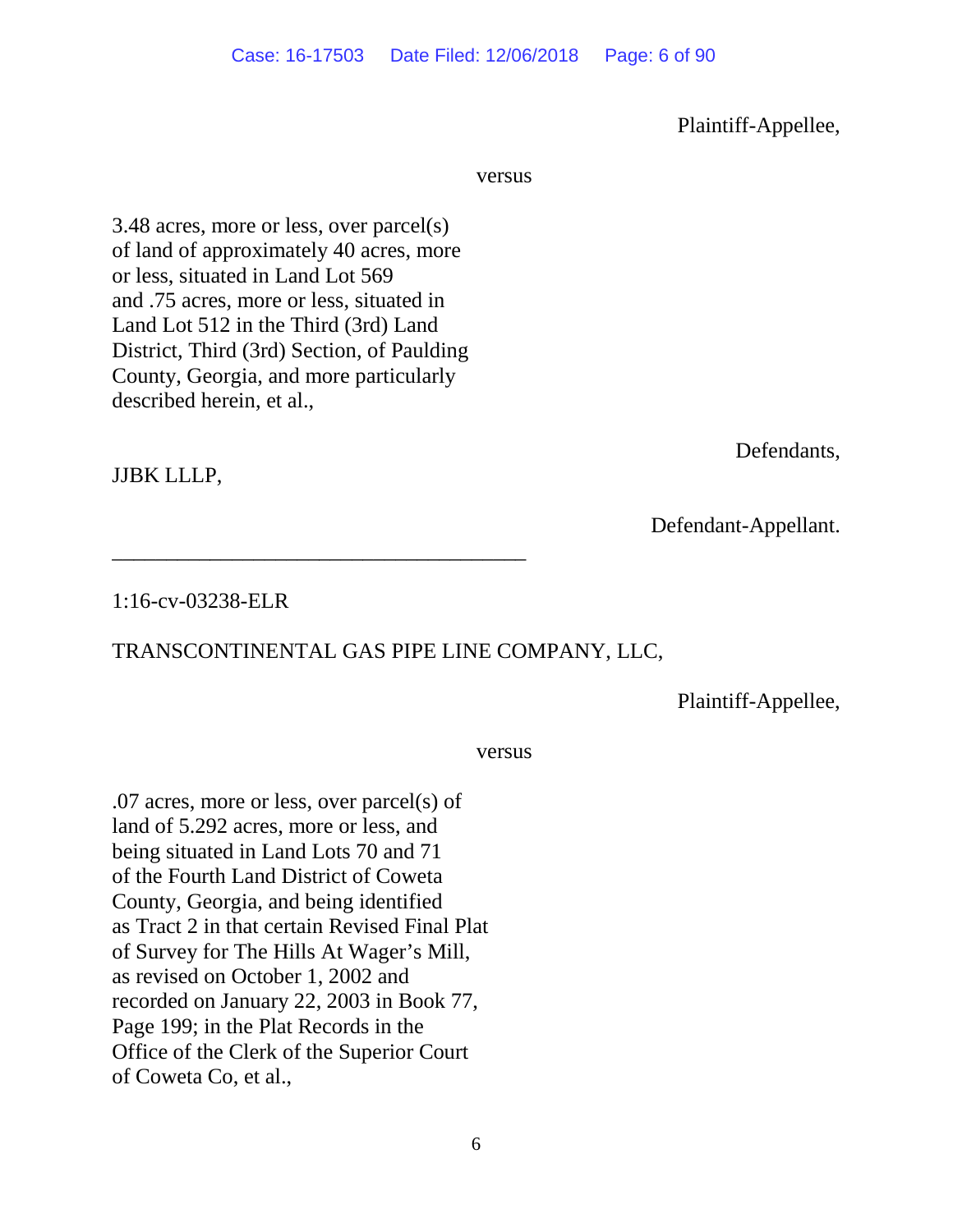Defendants,

## IAN S. GOLDENBERG,

Defendant-Appellant.

1:16-cv-03223-ELR

## TRANSCONTINENTAL GAS PIPE LINE COMPANY, LLC,

Plaintiff-Appellee,

versus versus

3.30 acres, more or less, over parcel(s) of land of approximately 39 acres, more or less, in Land Lots 1035 and 1036 of the Seventeenth (17th) Land District, and Third (3rd) Section of Bartow County, Georgia and more particularly described herein, et al.,

\_\_\_\_\_\_\_\_\_\_\_\_\_\_\_\_\_\_\_\_\_\_\_\_\_\_\_\_\_\_\_\_\_\_\_\_\_\_

\_\_\_\_\_\_\_\_\_\_\_\_\_\_\_\_\_\_\_\_\_\_\_\_\_\_\_\_\_\_\_\_\_\_\_\_\_

Defendants,

LACKEY GROUP LLC,

Defendant-Appellant.

1:16-cv-3247-ELR

# TRANSCONTINENTAL GAS PIPE LINE COMPANY, LLC,

Plaintiff-Appellee,

versus versus

3.48 acres, more or less, over the following parcel(s) of land: Approx.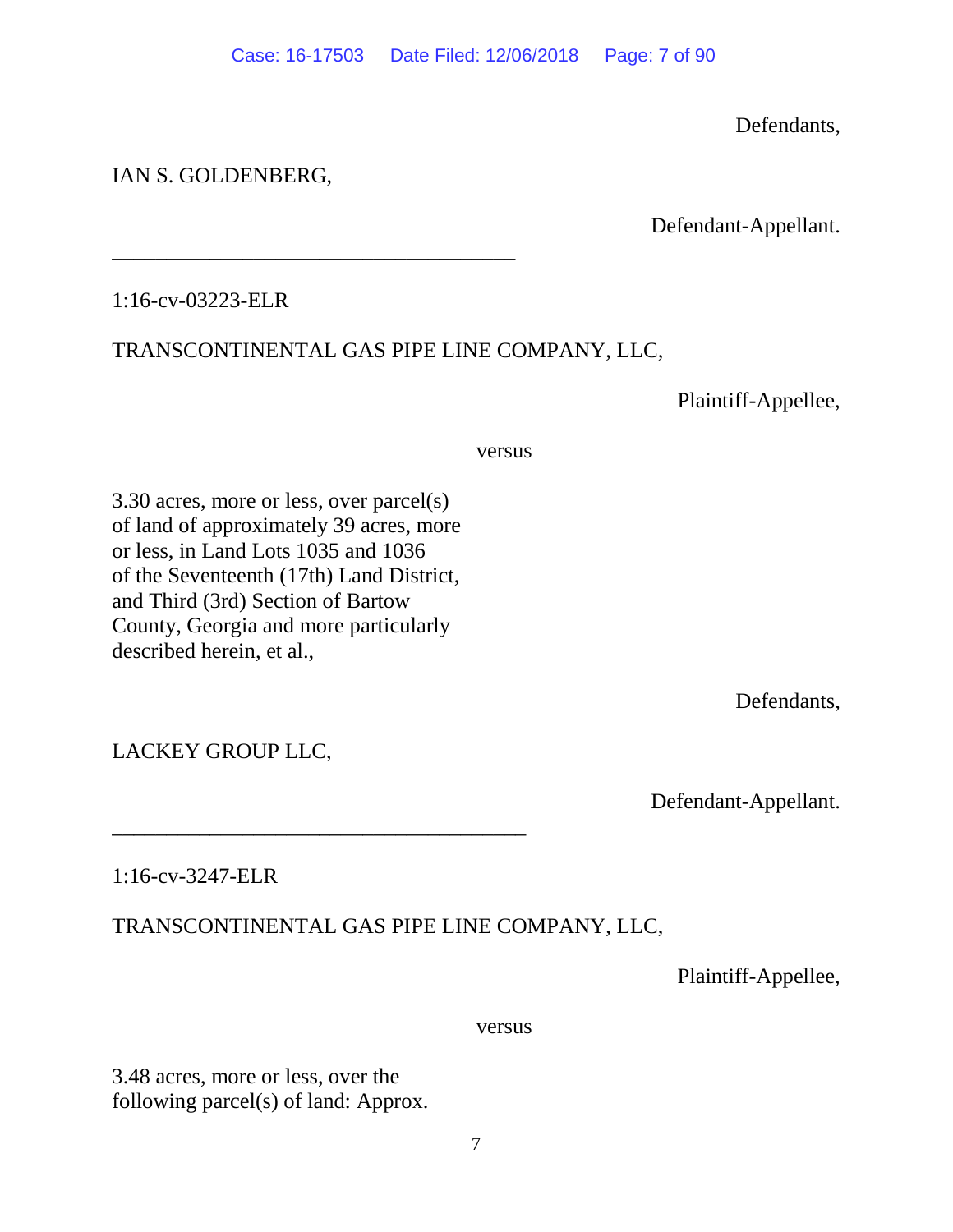40.00 acres, more or less and lying and being in all of land Lot 726, of the 3rd District, 3rd Section, Paulding County, Georgia, Less and Except 2 acres, more or less, situated in Land Lots 725 and 726 of the 3rd District, 3rd Section of Paulding County, Georgia and more particularly described herein,

\_\_\_\_\_\_\_\_\_\_\_\_\_\_\_\_\_\_\_\_\_\_\_\_\_\_\_\_\_\_\_\_\_\_\_\_\_\_

Defendant,

PAUL CORLEY,

Defendant-Appellant.

1:16-cv-03230-ELR,

# TRANSCONTINENTAL GAS PIPE LINE COMPANY, LLC.,

Plaintiff-Appellee,

### versus versus

2.17 acres, more or less, over the following parcel(s) of land: Approximately 41.39 acres, more or less, and being in Land Lots 714 and 715 of the 3rd District, 3rd Section, Paulding County, Georgia, Less and Except 3.936 acres, more or less, in Land Lot 715 of the 3rd District, 3rd Section Paulding County, Georgia, Further Less and Except 0.750 acres, more or less, in Land Lot 715 of the 3rd District, 3rd Section, Paulding County, Georgia,

Defendant,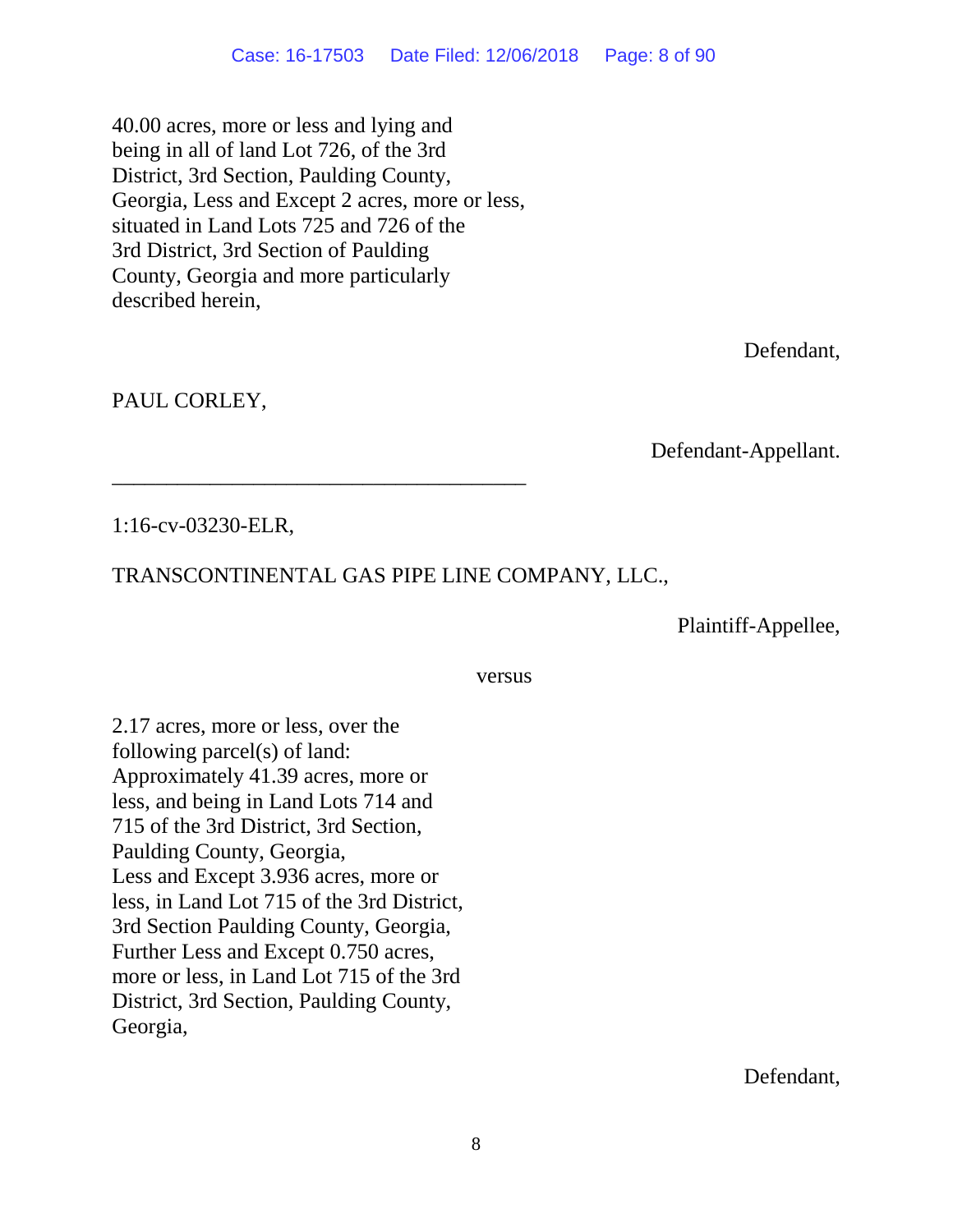# PAUL FRANKLIN CORLEY, as executor of the estate of Hazel Genette Sligh Corley,

\_\_\_\_\_\_\_\_\_\_\_\_\_\_\_\_\_\_\_\_\_\_\_\_\_\_\_\_\_\_\_\_\_\_\_\_\_\_

Defendant-Appellants.

## 1:16-cv-3257-ELR

# TRANSCONTINENTAL GAS PIPELINE COMPANY, LLC,

Plaintiff-Appellee,

versus versus

3.94 acres, more or less, over parcel(s) of land of approximately 102.906 acres, more or less, situated in Land Lots 68, 77, 78 and 140 of the 3rd District, 3rd Section, Paulding County, Georgia and more particularly described herein,

Defendant,

MOON INVESTMENTS, LLC,

Defendant-Appellant.

1:16-cv-03295-ELR

# TRANSCONTINENTAL GAS PIPE LINE COMPANY, LLC.,

Plaintiff-Appellee,

versus versus

12.993 acres, more or less, situated in Land Lot 59 of the Fourth Land District of Coweta County, Georgia, et al.,

\_\_\_\_\_\_\_\_\_\_\_\_\_\_\_\_\_\_\_\_\_\_\_\_\_\_\_\_\_\_\_\_\_\_\_\_\_\_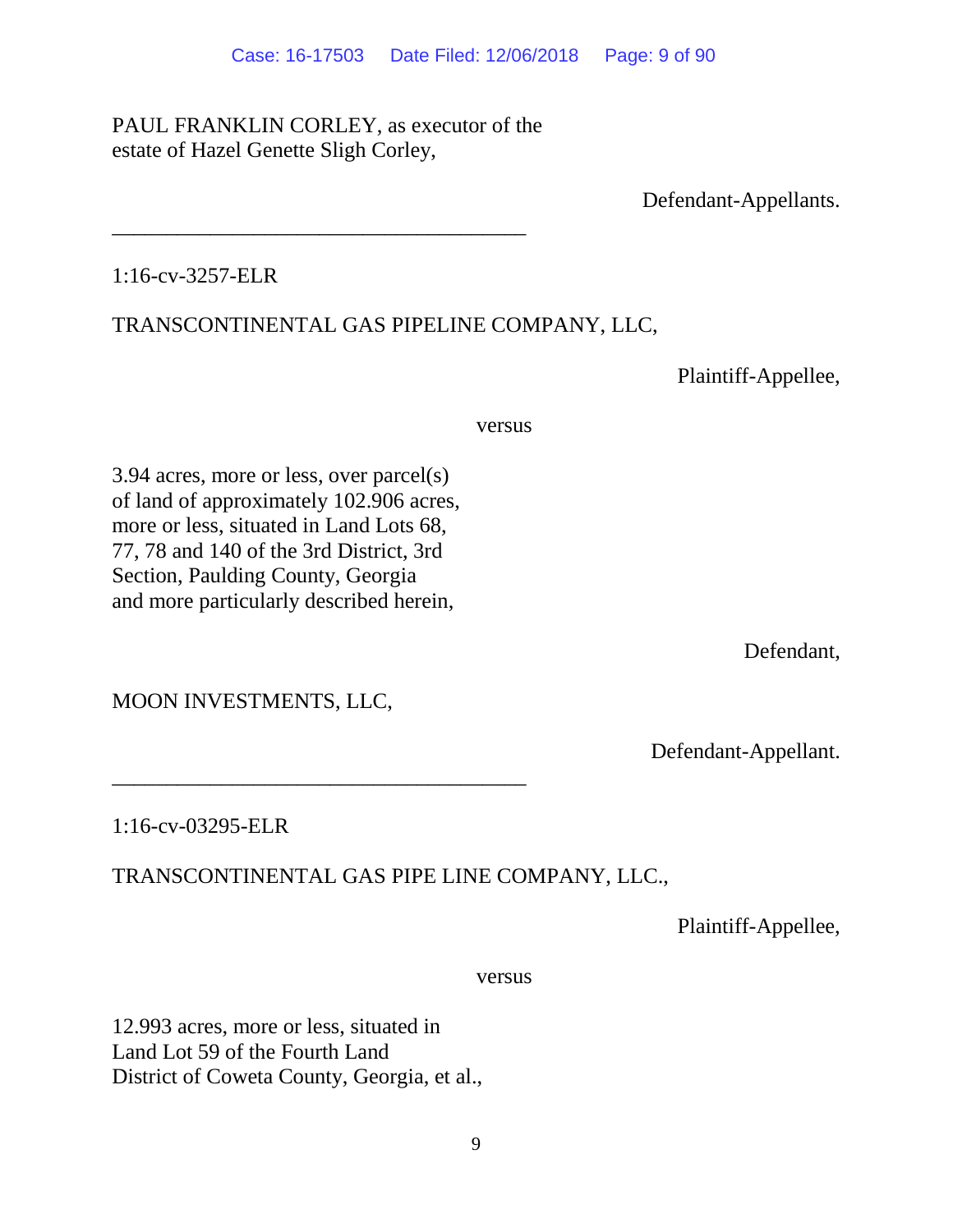Defendant,

## THOMAS W. SMRCINA, JEANNIE F. SMRCINA,

Defendants-Appellants.

1:16-cv-03232-ELR

# TRANSCONTINENTAL GAS PIPE LINE COMPANY, LLC,

Plaintiff-Appellee,

### versus versus

1.45 acres, more or less, over the following parcel(s) of land: Approximately 41.035 acres, more or less, situated in Land Lot 28 of the 6th District and 3rd Section of Gordon County Georgia, Less and Except 4.6497 acres, more or less, situated in Land Lot 28 of the 6th District of Gordon County, Georgia, and more particularly described within, et al.,

\_\_\_\_\_\_\_\_\_\_\_\_\_\_\_\_\_\_\_\_\_\_\_\_\_\_\_\_\_\_\_\_\_\_\_\_\_\_

\_\_\_\_\_\_\_\_\_\_\_\_\_\_\_\_\_\_\_\_\_\_\_\_\_\_\_\_\_\_\_\_\_\_\_\_\_\_

Defendant,

MICHAEL W. HILL,

Defendant-Appellant.

1:16-cv-3250-ELR

# TRANSCONTINENTAL GAS PIPE LINE COMPANY, LLC,

Plaintiff-Appellee,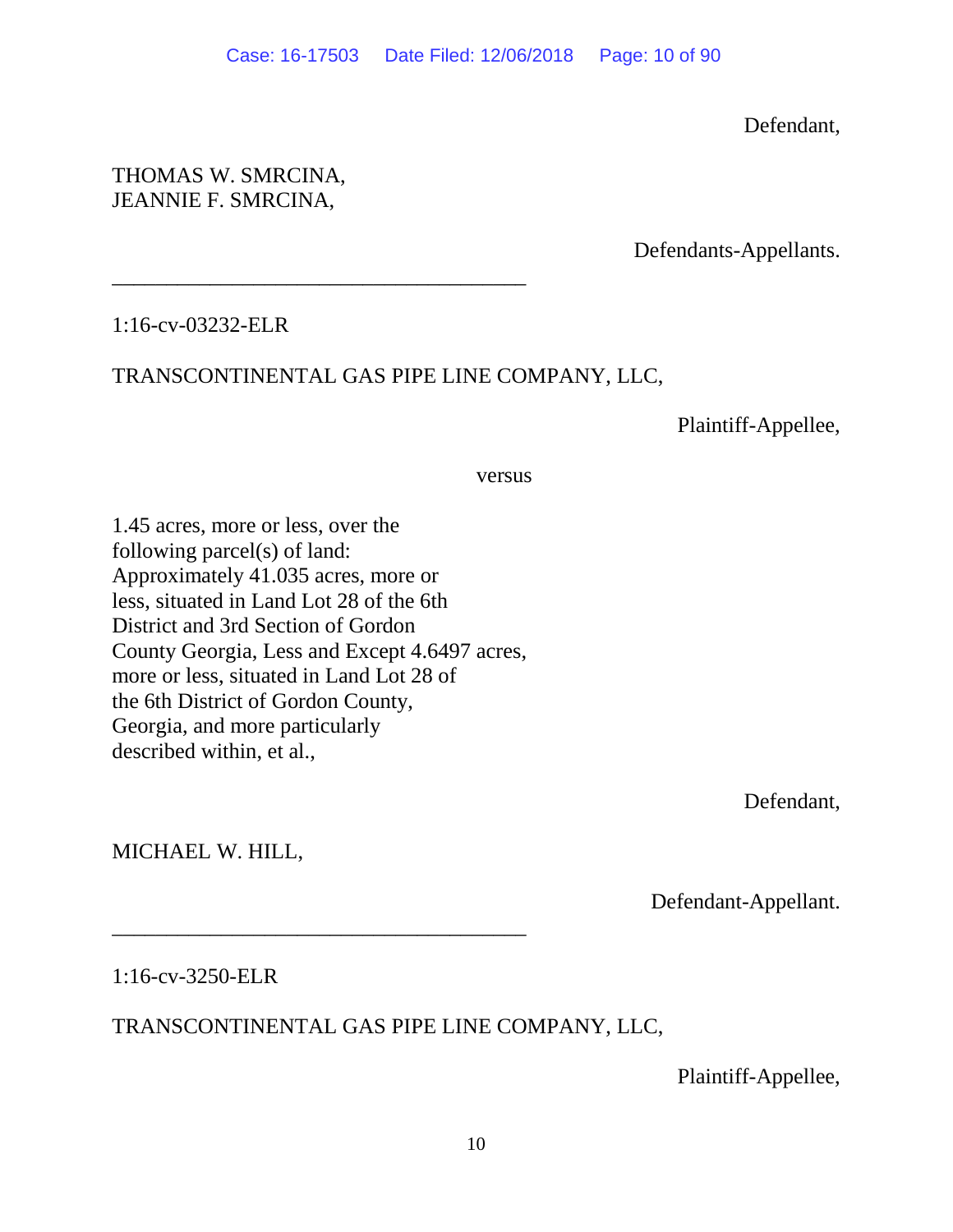versus versus

.83 acres, more or less, over parcel(s) of land of approximately 5.003 acres, more or less and being situated in Land Lot 71 of the Fourth Land District of Coweta County, Georgia and more particularly described herein, et al.,

\_\_\_\_\_\_\_\_\_\_\_\_\_\_\_\_\_\_\_\_\_\_\_\_\_\_\_\_\_\_\_\_\_\_\_\_\_\_\_

Defendants,

Defendant-Appellant.

1:16-cv-3297-ELR

CHRISTINE MARIE CALI, f.k.a. Christine M. Snellgrove,

# TRANSCONTINENTAL GAS PIPE LINE COMPANY, LLC,

Plaintiff-Appellee,

versus versus

50 acres, more or less, situated in Land Lots 55 and 68 of the Fourth (4th) Land District of Coweta County, Georgia; 100 acres, more or less, situated in Land Lot 68 of the Fourth (4th) Land District of Coweta County, Georgia,

GENE A. TERRELL, JOYCE BAILEY TERRELL, Defendant,

Defendants-Appellants.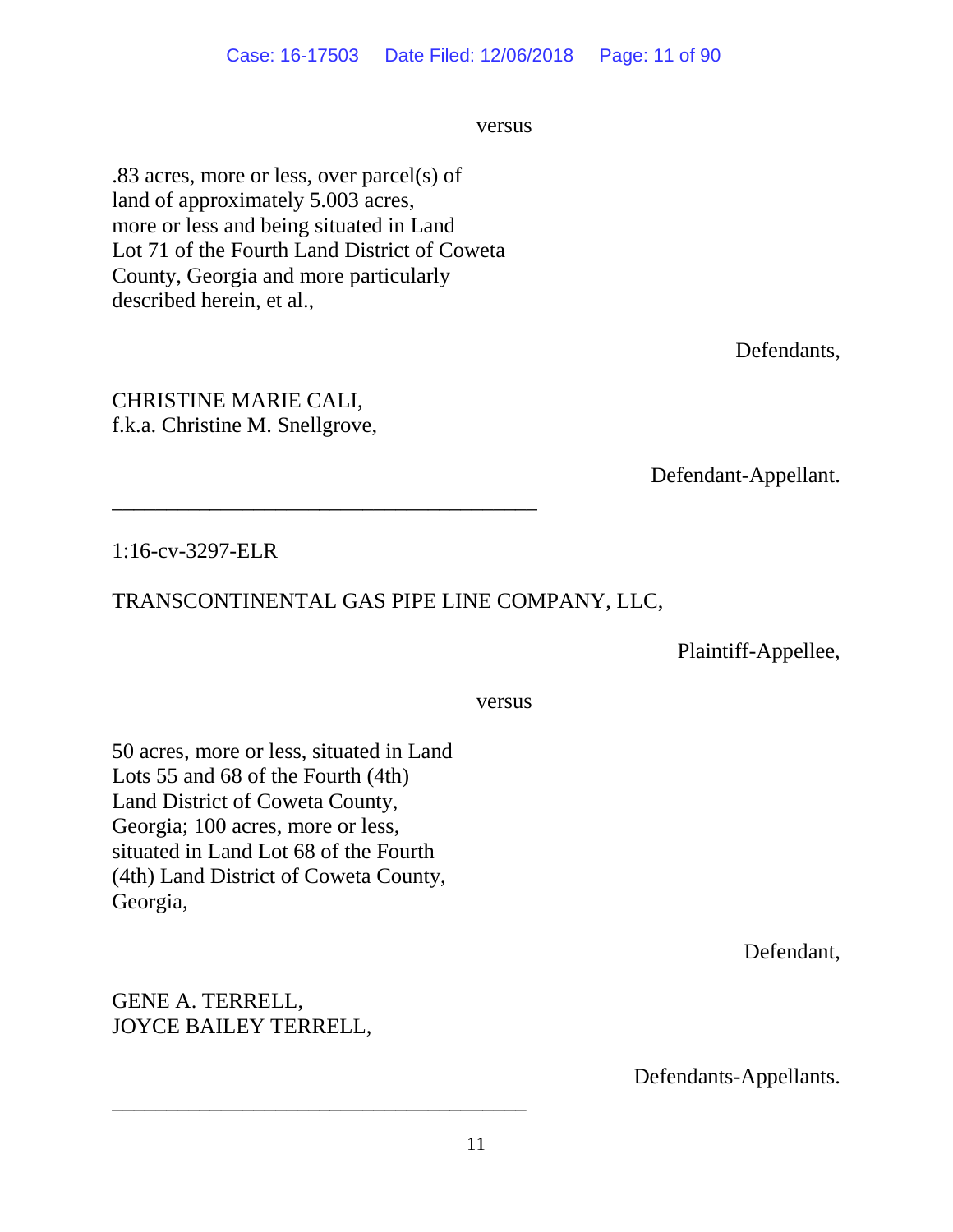### 1:16-cv-3290-ELR

## TRANSCONTINENTAL GAS PIPE LINE COMPANY, LLC,

Plaintiff-Appellee,

versus

10.1824 acres, more or less, situated in Land Lots 669 and 700 of the 17th Land District and 3rd Section, of Bartow County, Georgia

\_\_\_\_\_\_\_\_\_\_\_\_\_\_\_\_\_\_\_\_\_\_\_\_\_\_\_\_\_\_\_\_\_\_\_\_\_\_

Defendants,

TIM DENSON, TERA DENSON,

Defendants-Appellants.

1:16-cv-03296-ELR

# TRANSCONTINENTAL GAS PIPE LINE COMPANY, LLC,

Plaintiff-Appellee,

versus versus

16.14 acres and 5 additional acres, more or less, situated in Land Lot 982 of the Seventeenth (17) District, Third (3rd) Section of Bartow County, Georgia - 35.10 acres more or less in Land Lots 962 and 963 of the Seventeenth (17th) District Third (3rd) Section of Bartow County, Georgia, et al.,

Defendants,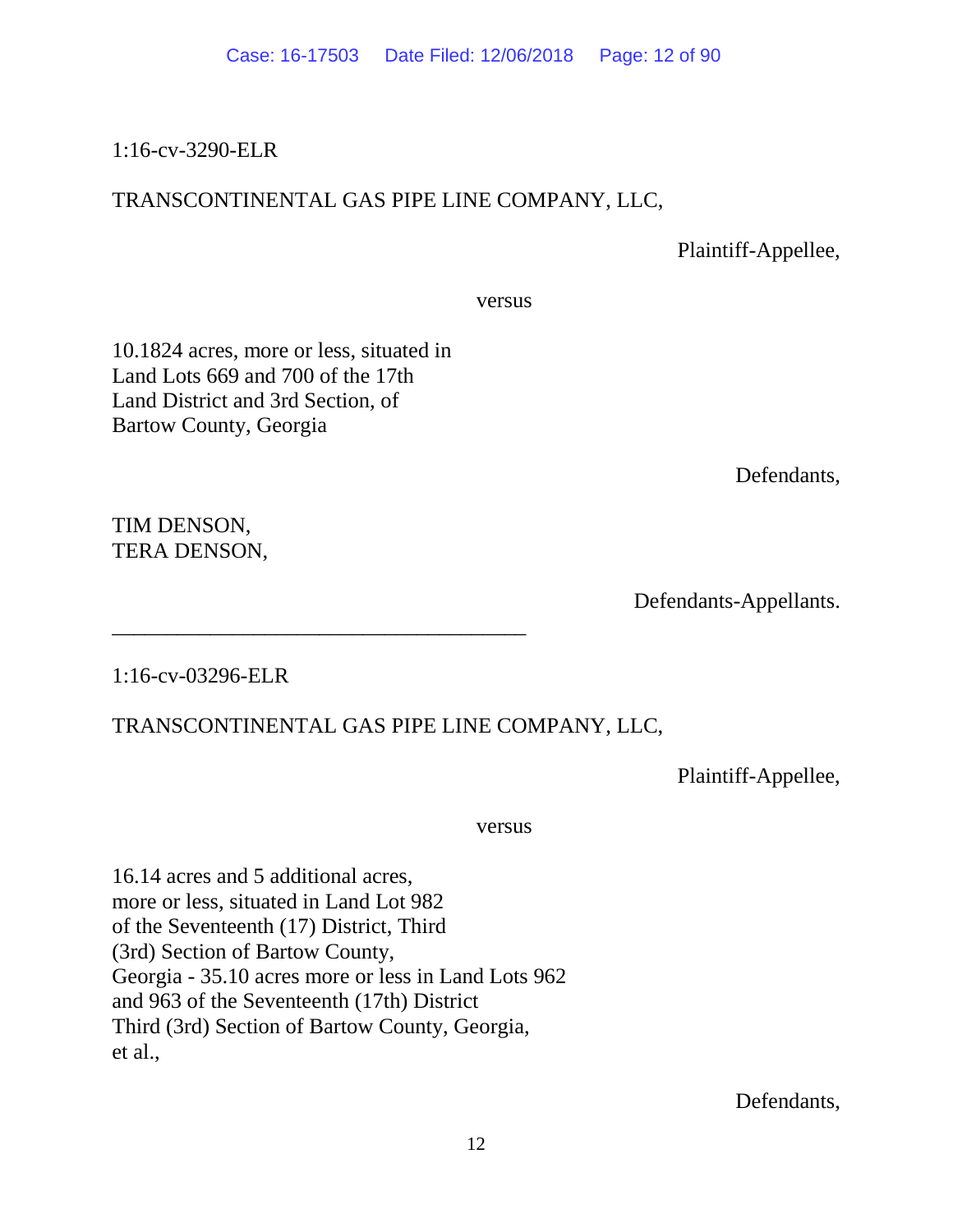## WILLIAM G. TAFF, REBECCA K. TAFF,

Defendants-Appellants.

## 1:16-cv-03293-ELR

## TRANSCONTINENTAL GAS PIPE LINE COMPANY, LLC,

Plaintiff-Appellee,

versus versus

6.59 acres being Tract 7 in Land Lot 669 of the Seventeenth (17th) Land, Third (3rd) Section of Bartow County, Georgia, et al.,

\_\_\_\_\_\_\_\_\_\_\_\_\_\_\_\_\_\_\_\_\_\_\_\_\_\_\_\_\_\_\_\_\_\_\_\_\_

\_\_\_\_\_\_\_\_\_\_\_\_\_\_\_\_\_\_\_\_\_\_\_\_\_\_\_\_\_\_\_\_\_\_\_\_\_

Defendants,

HENRY D. MEZ, RHONDA S. MEZ,

Defendants-Appellants.

## 1:16-cv-03364-ELR

# TRANSCONTINENTAL GAS PIPE LINE COMPANY, LLC,

Plaintiff-Appellee,

versus versus

3.22 acres, more or less, over parcel(s) of land of approximately 137.56 acres, more or less, situated in Land Lot 58 of the Fourth (4th) Land District of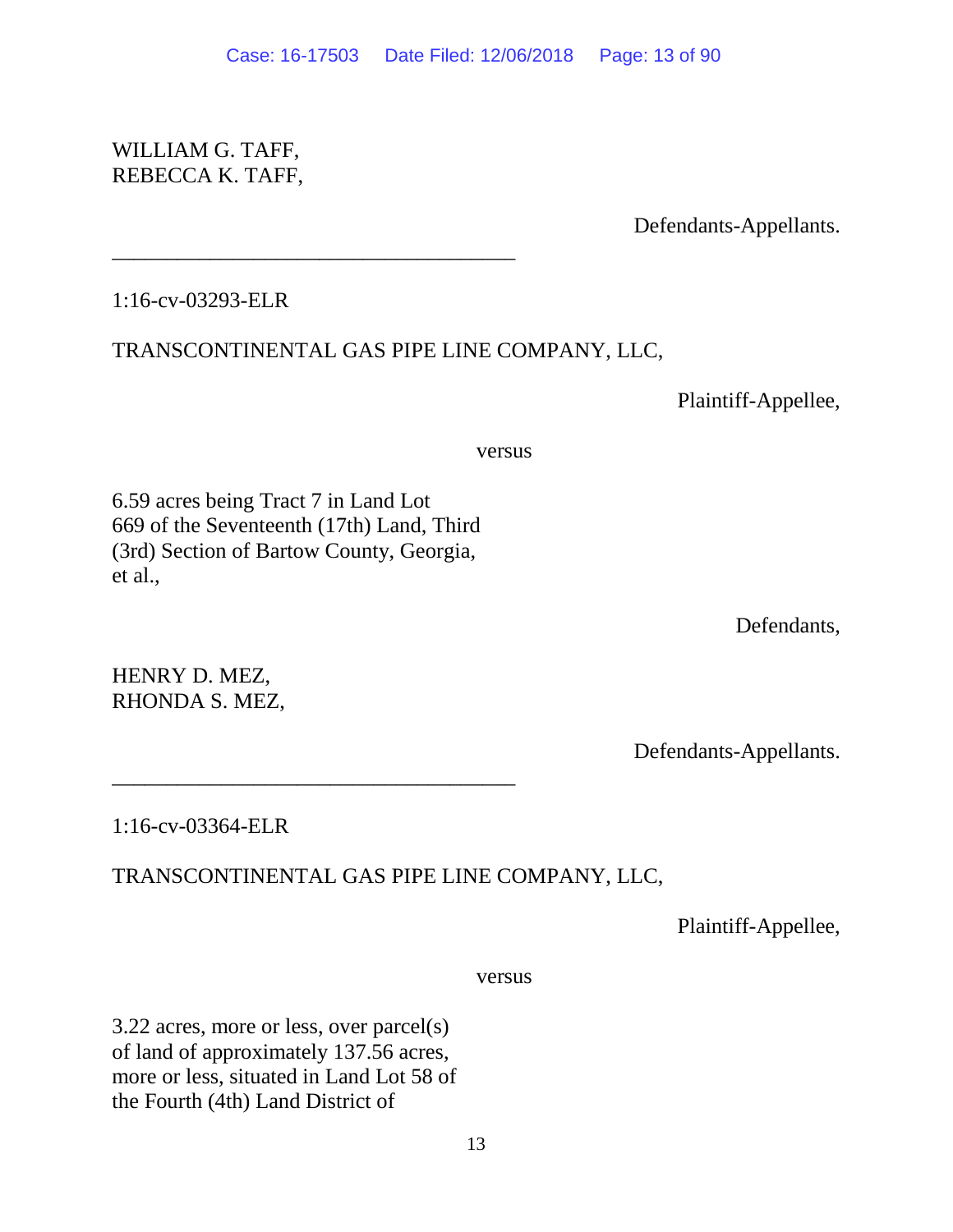Coweta County, Georgia and more particularly described herein,

Defendant,

## HANDY LAND AND TIMBER L.P.,

Defendants-Appellants.

Appeal from the United States District Court for the Northern District of Georgia

\_\_\_\_\_\_\_\_\_\_\_\_\_\_\_\_\_\_\_\_\_\_\_\_

\_\_\_\_\_\_\_\_\_\_\_\_\_\_\_\_\_\_\_\_\_\_\_\_

(December 6, 2018)

Before JILL PRYOR and JULIE CARNES, Circuit Judges, and CONWAY,<sup>\*</sup> District Judge.

JULIE CARNES, Circuit Judge:

 $\overline{a}$ 

Transcontinental Gas Pipe Line Company, LLC ("Transcontinental") brought these consolidated condemnation proceedings against several property owners in Northwest Georgia (collectively, "Defendants") in order to obtain an easement for the construction of a natural-gas pipeline. The district court granted summary judgment in favor of Transcontinental on the issue of whether it had a right to condemn certain portions of Defendants' properties under Section 7(h) of the Natural Gas Act, 15 U.S.C. § 717f(h). The district court also issued a

<span id="page-13-0"></span><sup>∗</sup> Honorable Anne C. Conway, United States District Judge for the Middle District of Florida, sitting by designation.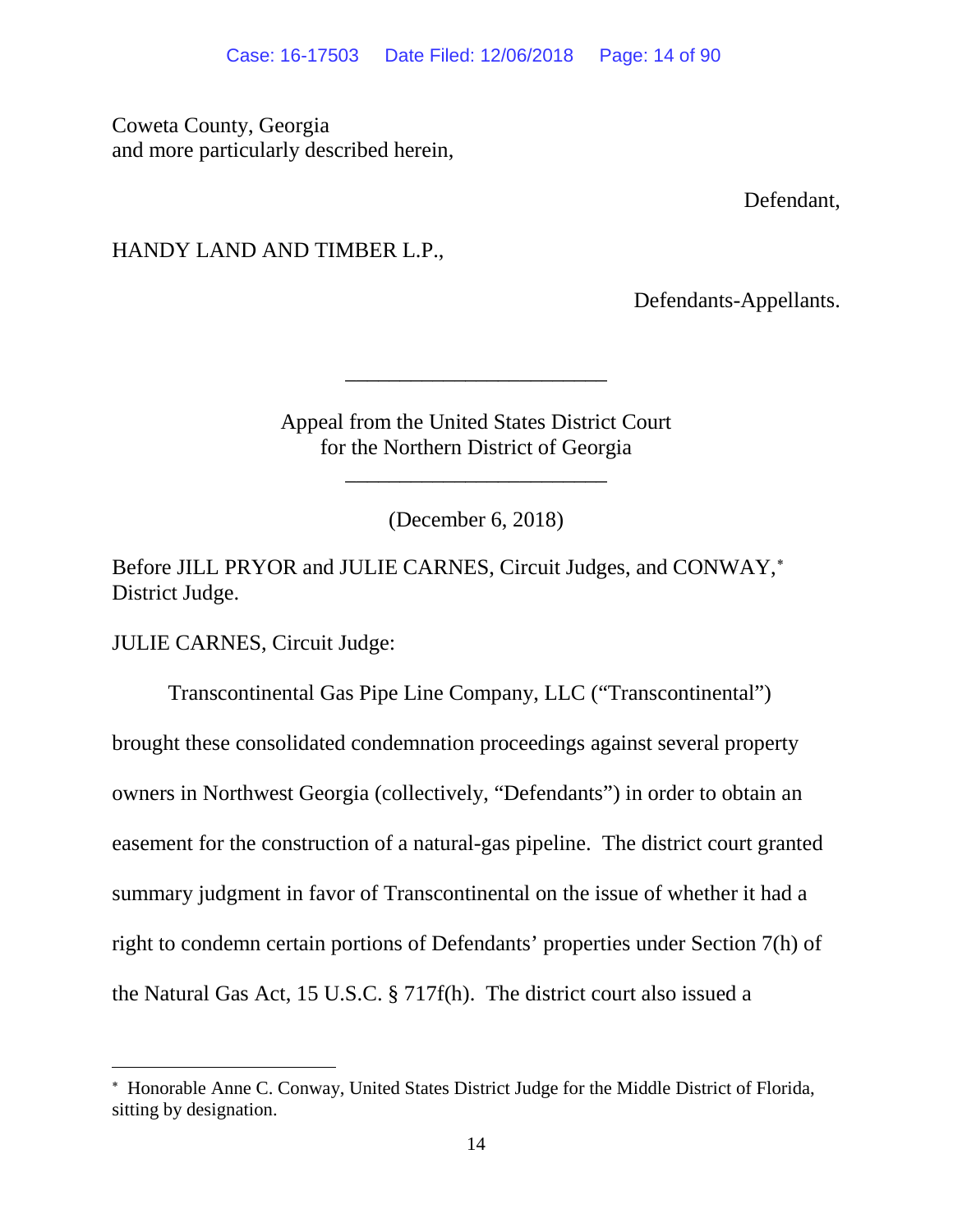preliminary injunction allowing Transcontinental to immediately enter Defendants' properties and begin construction. As a condition of such access, the district court required Transcontinental to post a surety bond in an amount equal to twice the appraised value of Defendants' properties. Defendants challenge each of those rulings on appeal. After careful review, and with the benefit of oral argument, we affirm.

### **BACKGROUND**

### **I. Factual Background**

Transcontinental is a natural-gas company that transports natural gas back and forth between the Gulf Coast and the New York City metropolitan area via pipeline.<sup>[1](#page-14-0)</sup> Along the route, Transcontinental provides natural gas to customers throughout the East Coast.

On March 19, 2015, Transcontinental applied to the Federal Energy Regulatory Commission ("FERC") for a certificate of public convenience and necessity authorizing it to construct a new natural-gas pipeline in Northwest Georgia, as well as related facilities in Georgia, North Carolina, and Virginia. The new 115-mile lateral pipeline would run from a compressor station on Transcontinental's mainline in Coweta County, Georgia, to meter stations in

<span id="page-14-0"></span><sup>&</sup>lt;sup>1</sup> For purposes of the Natural Gas Act, a "natural-gas company" is "a person engaged in the transportation of natural gas in interstate commerce, or the sale in interstate commerce of such gas for resale." 15 U.S.C. § 717a(6).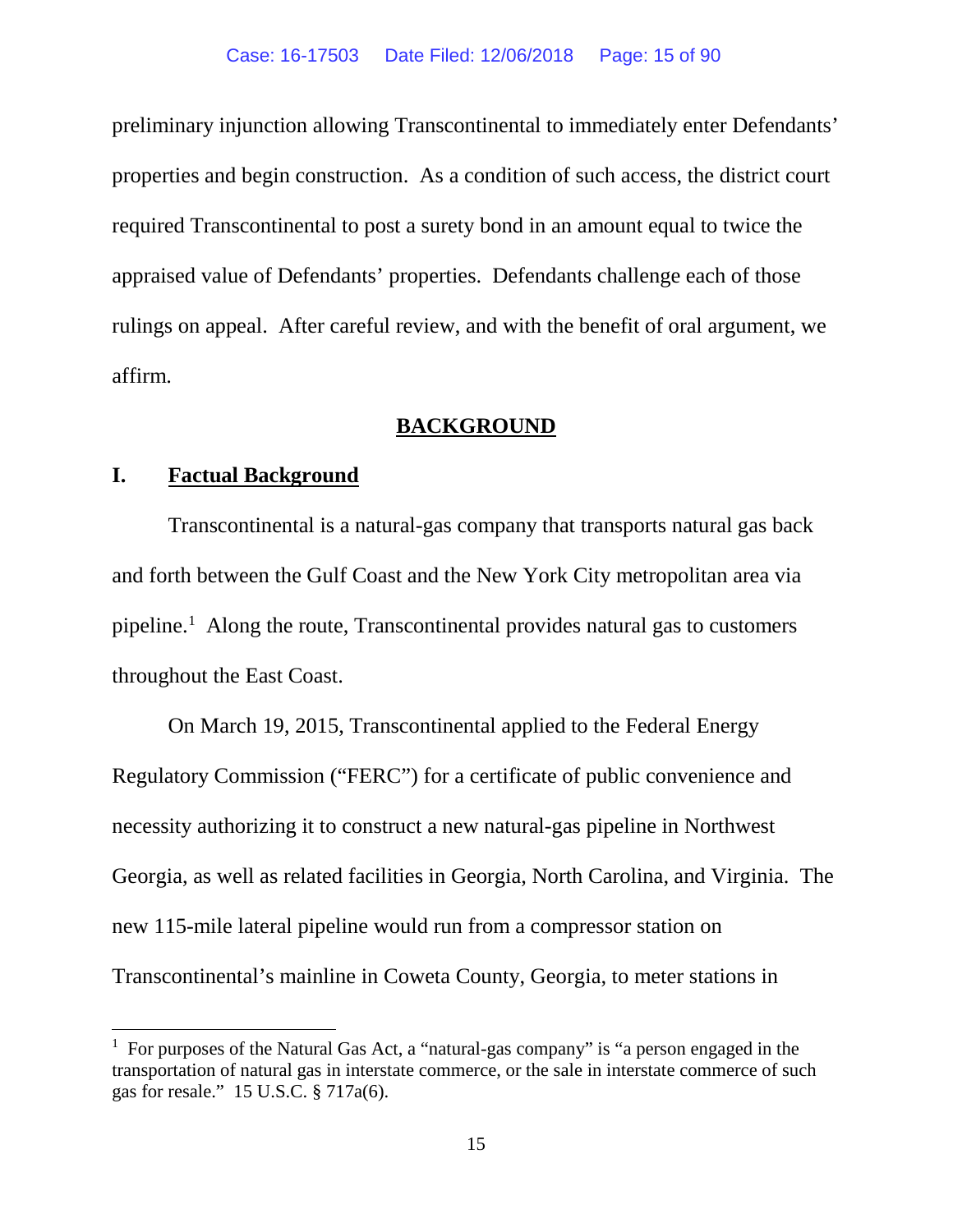Murray County, near the city of Dalton. The purpose of the project was to enable Transcontinental to transport natural gas extracted from the Marcellus shale and other supply basins in the northeastern United States to customers in the Southeast and Gulf Coast. Transcontinental would receive the gas at a point on its mainline in Mercer County, New Jersey, and deliver it to an interconnection with another company's pipeline in Mississippi. Along the way, Transcontinental would provide natural gas to its customers, including, through the new lateral pipeline, communities in Northwest Georgia. This project, which included both the new lateral pipeline and the related facilities on Transcontinental's mainline, was called the Dalton Expansion Project.

### **A. Pre-application Preparations for the Dalton Expansion Project**

Prior to its March 2015 application, Transcontinental held an "open season" in May and June of 2012, through which it solicited bids for the natural-gas transportation services it planned to provide if the Dalton Expansion Project were ultimately approved by  $FERC<sup>2</sup>$  $FERC<sup>2</sup>$  $FERC<sup>2</sup>$  As a result of those solicitations, Transcontinental executed binding precedent agreements with Atlanta Gas Light Company and Oglethorpe Power Corporation for all of the natural-gas capacity associated with the Dalton Expansion Project. A precedent agreement is "a long-term contract

<span id="page-15-0"></span><sup>&</sup>lt;sup>2</sup> An "open season" is comparable to an auction of the pipeline's natural-gas transportation capacity. *See Process Gas Consumers Grp. v. FERC*, 292 F.3d 831, 833–34 (D.C. Cir. 2002); *N. Nat. Gas Co.*, 110 FERC ¶ 61,361, at 62,426–27 (Mar. 25, 2005).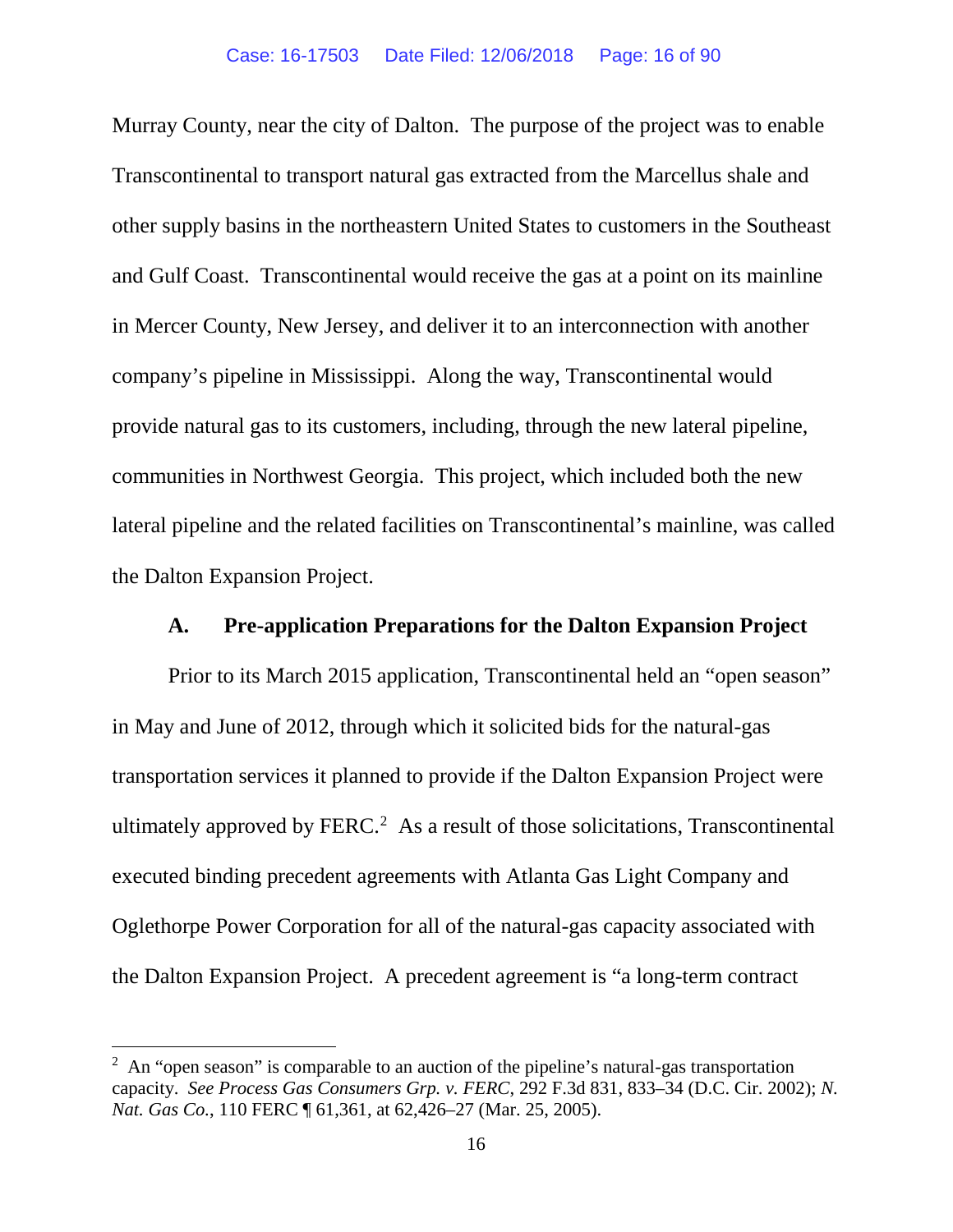subscribing to expanded natural gas capacity." *Myersville Citizens for a Rural Cmty., Inc. v. FERC*, 783 F.3d 1301, 1310 (D.C. Cir. 2015).

As early as April of 2013, Transcontinental began contacting landowners in the general area where it planned to place the pipeline, and requested those owners' permission to access their properties for the purpose of surveying the land. These surveys were obviously necessary to help Transcontinental and FERC decide on the most appropriate route for the pipeline.

In the spring of 2014, through written communications, personal contacts, and by other means, Transcontinental began notifying those landowners who were likely to be affected by construction of the pipeline. In addition, from June through September of 2014, as part of FERC's pre-filing environmental review of the proposed project, FERC staff participated in open houses sponsored by Transcontinental in several cities along the pipeline's proposed route.

In October 2014, FERC published a notice in the Federal Register announcing that FERC environmental staff would conduct "scoping" meetings in three Georgia cities in November 2014, where members of the public could voice any concerns about the environmental impact of the project.<sup>[3](#page-16-0)</sup> Notice of Intent to

<span id="page-16-0"></span> <sup>3</sup> We take judicial notice of documents published in the Federal Register. *See* 44 U.S.C. § 1507 ("The contents of the Federal Register shall be judicially noticed . . . ."); *see also Longo v. Seminole Indian Casino-Immokalee*, 813 F.3d 1348, 1349 n.2 (11th Cir. 2016). According to the October 2014 Notice of Intent, FERC is required to "take into account the environmental impacts that could result from an action whenever it considers the issuance of a Certificate of Public Convenience and Necessity," and to "discover and address concerns the public may have about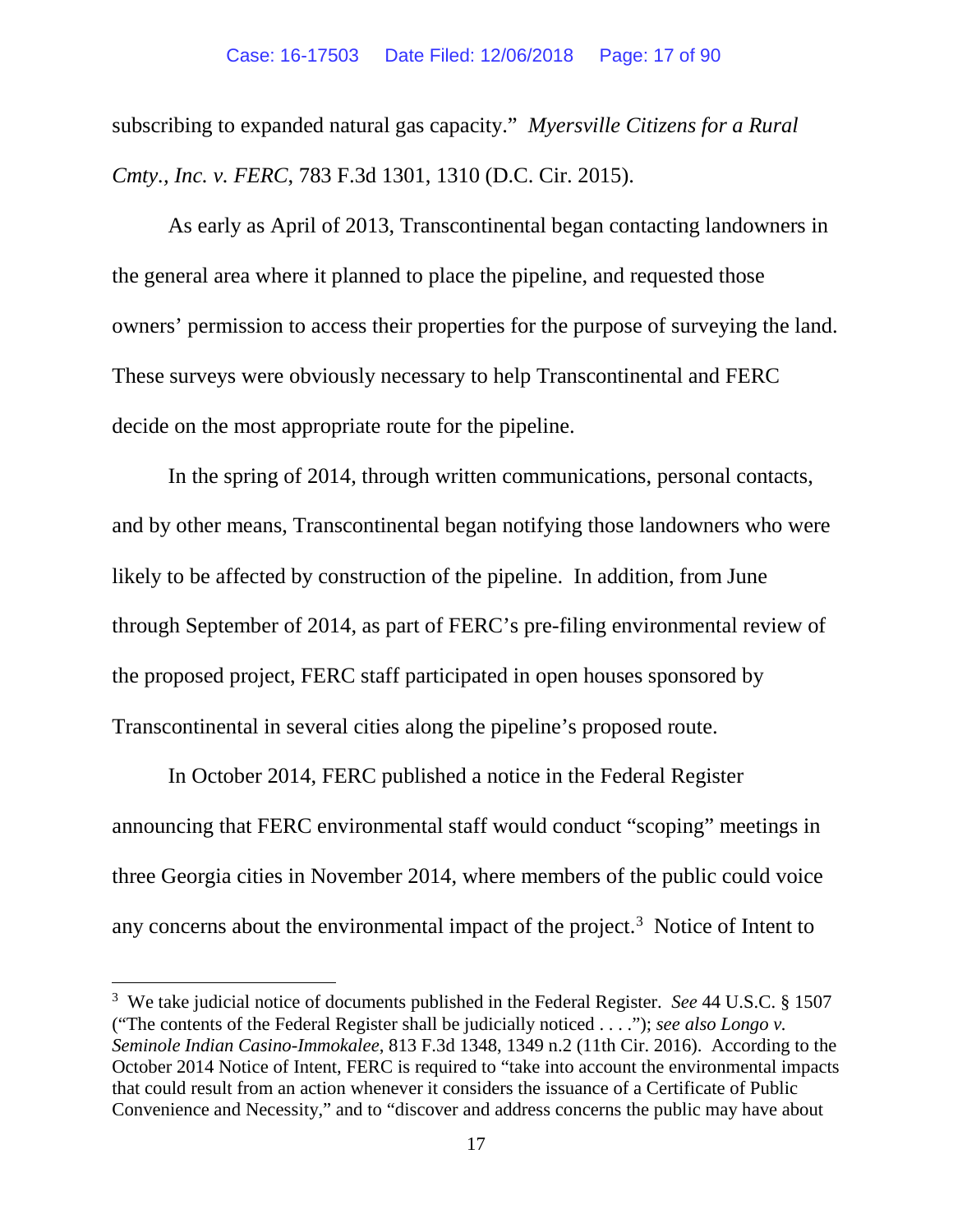Prepare an Environmental Assessment for the Planned Dalton Expansion Project, 79 Fed. Reg. 64,186 (Oct. 28, 2014). This notice was also mailed to landowners affected by the proposed pipeline. *Id.* at 64,187–88. Shortly after those scoping meetings, FERC published a second notice in the Federal Register, which, like the first notice, was also mailed to landowners affected by the project. Supplemental Notice of Intent to Prepare an Environmental Assessment for the Planned Dalton Expansion Project, 79 Fed. Reg. 69,455 (Nov. 21, 2014). Both notices informed the landowners that, if the project was approved, Transcontinental would have the right of eminent domain and, if an agreement could not be reached to purchase an easement on their properties, Transcontinental could initiate condemnation proceedings. Supplemental Notice of Intent, 79 Fed. Reg. at 69,455; Notice of Intent, 79 Fed. Reg. at 64,187.

The landowners were also informed that they could intervene in Transcontinental's FERC proceedings once Transcontinental filed its application. Supplemental Notice of Intent, 79 Fed. Reg. at 69,457; Notice of Intent, 79 Fed. Reg. at 64,188. In fact, after Transcontinental filed its application in March 2015, several landowners—including some of the appellants here—filed

 $\overline{a}$ 

proposals." Notice of Intent to Prepare an Environmental Assessment for the Planned Dalton Expansion Project, 79 Fed. Reg. 64,186, 64,187 (Oct. 28, 2014). "This process is referred to as scoping." *Id.*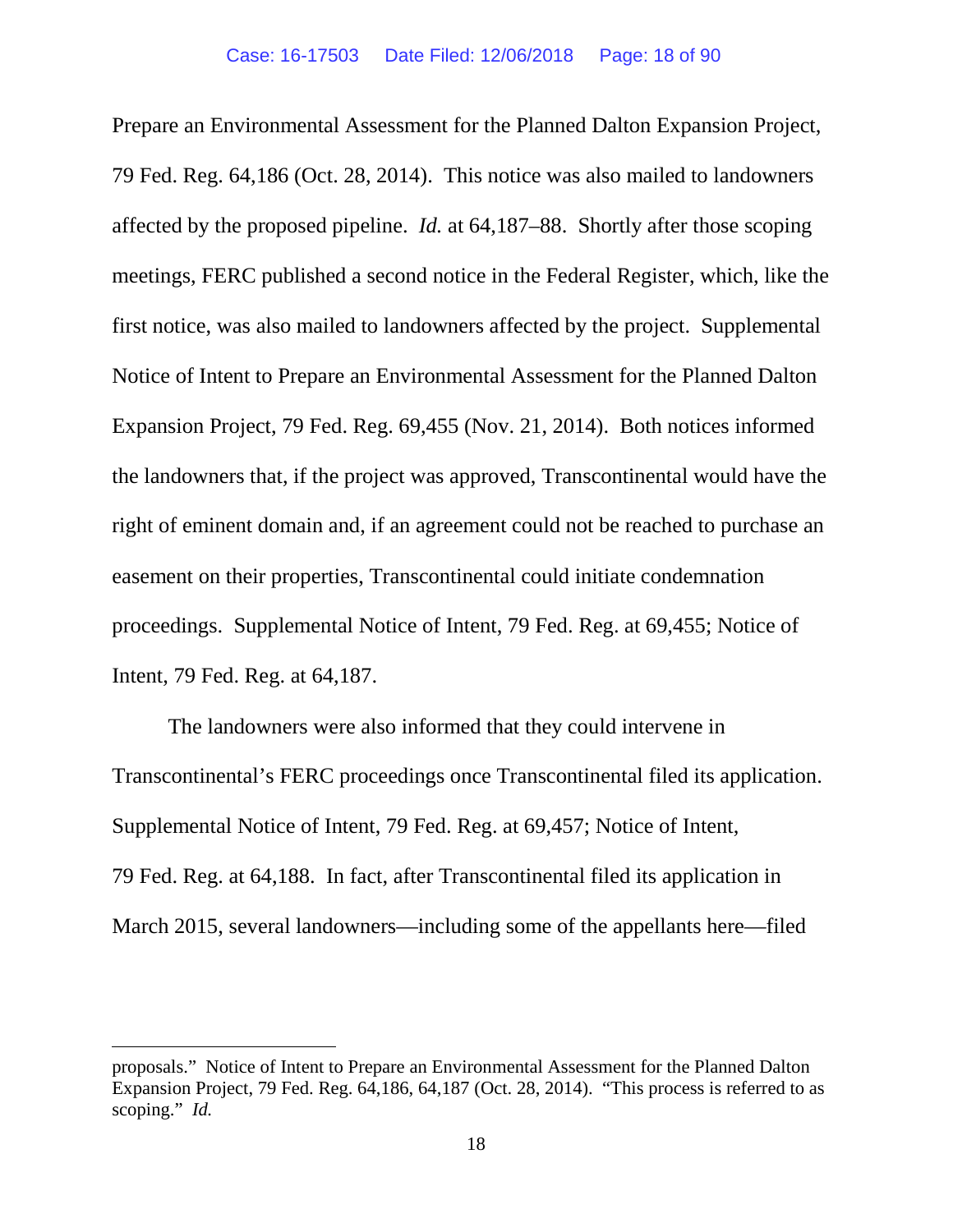motions to intervene in Transcontinental's FERC proceedings, which FERC granted.

## **B. Transcontinental's Application**

As noted, Transcontinental filed its application for a certificate of public convenience and necessity on March 19, 2015. As part of its application, Transcontinental was required to submit alignment sheets detailing the pipeline's proposed route. *See* 18 C.F.R. § 157.14(a)(6). These alignment sheets consisted of aerial photographs of the relevant properties on which were drawn property boundaries, mile markers, the pipeline's proposed location, the locations of permanent and temporary easements, access roads, the limits of disturbance to the land, and other features. FERC used the alignment sheets to determine where the pipeline should go to minimize the pipeline's impact on the environment and landowners.

### **C. Transcontinental's Certificate of Public Convenience and Necessity**

On August 3, 2016—more than a year after Transcontinental filed its application—FERC issued the requested certificate of public convenience and necessity. In the certificate, FERC noted that it had received several comments in response to its environmental assessment, some of which proposed alternative routes for the pipeline. FERC adopted two of those proposals, one of which was submitted by a landowner who intervened in Transcontinental's FERC proceedings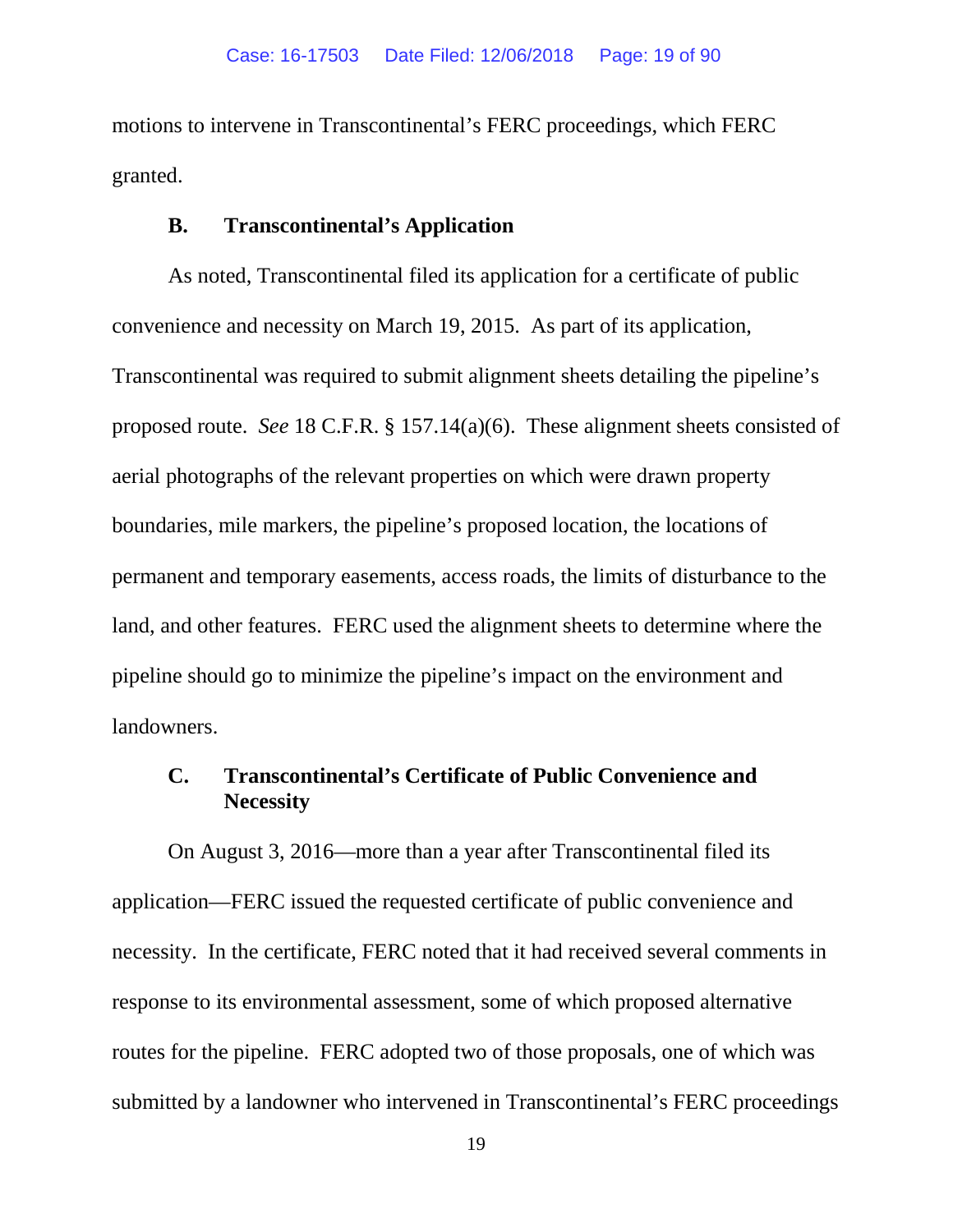#### Case: 16-17503 Date Filed: 12/06/2018 Page: 20 of 90

and who was later named as a defendant in the instant condemnation proceedings. With respect to the overall impact on landowners, FERC concluded that, by designing the project in such a way as to locate approximately 49% of the proposed pipeline facilities on already-existing rights-of-way, Transcontinental had "designed the project to minimize adverse impacts on landowners and surrounding communities."

The certificate authorized Transcontinental to construct and operate the Dalton Expansion Project as it was described in the certificate "and as more fully described in the application," particularly in the alignment sheets. The certificate further provided that Transcontinental's exercise of eminent domain in any condemnation proceedings "must be consistent with the[] authorized facilities and locations." The certificate explicitly stated that Transcontinental's right of eminent domain did "not authorize it to increase the size of its natural gas facilities to accommodate future needs or to acquire a right-of-way for a pipeline to transport a commodity other than natural gas."

### **D. Transcontinental's Post-Certificate Attempt to Purchase Easements for the Dalton Expansion Project**

Shortly after FERC issued the certificate, Transcontinental made a final offer to each of the landowners with whom it had not yet reached an agreement to purchase an easement for construction and maintenance of the new pipeline. Specifically, Transcontinental offered to purchase the easements depicted on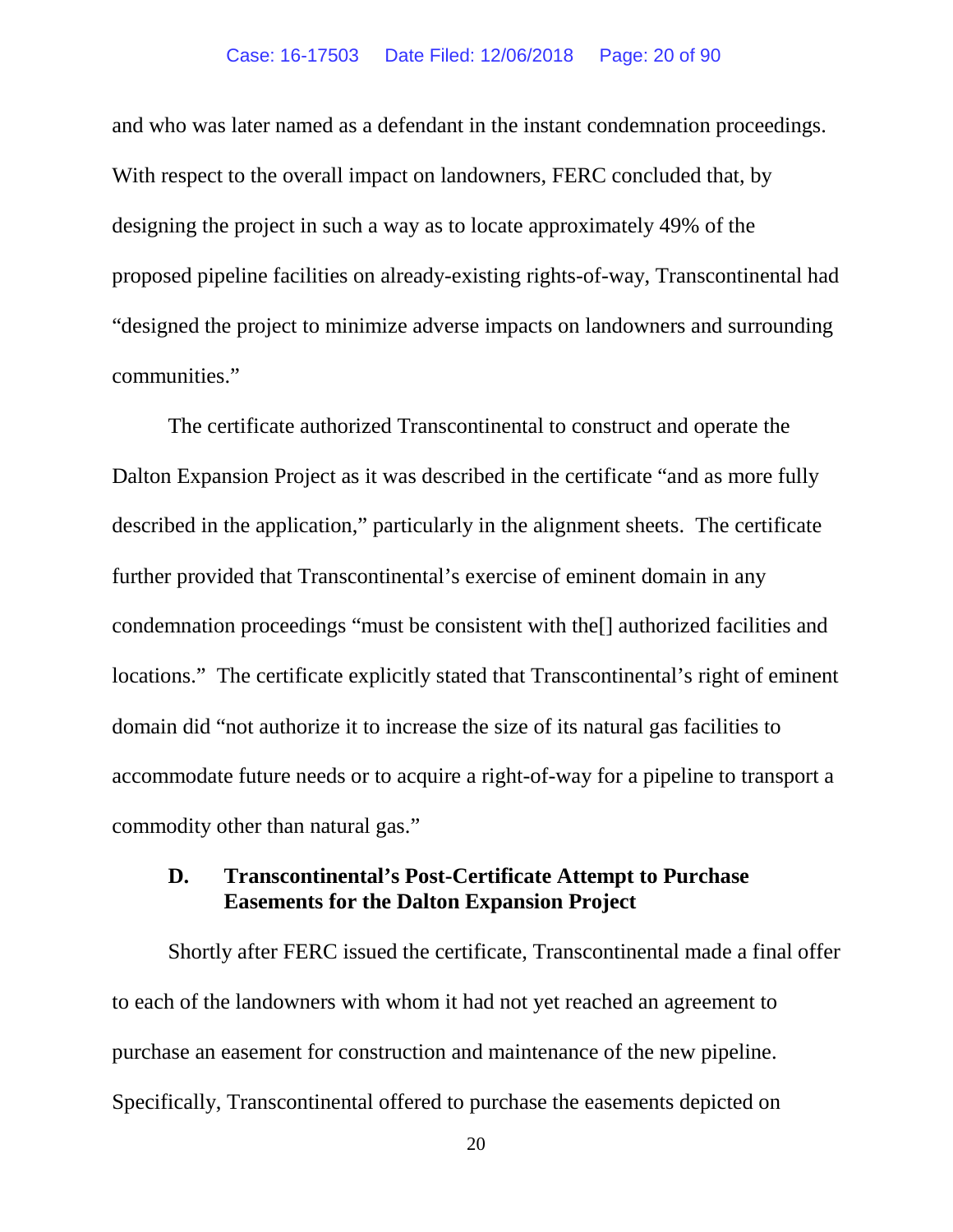certain survey plats attached to its offer letters. The survey plats were maps depicting the geographic location of the proposed easements relative to property lines and other landmarks. Transcontinental made clear, however, that the survey plats were "preliminary," and that the final location of the easements would "be fixed and determined by the initial pipeline as installed on Grantor's Land with the Permanent Right of Way being measured as 50 feet in width with the pipeline being located therein." Once the pipeline was installed, payment would be computed based on an agreed-upon formula, and a new "as built" survey plat would be prepared, a copy of which would be enclosed with the check sent to the landowner and would become part of the agreement. Transcontinental's proposed easement also included the right to transport "gas, oil, petroleum products, or any other liquids, gases, or substances which can be transported through pipelines."

#### **II. Procedural History**

#### **A. Transcontinental's Condemnation Suits**

In late August and early September of 2016—after the deadline for its final offers had expired—Transcontinental brought more than 60 separate condemnation proceedings against the remaining landowners and their properties.

Transcontinental attached several exhibits to each of its complaints, including: (1) the survey plats that were attached to its final offer to the landowner, along with a legal description of the geographic locations of the relevant easements; (2) a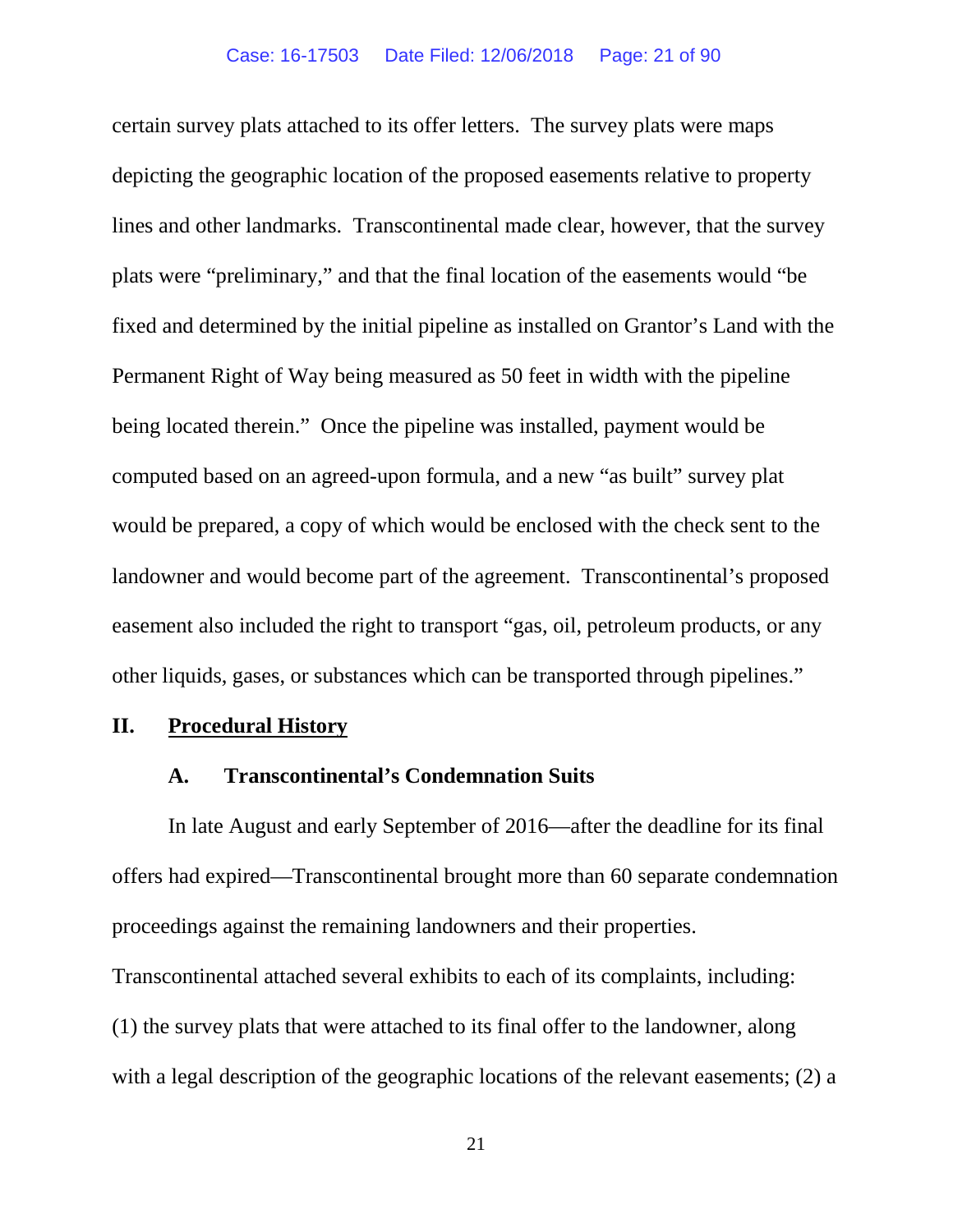#### Case: 16-17503 Date Filed: 12/06/2018 Page: 22 of 90

copy of the FERC-issued certificate of public convenience and necessity; and (3) a description of the terms that Transcontinental hoped would govern the easements once granted.<sup>[4](#page-21-0)</sup> The district court consolidated the cases.

In most cases, on the same day that it filed the condemnation complaint, Transcontinental also filed a motion for a preliminary injunction allowing it to immediately enter a particular Defendant's property to begin construction of the pipeline. Absent an injunction granting immediate access, Transcontinental would have had to await the conclusion of the condemnation proceedings, when the amount of compensation due to each landowner would be finally determined. Thus, in order to establish that a preliminary injunction allowing immediate access was warranted, Transcontinental also filed a motion for partial summary judgment on the issue of whether it had a right to condemn the relevant properties.

#### **B. Transcontinental's Evidence in Support of Its Motions**

Transcontinental produced three declarations in support of its motions. First, Transcontinental produced a declaration from the pipeline engineer for the Dalton Expansion Project stating that Transcontinental's survey plats were prepared by a Georgia certified land surveyor. The surveyor had used the same

<span id="page-21-0"></span> $4$  Unlike its offer letters, which sought an easement to transport any substance transportable through a pipeline, Transcontinental's complaint sought an easement to install a pipeline solely "for the transportation of natural gas." As noted, the FERC certificate limited the right of eminent domain to an easement for a pipeline that transports only natural gas.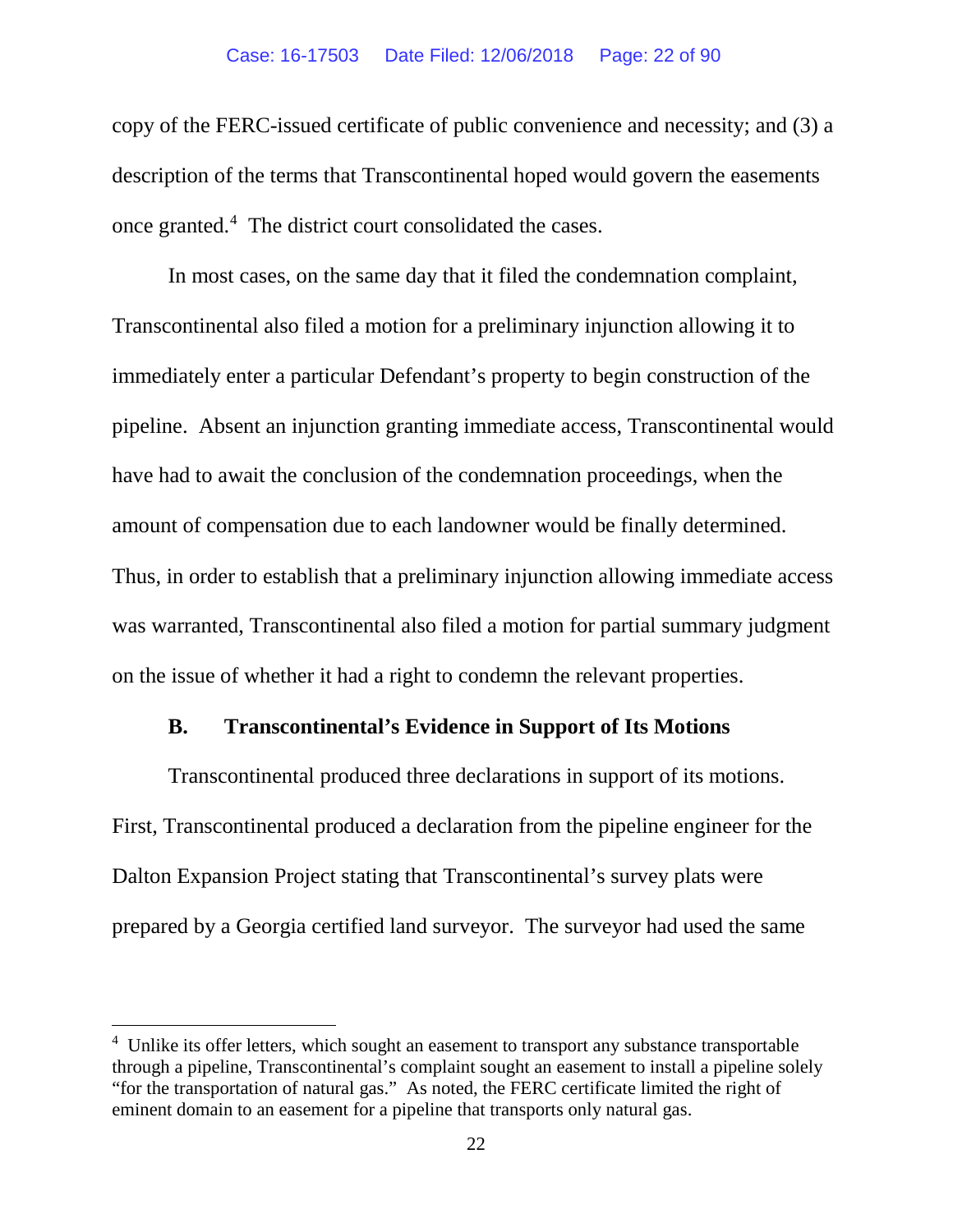#### Case: 16-17503 Date Filed: 12/06/2018 Page: 23 of 90

data that was used to generate the alignment sheets previously submitted to FERC. The declaration further stated that "the location and dimensions of the easements" shown on the survey plats "conform[ed] to the Project path and footprint depicted in the Project Alignment Sheets and other drawings . . . that FERC reviewed and approved." Copies of the alignment sheets and survey plats were attached to the declaration. According to the declaration, the alignment sheets were also available to the public free of charge on FERC's website.

Transcontinental's second declaration was from the land representative for the Dalton Expansion Project. According to that declaration, Transcontinental had made at least two offers to purchase an easement from each Defendant before it filed the instant condemnation proceedings. The declaration further stated that Transcontinental had already acquired more than 78% of the easements necessary for the Dalton Expansion Project. A copy of Transcontinental's final offer to each Defendant was attached to the declaration.

Transcontinental's third declaration was from the Dalton Expansion Project's project manager. According to that declaration, Transcontinental had an in-service deadline of May 1, 2017. That date was necessitated, in part, by contracts and commitments it had made with Atlanta Gas Light Company and Oglethorpe Power Corporation to ensure a purchaser for the natural gas. To meet this deadline, the declaration indicated that Transcontinental would need to enter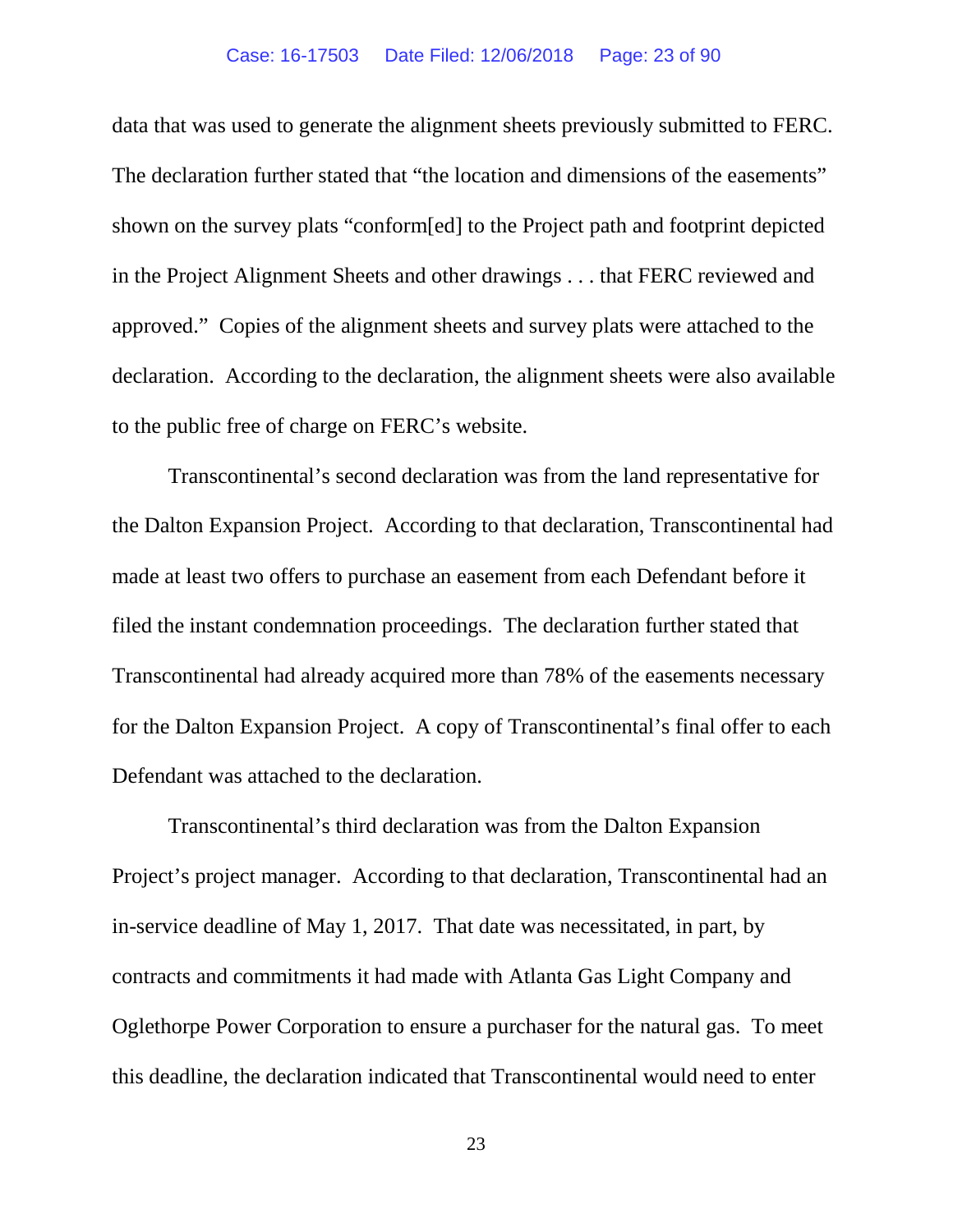Defendants' properties by October 1, 2016, to perform environmental, civil, and cultural surveys, complete survey stakeouts, and begin construction.

The declaration further stated that Transcontinental would suffer irreparable harm if it were required to await the completion of the condemnation proceedings before having access to Defendants' properties. First, any delay in the in-service deadline would expose Transcontinental to the risk of contractual penalties, daily lost revenues, and irrecoverable costs. Second, any delay that caused Transcontinental to miss its in-service deadline would also expose Transcontinental to a significant risk of damage to its reputation, competitive standing, and business goodwill.

The project manager went on to declare that an economic analysis conducted by Transcontinental indicated that construction costs for the project would generate approximately \$450 million in economic activity within the State of Georgia, utilizing approximately 2,170 workers during the construction phase. The project was projected to generate more than \$3 million per year in new economic activity once the pipeline was operational. Any delays in construction would likely delay the realization of these public benefits. The project manager further noted that, in comments submitted to FERC, Atlanta Gas Light Company had asserted that the project was "critically important" because it would provide consumers in Northwest Georgia with "much needed access to the rapidly developing supply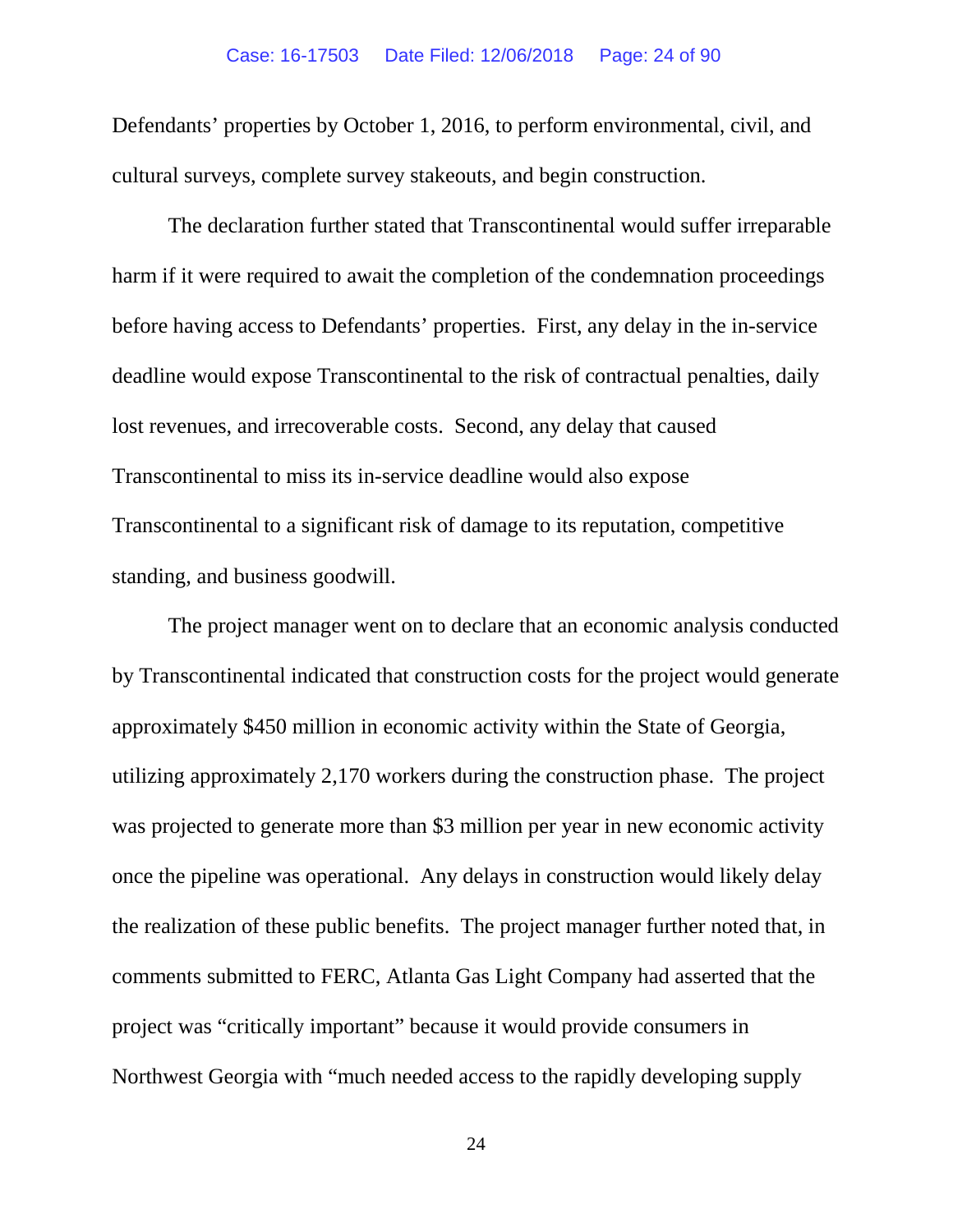#### Case: 16-17503 Date Filed: 12/06/2018 Page: 25 of 90

basins in the northeastern United States." Atlanta Gas Light Company's comment was attached to the declaration, along with a similar comment submitted to FERC by Oglethorpe Power Corporation.

The project manager next asserted that Defendants would suffer no harm if Transcontinental were permitted to immediately enter their properties because, in the end, Defendants would be fully compensated for Transcontinental's acquisition and use of any easement interests at the compensation stage of the litigation. He further asserted that Transcontinental had obtained a real-estate appraisal report prepared by an independent Georgia-certified real-estate appraiser for each property, and that Transcontinental was willing to post a bond or pay a cash deposit equal to twice the estimated value of the easements, or in any other amount that the district court deemed proper.

#### **C. Defendants' Evidence in Opposition**

In response to Transcontinental's motions, Defendants produced an affidavit from a Georgia-licensed real-estate appraiser. The appraiser took issue with the proposed easement terms that Transcontinental had attached to its complaints. He stated that, under those terms, Transcontinental could deviate from the pipeline location depicted in the survey plats. He further stated that the proposed terms would allow Transcontinental to encumber, at least temporarily, each landowner's entire tract of property, rather than only those portions of the property depicted in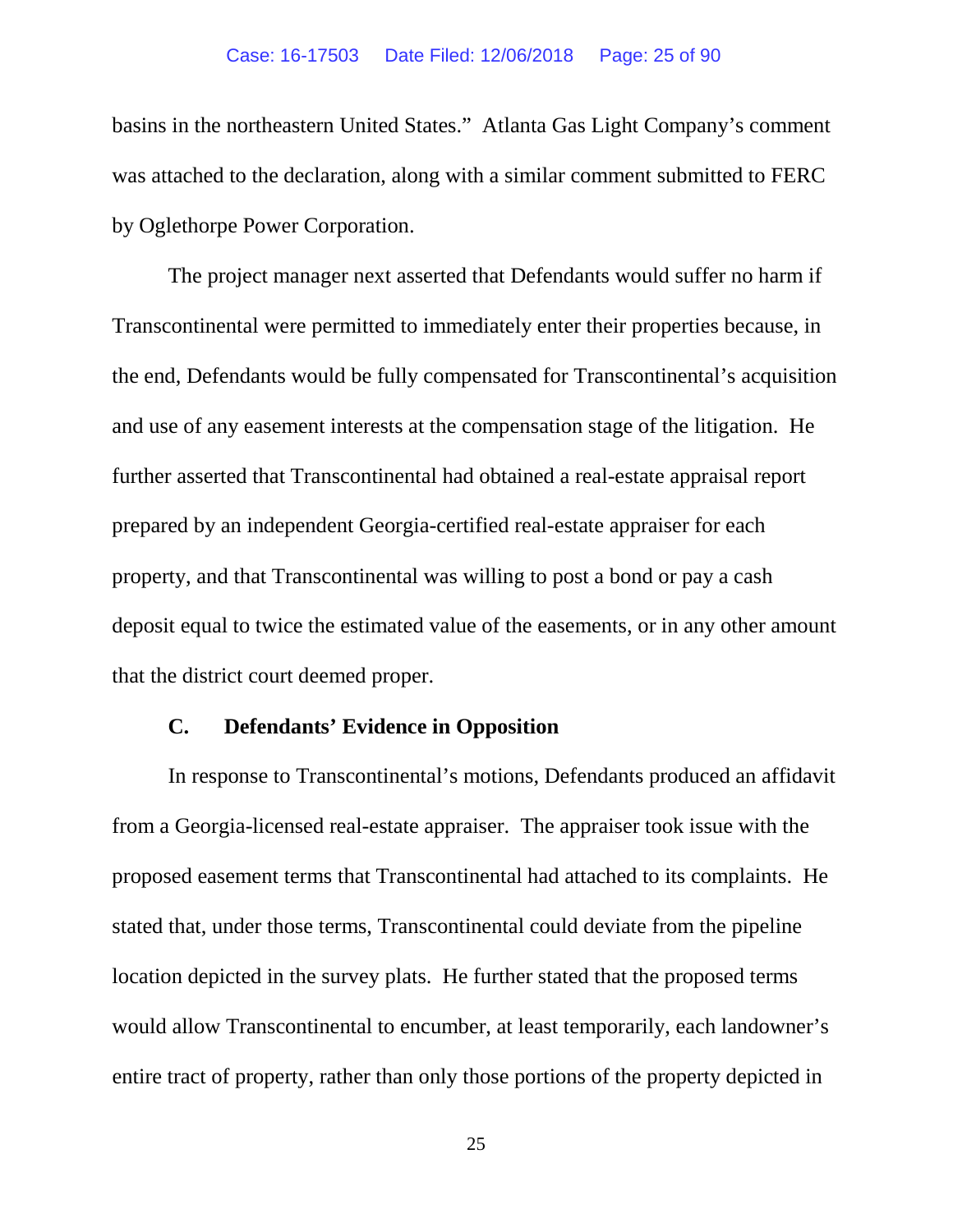the survey plats. In addition, the appraiser also asserted that the proposed terms would effectively allow Transcontinental to extend its temporary easements indefinitely.

Based on those determinations, Defendants' appraiser ultimately concluded that it was "not possible, without making extraordinary assumptions," to value the rights that Transcontinental sought to acquire either in its final offer letters or as proposed in the complaint. Defendants also produced the first page of an April 2013 letter from Transcontinental indicating that, at that time, Transcontinental had a "targeted in-service date" of August 2016 for the Dalton Expansion Project.

### **D. The District Court's Evidentiary Rulings**

The district court scheduled a hearing on Transcontinental's September 2016 motions,<sup>[5](#page-25-0)</sup> which it later continued at Defendants' request. The hearing was originally scheduled for October 17, 2016. Defendants sought a continuance for several reasons, but did not specify a date that would be acceptable to them. They did, however, ask the district court to rule, before the hearing on Transcontinental's motions, on certain venue issues that they had raised in their answers.<sup>[6](#page-25-1)</sup> They

<span id="page-25-0"></span> <sup>5</sup> Although some of Transcontinental's motions were filed in August 2016, the Defendants in those cases were not served until September.

<span id="page-25-1"></span> $6\degree$  Defendants also raised these issues by motion. Consistent with Defendants' request, the district court ultimately ruled on these issues before the hearing on Transcontinental's motions was held. It denied Defendants' motions on the grounds that they were procedurally improper under Rule 71.1(e) of the Federal Rules of Civil Procedure, and rejected the arguments raised in Defendants' answers on the merits. Those rulings are not at issue on appeal.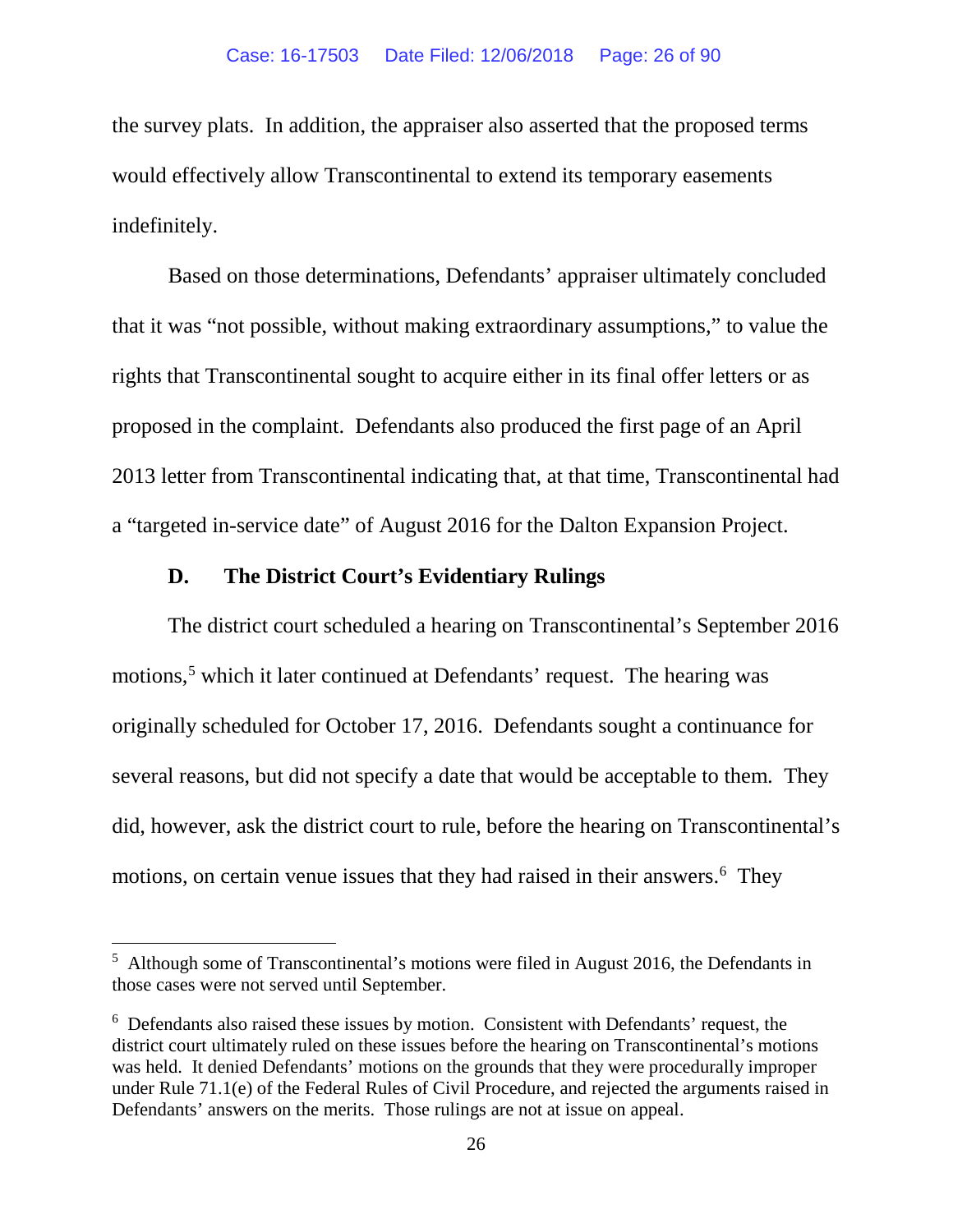#### Case: 16-17503 Date Filed: 12/06/2018 Page: 27 of 90

contended that the hearing scheduled for October 17, 2016, would "be an appropriate time to take evidence" on those issues. They further noted that the hearing was scheduled before some of their responses to Transcontinental's motions were due.

Defendants also complained that Transcontinental had not provided them with a witness list, and they sought the opportunity to conduct "expedited written" and deposition discovery" before the hearing on Transcontinental's motions. They did not describe what evidence they hoped to obtain through such discovery, but instead made the conclusory assertion that discovery was necessary as a matter of due process. They further contended that discovery would "narrow the issues" that would ultimately have to be explored at the hearing. Defendants also sought the opportunity to present testimony at the hearing, and asked the district court to "set parameters" regarding the exchange of witness lists. However, they neither identified any witnesses nor described any testimony that they expected to present if given the opportunity to do so.

On October 12, 2016, the district court granted Defendants' motion for a continuance, cancelled the October 17, 2016, hearing, and rescheduled that hearing for October 26, 2016. However, the district court denied Defendants' requests for discovery and for permission to present testimony at the hearing. It declared that the hearing would be limited to the condemnation issues raised in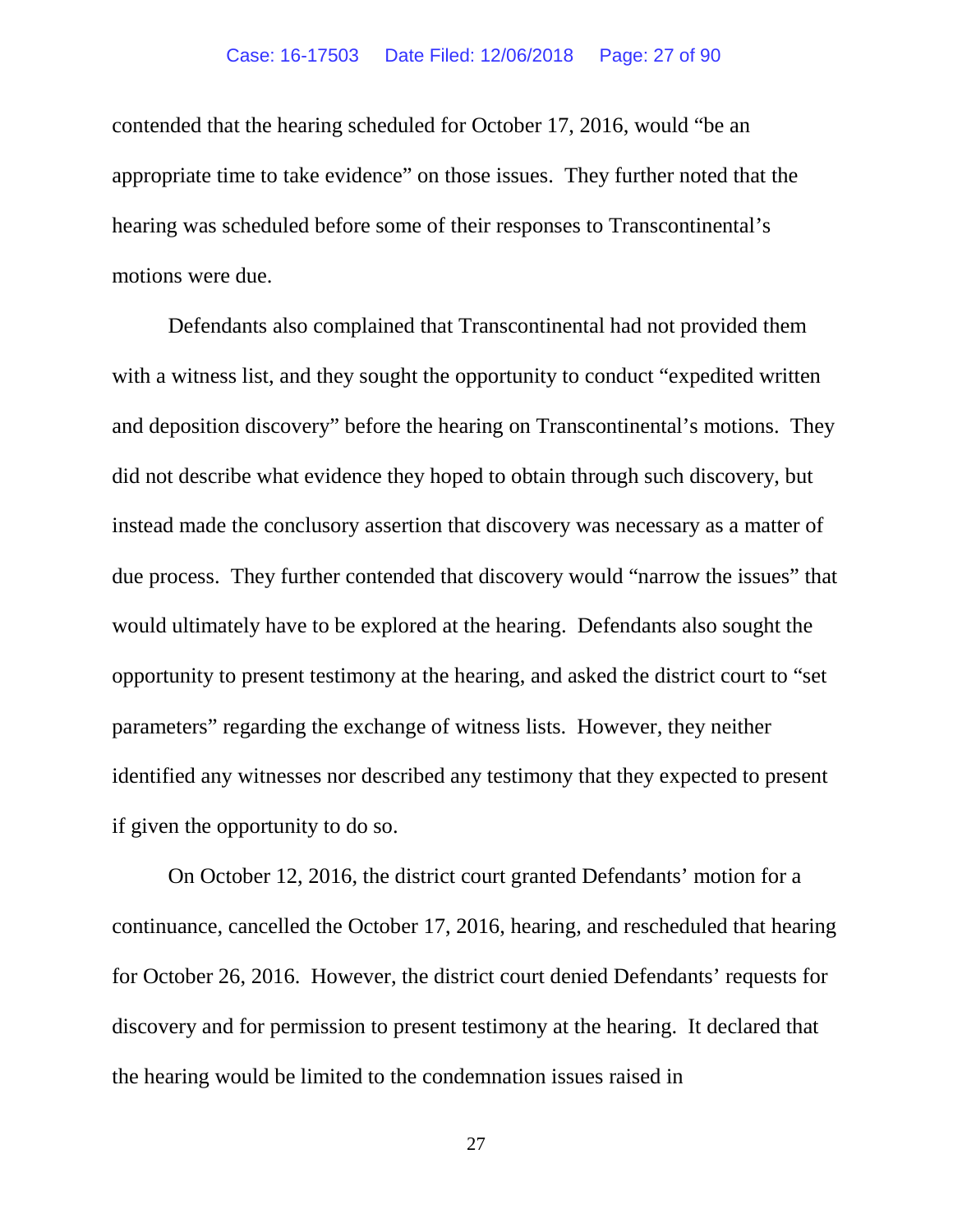Transcontinental's motions—specifically, the "legal issues surrounding [Transcontinental's] authority to condemn under the Natural Gas Act." "[A]rgument regarding compensation" would not be heard. Given the "discrete issue" to be argued, the district court concluded that "witness testimony at the hearing [would] not [be] appropriate," and that "discovery prior to the hearing [was] not warranted." In accordance with that order, the hearing on Transcontinental's motions, which lasted more than four hours, was ultimately held on October 26, 2016.

### **E. The Hearing on Transcontinental's Motions**

At the hearing on Transcontinental's motions, Defendants acknowledged that Transcontinental had a right to condemn the property interests identified in the certificate of public convenience and necessity. They argued, however, that the property interests Transcontinental sought to condemn exceeded the interests that it was allowed to condemn under the certificate of public convenience and necessity. Specifically, Defendants contended that the survey plats attached to Transcontinental's motions for summary judgment did not conform to the alignment sheets approved by FERC. They also contended that the legal descriptions of the easements, as presented in Transcontinental's complaints, did not "comport with the rights allowed [to be condemned] by FERC." Defendants also attacked the sufficiency of Transcontinental's complaints, arguing that the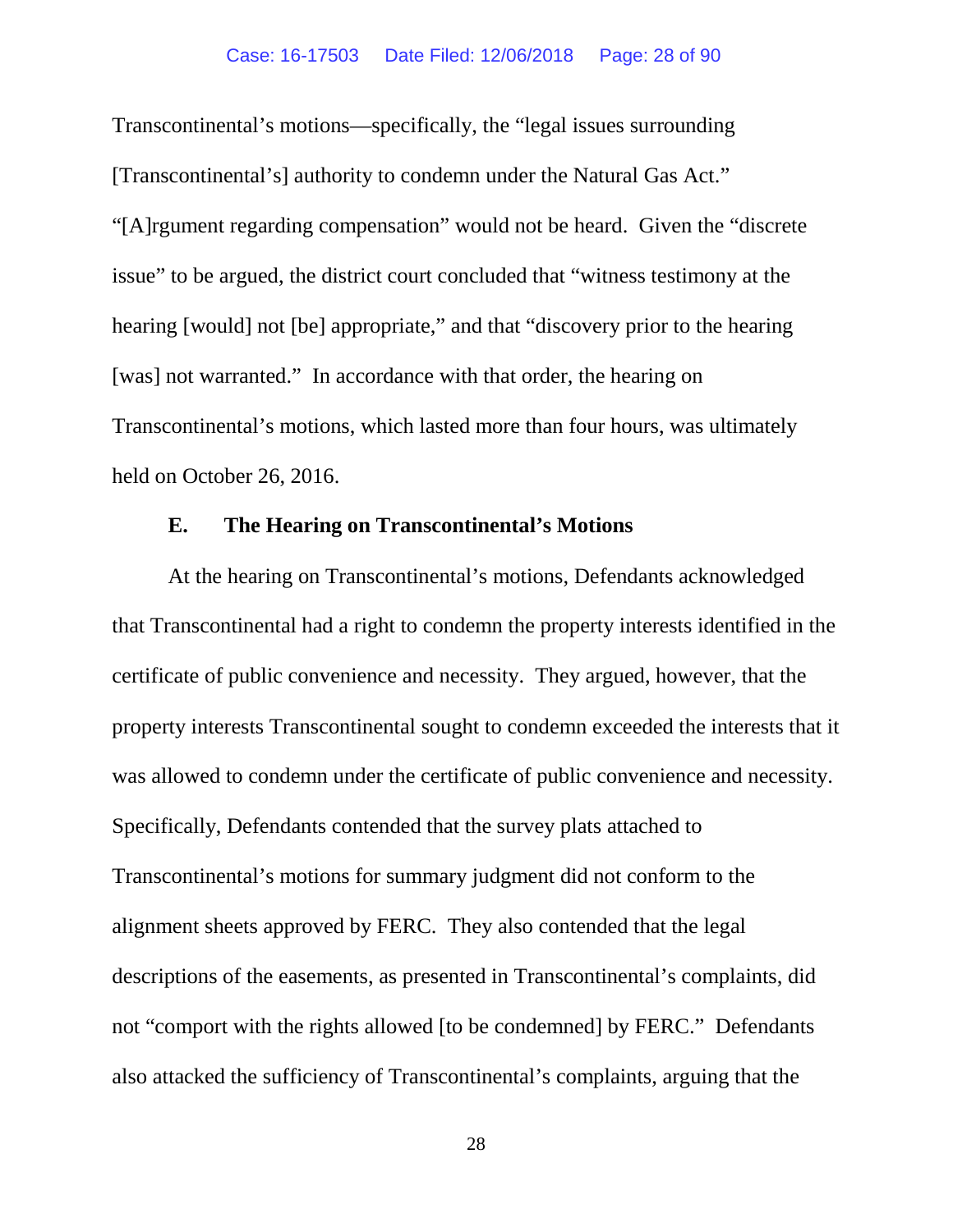#### Case: 16-17503 Date Filed: 12/06/2018 Page: 29 of 90

interests Transcontinental sought to condemn were not "legally cognizable" as easements because Georgia law requires easements to be described in much greater specificity than Transcontinental had provided.

Defendants further argued that Transcontinental had failed to show that it could not acquire the necessary easements by contract because the interests that Transcontinental had sought to purchase by contract were broader than what was necessary to construct the pipeline, and broader than what FERC had authorized Transcontinental to condemn. Moreover, Defendants argued that Transcontinental's descriptions of the easements it sought to purchase were so vague that its offers to purchase those easements were not even valid offers under Georgia contract law.

With respect to Transcontinental's motion for a preliminary injunction, Defendants argued that Transcontinental had failed to show that any harm it would suffer in the absence of an injunction would be irreparable, as Transcontinental's alleged harm was largely economic in nature, and any failure to meet the in-service deadline was a result of Transcontinental having set that deadline too early. They also asserted that, if an injunction were granted, Transcontinental should be required to make a cash deposit with the court before it entered any Defendant's property.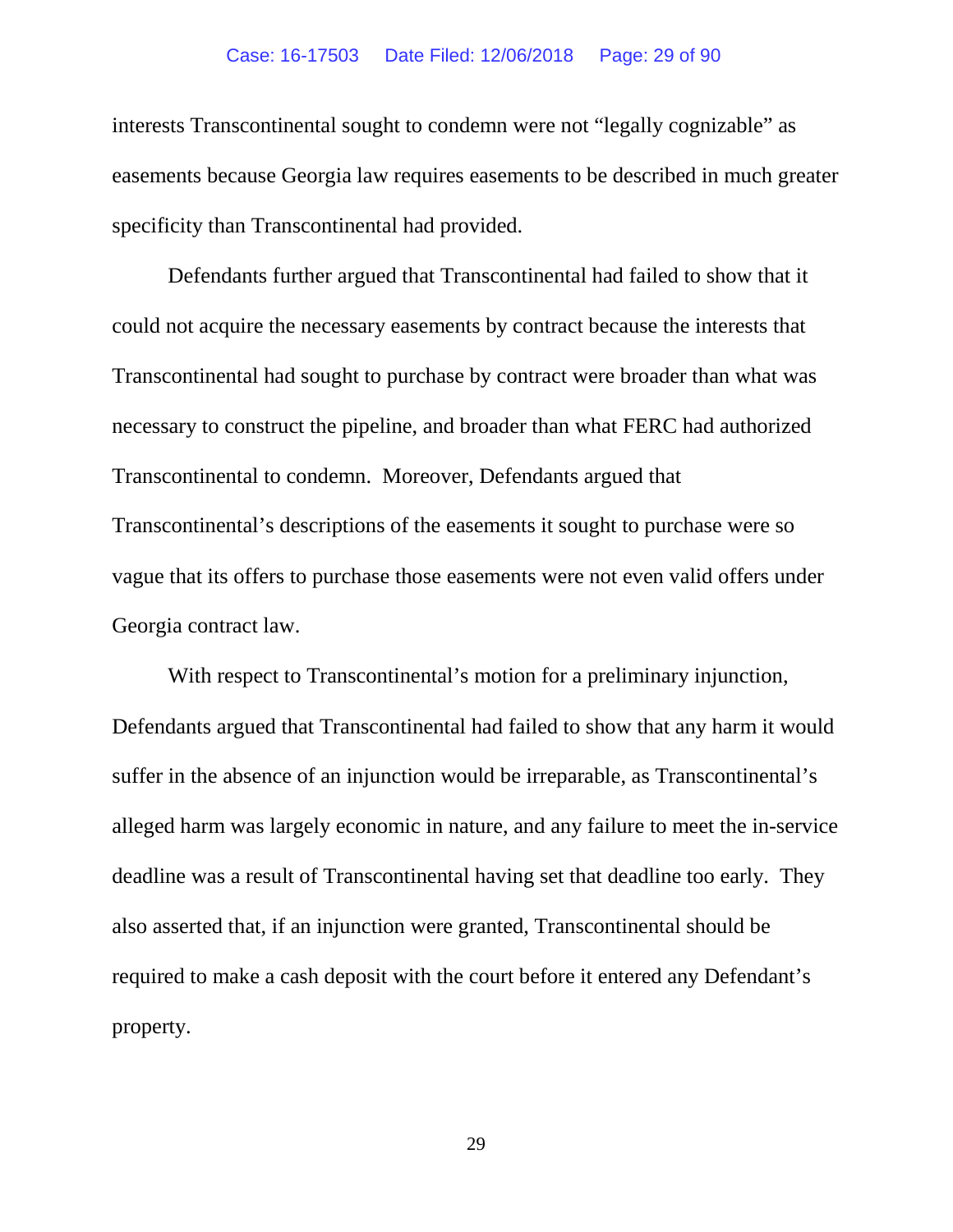#### **F. The District Court's Rulings on Transcontinental's Motions**

In an order entered two weeks after the four-hour hearing, and after having received Defendants' responses and documentary evidence in opposition to each of Transcontinental's motions, the district court concluded that Transcontinental was entitled to condemn Defendants' properties, but only to the extent depicted on the relevant alignment sheets and survey plats. The district court reasoned that, to establish a right to condemn under the Natural Gas Act, Transcontinental was required to prove that: (1) it held a valid certificate of public convenience and necessity; (2) the property to be condemned was necessary for the Dalton Expansion Project; and (3) it could not acquire the necessary easements by contract. With respect to the first element, the district court concluded that the certificate of public convenience and necessity produced by Transcontinental was final and enforceable, as neither FERC nor any federal court of appeals had stayed, modified, or reversed FERC's issuance of that certificate.

As to the second element, the district court rejected Defendants' argument that Transcontinental's complaints, along with the survey plats and legal descriptions attached to those complaints, insufficiently described the easements for purposes of condemnation. The court further reasoned that the property would be deemed necessary for the Dalton Expansion Project if it was part of the right-of-way or work area approved by FERC. Because FERC had approved the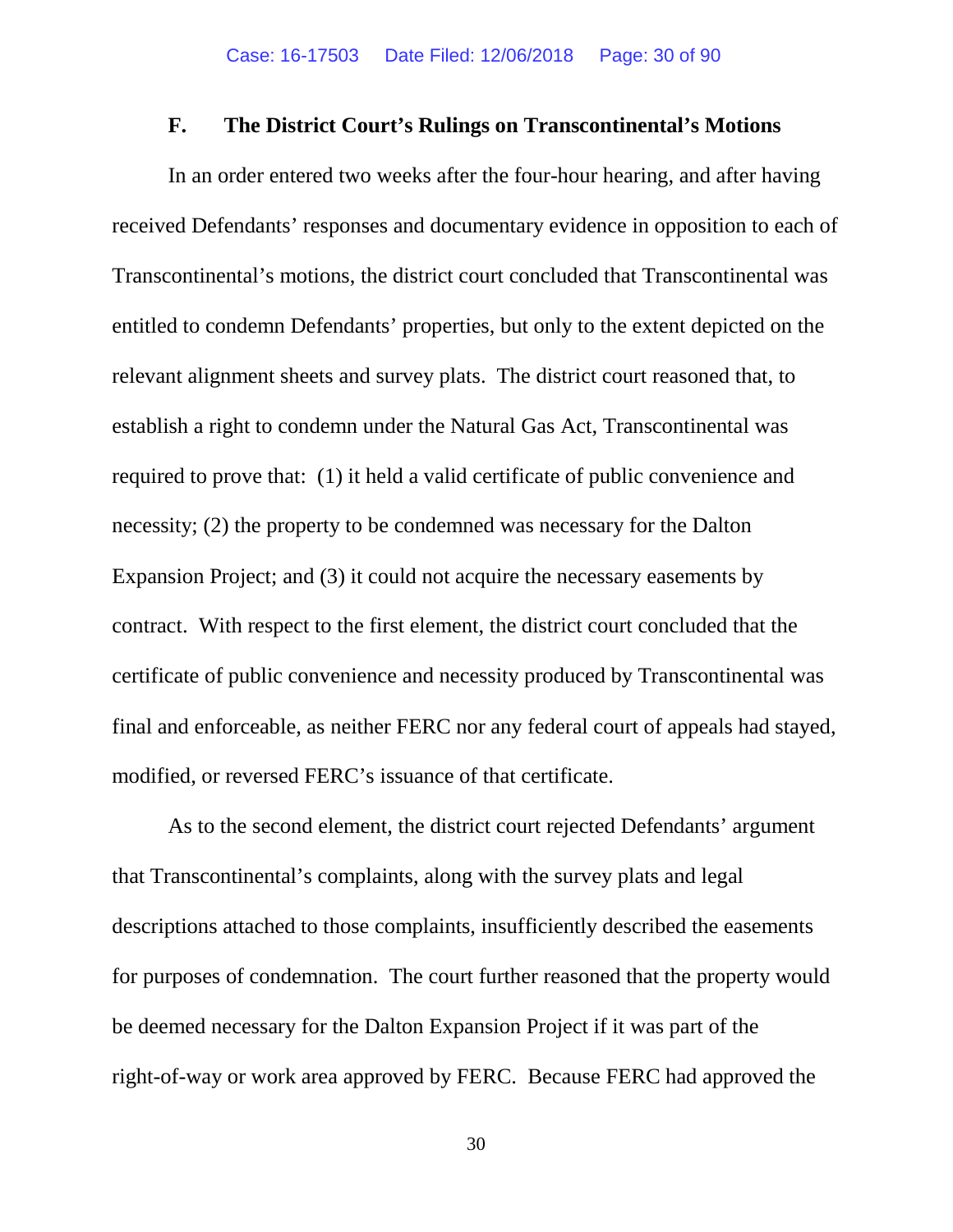alignment sheets when it issued the certificate, the court concluded, the property depicted on those alignment sheets was necessary for the Dalton Expansion Project. The district court also observed that there was "no evidence that the geographic location depicted on the survey plats and legal descriptions are wrong in relation to the FERC-approve alignment sheets." Rather, the court noted that the declarations produced by Transcontinental "establish[ed] that the areas of the permanent pipeline easements and temporary construction easements depicted in [the] survey plats and legal descriptions conform[ed] to the alignment sheets approved by FERC." Accordingly, the court concluded that the right-of-way and work areas depicted on the survey plats were necessary for the Dalton Expansion Project, and there was no genuine "dispute of material fact regarding the location of the easements sought."

With respect to the third element, the district court concluded that Transcontinental had established that it could not acquire the necessary easements by contract, as it was undisputed that the parties had not reached an agreement for the easements. It noted that the evidence showed that Transcontinental had worked for more than a year to meet with property owners and negotiate contracts, and that it had been able to acquire more than 75% of the necessary easements through such negotiations. Moreover, Transcontinental had introduced evidence indicating that it offered to purchase the easements at market value. Notwithstanding those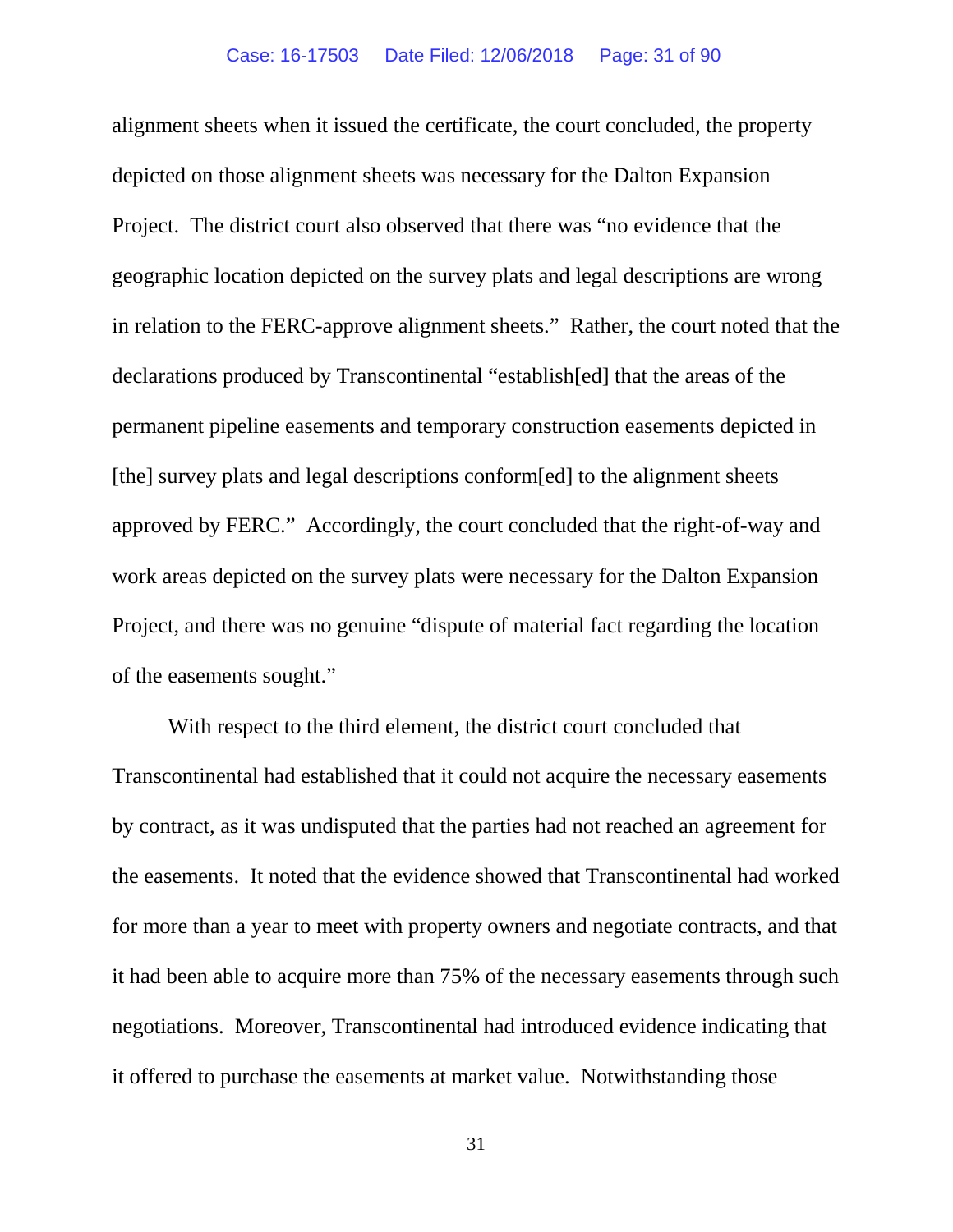efforts, it was undisputed that the parties to these cases had been unable to reach an agreement.

Having found no genuine dispute of material fact as to these matters, the district court granted Transcontinental's motion for partial summary judgment, concluding that Transcontinental had a right to condemn the property depicted on the alignment sheets and survey plats. Defendants did win a significant victory, however, in that the district court expressly declined to adopt Transcontinental's proposed easement terms or any "interpretations that would allow" Transcontinental to place the pipeline anywhere other than the locations depicted on the alignment sheets and survey plats.

The district court also granted Transcontinental's motion for a preliminary injunction. It concluded that, by demonstrating an entitlement to summary judgment, Transcontinental had already established a substantial likelihood of success—indeed, actual success—on the merits of its condemnation claim. It further concluded that both the economic and reputational harm that Transcontinental would suffer if it missed its in-service deadline were irreparable. It rejected Defendants' argument that Transcontinental could not seek equitable relief to prevent such harm because it had played a role in setting the in-service deadline. The district court reasoned that Transcontinental's role in setting that deadline did not amount to "unclean hands" because in-service deadlines "are not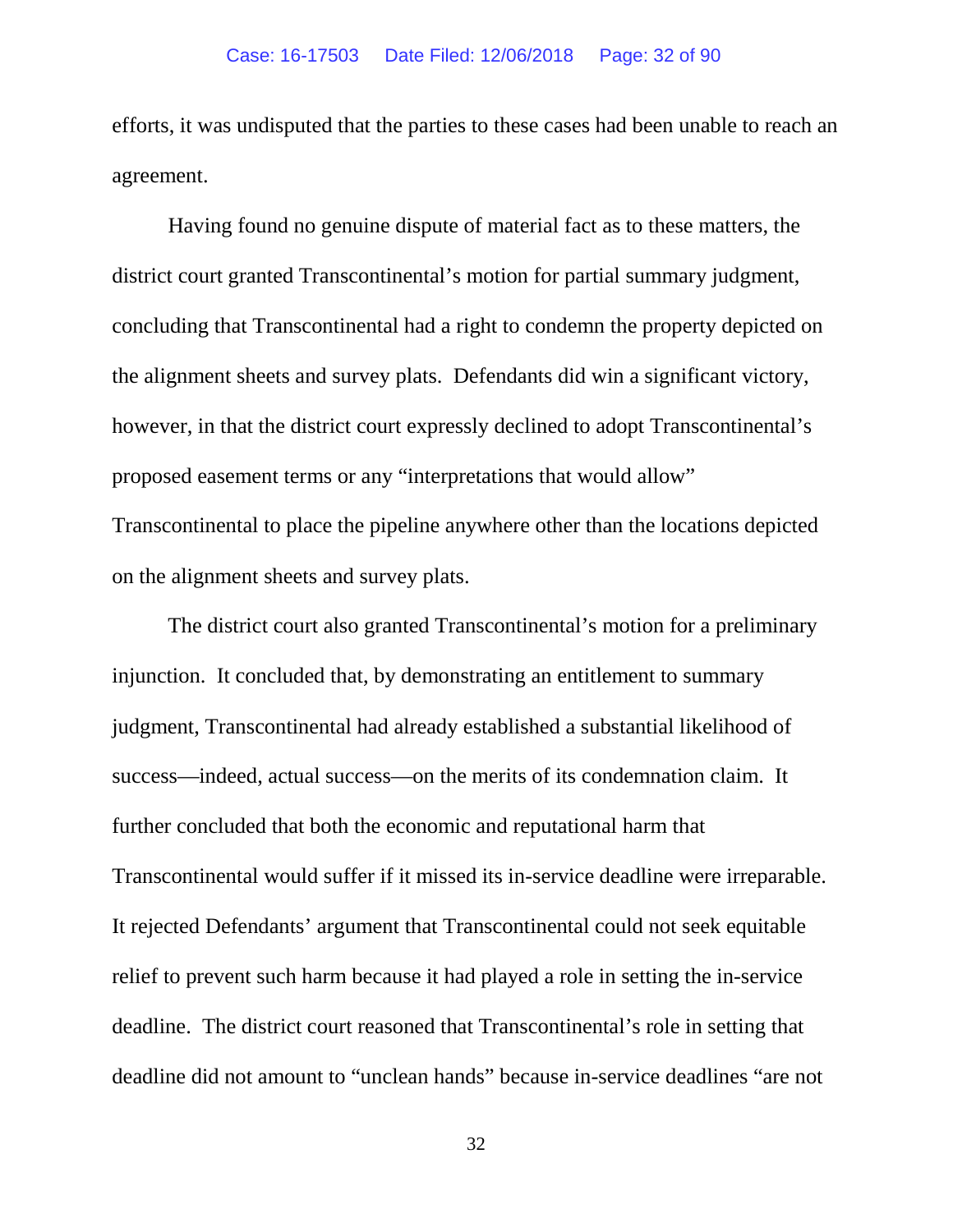#### Case: 16-17503 Date Filed: 12/06/2018 Page: 33 of 90

simply agreed to as a matter of bilateral contract in this context," as they are "driven by customers' seasonal gas and heating requirements and are a prerequisite to final FERC approval given the requirement of 'open season' bidding periods for gas supply contracts."

The district court further concluded that the injuries Transcontinental would suffer absent an injunction outweighed any injury Defendants would suffer from Transcontinental having access to their properties sooner rather than later. Transcontinental had produced evidence indicating that delays in construction would cost it hundreds of thousands of dollars per day. By contrast, the district court reasoned that any harm suffered by Defendants consisted of "the difference between losing possession immediately as opposed to losing possession after compensation is determined." The district court estimated that such damages were likely to be "slight at best given assurances of adequate compensation through bond."

Finally, the district court concluded that an injunction would not be adverse to the public interest. It noted FERC's declaration in the certificate of public convenience and necessity that "[b]ased on the benefits the project will provide and the minimal adverse impacts on existing shippers, other pipelines and their captive customers, and landowners and surrounding communities, [FERC had found], consistent with the Certificate Policy Statement and NGA section 7(c), that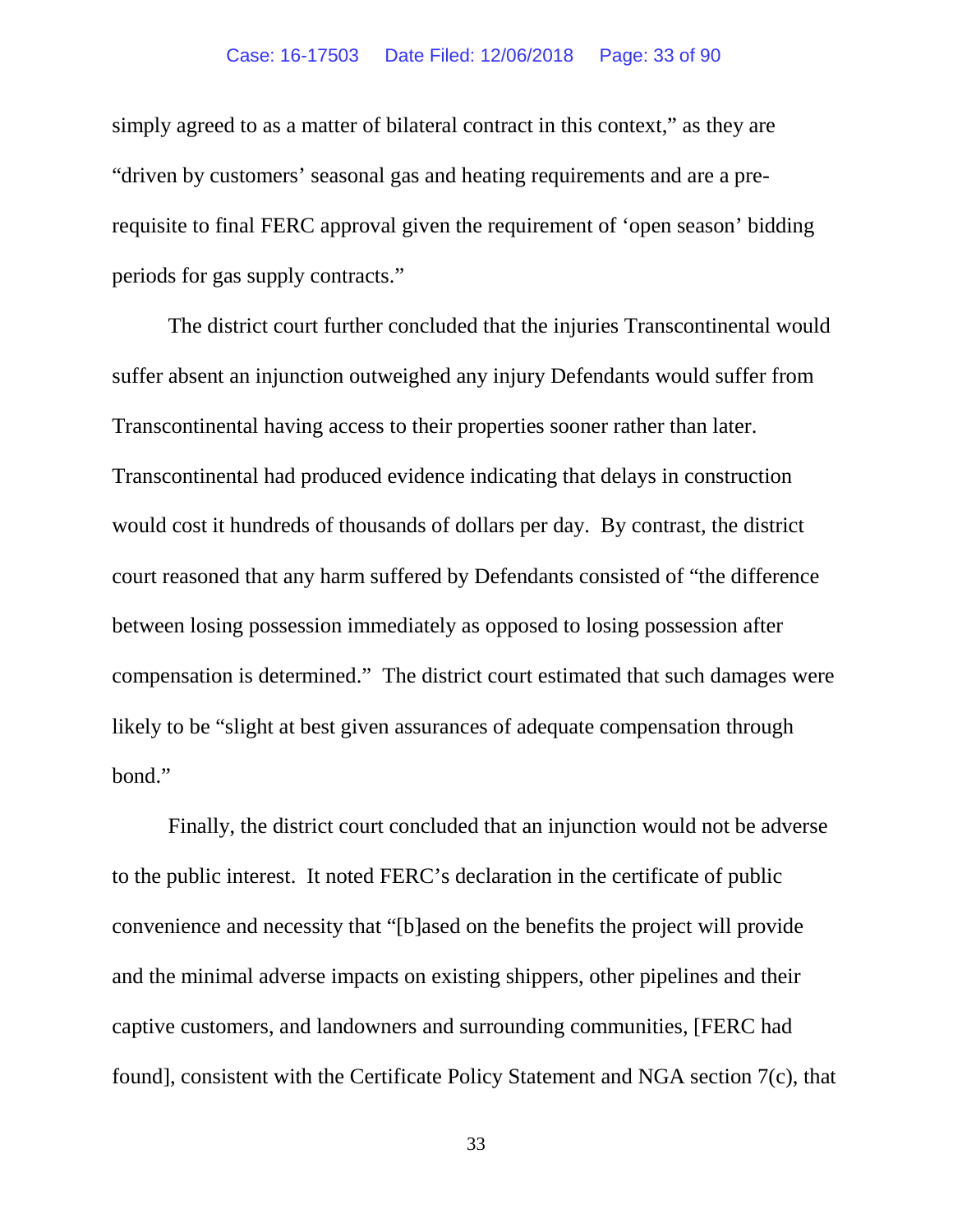#### Case: 16-17503 Date Filed: 12/06/2018 Page: 34 of 90

the public convenience and necessity require[d] approval of [Transcontinental's] proposal." It further noted that the Dalton Expansion Project would provide "substantial benefits to the local economy," generating approximately \$450 million in economic activity within the State of Georgia and employing 2,170 workers during the construction phase.

In light of those conclusions, the district court determined that Transcontinental was entitled to a preliminary injunction granting it immediate access to Defendants' properties, but the court limited such access to the locations depicted on the alignment sheets and survey plats. The district court further provided that Transcontinental could not enter any of the properties until it posted a bond equal to twice the appraised value of each property's easement. Because the parties had not yet submitted any documentation of the properties' appraised values, the district court ordered the parties to file a joint motion with an appraised value for each property's easement, and a proposed order directing Transcontinental to pay the appropriate bond. The district court noted that the appraisals would not bind any party during the compensation stage of the litigation.

Shortly before the due date for the parties' joint motion on bond, Defendants filed a motion for an extension of time. Defendants asserted that, because the proposed easement terms described in Transcontinental's final offers and in the attachments to Transcontinental's complaint "contained ambiguities" and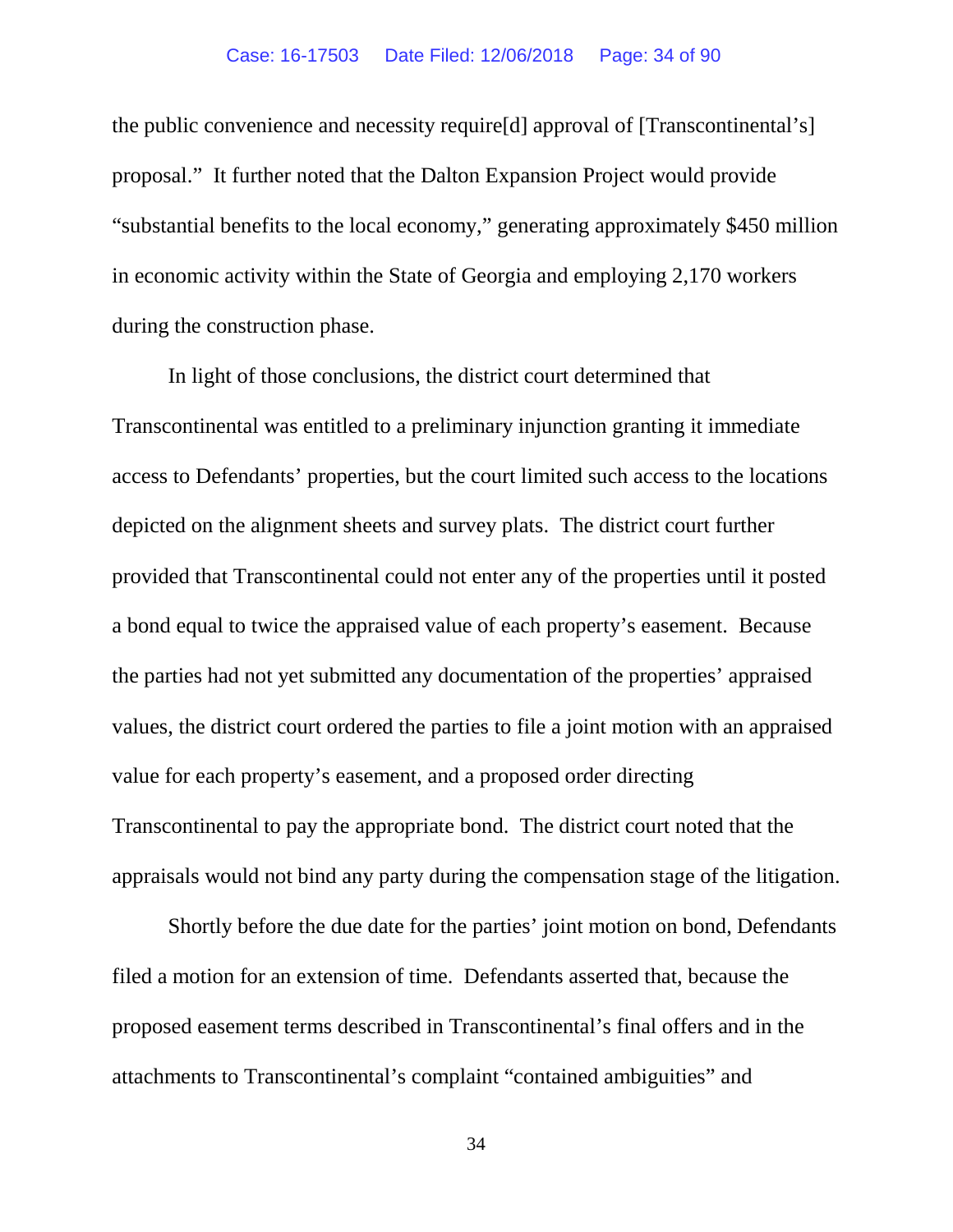"uncertainties," many of the Defendants had avoided hiring appraisers until after the October 26, 2016, hearing. Defendants also stated that, because the district court declined to adopt Transcontinental's proposed easement terms, those appraisals that had been completed needed to be reevaluated. Moreover, Defendants asserted that, because the due date for the joint motion fell immediately after the Thanksgiving holiday, many appraisers were unavailable. The district court denied the motion.

Unable to agree with most Defendants as to a bond amount, Transcontinental filed its own motions with appraised values for each of the easements by the deadline set by the court. Those values came from reports prepared by professional appraisers between November 2015 and October 2016. Transcontinental attached those reports to its motions.<sup>7</sup> Transcontinental proposed to satisfy its bond obligation by posting a surety bond in twice the appraised value of the easements.

Between November 23, 2016, and November 29, 2016, Defendants filed their own notices and motions with proposed bond amounts. [8](#page-34-1) With the exception

<span id="page-34-0"></span> <sup>7</sup>  $\frac{7}{1}$  In only three cases did Transcontinental not submit a report prepared by a professional appraiser. In those cases, the parties did not dispute the amount that Transcontinental should post before accessing the relevant properties.

<span id="page-34-1"></span><sup>&</sup>lt;sup>8</sup> Some Defendants filed "joint" motions with Transcontinental in which they disputed Transcontinental's valuation of their properties and proposed their own valuations for purposes of determining a bond amount.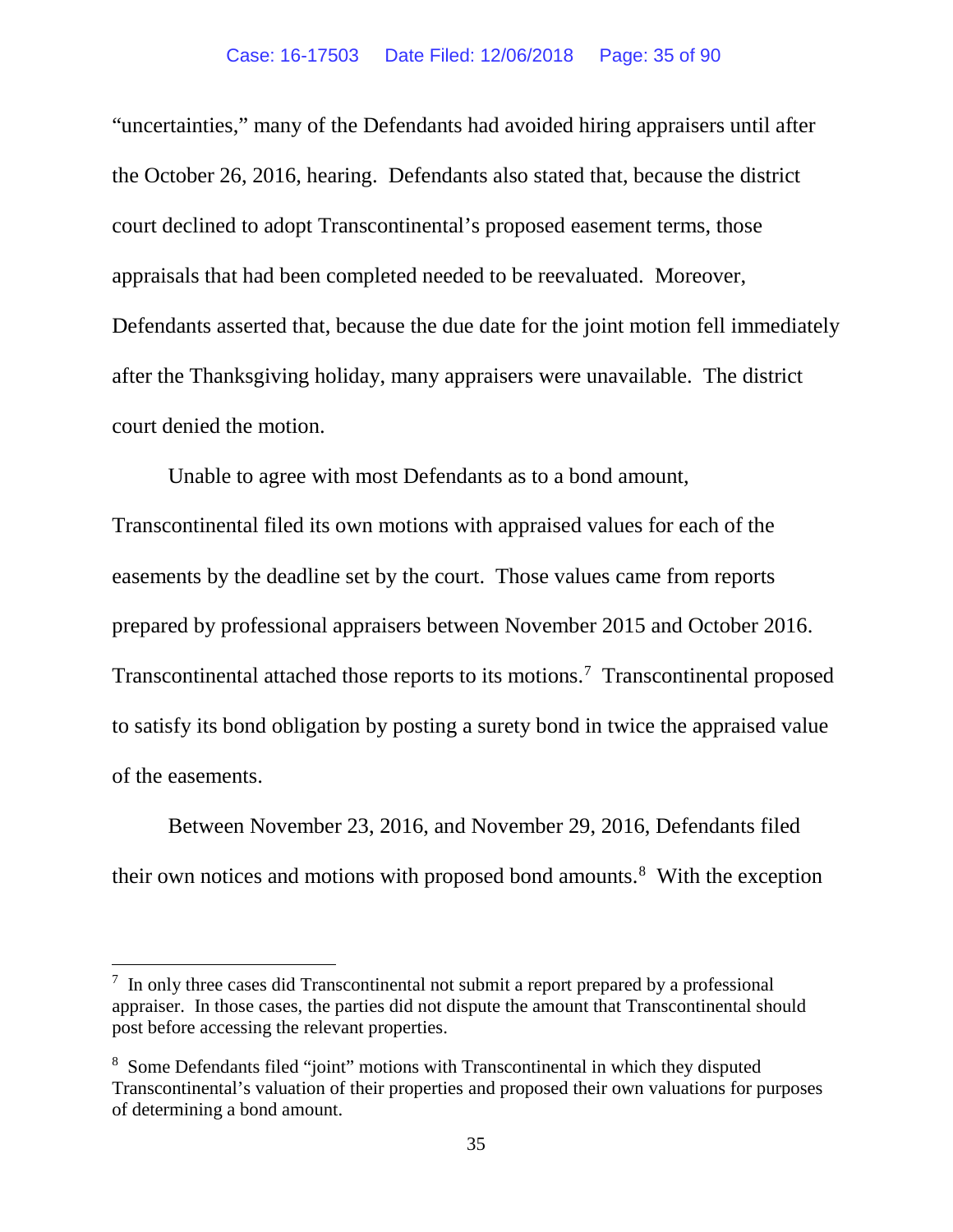#### Case: 16-17503 Date Filed: 12/06/2018 Page: 36 of 90

of one Defendant, who was himself a real-estate professional, Defendants did not provide any professional estimate of the values of the easements. In addition, Defendants requested that Transcontinental be required to make a cash deposit rather than posting a surety bond. Defendants also requested that Transcontinental be required to notify them at least 48 hours in advance of any activities on their properties.

In an order entered on December 2, 2016, the district court denied Defendants' request that Transcontinental be required to make a cash deposit, concluding that a surety bond would be "acceptable and sufficient to protect Defendants' adequate compensation." It also set the amount of bond Transcontinental would be required to post before entering each Defendant's property. Where the parties had agreed on the appraised value of the easement, the district court adopted that value to determine bond. Where the parties had disagreed, the district court weighed the evidence presented in support of each party's valuation, affording greater weight to the opinions of real-estate professionals. It ultimately required Transcontinental to post a surety bond in the total amount of \$1,152,196 before entering any of the Defendants' properties.

The district court granted Defendants' request for pre-access notice, and ordered Transcontinental to provide Defendants written notice at least 48 hours before entering or taking possession of their properties. Transcontinental was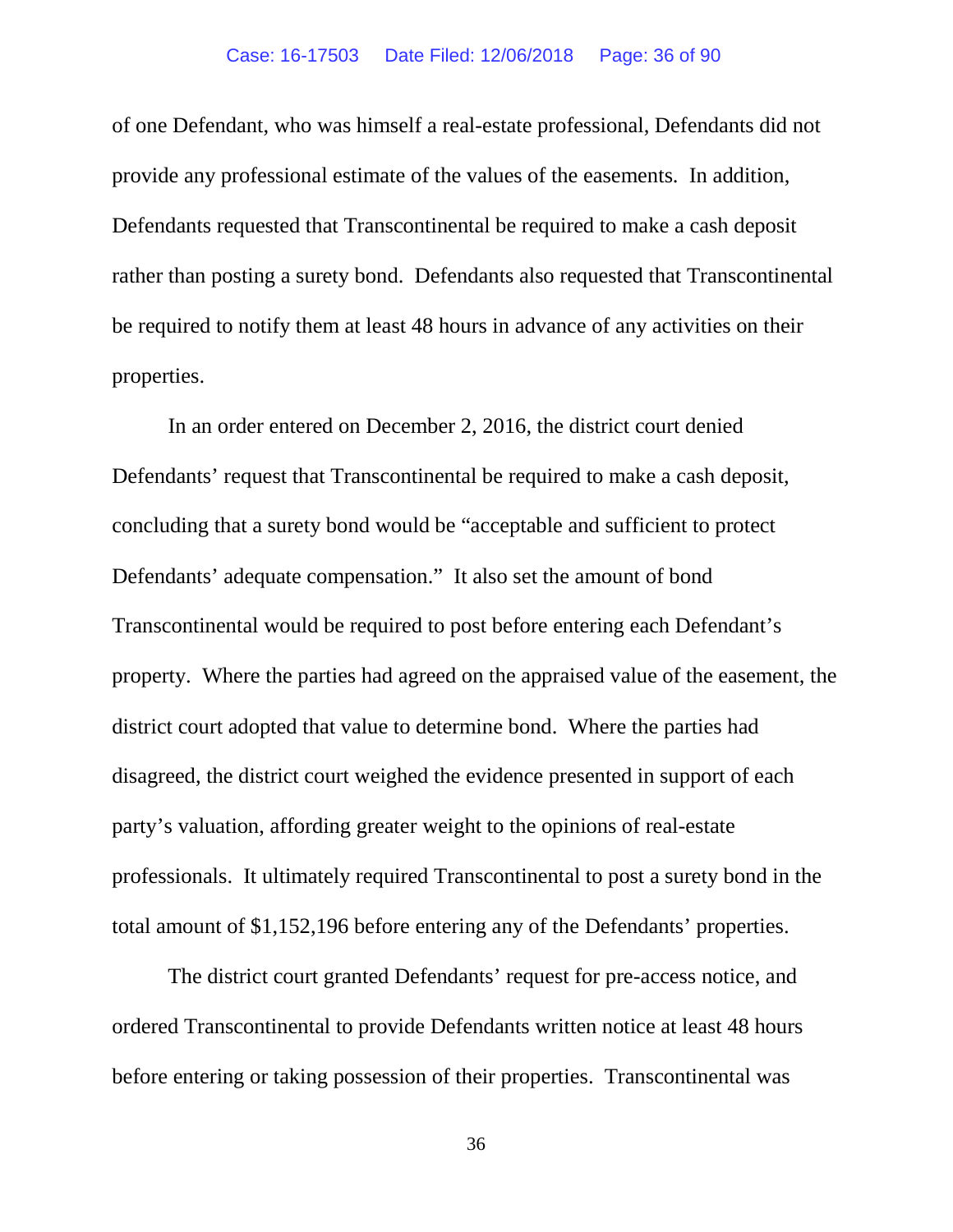required to provide a description of the "nature and duration" of the activities it intended to conduct on the properties, as well as contact information for a person with site-specific authority over Transcontinental's activities on the property.

### **G. Subsequent Proceedings and Developments**

In compliance with the district court's order, Transcontinental posted a surety bond on December 6, 2016, with Liberty Mutual Insurance Company acting as surety. Transcontinental also sent a letter to Defendants stating that it anticipated entering their properties on or about December 9, 2016, to begin construction. According to that letter, construction activity would begin primarily with staking, and activity was likely to slow during the holiday season. Construction would then resume in earnest on or about January 4, 2017. Transcontinental estimated that construction would take approximately 9 to 12 months. Once construction was complete, remediation would begin. Transcontinental also provided contact information for an individual with sitespecific authority over its activities on the properties.

On December 12, 2016, 34 Defendants filed a joint notice of appeal. These Defendants also moved the district court to stay its order allowing Transcontinental to immediately enter their properties pending the resolution of their appeal. In that motion, Defendants asserted that Transcontinental's letter was insufficient to satisfy the pre-access notice requirement in the district court's December 2, 2016,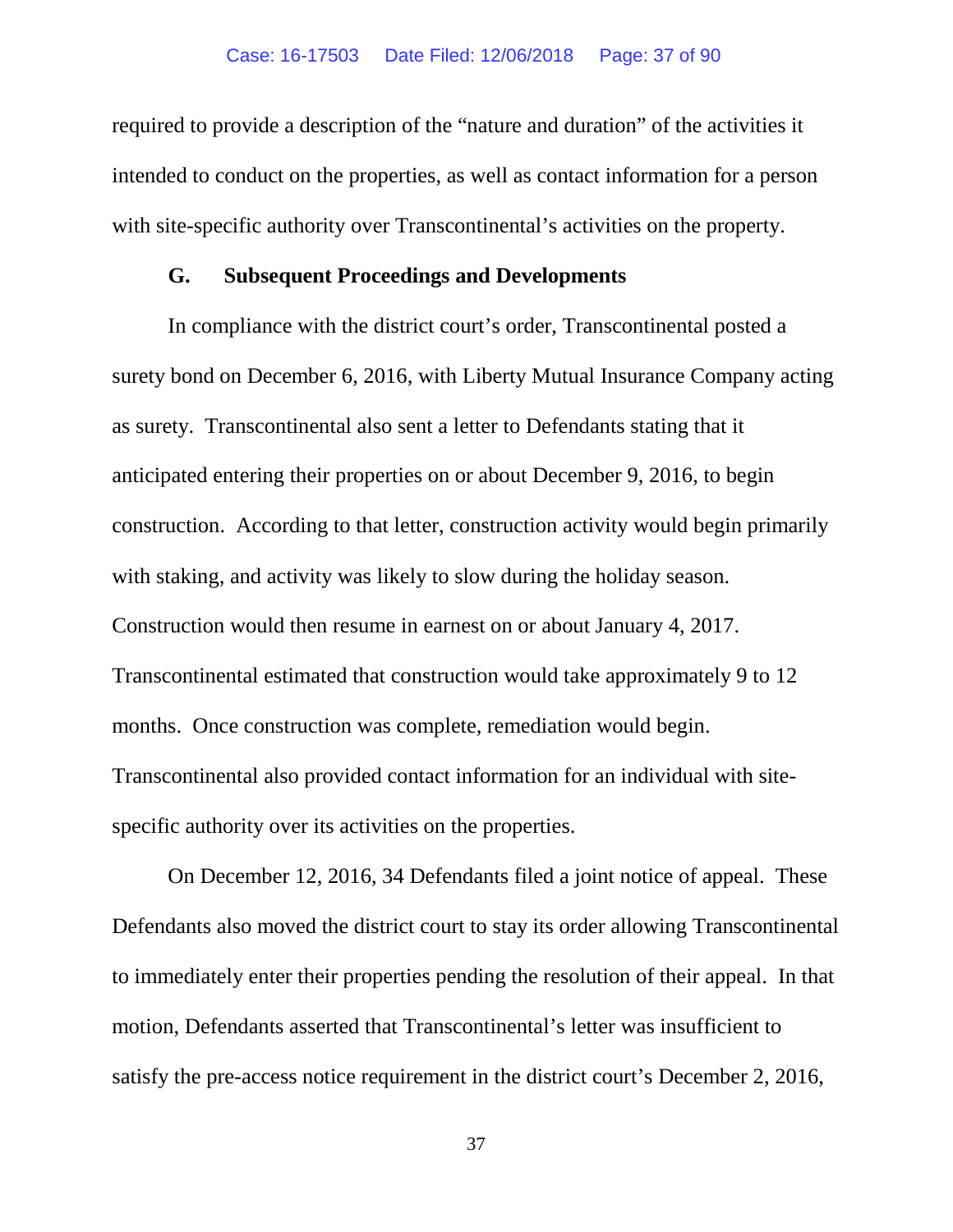### Case: 16-17503 Date Filed: 12/06/2018 Page: 38 of 90

order. They asked that Transcontinental be required to give them notice in advance of each time that it planned to enter their properties, and to describe the activity that would occur on each occasion. They pointed out that many of them had children and would be hosting extended family for the holidays, and argued that the "generic" notice Transcontinental had provided was insufficient to allow them to plan around Transcontinental's activities on their properties. The district court temporarily stayed its orders pending its ruling on Defendants' motion.

In response to Defendants' motion, Transcontinental produced a declaration from the Dalton Expansion Project's project manager stating that Transcontinental intended to stake all Defendants' properties within 10 days after being granted access. Accordingly, Transcontinental provided notice to all Defendants that it would be entering their properties on December 9, 2016. He further stated that Transcontinental would provide "each landowner with a minimum of 48 hours' additional notice" before using any heavy equipment on the property.

On January 24, 2017, the district court lifted its temporary stay and denied Defendants' motion for a stay pending appeal. The district court also concluded that Transcontinental's December 2016 letter was sufficient to satisfy the pre-access notice requirement in its December 2, 2016, order.

Defendants then filed a motion in this Court seeking a stay of the district court's orders pending the resolution of their appeal. This Court temporarily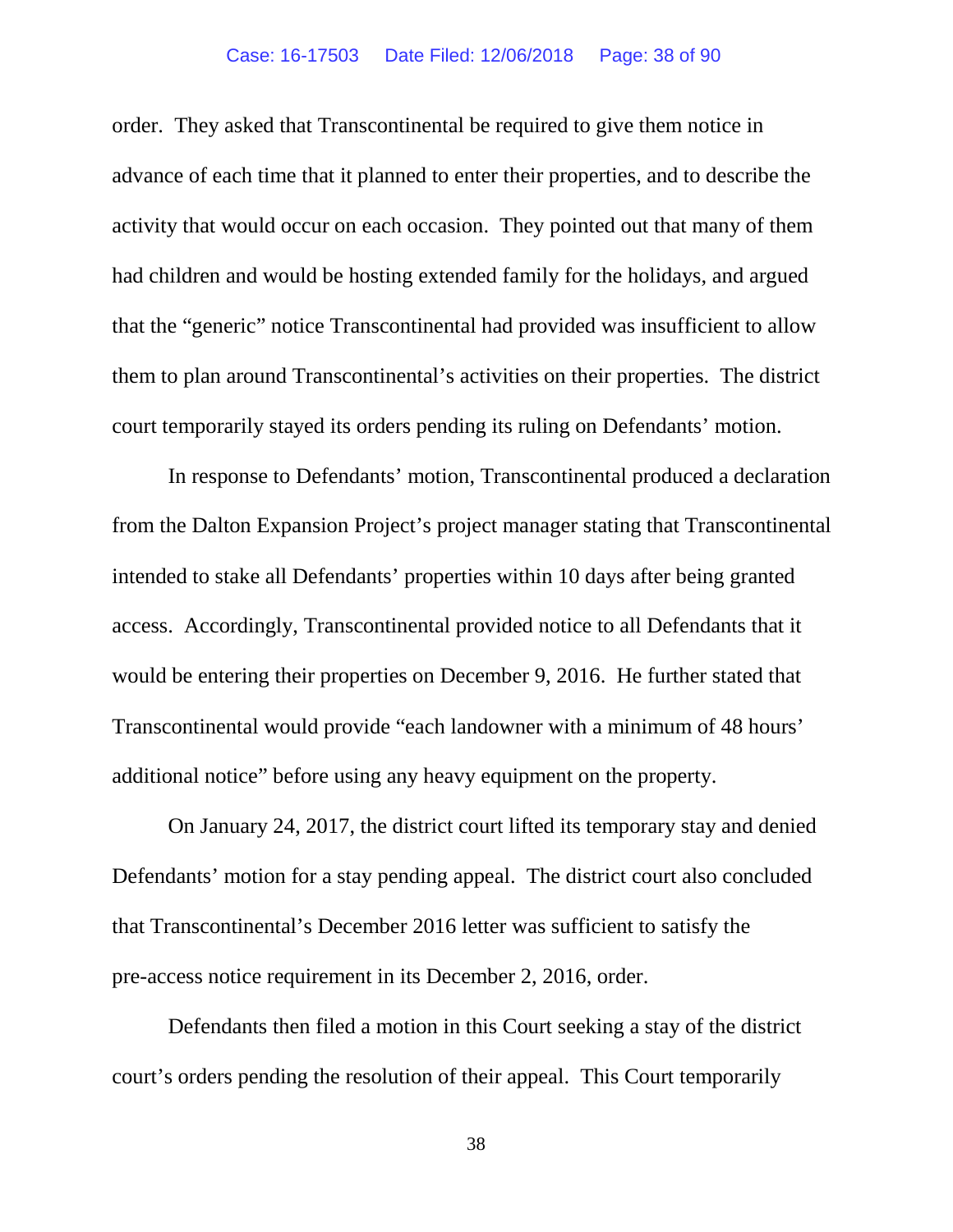#### Case: 16-17503 Date Filed: 12/06/2018 Page: 39 of 90

stayed the district court's orders pending a ruling on Defendants' motion. On February 2, 2017, this Court vacated its temporary stay and denied Defendants' motion for a stay pending appeal.

Without a stay in place, as of February 2, 2017, Transcontinental had access to Defendants' properties. The pipeline is now installed and in operation. Transcontinental has continued to negotiate with the Defendants, and has now reached agreements with more than 90% of the affected landowners. The appeal of 23 condemnation actions currently remain in this case. None of these Defendants have received any compensation for Transcontinental's use of their land. Although they do not ask us to order Transcontinental to remove the pipeline, they do ask that we order Transcontinental to stop the flow of gas through the pipeline on their properties, which they consider to be a continuing trespass, until they are compensated and title is transferred to Transcontinental.

#### **DISCUSSION**

# **I. The Permissibility of a Preliminary Injunction in Eminent Domain Proceedings Under the Natural Gas Act**

As an initial matter, we must decide whether the issuance of a preliminary injunction granting a pipeline company access to a landowner's property before the conclusion of condemnation proceedings is legally permissible. This is a question of law that we review *de novo*. *See S. Nat. Gas Co. v. Land, Cullman Cty.*, 197 F.3d 1368, 1372 (11th Cir. 1999).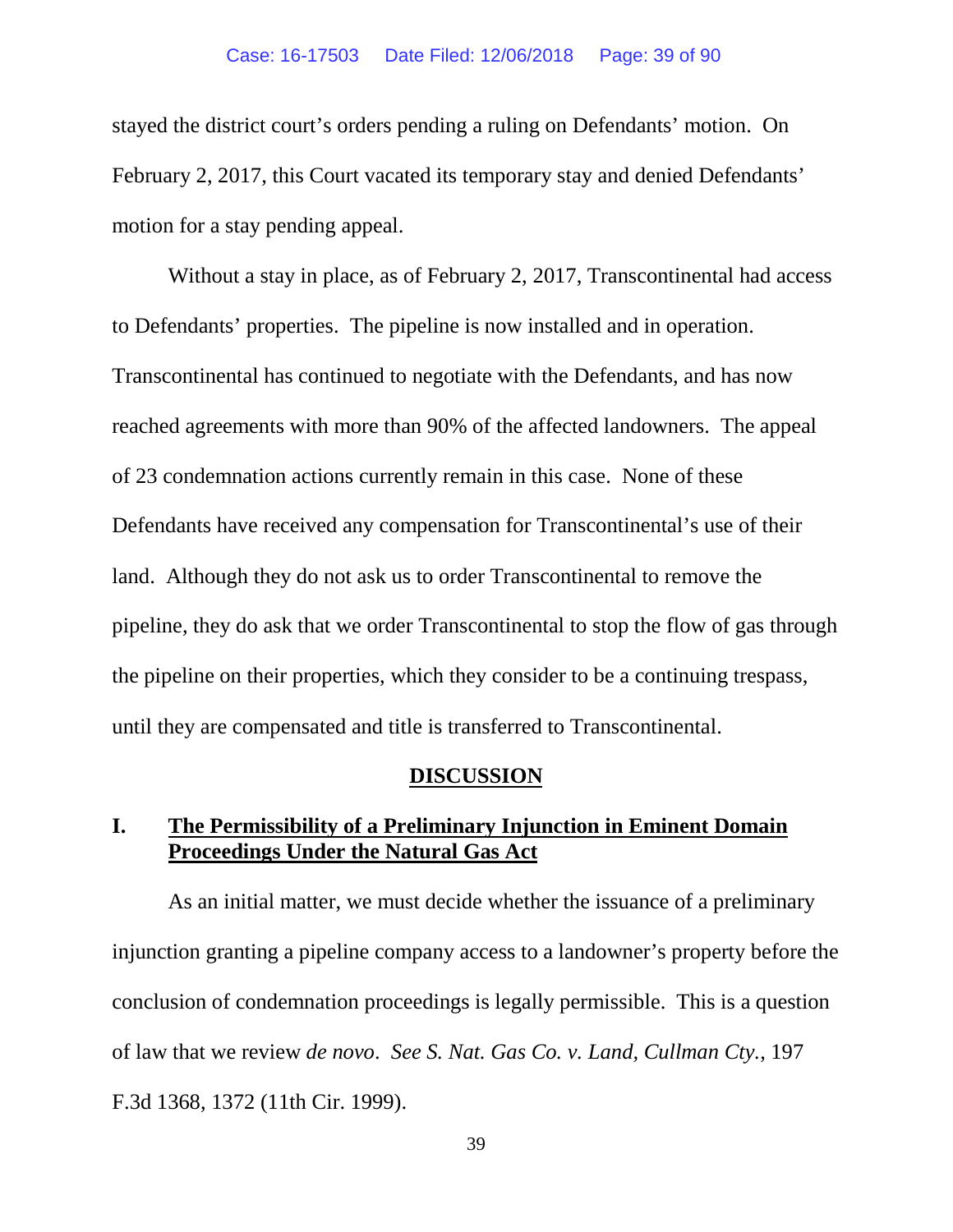Every circuit that has addressed this issue has held that a preliminary injunction granting immediate access is permissible so long as the pipeline company's right to condemn the property has been finally determined, such as through the grant of a motion for summary judgment, and all other requirements for issuance of a preliminary injunction have been met. *See Transcontinental Gas Pipe Line Co., LLC v. Permanent Easements*, \_\_ F.3d \_\_, 2018 WL 5571434, at \*6 (3d Cir. Oct. 30, 2018); *Columbia Gas Transmission, LLC v. 1.01 Acres*, 768 F.3d 300, 314–16 (3d Cir. 2014); *All. Pipeline L.P. v. 4.360 Acres of Land*, 746 F.3d 362, 368–69 (8th Cir. 2014); *Transwestern Pipeline Co., LLC v. 17.19 Acres of Prop.*, 550 F.3d 770, 776–78 (9th Cir. 2008); *E. Tenn. Nat. Gas Co. v. Sage*, 361 F.3d 808, 823–30 (4th Cir. 2004); *cf. N. Border Pipeline Co. v. 86.72 Acres of Land*, 144 F.3d 469, 471–72 (7th Cir. 1998) (concluding that a pipeline company could not obtain a preliminary injunction allowing immediate possession of the defendants' properties because it did not first demonstrate a substantive entitlement to immediate possession). We join those circuits in holding that a district court may, in appropriate circumstances, issue a preliminary injunction granting a pipeline company immediate access to property that it has an established right to condemn under the Natural Gas Act.

As a general matter, "the equitable powers of federal courts should be broadly construed to afford complete relief under a statute." *Lewis v. Fed. Prison*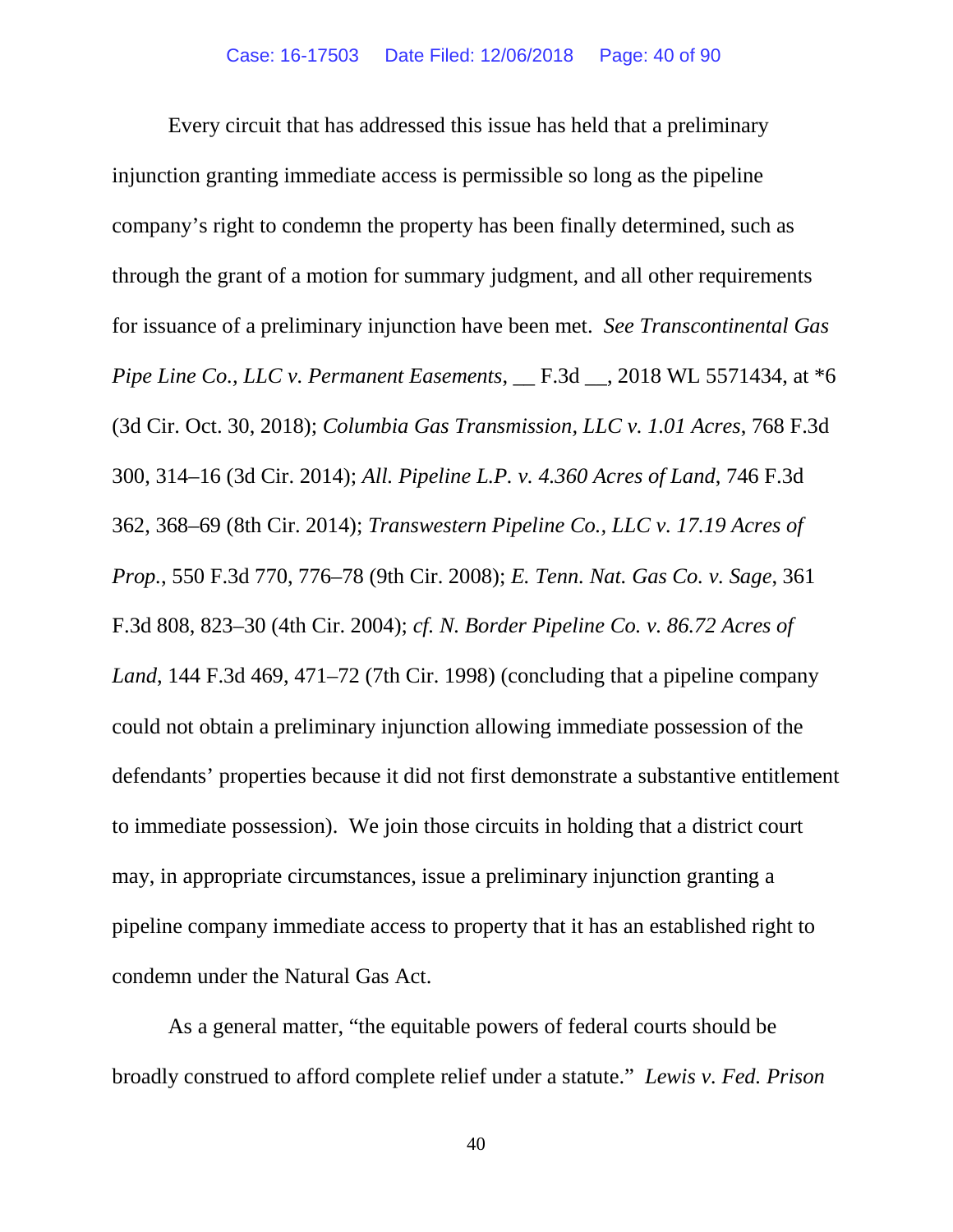*Indus., Inc.*, 953 F.2d 1277, 1285 (11th Cir. 1992). Accordingly, when a party seeks an equitable remedy from the district court, the district court is presumed to have the authority to grant the requested relief, absent some indication in the underlying statute that such relief is not available. *See AT&T Broadband v. Tech Commc'ns, Inc.*, 381 F.3d 1309, 1316 (11th Cir. 2004) ("[U]nless the underlying statute clearly and validly limits the equitable jurisdiction of the district court, 'all the inherent equitable powers of the District Court are available for the proper and complete exercise of that jurisdiction.'" (quoting *Porter v. Warner Holding Co.*, 328 U.S. 395, 398 (1946))). The question, then, is whether the "fairest reading" of the statute "'display[s] a[n] intent to foreclose' the availability of equitable relief." *Armstrong v. Exceptional Child Ctr., Inc.*, 135 S. Ct. 1378, 1386 (2015)

(alterations in original) (quoting *Verizon Md., Inc. v. Pub. Serv. Comm'n of Md.*,

535 U.S. 635, 641 (2002)).

Section 7(h) of the Natural Gas Act states:

When any holder of a certificate of public convenience and necessity cannot acquire by contract, or is unable to agree with the owner of property to the compensation to be paid for, the necessary right-of-way to construct, operate, and maintain a pipe line or pipe lines for the transportation of natural gas, and the necessary land or other property, in addition to right-of-way, for the location of compressor stations, pressure apparatus, or other stations or equipment necessary to the proper operation of such pipe line or pipe lines, it may acquire the same by the exercise of the right of eminent domain in the district court of the United States for the district in which such property may be located, or in the State courts. The practice and procedure in any action or proceeding for that purpose in the district court of the United States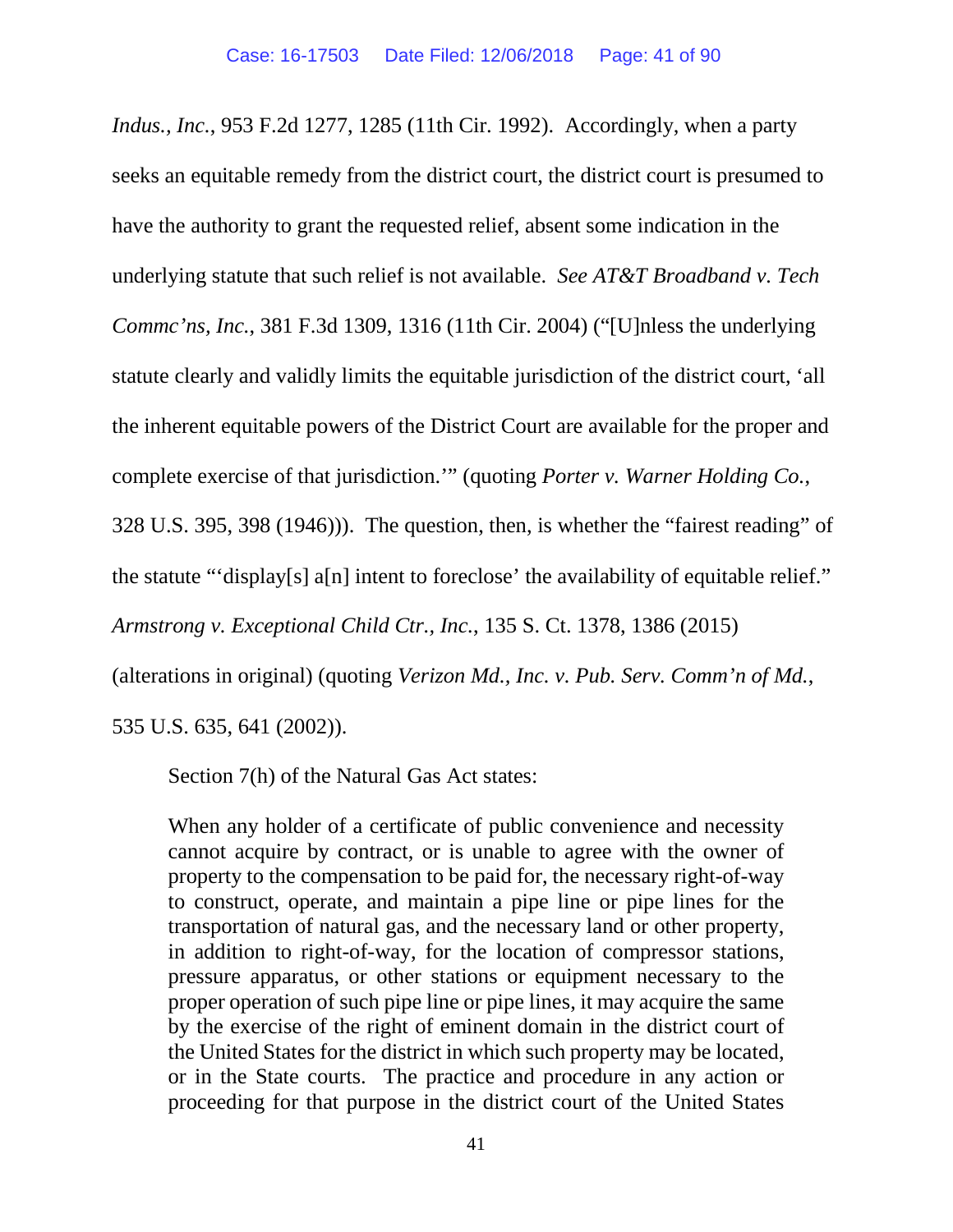shall conform as nearly as may be with the practice and procedure in similar action or proceeding in the courts of the State where the property is situated: *Provided*, That the United States district courts shall only have jurisdiction of cases when the amount claimed by the owner of the property to be condemned exceeds \$3,000.

15 U.S.C. § 717f(h) (emphasis in original). Translated: an entity holding a certificate of public convenience and necessity to construct a natural gas pipeline can proceed in federal court to acquire easements necessary for that project, so long as the value of the easement exceeds \$3,000.

There is nothing in § 717f(h), or anywhere else in the Natural Gas Act, indicating that Congress intended to foreclose the district court from issuing a preliminary injunction granting a pipeline company immediate access to property for which it has established a right to condemn under the Act. *See* 15 U.S.C. §§ 717–717w. Like four other circuits, [9](#page-41-0) we have held that the state-practice-andprocedure clause in § 717f(h) has been superseded by Rule 71.1 of the Federal Rules of Civil Procedure. *See S. Nat. Gas*, 197 F.3d at 1375. Accordingly, "the practices and procedures of federal eminent domain actions, including those filed pursuant to the Natural Gas Act, 15 U.S.C. § 717f(h), are governed by Rule [71.1] and not by state law."[10](#page-41-1) *Id.*

<span id="page-41-1"></span>10 Rule 71A, discussed in *Southern Natural Gas*, was renumbered as Rule 71.1 in 2007. Fed. R. Civ. P. 71.1 advisory committee's note to 2007 amendment.

<span id="page-41-0"></span> <sup>9</sup> *See All. Pipeline*, 746 F.3d at 367; *Transwestern Pipeline*, 550 F.3d at <sup>776</sup> n.7; *Sage*, 361 F.3d at 822; *N. Border Pipeline Co. v. 64.111 Acres of Land*, 344 F.3d 693, 694 (7th Cir. 2003).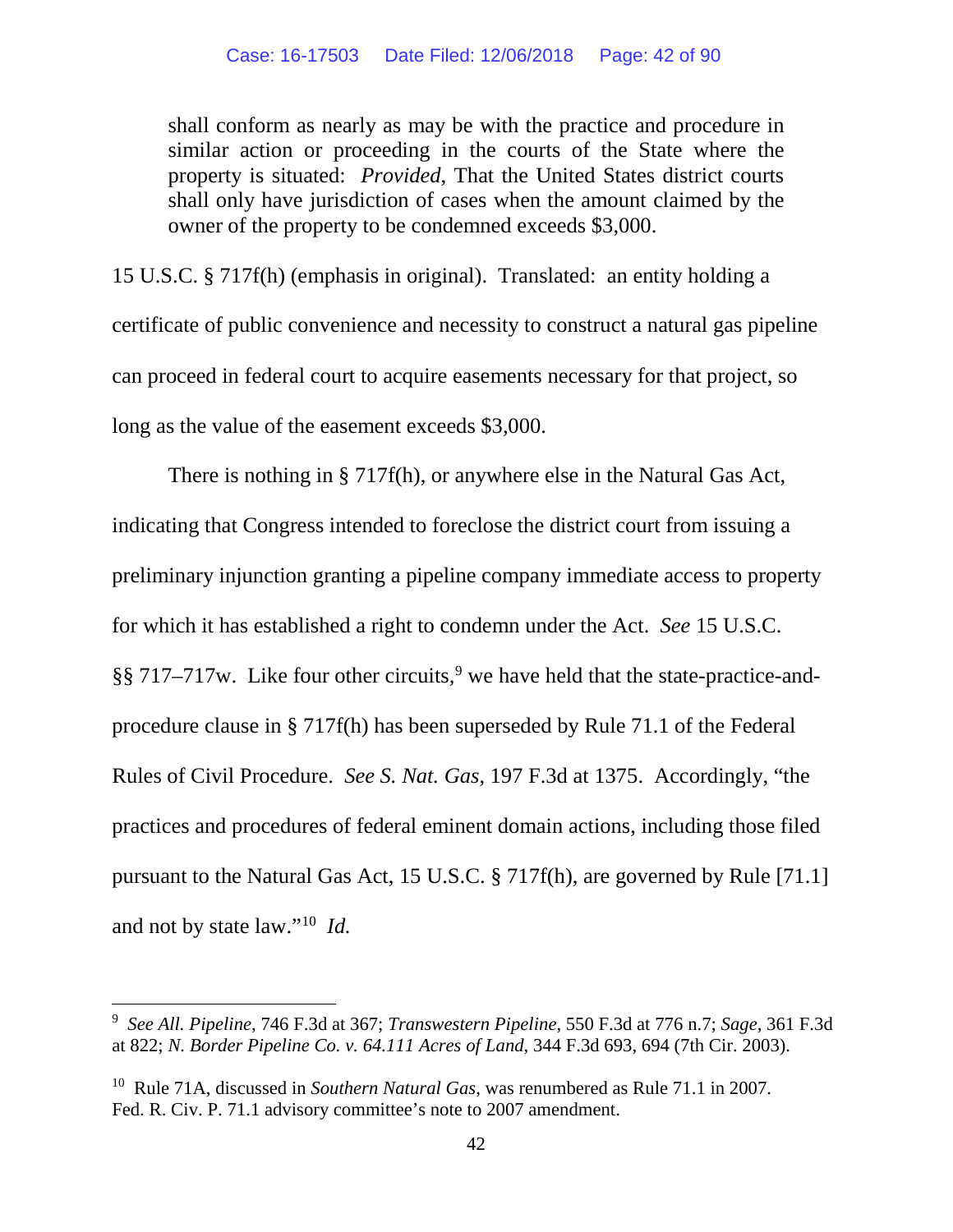Like the Act itself, nothing in Rule 71.1 indicates that Congress intended to limit a district court's authority to issue a preliminary injunction in condemnation proceedings under the Natural Gas Act. Indeed, Rule 71.1(a) expressly states that the other Rules of Civil Procedure apply in federal condemnation proceedings unless Rule 71.1 itself provides a governing rule. Further, Rule 65 expressly permits district courts to issue preliminary injunctions so long as certain procedural requirements are met. Although Rule 65 cannot itself create a substantive right to condemn where such a right is otherwise lacking, *see, e.g.*, *Grupo Mexicano de Desarrollo, S.A. v. All. Bond Fund, Inc.*, 527 U.S. 308, 318–23 (1999), once a pipeline company's right to condemn a particular piece of property has been finally determined, a preliminary injunction is an appropriate vehicle to grant "some or all of the substantive relief sought in the complaint," *see Birmingham Fire Fighters Ass'n 117 v. City of Birmingham*, 603 F.3d 1248, 1254 (11th Cir. 2010) (quoting *Sierra Club v. Van Antwerp*, 526 F.3d 1353, 1358 (11th Cir. 2008)); *see also Transwestern Pipeline*, 550 F.3d at 775–77; *Sage*, 361 F.3d at 823–24.

We therefore hold that district courts retain their equitable authority to issue preliminary injunctions in condemnation proceedings brought under the Natural Gas Act, 15 U.S.C. § 717f(h). Having so held, we must next decide whether the district court abused its discretion in issuing a preliminary injunction in this case. To do so, however, we must first turn to the district court's grant of partial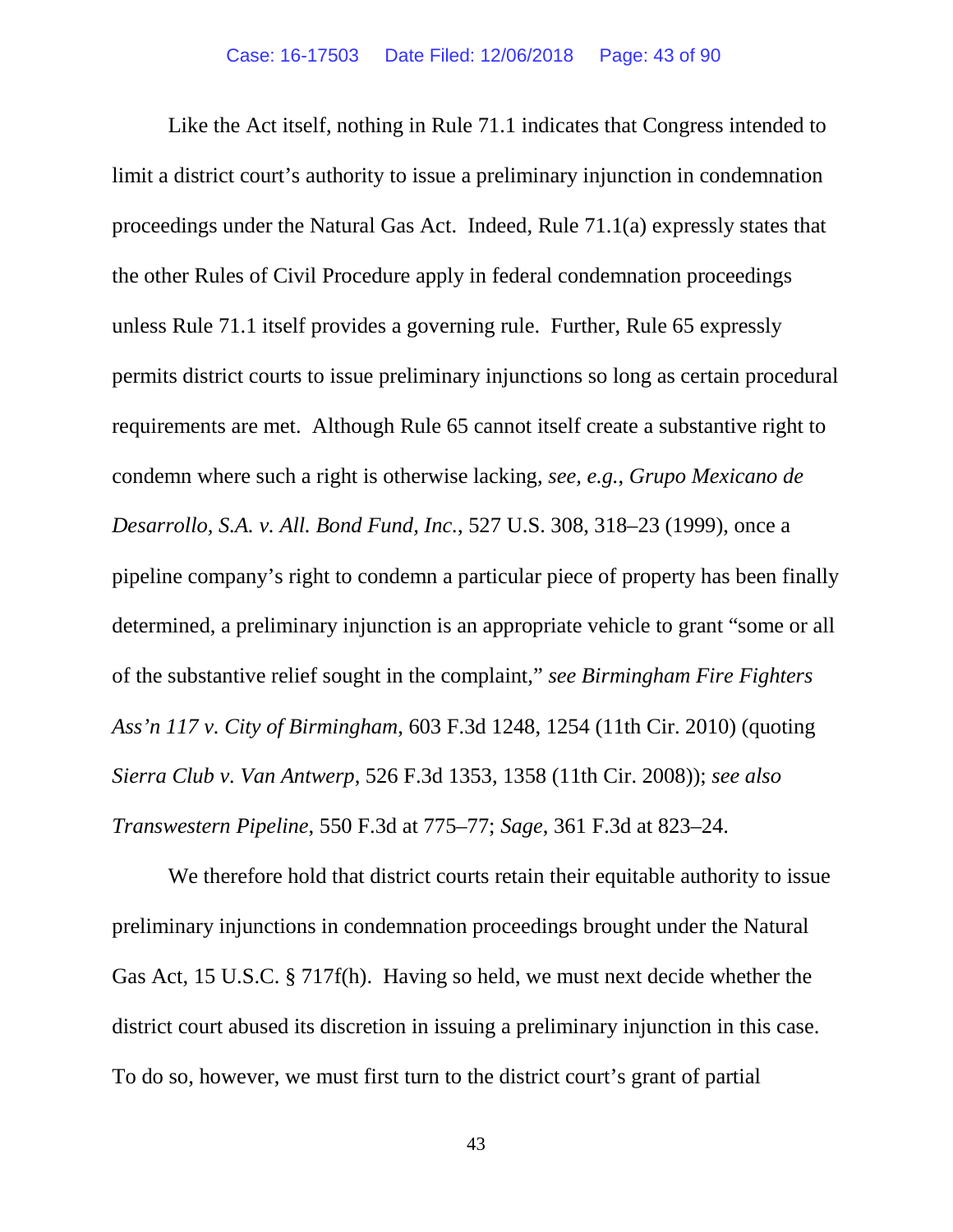summary judgment as to Transcontinental's right to condemn Defendants' properties, because that decision formed the basis for the injunction.<sup>[11](#page-43-0)</sup>

### **II. The District Court's Grant of Partial Summary Judgment**

### **A. Standard of Review**

We review a district court's grant of partial summary judgment *de novo*. *Allison v. McGhan Med. Corp.*, 184 F.3d 1300, 1306 (11th Cir. 1999). We apply the same standard as the district court, considering the evidence in the light most favorable to the nonmoving party, and drawing all reasonable inferences in that party's favor. *Id.* Summary judgment is appropriate when there is no genuine issue of material fact and the evidence on file shows that the moving party is entitled to judgment as a matter of law. *Id.*

In opposing a motion for summary judgment, the nonmoving party "must do more than simply show that there is some metaphysical doubt as to the material facts." *Matsushita Elec. Indus. Co., Ltd. v. Zenith Radio Corp.*, 475 U.S. 574, 586 (1986). Where the record taken as a whole could not lead a rational trier of fact to

<span id="page-43-0"></span><sup>&</sup>lt;sup>11</sup> We have jurisdiction over this interlocutory appeal under 28 U.S.C. § 1292(a)(1), which permits an immediate appeal from an order granting or denying an injunction. *See* 28 U.S.C. § 1292(a)(1). Because the district court's grant of summary judgment provided the basis for its conclusion that Transcontinental had satisfied the first prong of the preliminary-injunction analysis, we have pendent jurisdiction to review the district court's summary-judgment ruling. *See Sierra Club*, 526 F.3d at 1359 (concluding that this Court had pendent appellate jurisdiction to review a district court's grant of summary judgment in an interlocutory appeal from the grant of a preliminary injunction because "the summary judgment grant provided the basis for the injunction").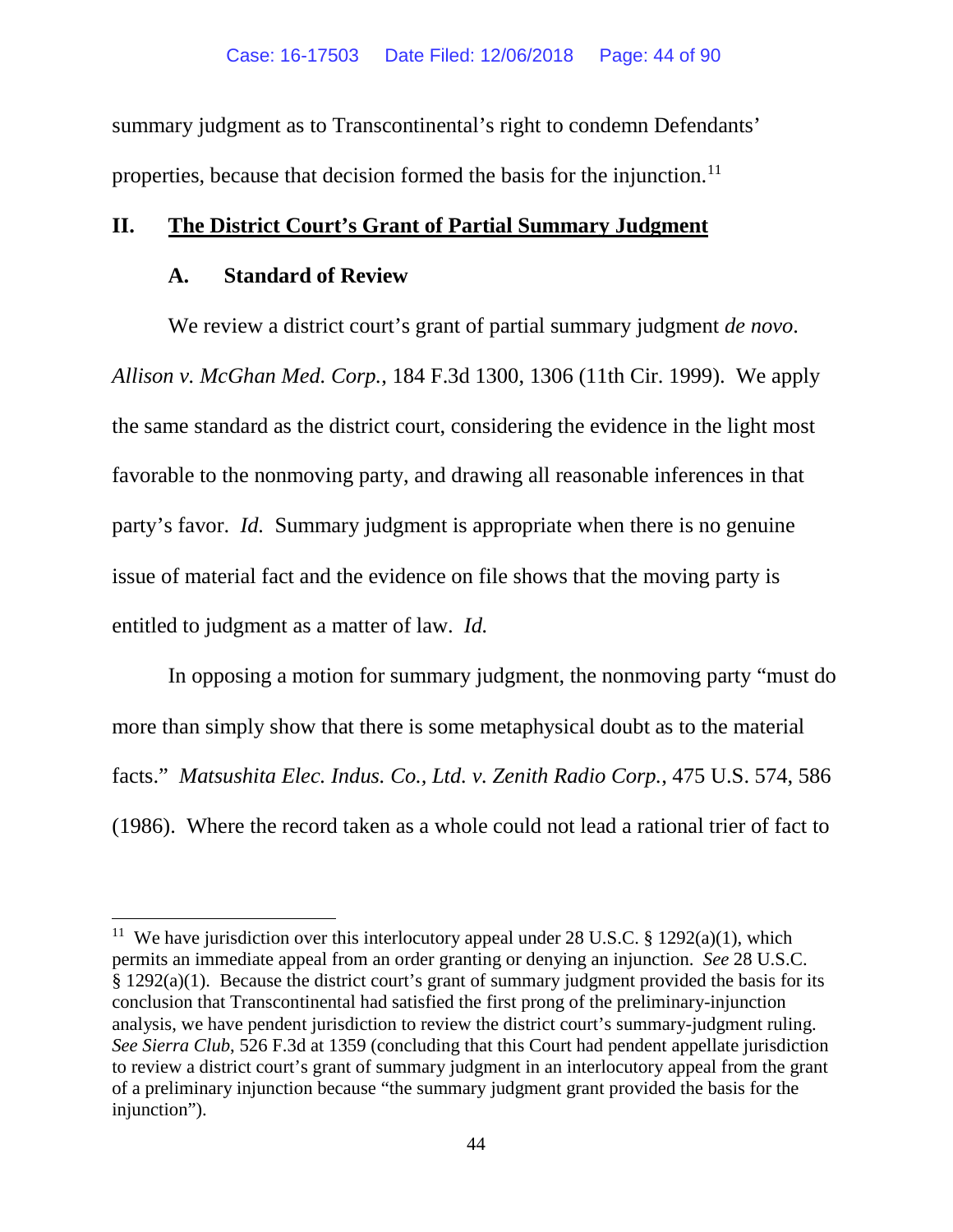find for the nonmoving party, there is no genuine issue for trial. *Id.* at 587.In other words, if the evidence produced by the nonmoving party is "merely colorable, or is not significantly probative, summary judgment may be granted." *Anderson v. Liberty Lobby, Inc.*, 477 U.S. 242, 249–50 (1986) (citations omitted).

## **B. The Elements of a Claim for Condemnation Under the Natural Gas Act**

Section 7(h) of the Natural Gas Act allows "any holder of a certificate of public convenience and necessity" to acquire by eminent domain "the necessary right-of-way to construct, operate, and maintain" a pipeline "for the transportation of natural gas," so long as the holder "cannot acquire by contract, or is unable to agree with the owner of property to the compensation to be paid for," that necessary right-of-way. 15 U.S.C. § 717f(h). Accordingly, in order to condemn a particular piece of property under the Natural Gas Act, a party must demonstrate that: (1) it holds a valid certificate of public convenience and necessity; (2) the property to be condemned is necessary for the natural-gas pipeline authorized by the certificate; and (3) it cannot acquire the necessary easements by contract. *See id.*

Thus, in order to prevail on its motion for partial summary judgment, Transcontinental was required to show that: (1) it holds a valid certificate of public convenience and necessity authorizing the Dalton Expansion Project; (2) the property to be condemned was necessary for the Dalton Expansion Project; and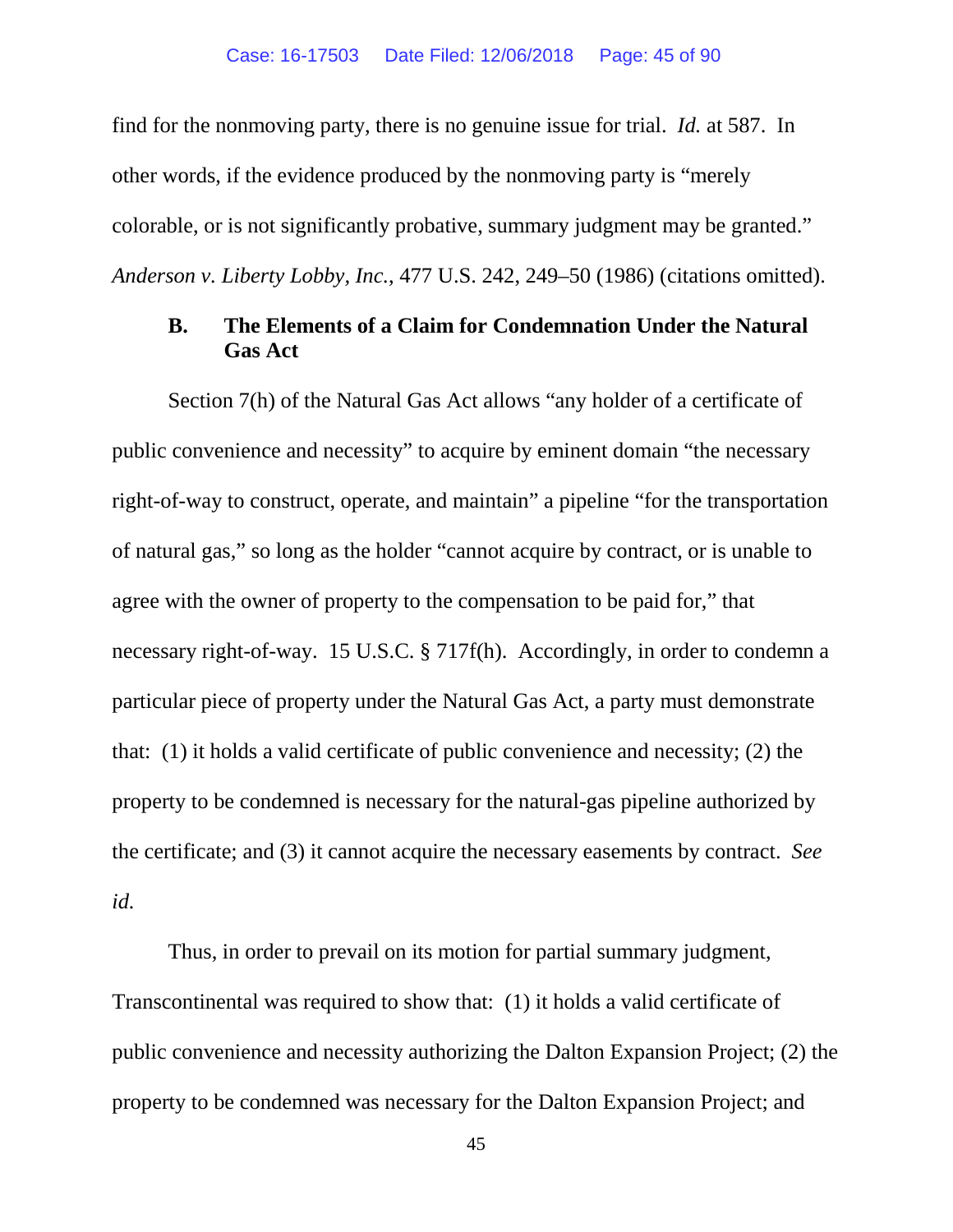(3) it could not acquire by contract the easements necessary to complete the Dalton Expansion Project. *See* 15 U.S.C. § 717f(h).

# 1. Whether Transcontinental holds a valid certificate of public convenience and necessity

The district court concluded that the certificate of public convenience and necessity produced by Transcontinental was final and enforceable, as neither FERC nor any federal court of appeals had stayed, modified, or reversed FERC's issuance of that certificate. Defendants do not challenge that conclusion on appeal.<sup>12</sup> Accordingly, only the second and third elements—whether the property to be condemned was necessary for the Dalton Expansion Project and whether Transcontinental showed an inability to acquire the necessary easements by contract—are at issue in this appeal.

# 2. Whether the property to be condemned was necessary for the Dalton Expansion Project

Transcontinental sought to condemn the property legally described and depicted on the survey plats attached to its complaints. The district court reasoned that the property depicted on those survey plats was necessary for the Dalton Expansion Project if that property was part of the right-of-way or work area

<span id="page-45-0"></span><sup>&</sup>lt;sup>12</sup> Defendants make only one reference to the certificate's validity in their initial brief on appeal, asserting, without explanation, that "the FERC Certificate itself is not even final." Defendants' passing reference to that issue in their brief, without any discussion or citation of authority, is insufficient to raise the issue on appeal. *See, e.g.*, *Hamilton v. Southland Christian Sch., Inc.*, 680 F.3d 1316, 1318–19 (11th Cir. 2012); *Singh v. U.S. Att'y Gen.*, 561 F.3d 1275, 1278–79 (11th Cir. 2009); *Greenbriar, Ltd. v. City of Alabaster*, 881 F.2d 1570, 1573 n.6 (11th Cir. 1989).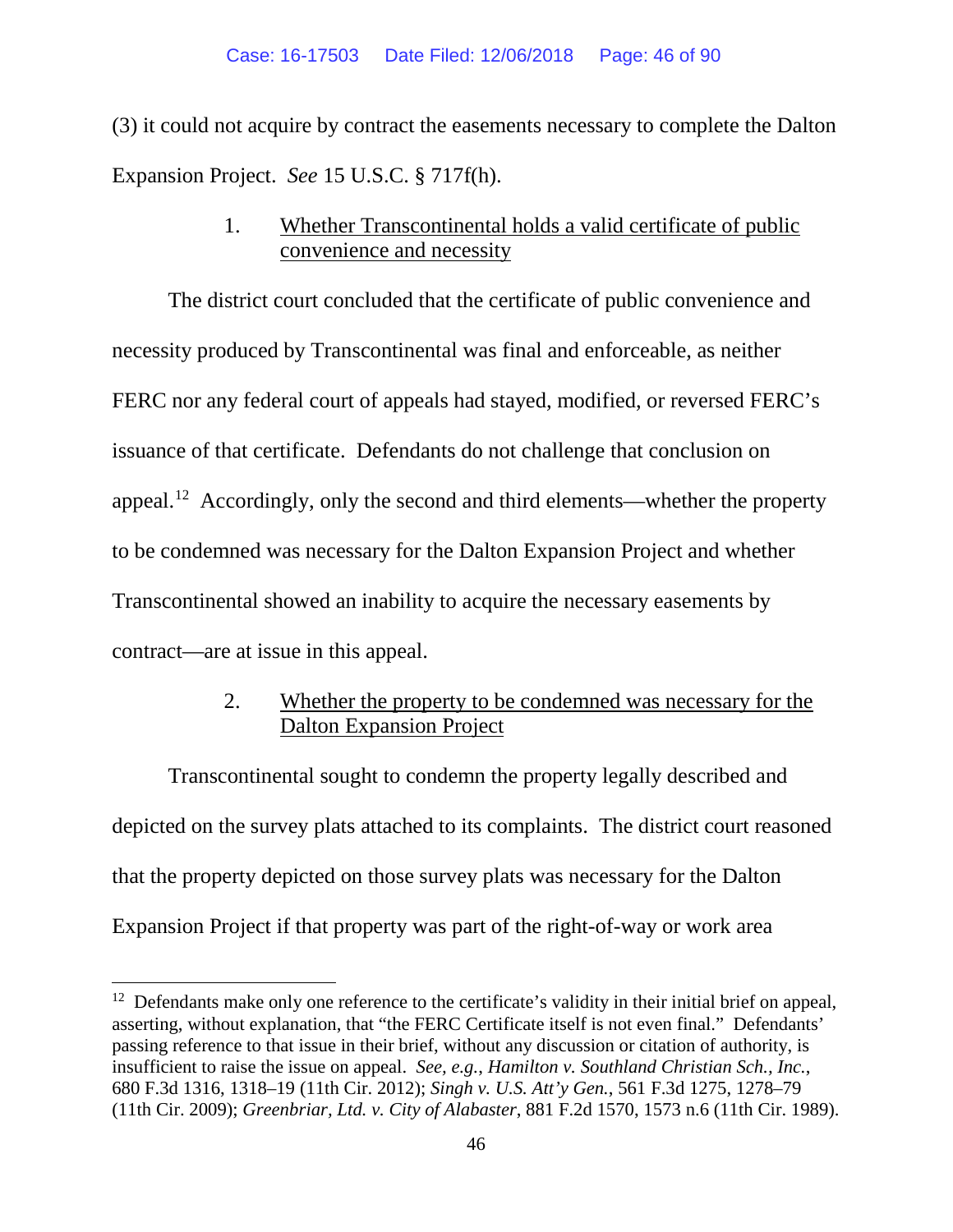### Case: 16-17503 Date Filed: 12/06/2018 Page: 47 of 90

approved by FERC. In granting Transcontinental a certificate of public convenience and necessity, FERC had approved certain alignment sheets depicting that right-of-way and work area. Accordingly, the district court reasoned that, so long as the survey plats matched the alignment sheets, the property depicted on the survey plats was necessary for the Dalton Expansion Project.

Reviewing the evidence, the district court concluded that the declarations produced by Transcontinental "establish that the areas of the permanent pipeline easements and temporary construction easements depicted in [the] survey plats and legal descriptions conform to the alignment sheets approved by FERC." Having found "no evidence that the geographic location depicted on the survey plats and legal descriptions [were] wrong in relation to the FERC-approved alignment sheets," the district court held that the property legally described and depicted on the survey plats was necessary for the Dalton Expansion Project. Notably, the court expressly rejected any effort to condemn any property that was not legally described and depicted on those survey plats.

Defendants challenge the district court's ruling on the ground that discovery was necessary to determine whether the property that Transcontinental sought to condemn conformed to the right-of-way approved by FERC. Accordingly, they argue, the district court erred in not allowing them to conduct discovery before ruling on Transcontinental's motion for partial summary judgment.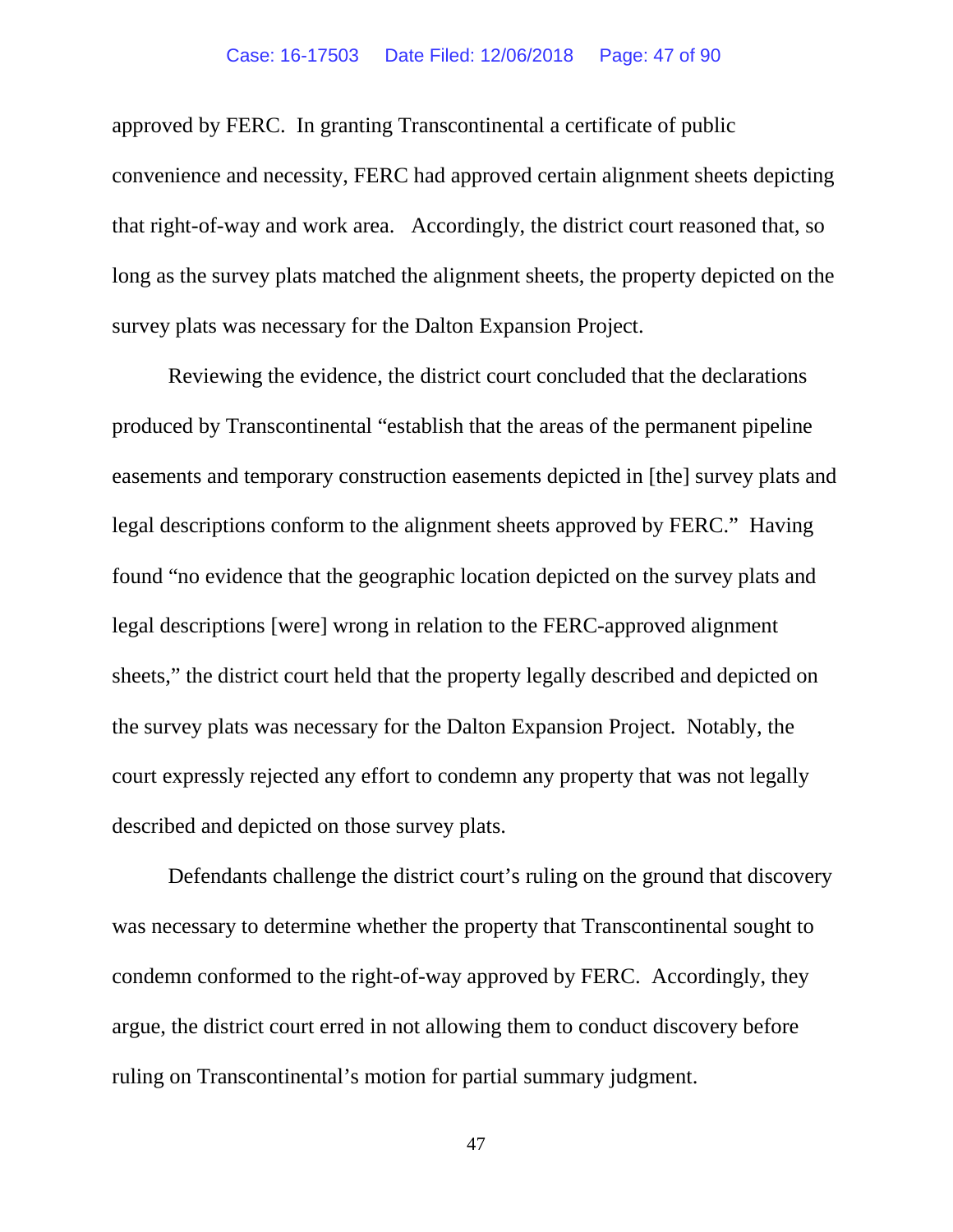(a) *Whether the district court abused its discretion in ruling on Transcontinental's motion for summary judgment without first allowing Defendants to engage in discovery*

Generally, a district court should allow discovery before ruling on a motion for summary judgment. *See Jones v. City of Columbus*, 120 F.3d 248, 253 (11th Cir. 1997) ("The law in this circuit is clear: the party opposing a motion for summary judgment should be permitted an adequate opportunity to complete discovery prior to consideration of the motion."). Nevertheless, whether to allow discovery before ruling on a motion for summary judgment is ultimately a matter committed to the discretion of the district court. *See Leigh v. Warner Bros., Inc.*, 212 F.3d 1210, 1214 (11th Cir. 2000); *see also Wallace v. Brownell Pontiac-GMC Co., Inc.*, 703 F.2d 525, 527–28 (11th Cir. 1983) (explaining that the Federal Rules of Civil Procedure contemplate a situation where a party is faced with a motion for summary judgment before discovery has been had, and the decision whether to delay a ruling and allow discovery in such circumstance is "committed to the sound discretion of the trial judge").

Under the abuse-of-discretion standard, this Court will leave undisturbed a district court's ruling unless the district court has made a clear error of judgment or has applied the wrong legal standard. *Josendis v. Wall to Wall Residence Repairs, Inc.*, 662 F.3d 1292, 1307 (11th Cir. 2011). Moreover, discovery rulings will not be overturned unless it is shown that they resulted in "substantial harm to the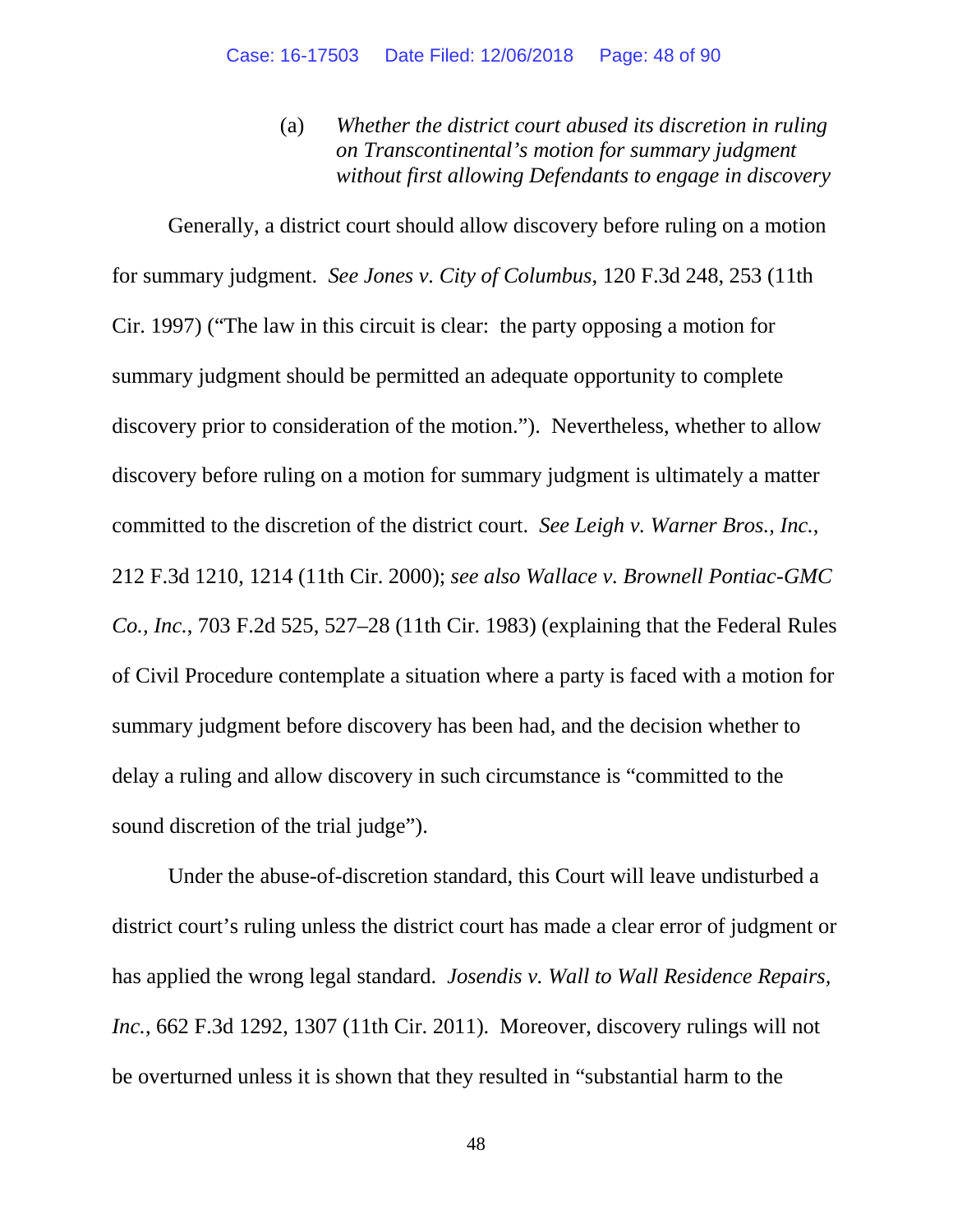appellant's case." *Id.* (quoting *Iraola & CIA, S.A. v. Kimberly-Clark Corp.*, 325 F.3d 1274, 1286 (11th Cir. 2003)).

We conclude that the district court did not abuse its discretion in ruling on Transcontinental's motion for summary judgment without first allowing Defendants to engage in discovery. First, the parties agree that Transcontinental had a right to condemn the property that was depicted on the FERC-approved alignment sheets. Indeed, to defeat that right, Defendants would have had to make its challenge to FERC's chosen right-of-way before FERC in the first instance, subject to review by this Court or the D.C. Circuit on a party's petition for review. *See* 15 U.S.C. § 717r(a)–(b); *Berkley v. Mountain Valley Pipeline, LLC*, No. 18- 1042, 2018 WL 3551975, at \*1–3 (4th Cir. July 25, 2018); *Transwestern Pipeline*, 550 F.3d at 778 n.9; *Williams Nat. Gas Co. v. City of Oklahoma City*, 890 F.2d 255, 260–64 (10th Cir. 1989). Defendants did not do so.

Nor do the parties disagree that Transcontinental could build a pipeline in the geographic location depicted on the FERC-approved alignment sheets for the limited purpose of transporting natural gas. Instead, what Defendants do dispute—and contend that discovery was necessary to determine—is (1) whether the alignment sheets attached to Transcontinental's motion for summary judgment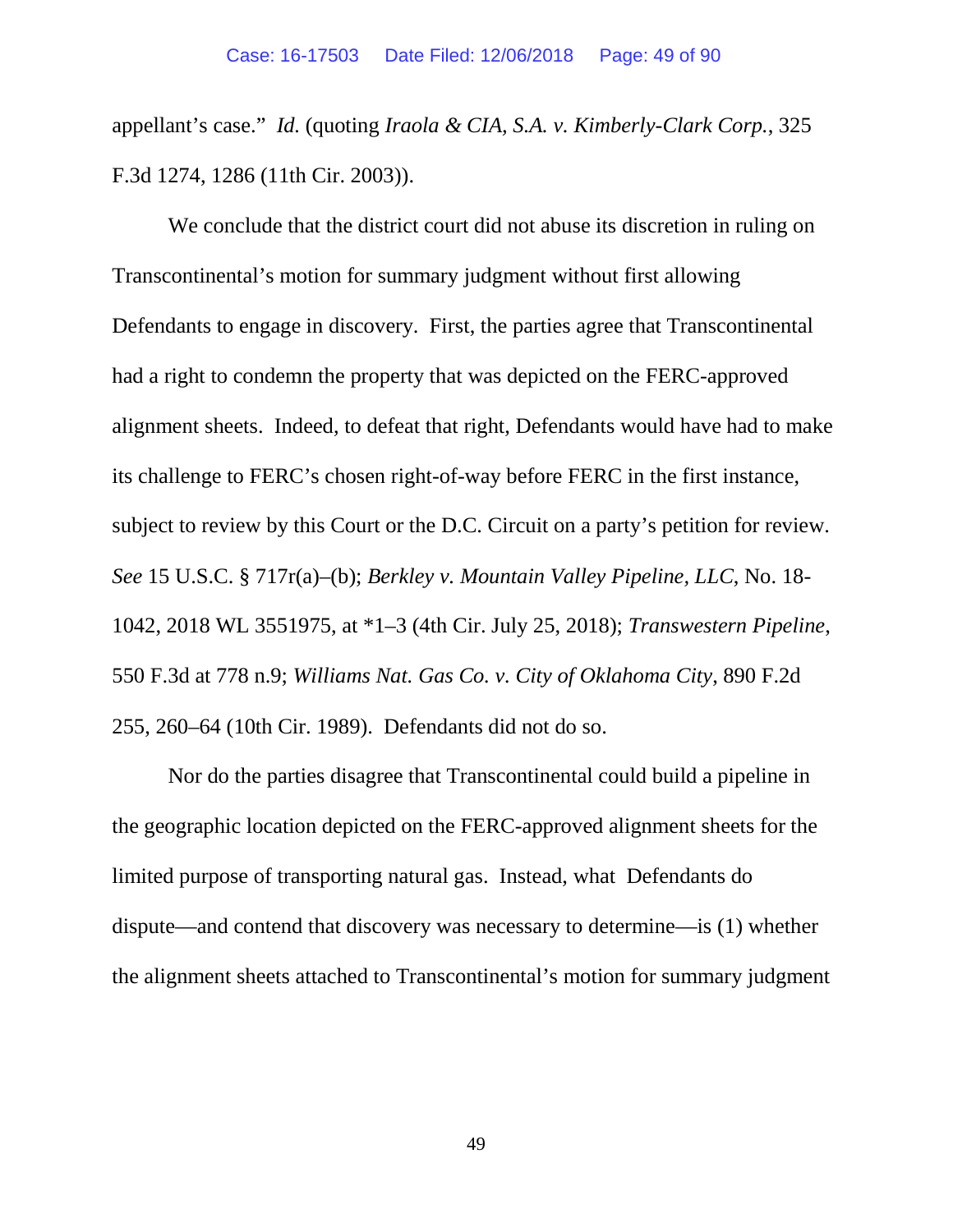were approved by FERC and (2) whether the survey plats accurately reflected the FERC-approved alignment sheets.<sup>[13](#page-49-0)</sup>

Defendants, however, do not explain how discovery would enable them to demonstrate the existence of a genuine dispute of material fact as to either the authenticity of the alignment sheets or the accuracy of the survey plats. *See Wallace*, 703 F.2d at 527 (noting that, in opposing a motion for summary judgment on the grounds that discovery is necessary, "the nonmovant may not simply rely on vague assertions that additional discovery will produce needed, but unspecified, facts, but rather he must specifically demonstrate how postponement of a ruling on the motion will enable him, by discovery or other means, to rebut the movant's showing of the absence of a genuine issue of fact" (quoting *SEC v. Spence & Green Chem. Co.*, 612 F.2d 896, 901 (5th Cir. 1980)) (quotation marks omitted)).

<span id="page-49-0"></span> $13$  Admittedly, Defendants advance a somewhat broader argument in their brief when they assert that "discovery was required to determine whether the property [Transcontinental] sought to condemn was even authorized by the FERC Certificate." This argument challenges not only the geographic location of the pipeline as depicted on the alignment sheets and survey plats, but also the terms that would govern the easements once granted, as well as any interpretations of Transcontinental's complaints that would allow Transcontinental to place the pipeline in a location other than that depicted on the survey plats. However, the district court's grant of summary judgment on Transcontinental's right to condemn was specifically limited to only "what is approved by the FERC Certificate and corresponding alignment sheets," including "the easements as they are mapped by survey plat and legally described." The district court expressly did not adopt Transcontinental's proposed easement terms or any "interpretations that would allow" Transcontinental to place the pipeline anywhere other than the locations depicted on the alignment sheets and survey plats. Accordingly, any challenge to the district court's ruling must be directed at either the authenticity of the alignment sheets or the accuracy of the survey plats.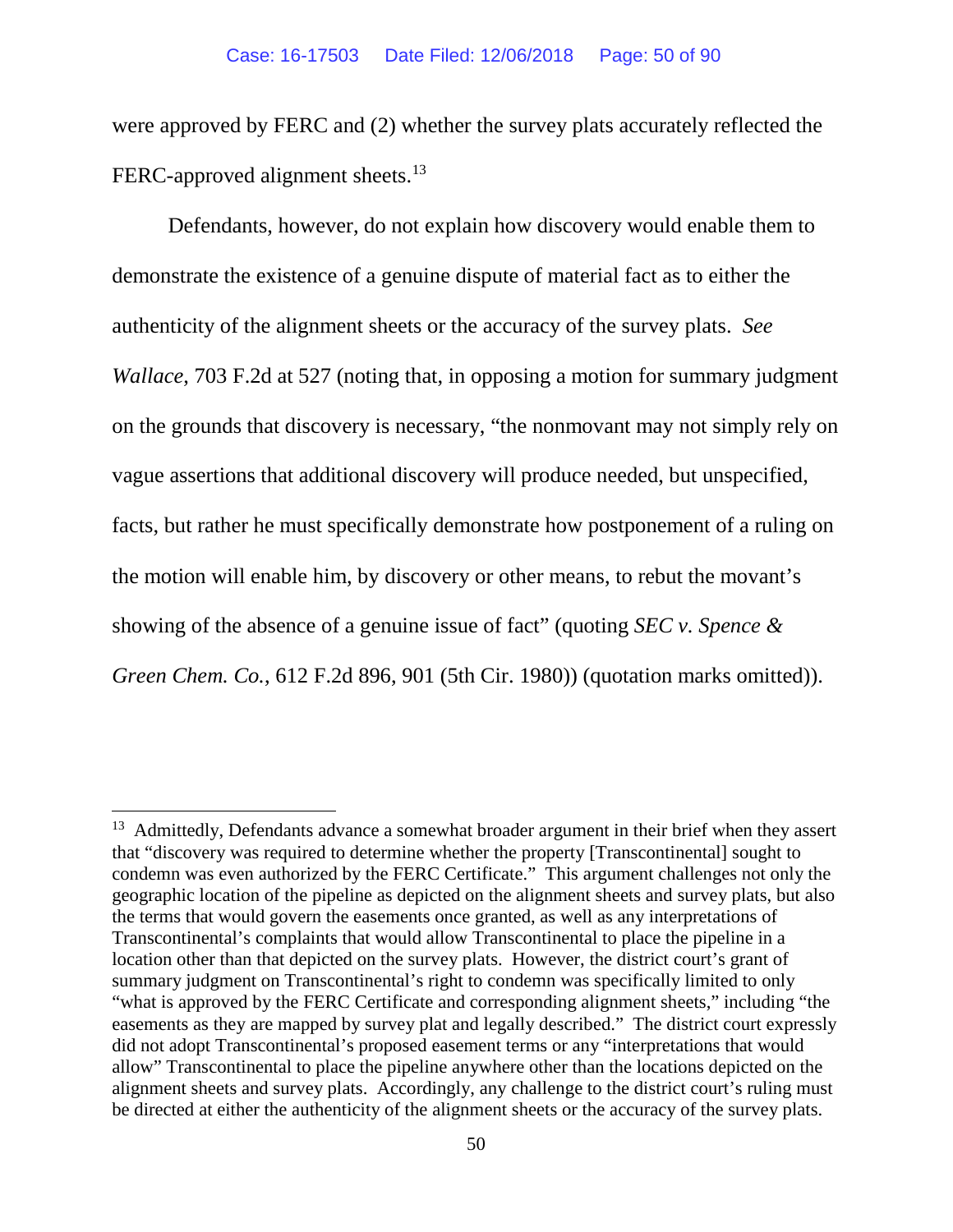With respect to the former, Defendants attempted to demonstrate at the hearing on Transcontinental's motions that one of the alignment sheets attached to Transcontinental's motion for summary judgment was no longer approved by FERC due to a subsequent FERC-approved relocation of the pipeline. However, the owners of that particular piece of property have been dismissed from this appeal pursuant to a joint motion for voluntary dismissal, and the remaining Defendants have not pointed to anything indicating that the alignment sheets produced by Transcontinental in their cases might be outdated or inauthentic.

With respect to the accuracy of the survey plats, Defendants challenged the accuracy of one of the plats at the hearing on Transcontinental's motions. Defendants' counsel alleged that, according to his own analysis, which he performed with a ruler the night before the hearing, the easement depicted in the survey plat for Mr. Paul Corley's property varied from the relevant alignment sheet by 20 to 40 feet. At the hearing, counsel placed the relevant alignment sheets and survey plats on the overhead projector, pointed out the alleged discrepancy, and attempted to demonstrate how, with a ruler, one could determine that the survey plats for Mr. Corley's property did not correspond to the alignment sheets.<sup>14</sup>

<span id="page-50-0"></span><sup>&</sup>lt;sup>14</sup> The documents counsel used to demonstrate his approach were accepted into the record as an exhibit.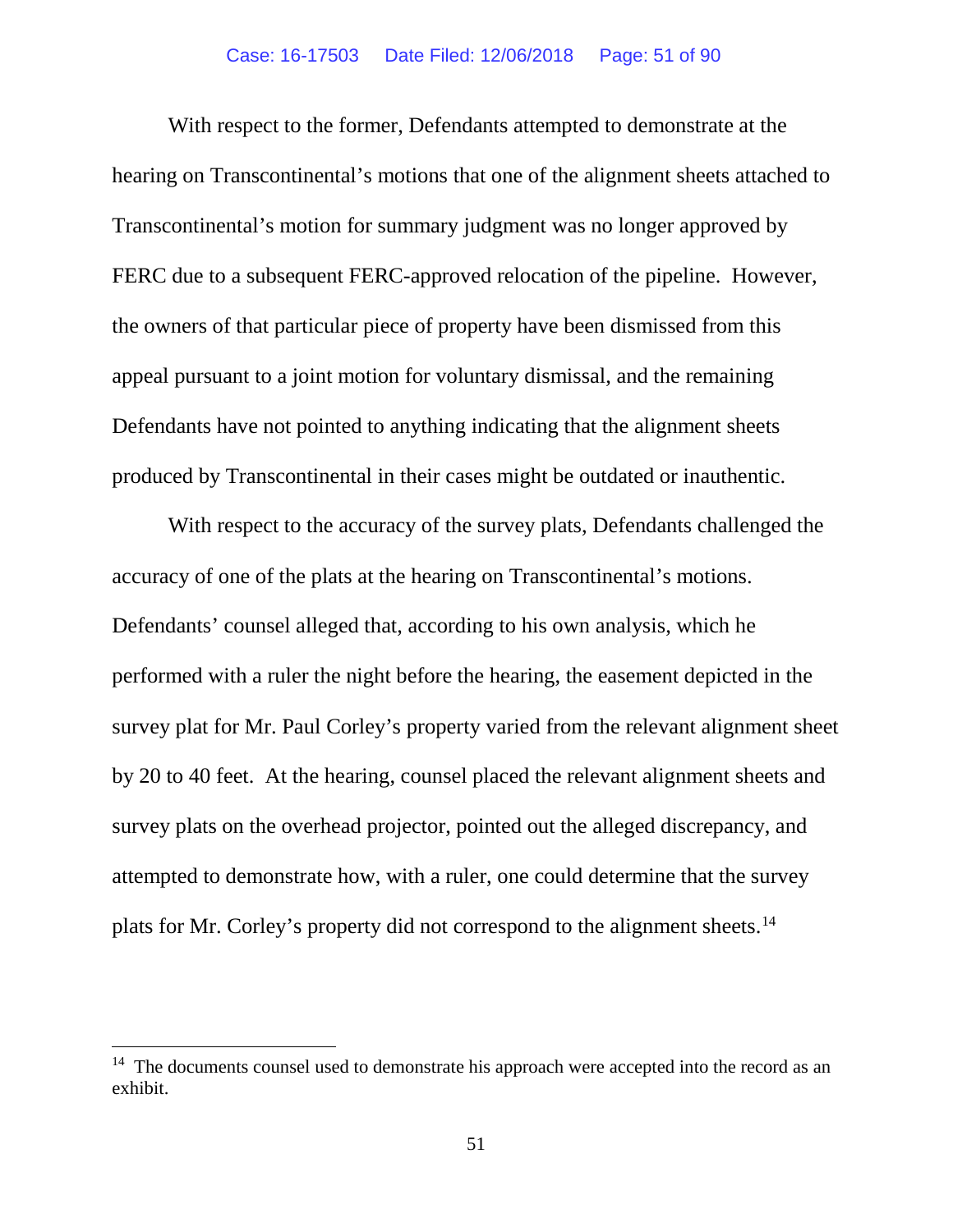As evidenced by that demonstration, however, Defendants did not need discovery in order to produce evidence that the survey plats did not accurately reflect the alignment sheets. Because the survey plats were attached both to Transcontinental's complaints and to its final offer letters, and because the alignment sheets were both publicly available on FERC's website and attached to Transcontinental's motion for summary judgment, Defendants could have produced their own affidavit or declaration from a qualified expert declaring that the easements reflected in the survey plats exceeded those permissible under the alignment sheets.[15](#page-51-0) 

Accordingly, Defendants have not shown that the district court's decision to rule on Transcontinental's motion for summary judgment without first allowing discovery resulted in "substantial harm" to their case. *See Josendis*, 662 F.3d at 1307 ("[D]iscovery rulings will not be overturned 'unless it is shown that [they] resulted in substantial harm to the appellant's case.'" (alteration in original) (quoting *Iraola*, 325 F.3d at 1286)). We therefore conclude that the district court

<span id="page-51-0"></span><sup>&</sup>lt;sup>15</sup> In their reply brief, Defendants assert that they "were afforded no opportunity to have their own certified land surveyors or project engineers review the survey plats and compare them with the alignment sheets filed with FERC." Defendants have not explained why that is the case, given that the survey plats and alignment sheets were available in the record. Furthermore, although the district court did not allow testimony at the hearing, there is no indication in the record that the district court precluded Defendants from introducing documentary evidence in opposition to Transcontinental's motions. Indeed, Defendants produced documentary evidence before the hearing, and the district court accepted certain documents into the record as exhibits at the hearing.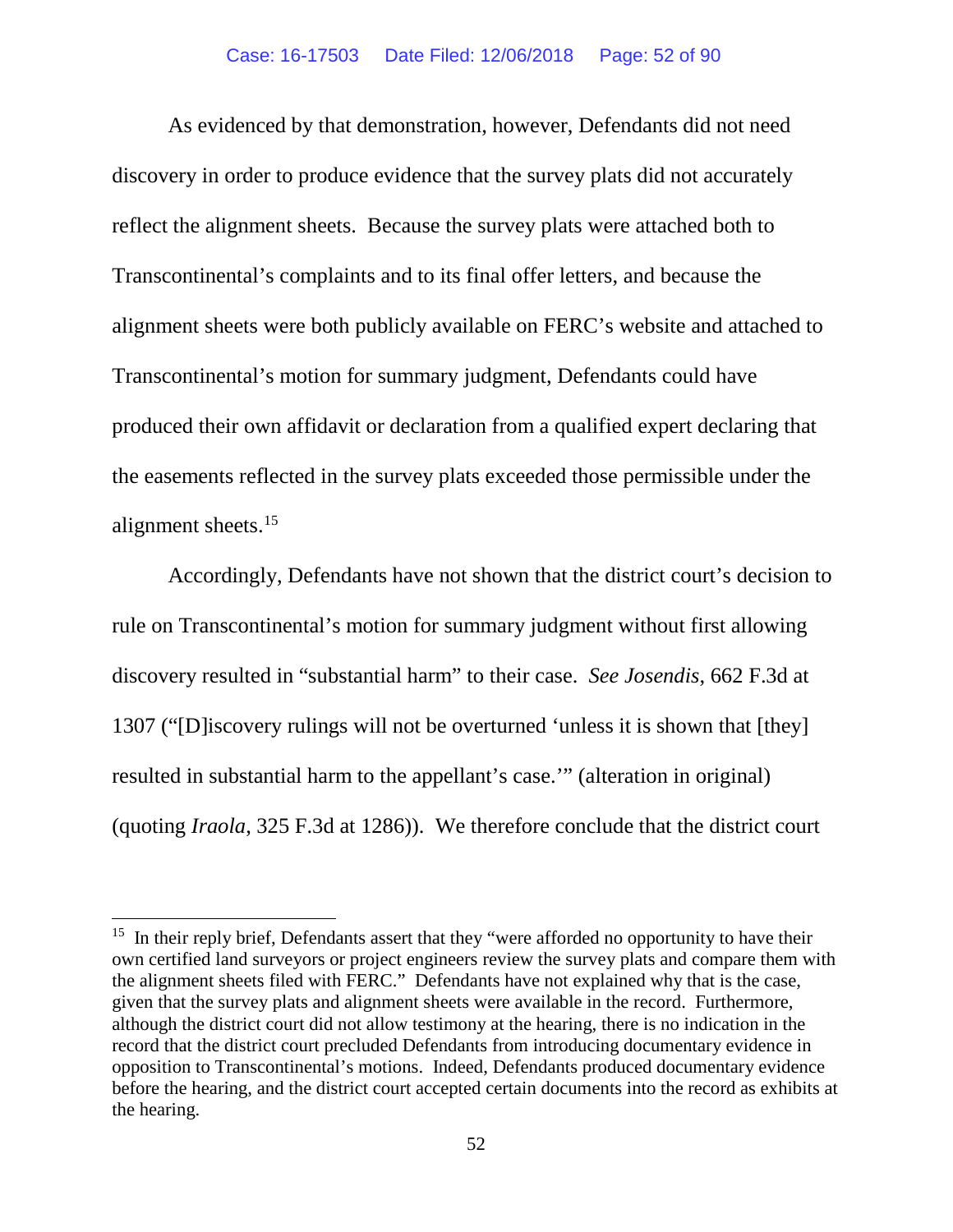did not abuse its discretion in ruling on Transcontinental's motion for summary judgment without first allowing Defendants to complete desired discovery.

> (b) *Whether the district court erred in concluding that the property to be condemned was necessary for the Dalton Expansion Project*

As noted above, the district court concluded that the declarations produced by Transcontinental "establish that the areas of the permanent pipeline easements and temporary construction easements depicted in [the] survey plats and legal descriptions conform to the alignment sheets approved by FERC." The court found "no evidence that the geographic location depicted on the survey plats and legal descriptions are wrong in relation to the FERC-approved alignment sheets," and it held that the property legally described and depicted on the survey plats was necessary for the Dalton Expansion Project.

The district court did not err in concluding that the property to be condemned was necessary for the Dalton Expansion Project. Transcontinental produced alignment sheets, survey plats, and a sworn declaration from the pipeline engineer for the Dalton Expansion Project stating that: (1) the declarant was a duly licensed Professional Engineer in 12 states; (2) the alignment sheets were prepared by consultants under his guidance; (3) he had overseen the production of the alignment sheets and had a working knowledge of them; (4) the alignment sheets submitted to the court were reviewed and approved by FERC; (5) the survey plats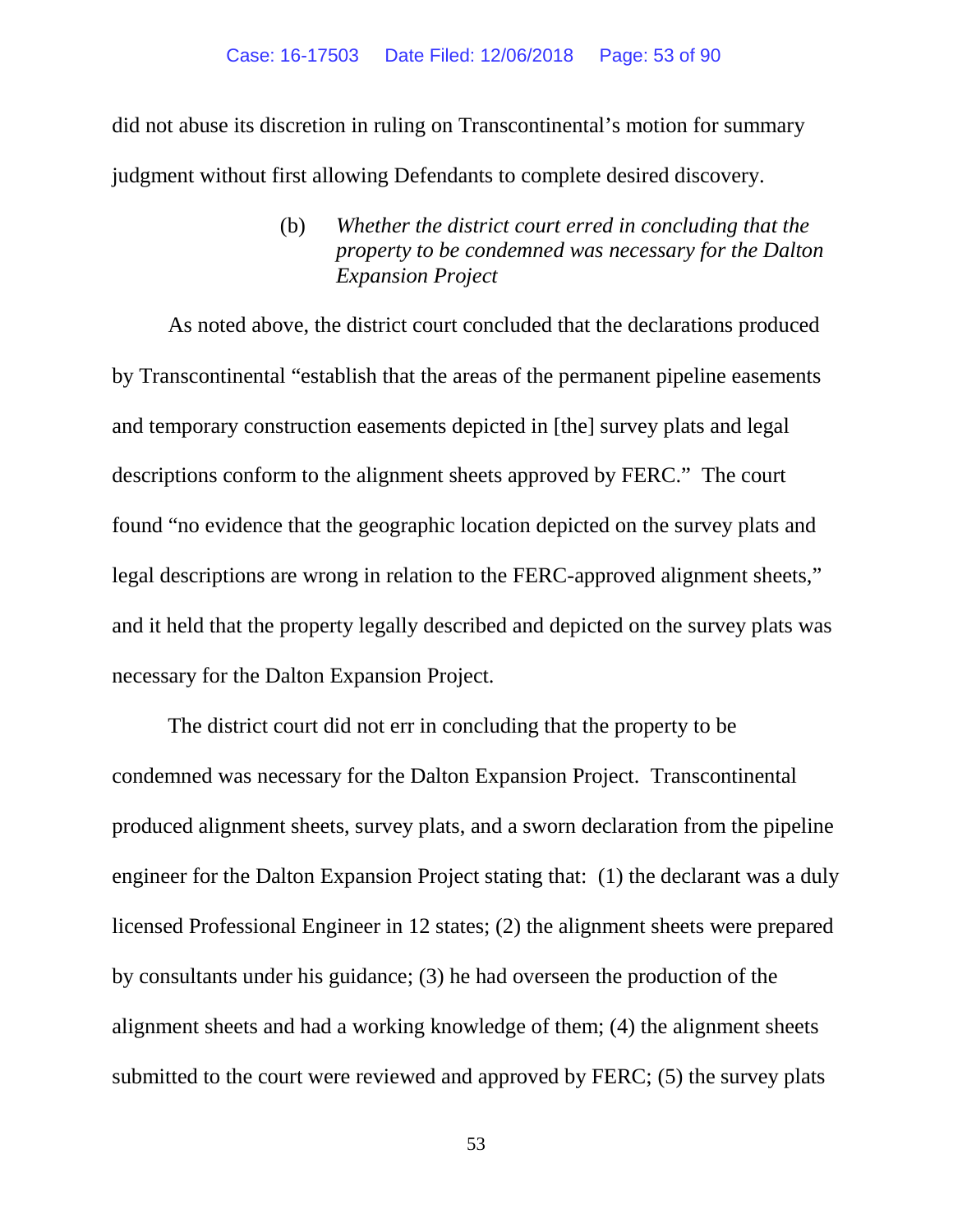#### Case: 16-17503 Date Filed: 12/06/2018 Page: 54 of 90

submitted to the court were prepared by a Certified Land Surveyor in the State of Georgia retained by Transcontinental; (6) project engineering consultants worked closely with the surveyor who prepared each survey plat to ensure that the survey plats were created using the same survey data used to generate the alignment sheets; and (7) the location and dimensions of the easements depicted on the survey plats conformed to the "[p]roject path and footprint" depicted on the alignment sheets.

Although Transcontinental offered an expert's declaration to prove that the survey plats for the property to be condemned conformed with the alignment sheets approved by FERC, Defendants offered no affidavit, declaration, or evidence to rebut that testimony. Defendants' only challenge to Transcontinental's assertion occurred via its attorney's unsworn assertion that, based on his own comparison of the plats with the sheets, the two did not jibe. Clearly, that unsworn assertion by counsel, who demonstrated no expertise to reach such a conclusion, did not constitute evidence. Therefore, the district court did not err in concluding that there was no genuine issue of material fact with regard to (1) whether the alignment sheets were approved by FERC or (2) whether the survey plats accurately reflected the alignment sheets. Because there was no genuine issue of material fact as to those issues, and because the district court granted condemnation only for the easements depicted on the FERC-approved alignment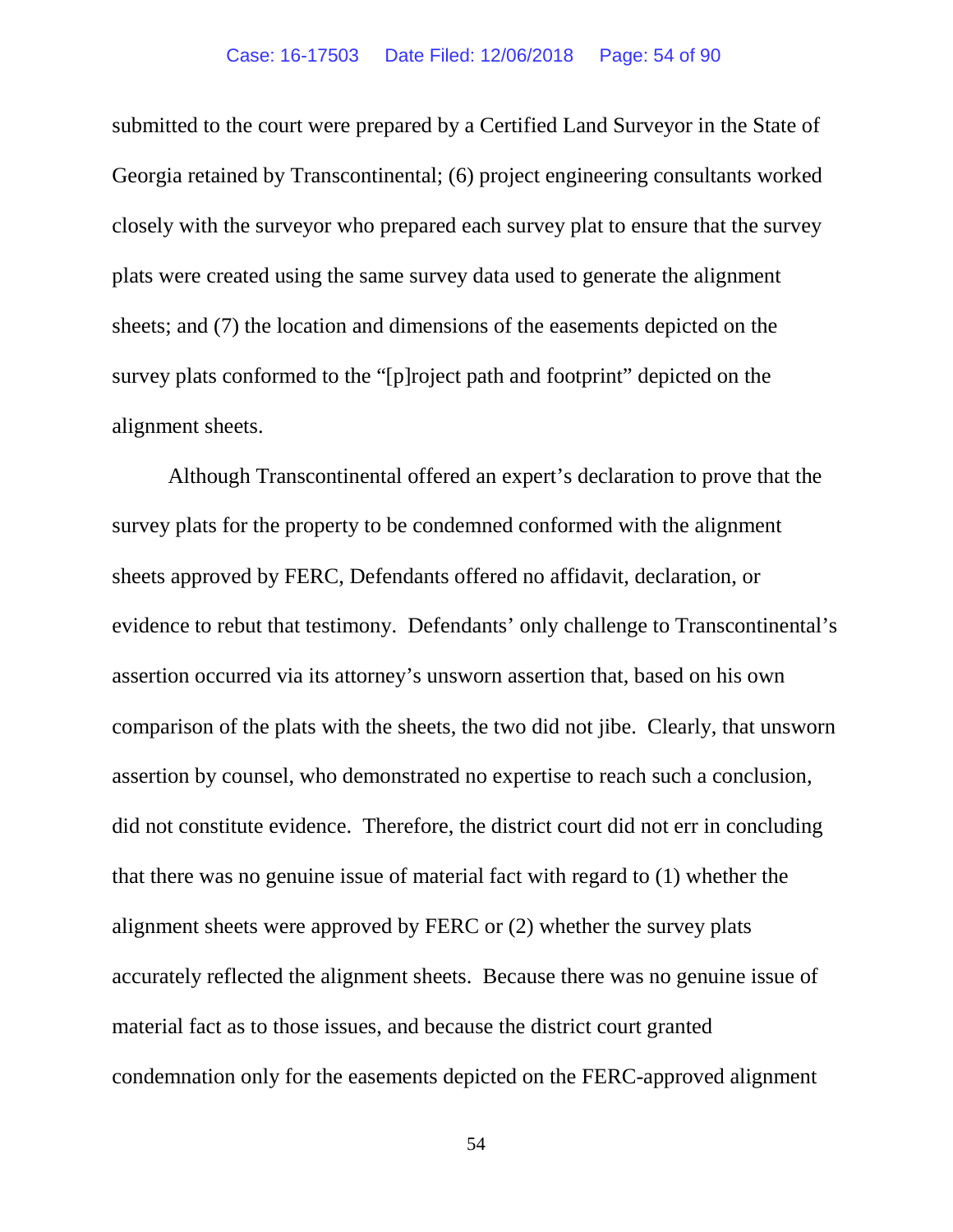sheets, as reflected in the survey plats, there was also no genuine issue of material fact as to whether the property to be condemned was necessary for the Dalton Expansion Project.

# 3. Whether Transcontinental was unable to acquire the necessary easements by contract

The district court concluded that Transcontinental had established that it was unable to acquire the necessary easements by contract because it was "undisputed that the parties ha[d] not reached an agreement for the easements." It interpreted Defendants' argument that Transcontinental had failed to make such a showing because its offer letters sought to purchase more rights than Transcontinental was entitled to condemn as an argument that Transcontinental had not negotiated in good faith. Looking to the plain language of the statute, the district court concluded that good-faith negotiation was not required for Transcontinental to show an inability to acquire the necessary easements by contract, and held that the parties' failure to reach an agreement was itself sufficient.

Nevertheless, the district court concluded that, even if good faith was required, Transcontinental had negotiated in good faith because: (1) the Dalton Expansion Project's project manager had stated in his declaration that Transcontinental had "been working for more than a year to meet with property owners and negotiate contracts to purchase the easements and other property rights required" for the project, and had in fact reached agreements with "a large majority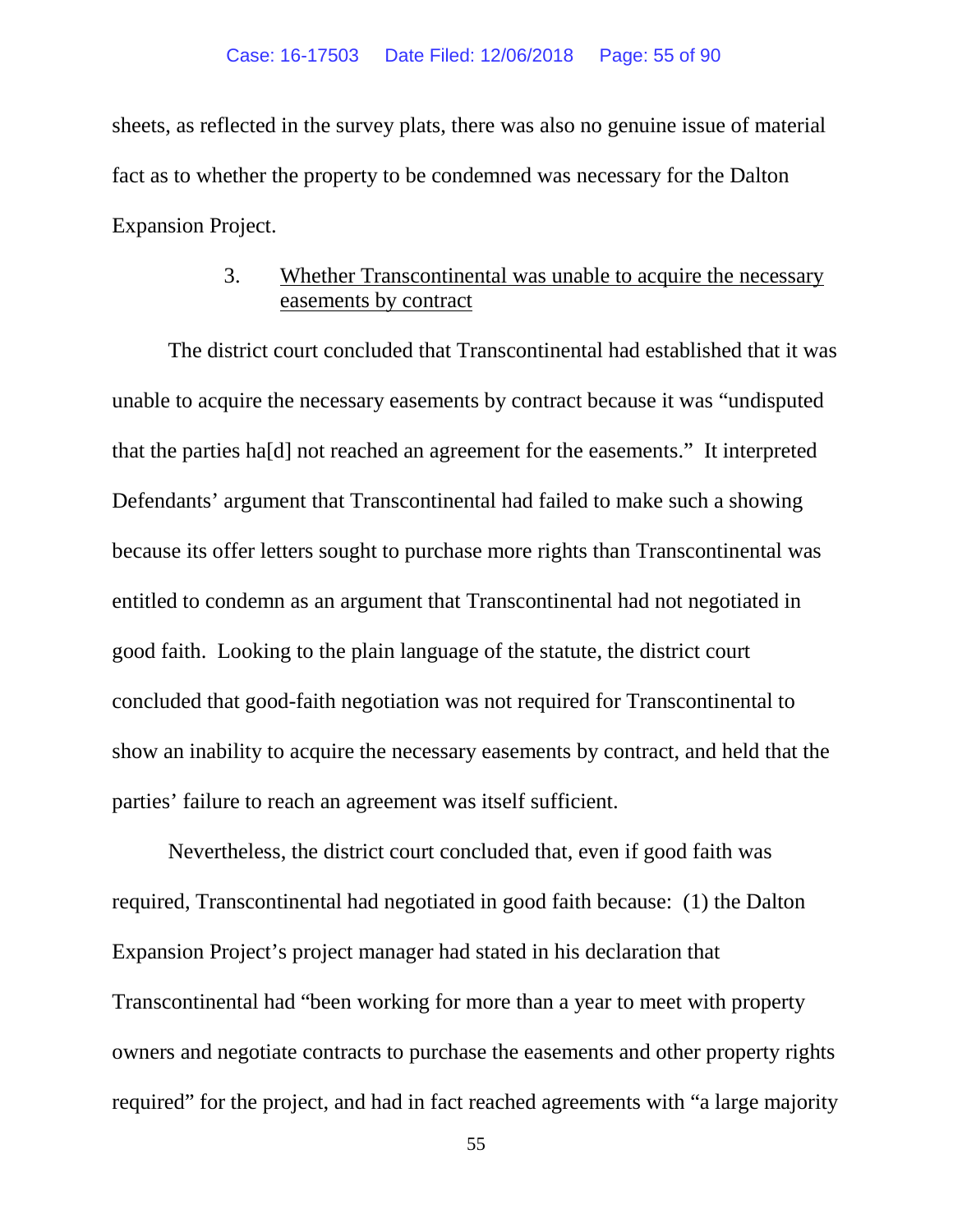of [the] owners"; (2) the Dalton Expansion Project's land representative had stated in his declaration that Transcontinental had acquired more than 75% of the necessary easements through negotiation with the landowners; and (3) Transcontinental's final offer letters stated that its offers exceeded market value.

On appeal, Defendants do not challenge the district court's conclusion that a pipeline company need not demonstrate that it negotiated with landowners in good faith in order to establish that it was unable to acquire the necessary easements by contract. Indeed, Defendants expressly disclaim any argument that the Natural Gas Act requires pipeline companies to negotiate with landowners in good faith, stating in their Reply Brief: "To be clear, Landowners are not necessarily asking this Court to find that there is a good faith negotiation requirement." Therefore, we do not consider the extent to which Transcontinental's good faith—or lack thereof— bears on this particular question.<sup>[16](#page-55-0)</sup>

<span id="page-55-0"></span><sup>&</sup>lt;sup>16</sup> Courts are split on the issue of whether § 717f(h) contains an implied requirement of good-faith negotiation. *See All. Pipeline L.P. v. 4.360 Acres of Land*, 746 F.3d 362, 367–68 (8th Cir. 2014) (collecting cases). The Ninth Circuit has held that § 717f(h) requires a pipeline company, "[i]n addition to showing an inability to agree on a price with the landowner, [to] also establish that it engaged in good faith negotiations with the landowner." *Transwestern Pipeline*, 550 F.3d at 776 (quoting *Nat'l Fuel Gas Supply Corp. v. 138 Acres of Land*, 84 F. Supp. 2d 405, 416 (W.D.N.Y. 2000)). By contrast, the First Circuit, in an unpublished opinion, has expressly "decline[d] . . . to create" a requirement that pipeline companies negotiate in good faith before bringing a condemnation action under the Natural Gas Act. *Maritimes & Ne. Pipeline, L.L.C. v. Decoulos*, 146 F. App'x 495, 498 (1st Cir. 2005).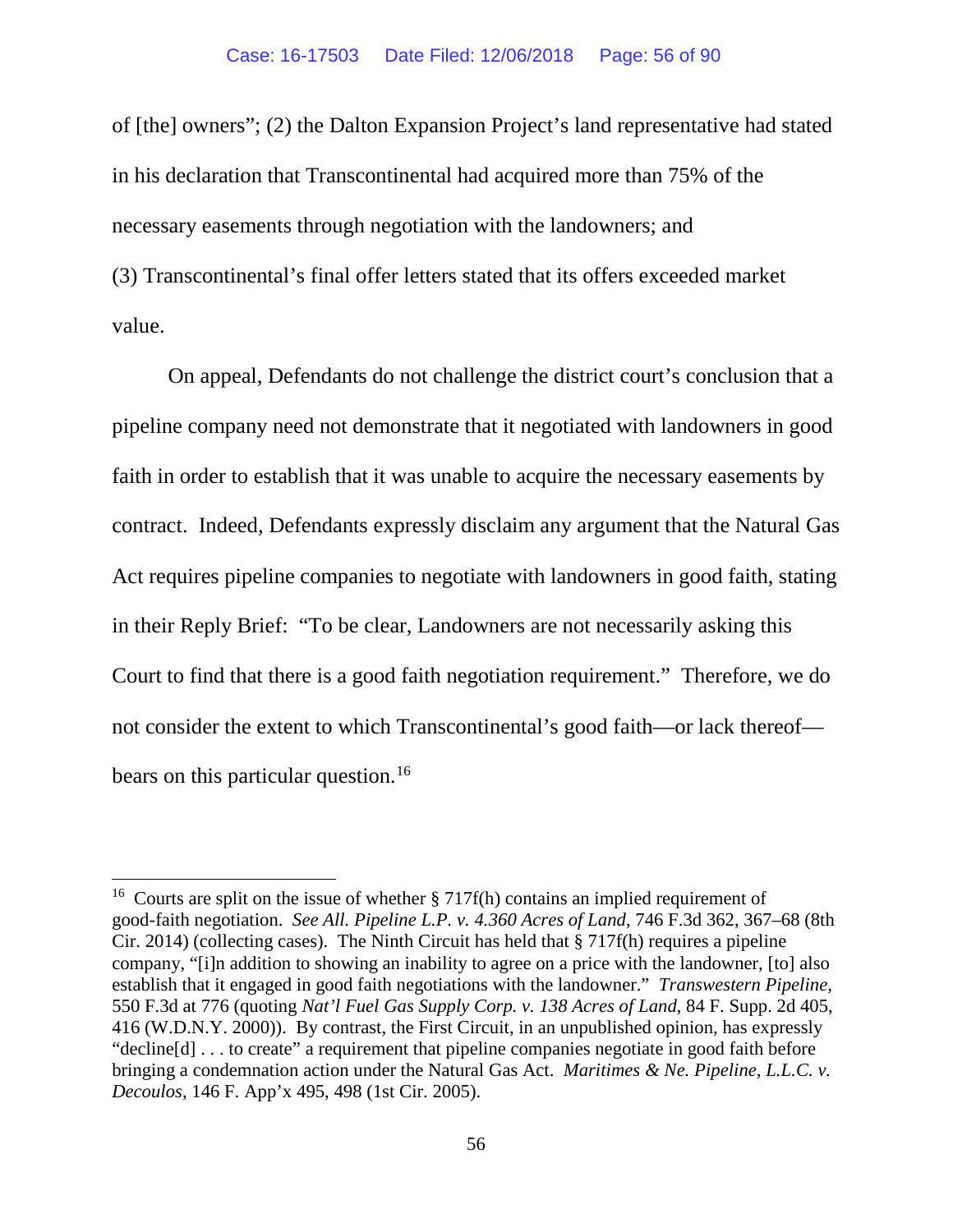Instead, in their effort to rebut Transcontinental's contention that it was unable to acquire the necessary easements by contract, Defendants offer two other arguments. First, they contend that, in the offers that Transcontinental made to them, Transcontinental sought to purchase more rights than it was entitled to condemn under the FERC-issued certificate of public convenience and necessity. Accordingly, they argue, Transcontinental has only shown that it could not acquire the easements it wanted, and has not shown that it could not acquire the easements to which it was entitled and which were necessary for completion of the Dalton Expansion Project. Second, Defendants argue that Transcontinental's descriptions of the easements it sought to purchase were so vague that they could not be valued under Georgia law and, therefore, any pre-suit offer to purchase such interests was not really an offer at all.<sup>17</sup> We address each argument in turn.

## (a) *Whether Transcontinental failed to establish its inability to acquire the necessary easements by contract because*

<span id="page-56-0"></span> $17$  To the extent that Defendants challenge the adequacy of the survey plats as a legal description of the relevant easements for purposes of condemnation, their challenge must fail. This Court has held that Rule 71.1 of the Federal Rules of Civil Procedure governs the adequacy of a legal description in federal condemnation proceedings under the Natural Gas Act. *S. Nat. Gas*, 197 F.3d at 1375. In *Southern Natural Gas*, this Court concluded that "a legal description and a plat map showing the placement of the pipeline and relevant easements" was sufficient to satisfy the requirements of Rule 71.1. *Id.* Accordingly, any challenge to the adequacy of the survey plats as a legal description of the easements for purposes of condemnation is foreclosed by *Southern Natural Gas*. *See id.*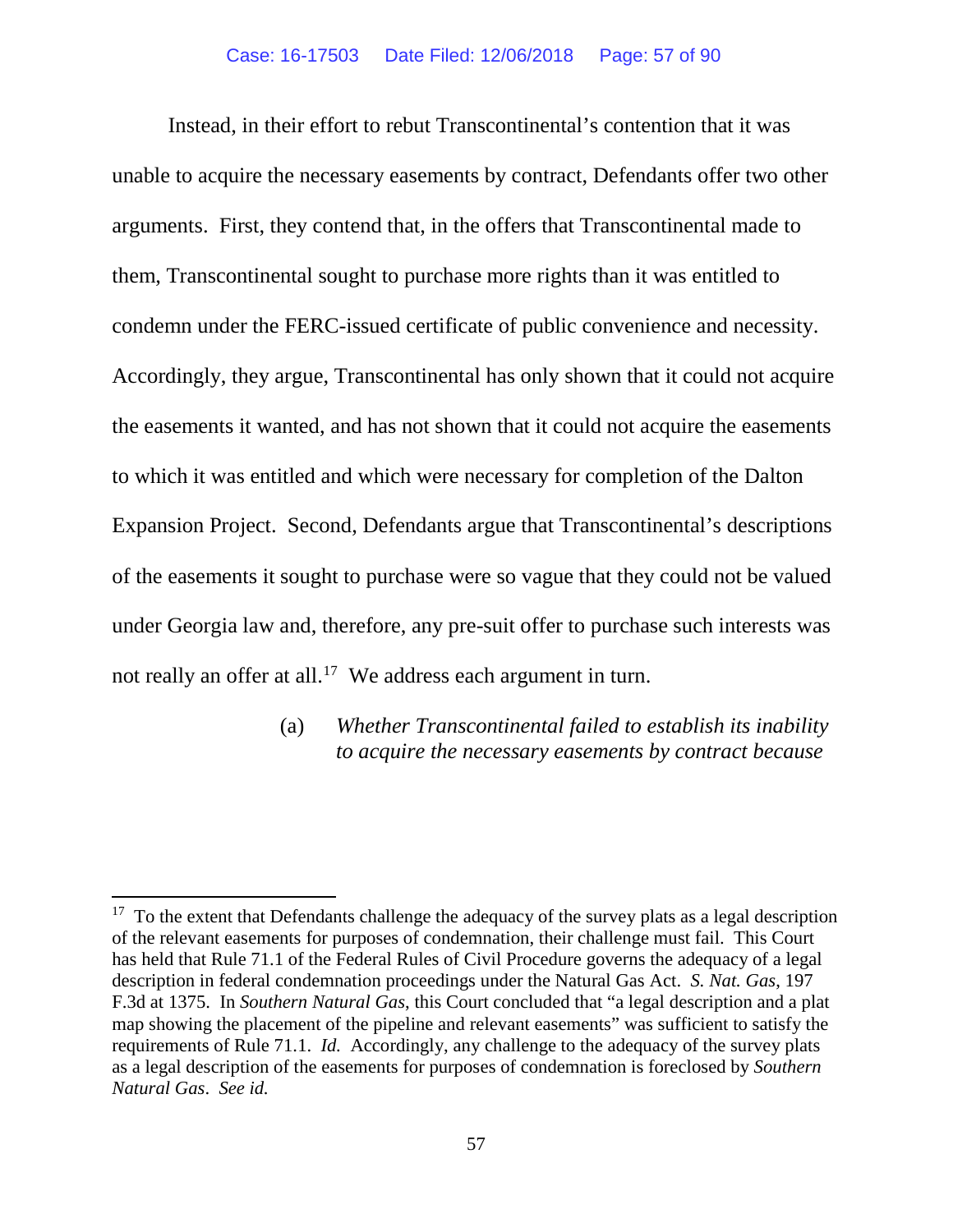*its pre-suit offers sought to purchase more rights than it could acquire through eminent domain* 

In its Final Offer to Acquire Pipeline Right of Way, Transcontinental sought to purchase an easement to transport "gas, oil, petroleum products, or any other liquids, gases, or substances which can be transported through pipelines." Yet, Transcontinental's certificate of public convenience and necessity specifically states that "[Transcontinental's] right of eminent domain granted under NGA section 7(h) does not authorize it to . . . acquire a right-of-way for a pipeline to transport a commodity other than natural gas." (emphasis added). Accordingly, by seeking an easement to transport substances other than natural gas,

Transcontinental sought to purchase more rights than it could receive under eminent domain, with the latter allowing it an easement only to transport natural gas.

Defendants cite no authority in support of their argument that, because Transcontinental offered to purchase more rights than it was entitled to condemn, Transcontinental has failed to demonstrate an inability to acquire the *necessary*  easements by contract.<sup>18</sup> Notably, FERC does not require pipeline companies to

<span id="page-57-0"></span> <sup>18</sup> In the district court, Defendants relied on *Sabal Trail Transmission, LLC v. 7.72 Acres in Lee Cty.*, No. 3:16-CV-173-WKW, 2016 WL 3248666 (M.D. Ala. June 8, 2016). However, in that case, the plaintiff pipeline company had originally submitted incorrect descriptions of the relevant easements that all parties acknowledged did not follow the FERC alignment sheets. *Id.*  at \*6. The plaintiff later submitted a corrected description that did reflect the alignment sheets, but a dispute remained as to whether the plaintiff had offered to purchase the easements depicted in its original filing or the easements depicted in its corrected filing. *Id.* at \*6–7. Here, as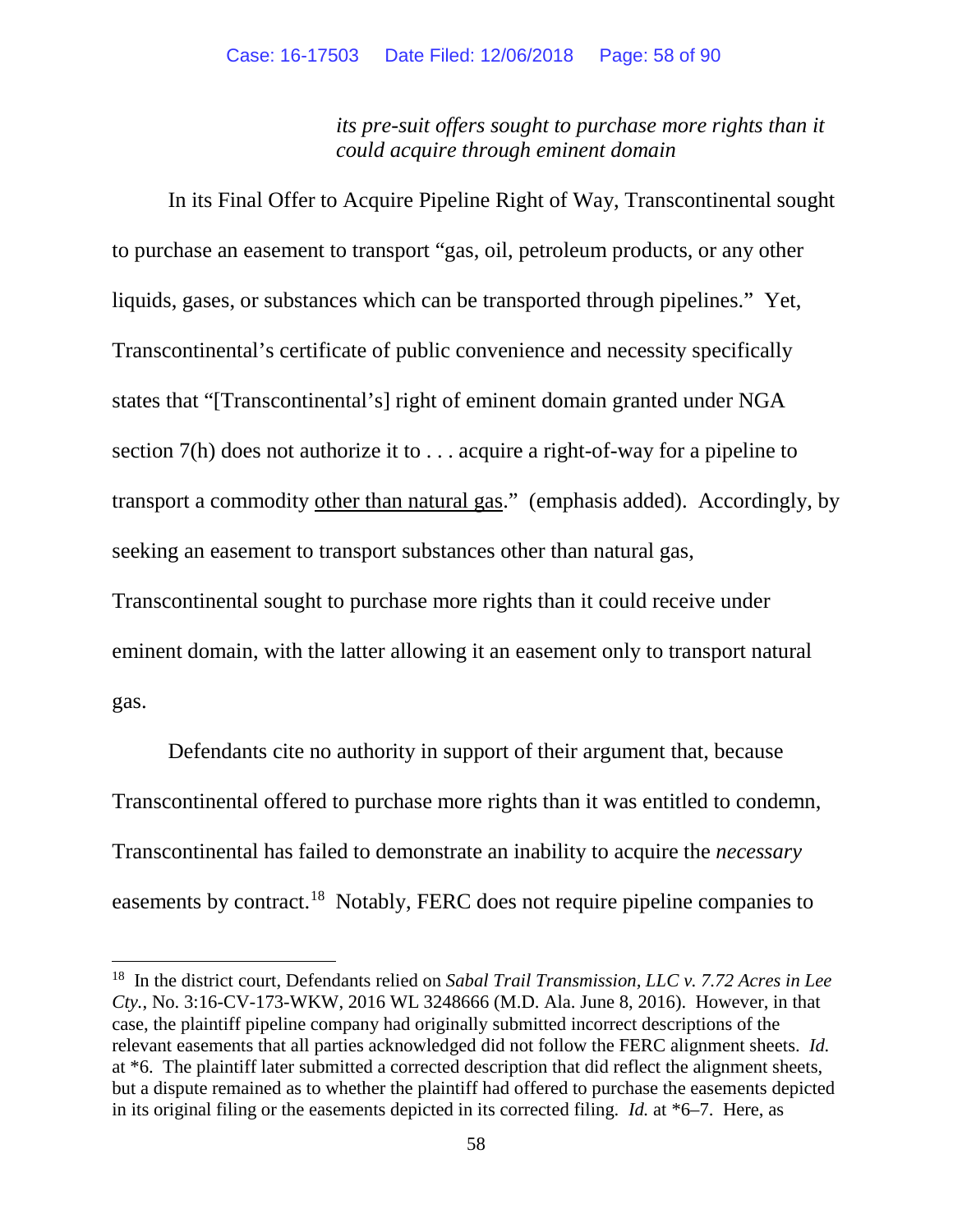limit their pre-suit offers to those rights that the companies would be entitled to condemn under the relevant certificate of public convenience and necessity. Landowner Notification, Expanded Categorical Exclusions, and Other Environmental Filing Requirements, 64 Fed. Reg. 57,374, 57,388–89 (Oct. 25, 1999).

Defendants pay lip service to the above principle, stating that they do not disagree that a pipeline company armed with a FERC certificate "may seek to acquire greater easement rights than those allowed under the FERC Certificate." They quarrel with the fact that Transcontinental did not make an alternative offer that would have limited it to transporting only natural gas. Yet Defendants have not indicated that they proffered any evidence before the district court indicating that the absence of an alternative offer limited to a right to transfer only natural gas had any impact on the negotiation process between them and Transcontinental. Defendants do assert in their reply brief that, had they "been permitted to introduce evidence, they could have made a showing that prior to condemnation they directly requested from [Transcontinental], repeatedly in some cases, an offer limited to the rights [Transcontinental] was permitted to condemn." However, Defendants do not explain why they were unable to produce such evidence in opposition to

 $\overline{a}$ 

explained above, there is no genuine issue of material fact as to whether the survey plats attached to the complaint and to Transcontinental's offer letters accurately reflected the relevant FERC-approved alignment sheets.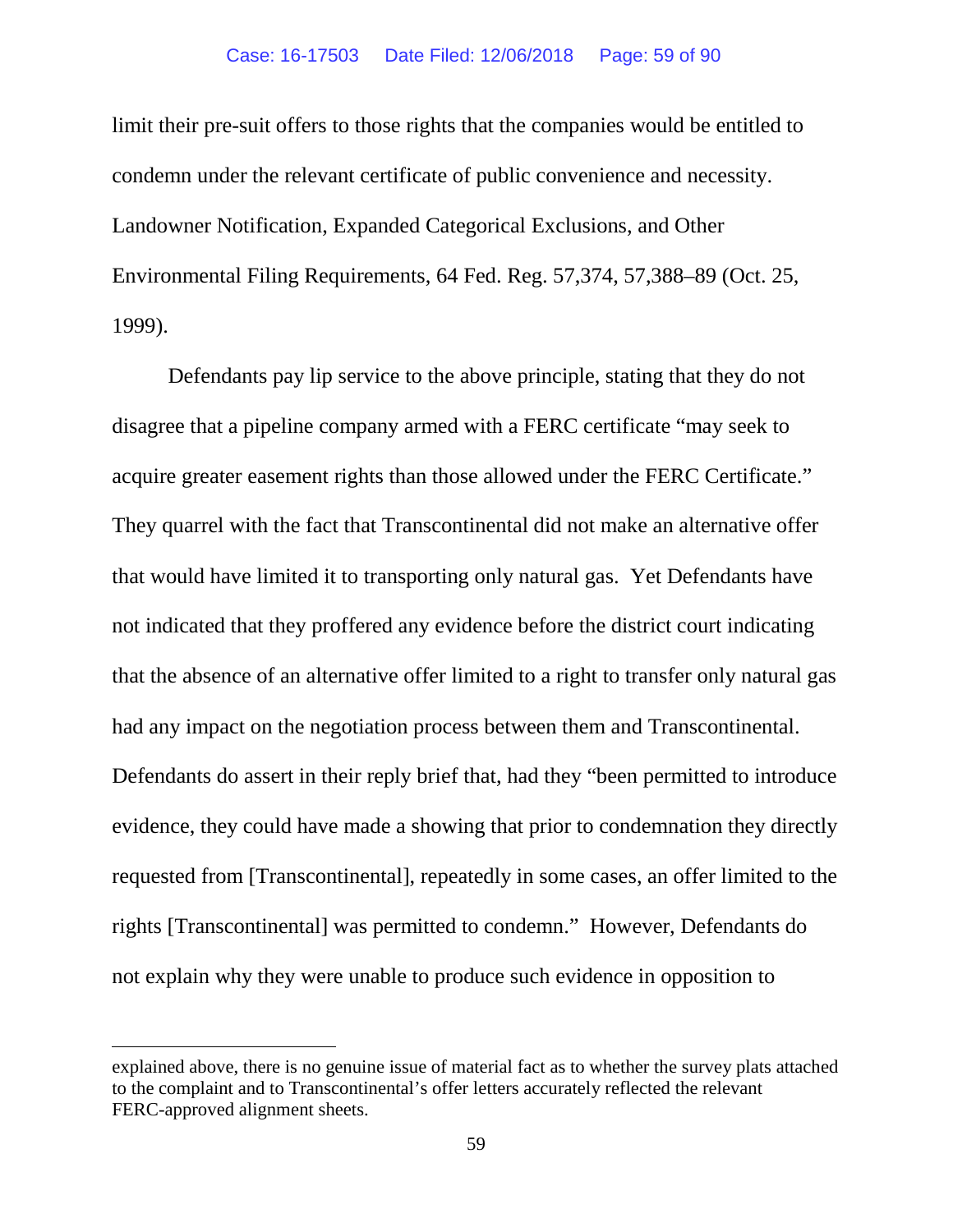Transcontinental's motion for summary judgment, either through an affidavit or a declaration attesting to the existence of such requests.

Nor have Defendants indicated that they made, or were willing to make, a counteroffer limited to the easement rights depicted in the alignment sheets and described in the certificate of public convenience and necessity. *Cf. All. Pipeline*, 746 F.3d at 368 (noting, in concluding that a pipeline company had negotiated with landowners in good faith, that the landowners had never made a counteroffer or attempted to negotiate with the company after the company had made an offer to purchase an easement). In fact, Defendants have not even asserted the likelihood that, although they had rejected Transcontinental's offer for easement rights that would have permitted the company to transport all manner of substances through the pipeline, they would have accepted an offer from Transcontinental that was limited to the transportation of natural gas. $19$  As one might assume that Transcontinental would offer less compensation for a narrower interest, it would seem that Defendants would have found such an offer even less appealing than the original larger offer they had rejected.<sup>[20](#page-59-1)</sup>

<span id="page-59-0"></span><sup>&</sup>lt;sup>19</sup> Defendants offer only the observation, "As the saying goes, you never know until you try."

<span id="page-59-1"></span><sup>&</sup>lt;sup>20</sup> We reiterate that, at a condemnation proceeding, Transcontinental will be entitled to an easement authorizing only the transportation of natural gas. To the extent that Transcontinental obtained agreements with other owners to transport additional substances, Transcontinental will be required to obtain an agreement from Defendants to do the same, should Transcontinental wish to transport these additional substances in the future.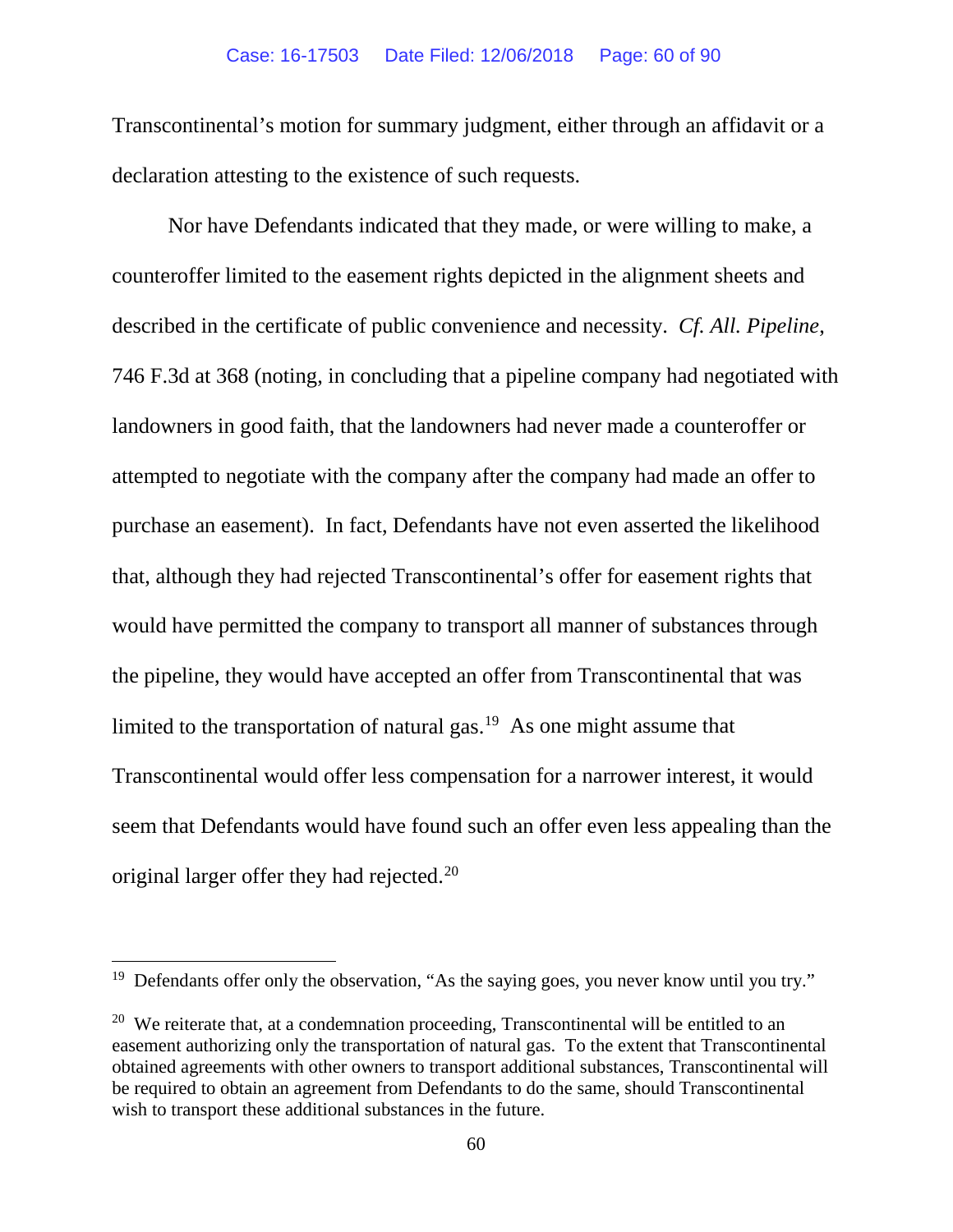In short, we reject Defendants' argument that Transcontinental failed to establish an inability to acquire the necessary easements by contract based on its failure to make an offer to purchase only those rights it was entitled to condemn under the relevant certificate of public convenience and necessity. We thus find no error by the district court in its ruling to the same effect.

> (b) *Whether Transcontinental's pre-suit offers were so vague that Transcontinental cannot be said to have even attempted to acquire the necessary easements by contract*

Defendants also argue that Transcontinental's descriptions of the easements it sought to purchase were so vague that Transcontinental's offers were not valid offers under Georgia contract law. Whether a pre-suit offer to purchase an easement actually constitutes an offer for which acceptance might form an enforceable agreement is an issue of state law. *See Grange Mut. Cas. Co. v. Woodard*, 861 F.3d 1224, 1226–27, 1230–33 (11th Cir. 2017) (applying Georgia law to the issue of whether a pre-suit offer to settle certain tort claims was accepted by the offeree); *Hall v. Coram Healthcare Corp*., 157 F.3d 1286, 1289 & n.25 (11th Cir. 1998) (concluding that a settlement agreement entered into in a federal securities class action in Georgia was governed by Georgia law).

Defendants rely on three cases to support their argument that Transcontinental's descriptions of the proposed easements were so vague that any offer to purchase those easements was not a valid offer under Georgia law.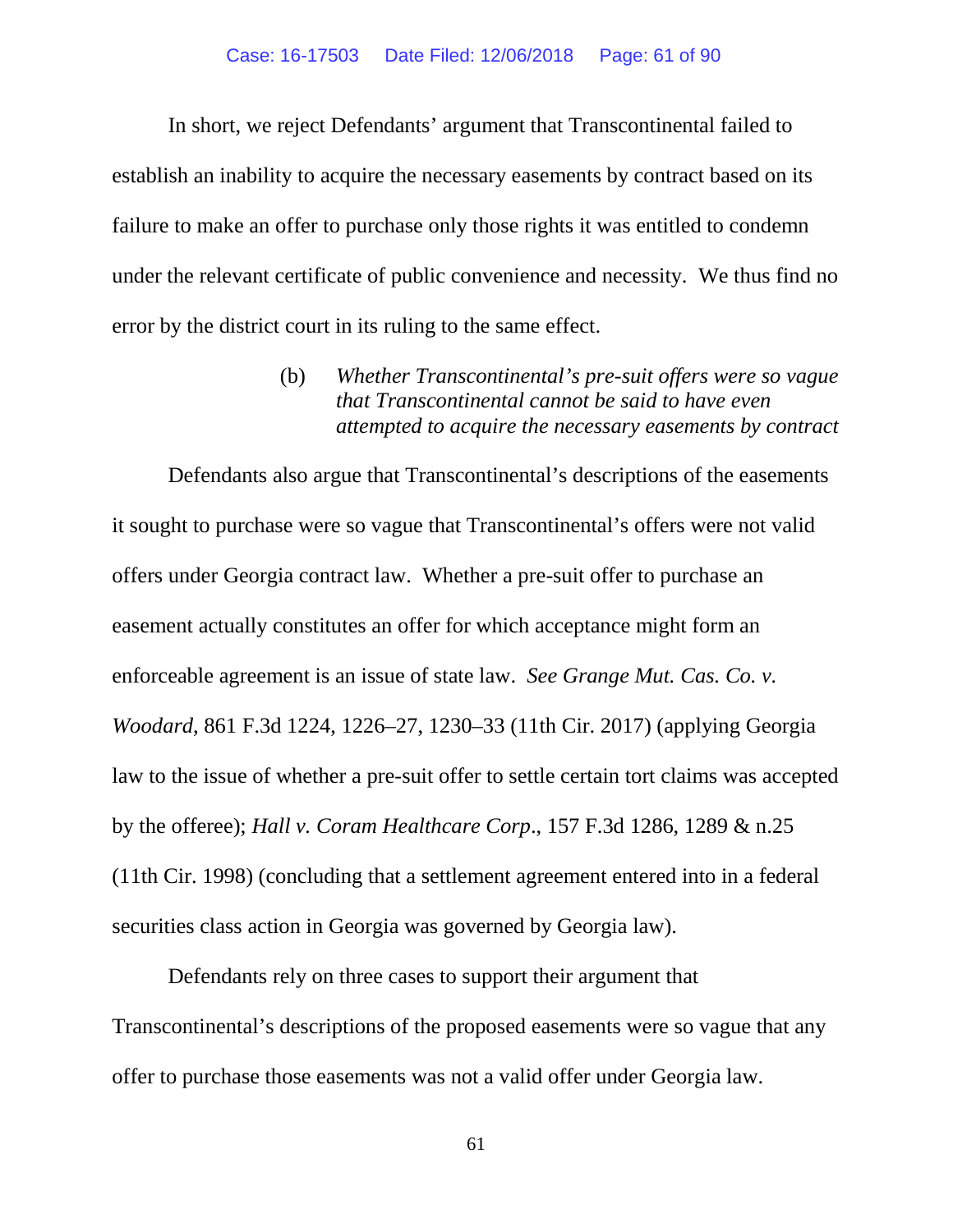However, none of those cases address the specificity with which an express easement must be described in a contract between two willing parties. Rather, each case concerns the specificity required to condemn an easement in Georgia's courts. *See City of Atlanta v. Airways Parking Co.*, 167 S.E.2d 145, 149–50 (Ga. 1969) (holding that a condemnation petition did not adequately describe the easements to be condemned because it neither identified the location of the easements in relation to the rest of the property nor provided meaningful information about the extent or duration of temporary construction activities to take place on the property); *Ga. 400 Indus. Park, Inc. v. Dep't of Transp.*, 616 S.E.2d 903, 906–07 (Ga. Ct. App. 2005) (concluding that the description of an easement in a declaration of taking was insufficient because it provided neither the width of the easement nor any limitation on the pathway that would be utilized when traversing land not condemned); *Mosteller Mill, Ltd. v. Ga. Power Co.*, 609 S.E.2d 211, 213–14 (Ga. Ct. App. 2005) (concluding that a condemnation petition providing for a "nonspecific and undefined 'danger tree' maintenance easement" failed "to describe the condemned land for maintenance with the required specificity to convey an easement in land").

Defendants have cited no authority holding that contracts for express easements are void if they do not describe the easements with the specificity required in condemnation proceedings. *Cf. Wilann Props. I, LLC v. Ga. Power*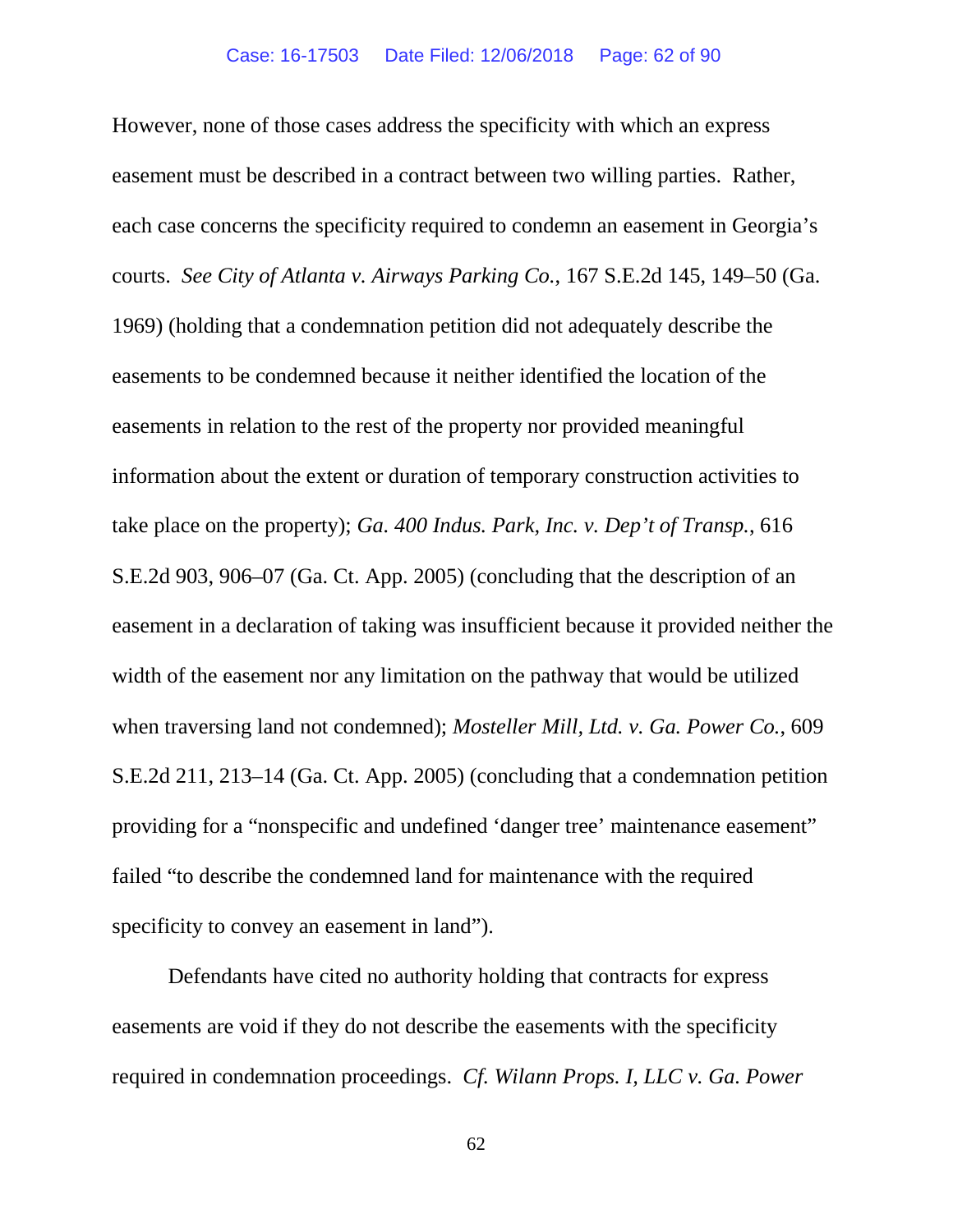*Co.*, 740 S.E.2d 386, 390 & n.2 (Ga. Ct. App. 2013) (rejecting the argument that an express easement was invalid because the document conveying the easement did not describe it with the specificity required in condemnation proceedings). In fact, the Georgia Court of Appeals has upheld express easements for pipelines and other utility lines where the precise location of the right-of-way was "indefinite" until the line was actually installed. *See, e.g.*, *id.* at 390; *see also Nodvin v. Plantation Pipe Line Co.*, 420 S.E.2d 322, 327 (1992) ("[W]here the grant of a pipeline easement is general as to the location of the pipe and its size, it becomes fixed and certain after the pipe is laid and is used with the acquiescence of both grantor and grantee." (citation omitted)), *overruled in part on other grounds by Yaali, Ltd. v. Barnes & Noble, Inc.*, 506 S.E.2d 116 (1998); *cf. Sloan v. Rhodes, LLC*, 560 S.E.2d 653, 655–56 (Ga. 2002) (directing the trial court to determine whether the width of an easement for a "proposed street," which did not exist at the time the easement was conveyed, was defined by the parties when the street was "established" a number of years later).

Here, Transcontinental offered to purchase the easements depicted on the survey plats that were attached to its offer letters. Although Transcontinental indicated that the survey plats were "preliminary," and that the final location of the easements would "be fixed and determined by the initial pipeline as installed on Grantor's Land," Transcontinental's offers were not so vague and indefinite as to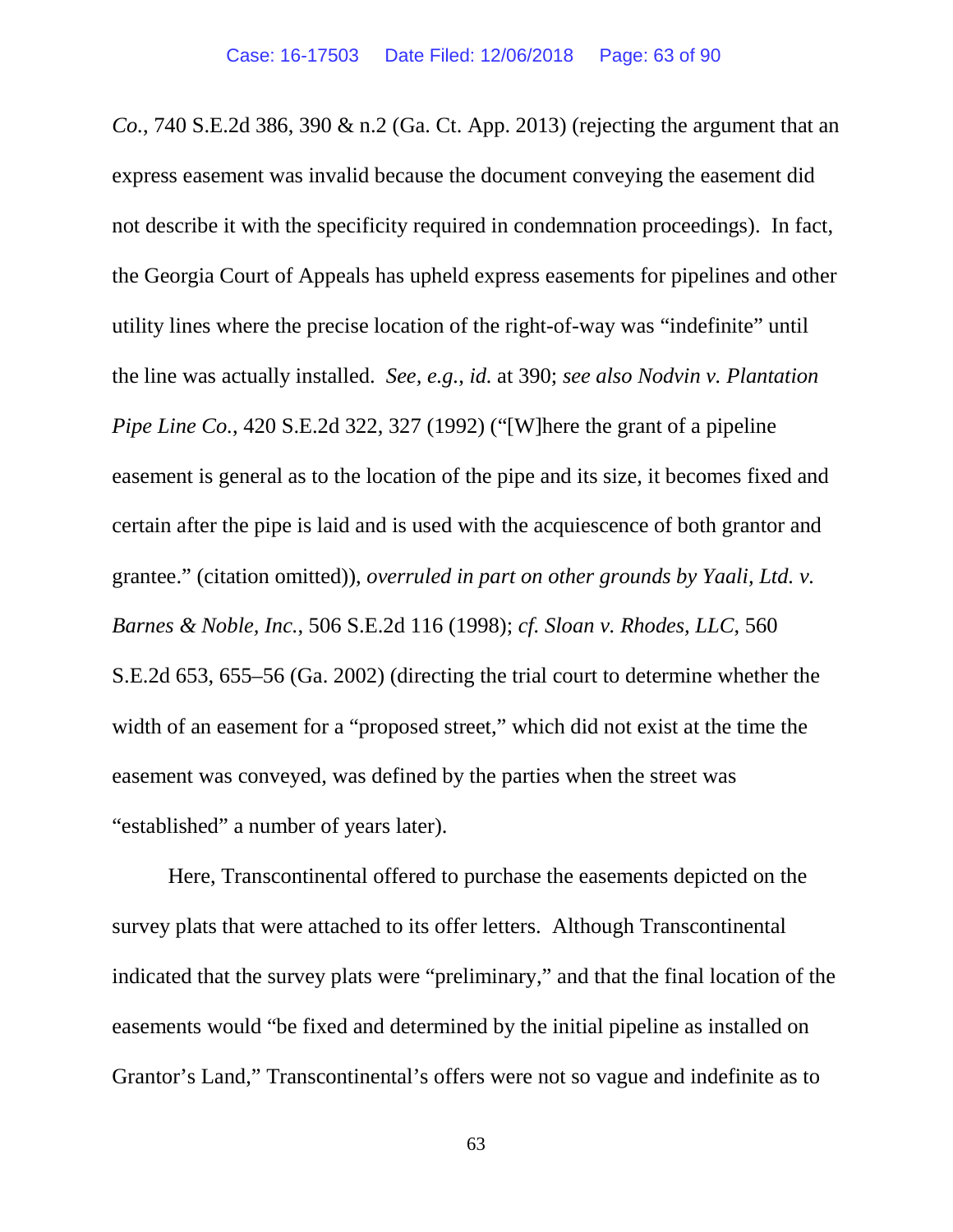#### Case: 16-17503 Date Filed: 12/06/2018 Page: 64 of 90

render any easements conveyed by the acceptance of those offers void under Georgia law. *See Wilann Props.*, 740 S.E.2d at 390; *Nodvin*, 420 S.E.2d at 327. Accordingly, Defendants' argument that Transcontinental's descriptions were so vague as to render its offers invalid—thereby demonstrating that Transcontinental failed to attempt to acquire the necessary easements by contract—is without merit.

In short, the district court did not err in concluding that there was no genuine issue of material fact as to whether: (1) Transcontinental held a valid certificate of public convenience and necessity; (2) the property to be condemned was necessary for the natural-gas pipeline authorized by the certificate; and (3) Transcontinental could not acquire the necessary easements by contract. *See* 15 U.S.C. § 717f(h). Accordingly, the district court properly granted Transcontinental's motion for partial summary judgment.

### **III. The District Court's Issuance of a Preliminary Injunction**

#### **A. Standard of Review**

A district court's grant of a preliminary injunction is reviewed for abuse of discretion. *Am.'s Health Ins. Plans v. Hudgens*, 742 F.3d 1319, 1329 (11th Cir. 2014); *see also Cunningham v. Adams*, 808 F.2d 815, 819 (11th Cir. 1987) ("The grant or denial of a preliminary injunction rests within the sound discretion of the district court and is reversible on appeal only for an abuse of that discretion or if contrary to some rule of equity."). Any findings of fact underlying the grant of an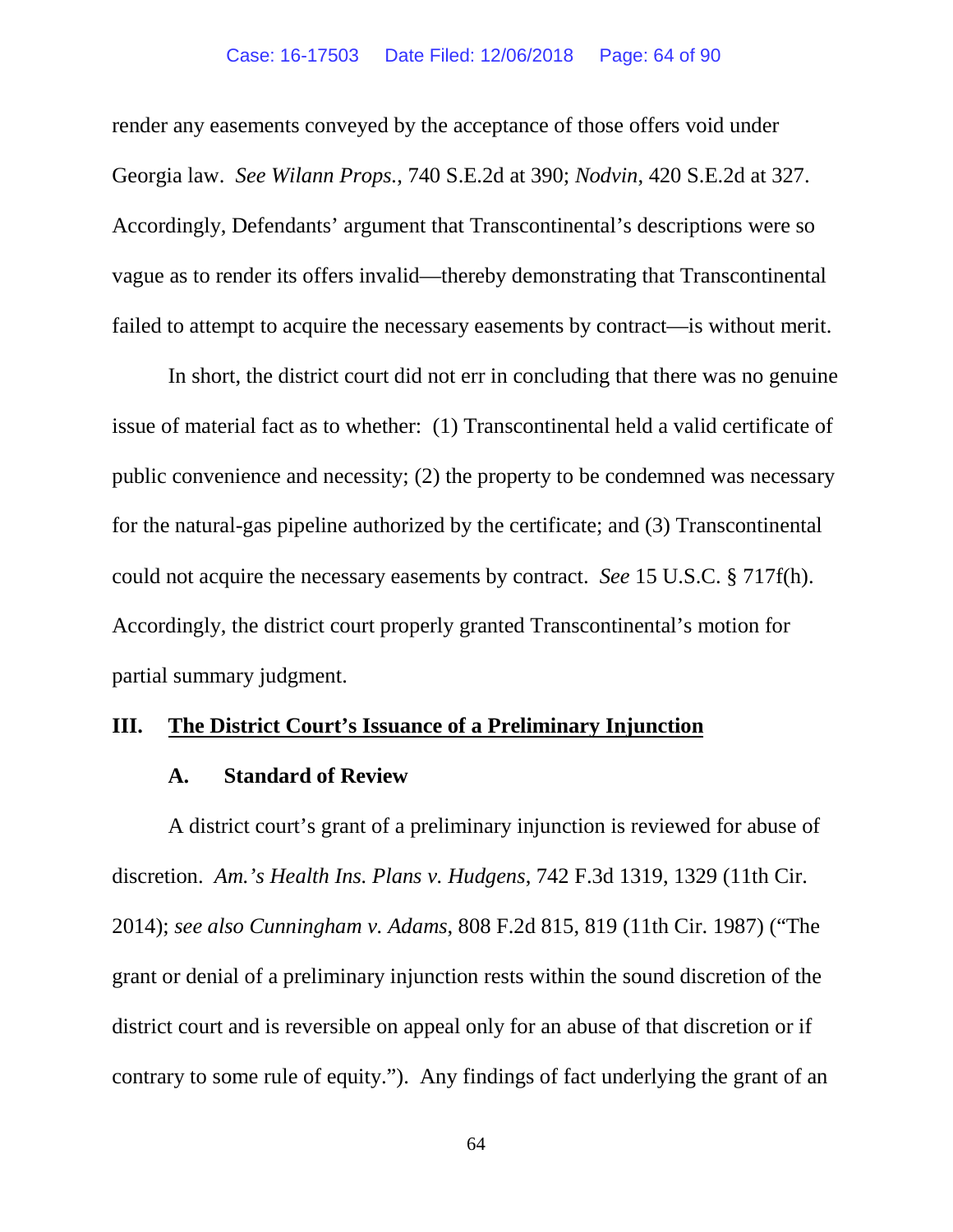injunction are reviewed for clear error, and any legal conclusions are reviewed *de novo*. *Hudgens*, 742 F.3d at 1329.

### **B. The Requirements for Issuance of a Preliminary Injunction**

A district court may grant a preliminary injunction only if the moving party shows that: (1) it has a substantial likelihood of success on the merits; (2) irreparable injury will be suffered unless the injunction issues; (3) the threatened injury to the movant outweighs whatever damage the proposed injunction may cause the opposing party; and (4) if issued, the injunction would not be adverse to the public interest. *Id.* A preliminary injunction is "an extraordinary and drastic remedy not to be granted unless the movant clearly established the burden of persuasion for each prong of the analysis." *Id.* (quoting *Siegel v. LePore*, 234 F.3d 1163, 1176 (11th Cir. 2000)) (quotation marks omitted). Nevertheless, our review of the district court's decision is "very narrow," and we will not reverse "unless there is a clear abuse of discretion." *BellSouth Telecomms., Inc. v. MCIMetro Access Transmission Servs., LLC*, 425 F.3d 964, 968 (11th Cir. 2005) (quoting *Revette v. Int'l Ass'n of Bridge, Structural & Ornamental Iron Workers*, 740 F.2d 892, 893 (11th Cir. 1984)).

Because the district court properly granted summary judgment in favor of Transcontinental on its right to condemn Defendants' properties, the first factor whether Transcontinental has a substantial likelihood of success on the merits—is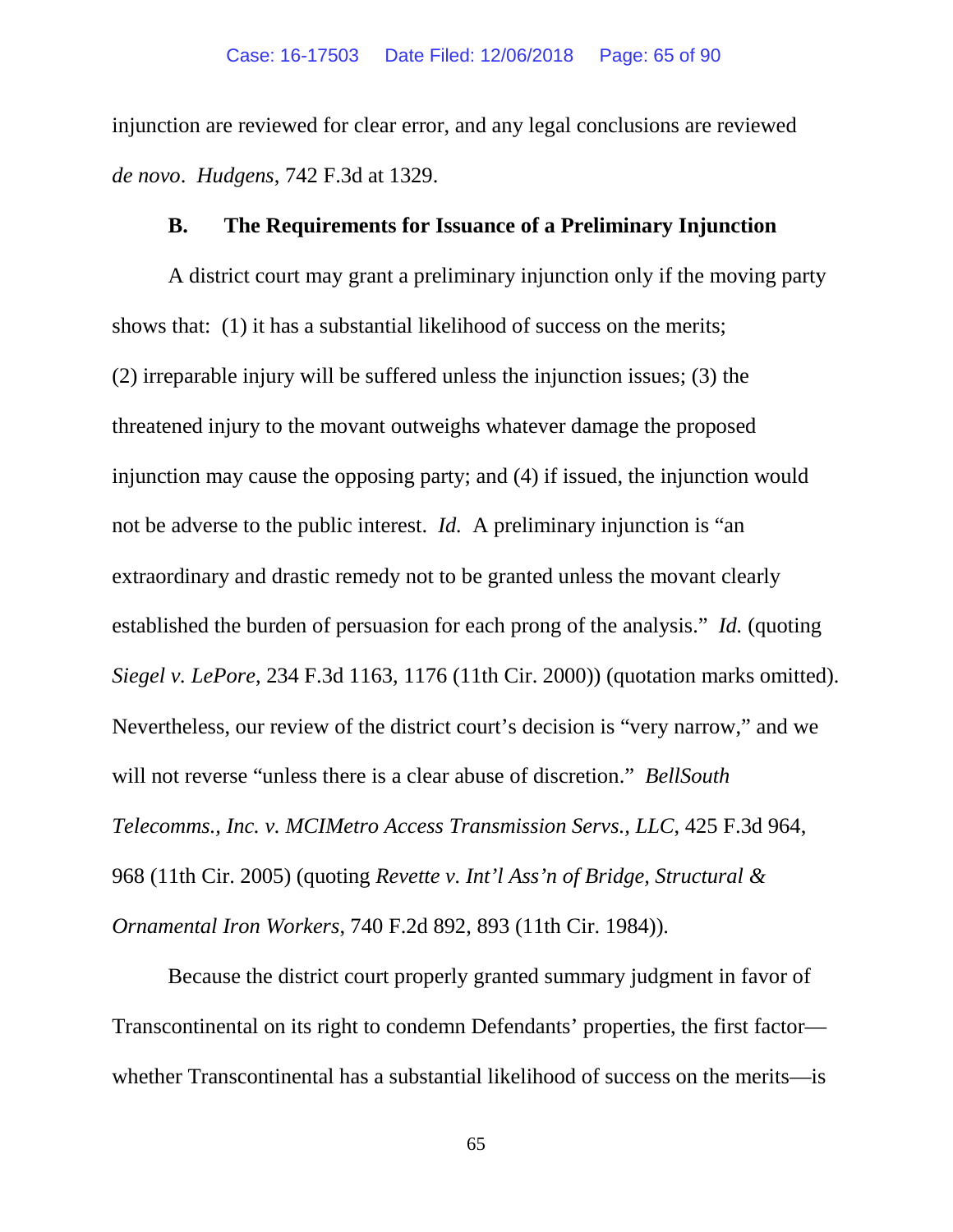no longer at issue. We therefore turn to the remaining equitable factors in the preliminary-injunction analysis.

## **C. Whether Transcontinental Established That It Would Suffer Irreparable Injury Absent an Injunction**

The district court concluded that Transcontinental would suffer irreparable economic and reputational harm absent an injunction. With respect to economic harm, the district court noted that the Dalton Expansion Project's project manager had stated in his declaration that, if construction were delayed or interrupted, Transcontinental would incur "irrecoverable costs of hundreds of thousands of dollars per day," particularly if it missed its in-service deadline. Because Transcontinental had no remedy at law to recover any costs caused by delay, the district court concluded that these economic damages would be irreparable. With respect to reputational harm, the project manager declared that Transcontinental faced "a significant risk of damage to its reputation, competitive standing, and business goodwill" if it was unable to meet its contractual obligations to the Dalton Expansion Project's primary customers. Such injuries, the district court concluded, are generally considered to be irreparable.

On appeal, Defendants advance several arguments as to why Transcontinental failed to establish that it would suffer irreparable injury unless it was granted immediate access to their properties. We address each argument in turn.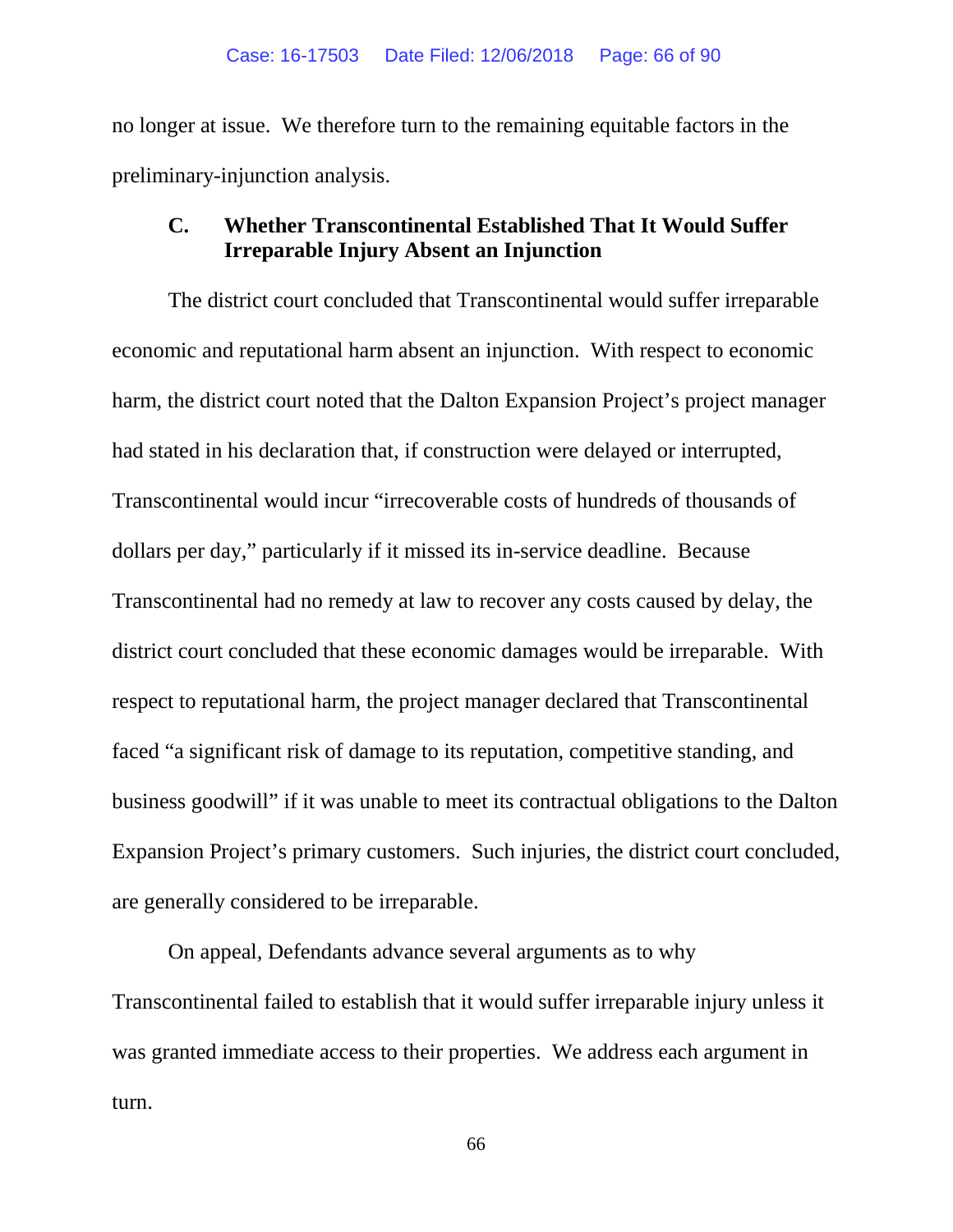1. Whether simultaneous access to all of Defendants' properties was necessary in order for Transcontinental to avoid irreparable injury

Defendants first argue that Transcontinental did not show that it would suffer irreparable injury absent an injunction because, given the nature of pipeline construction, Transcontinental did not need immediate access to all of their properties. According to Transcontinental's evidence, pipeline construction is a coordinated process involving several steps that must be performed sequentially. First, a survey crew must mark the area, which another crew must clear and grade. Once clearing and grading is complete, another crew excavates the pipeline trench. The pipeline is then strung along the corridor adjacent to the trench, bent to desired angles, welded, coated, and inspected. The pipeline is eventually lowered into the trench and inspected again before the trench is filled. Once the trench is filled, the pipeline is pressure-tested and, if no additional adjustments are necessary, the area is restored as nearly as possible to its original condition. Each step in this process must be complete before the next step can begin. Accordingly, crews move sequentially along the pipeline path, one behind the other, successively completing their particular tasks.

Defendants argue that, because crews must move sequentially along the pipeline's path, Transcontinental did not need immediate access to all of their properties at the time it moved for a preliminary injunction. Rather, at that time,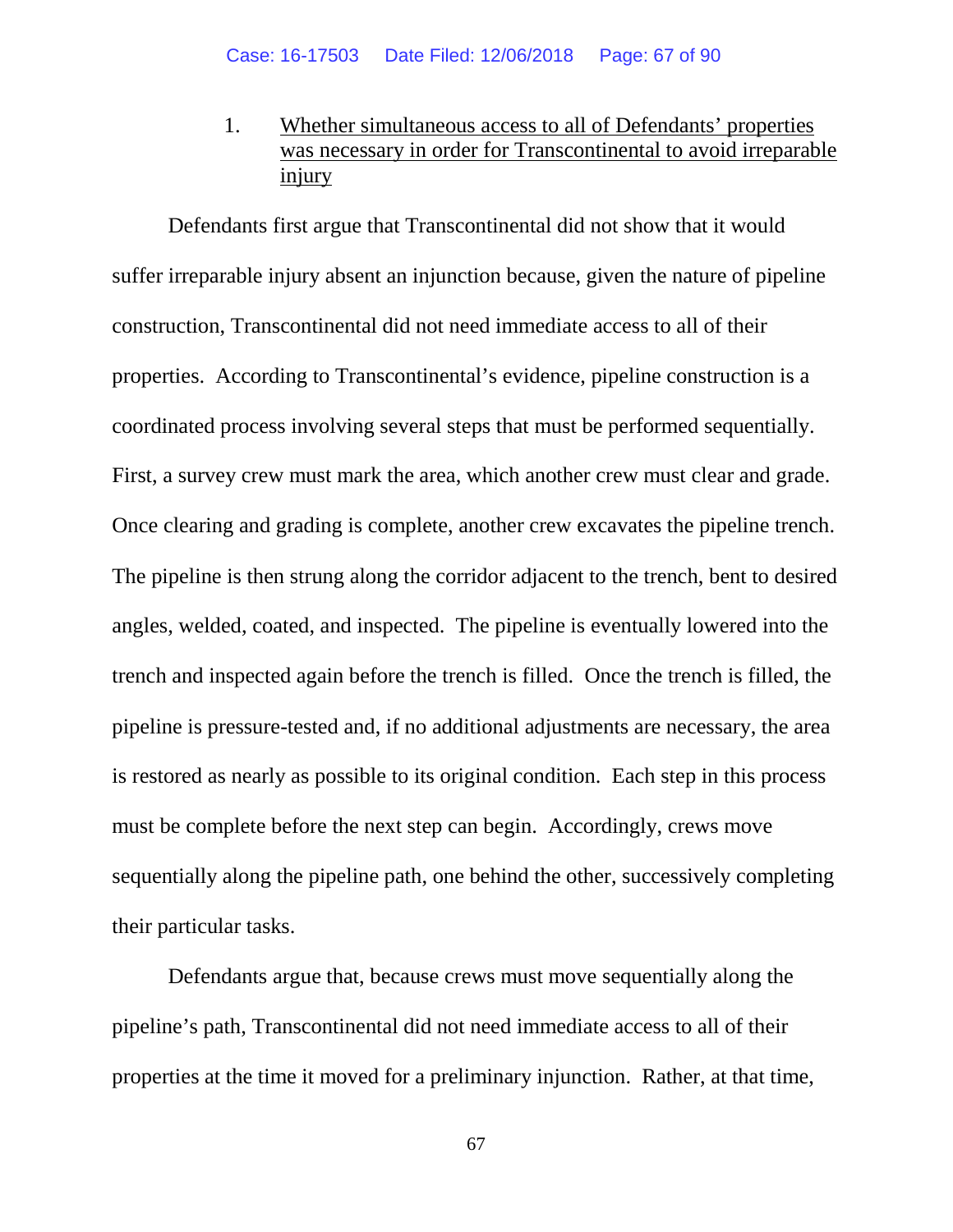### Case: 16-17503 Date Filed: 12/06/2018 Page: 68 of 90

Transcontinental only needed access to those properties at the beginning of the pipeline's path. Accordingly, they argue, Transcontinental did not show that immediate access to all of their properties was necessary to avoid irreparable harm, and Transcontinental should have instead sought permission to access each landowner's property at the time that it actually needed to access that property. We disagree.

The effect of the district court's injunction in these consolidated proceedings was to grant Transcontinental permission to access each piece of property as soon as it needed such access. In other words, the district court determined that access to the properties need not await conclusion of the compensation stage of the litigation for each property. The district court did not clearly err in concluding that Transcontinental would suffer irreparable harm if it were not permitted to access the properties on the dates that it needed such access, even if those dates were not imminent.

Moreover, requiring that the district court hold a separate hearing on each piece of property as Transcontinental's construction crews progressed toward that property would have resulted in unnecessary delay and duplication of effort, without any corresponding benefit. Having been granted summary judgment entitling it to easement rights on all of Defendants' properties, it was only a matter of time until Transcontinental would be encroaching on each Defendant's property.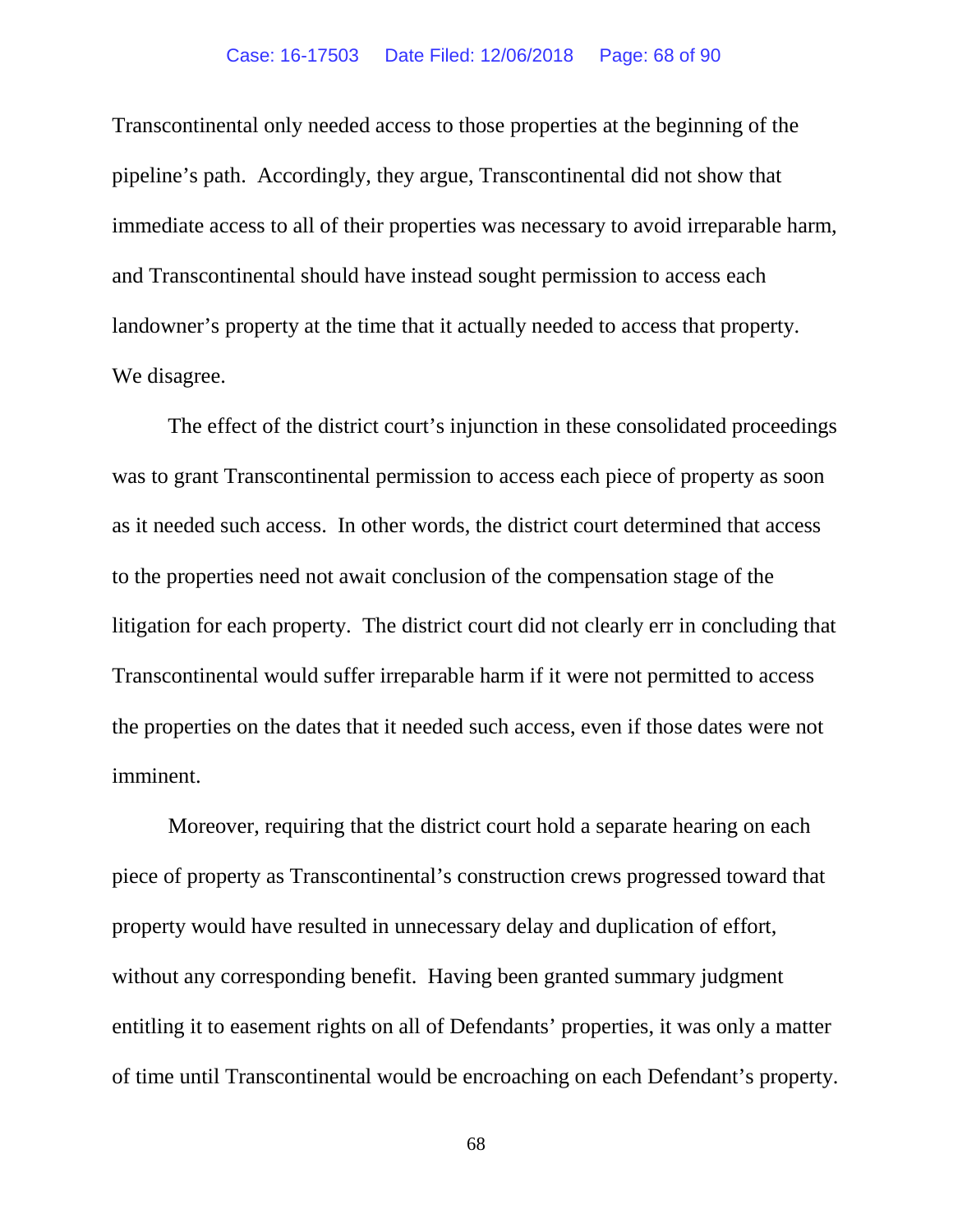### Case: 16-17503 Date Filed: 12/06/2018 Page: 69 of 90

Requiring a court proceeding prior to each such encroachment to determine the compensation due the owner, when the summary judgment ruling clearly allowed access, would have accomplished nothing on these particular facts.

Accordingly, we conclude that the district court did not abuse its discretion in addressing all of the consolidated cases together. *See Hendrix v.* 

*Raybestos-Manhattan, Inc.*, 776 F.2d 1492, 1495 (11th Cir. 1985) (noting that a district court has "inherent managerial power to control the disposition of the causes on its docket with economy of time and effort for itself, for counsel, and for litigants" (quoting *In re Air Crash Disaster at Fla. Everglades*, 549 F.2d 1006, 1012 (5th Cir. 1977)) (quotation marks omitted)). We further conclude that Defendants' argument on this point does not negate the irreparable harm that Transcontinental would have suffered without a preliminary injunction.

> 2. Whether the possibility that other factors might delay the project meant that a delay prompted by Defendants' objections would not cause irreparable harm

Defendants next argue that Transcontinental did not show that it would suffer irreparable harm without an injunction because a "multitude of other potential or actual factors" could have also potentially affected Transcontinental's ability to meet its in-service deadline. For instance, Defendants contend that FERC might have potentially modified some portions of Transcontinental's certificate of public convenience and necessity, which would then have caused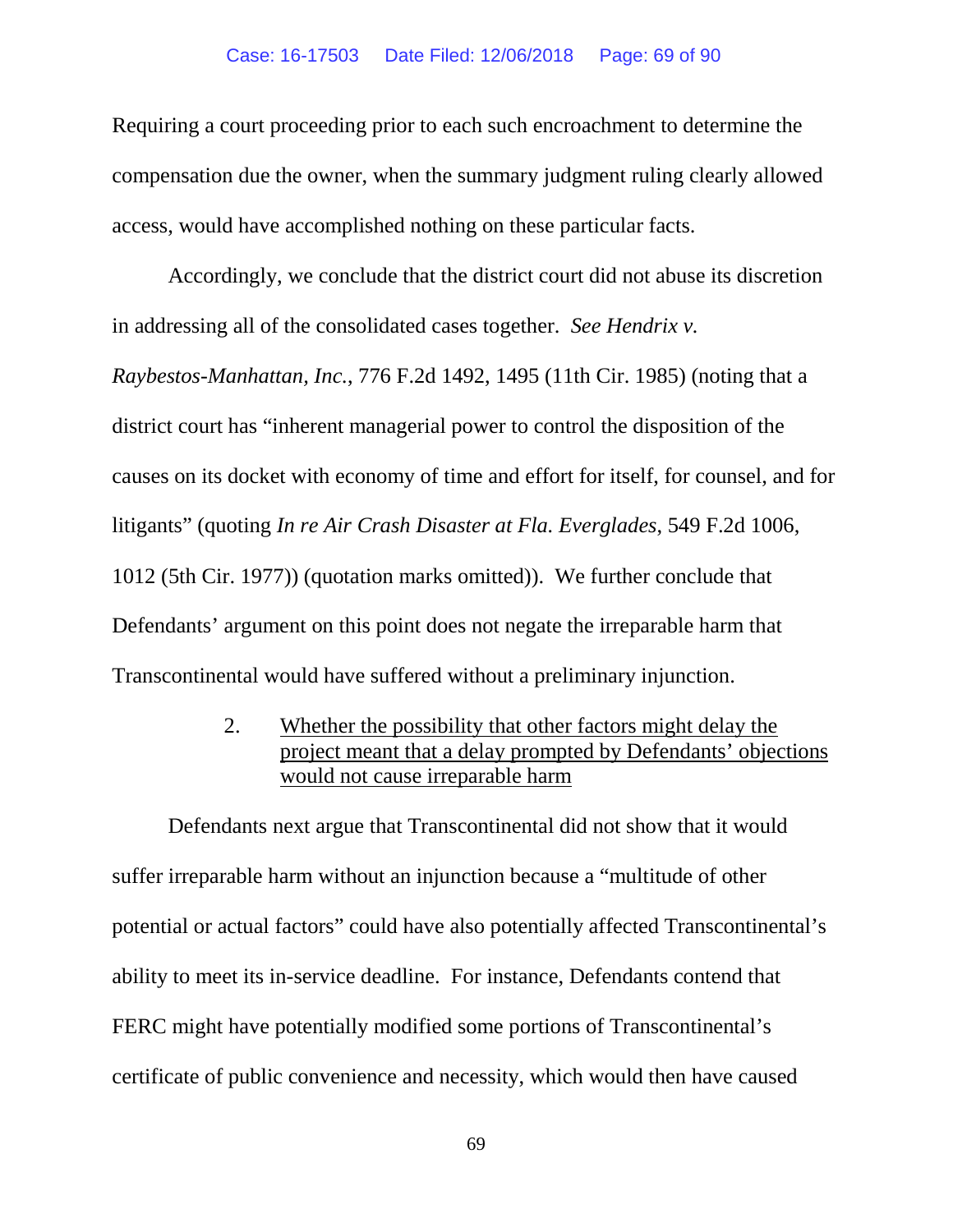Transcontinental to miss its in-service deadline, regardless of whether it had earlier gained immediate access to Defendants' properties.

We disagree. The preliminary injunction in this case is concerned with avoiding harm caused by an inability to access Defendants' properties, not with the possibility that future delay could conceivably occur based on other factors that might never occur.

## 3. Whether the harms that Transcontinental would have suffered in the absence of an injunction were reparable

Defendants next argue that Transcontinental would have suffered only economic or financial harm had an injunction not issued, and that financial harm can never be deemed irreparable. While economic harm will not satisfy the irreparable-harm element in many cases, that general rule does not necessarily hold where there is no adequate remedy at law to recover damages for the harm suffered. *See Odebrecht Const., Inc. v. Sec'y, Fla. Dep't of Transp*., 715 F.3d 1268, 1289 (11th Cir. 2013) (concluding that monetary damages were irreparable because they could not be recovered against a state agency due to the agency's Eleventh Amendment immunity); *Texas v. Seatrain Int'l, S. A.*, 518 F.2d 175, 179 (5th Cir. 1975) (concluding that economic loss was irreparable where monetary damages were not "susceptible of specific proof").

Here, Transcontinental produced a declaration asserting that an injunction was necessary because delay would cause Transcontinental to incur "irrecoverable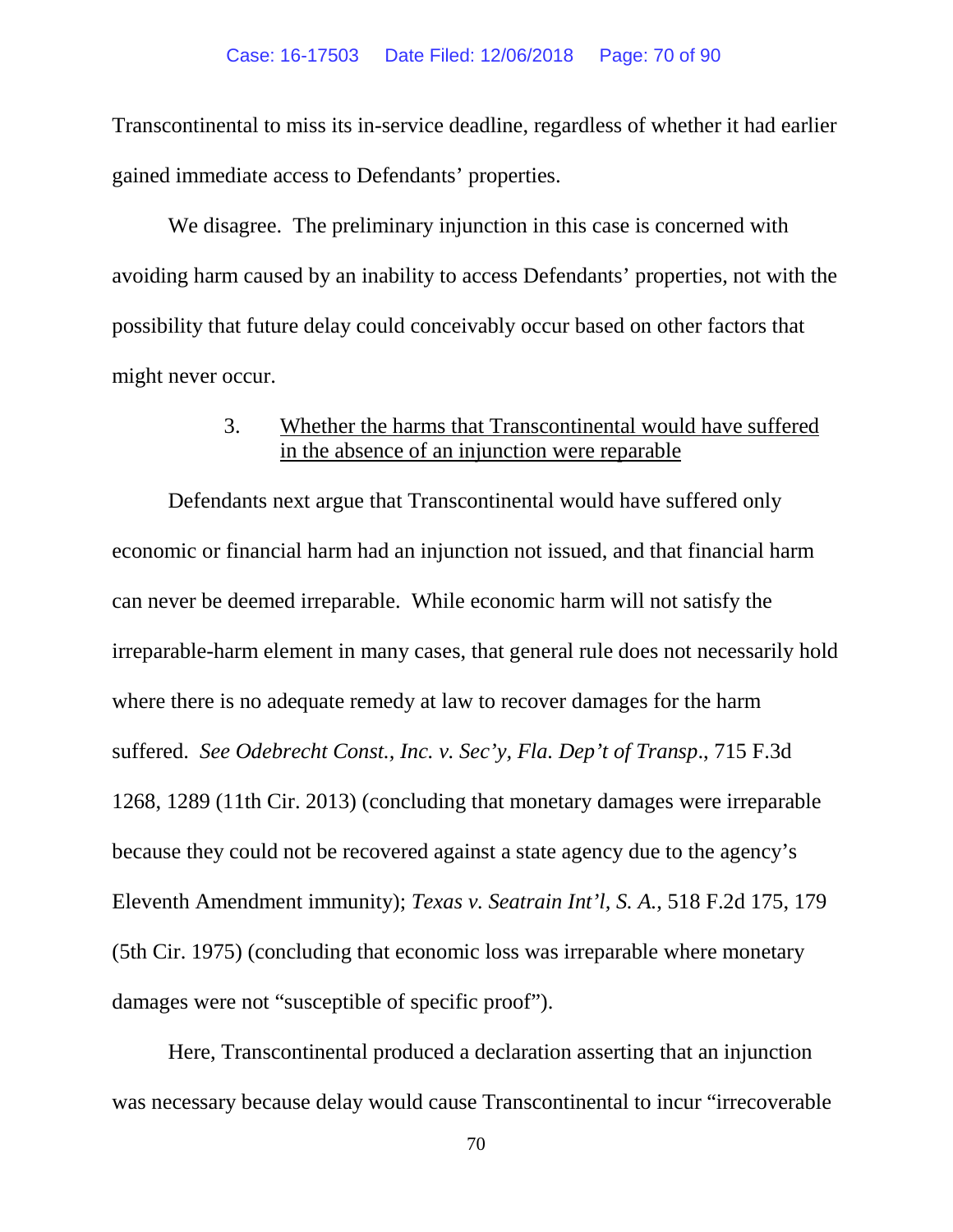costs." Defendants have not rebutted that assertion by pointing to any legal remedy through which Transcontinental might recover any economic harm it would suffer from delayed access to Defendants' properties. In the absence of such a remedy, Transcontinental's economic damages, estimated to be in the hundreds of thousands of dollars per day of delay, are irreparable.

## **D. Whether the Threatened Injury to Transcontinental Outweighed Any Damage the Proposed Injunction Would Cause to Defendants**

The district court concluded that the injuries Transcontinental would suffer absent an injunction outweighed any injury Defendants would suffer from Transcontinental having access to their properties sooner rather than later. It noted that Transcontinental had produced a declaration stating that delays in construction would cost it hundreds of thousands of dollars per day in irrecoverable damages. With respect to Defendants' damages, the district court reasoned that the measure of any damages Defendants would suffer from an injunction would be "based on the difference between losing possession immediately as opposed to losing possession after compensation is determined." The district court estimated that such damages were likely to be "slight at best given assurances of adequate compensation through bond."

The district court did not err. Transcontinental produced evidence indicating that delays in construction would cost it hundreds of thousands of dollars per day in irrecoverable damages. The damages that a preliminary injunction would cause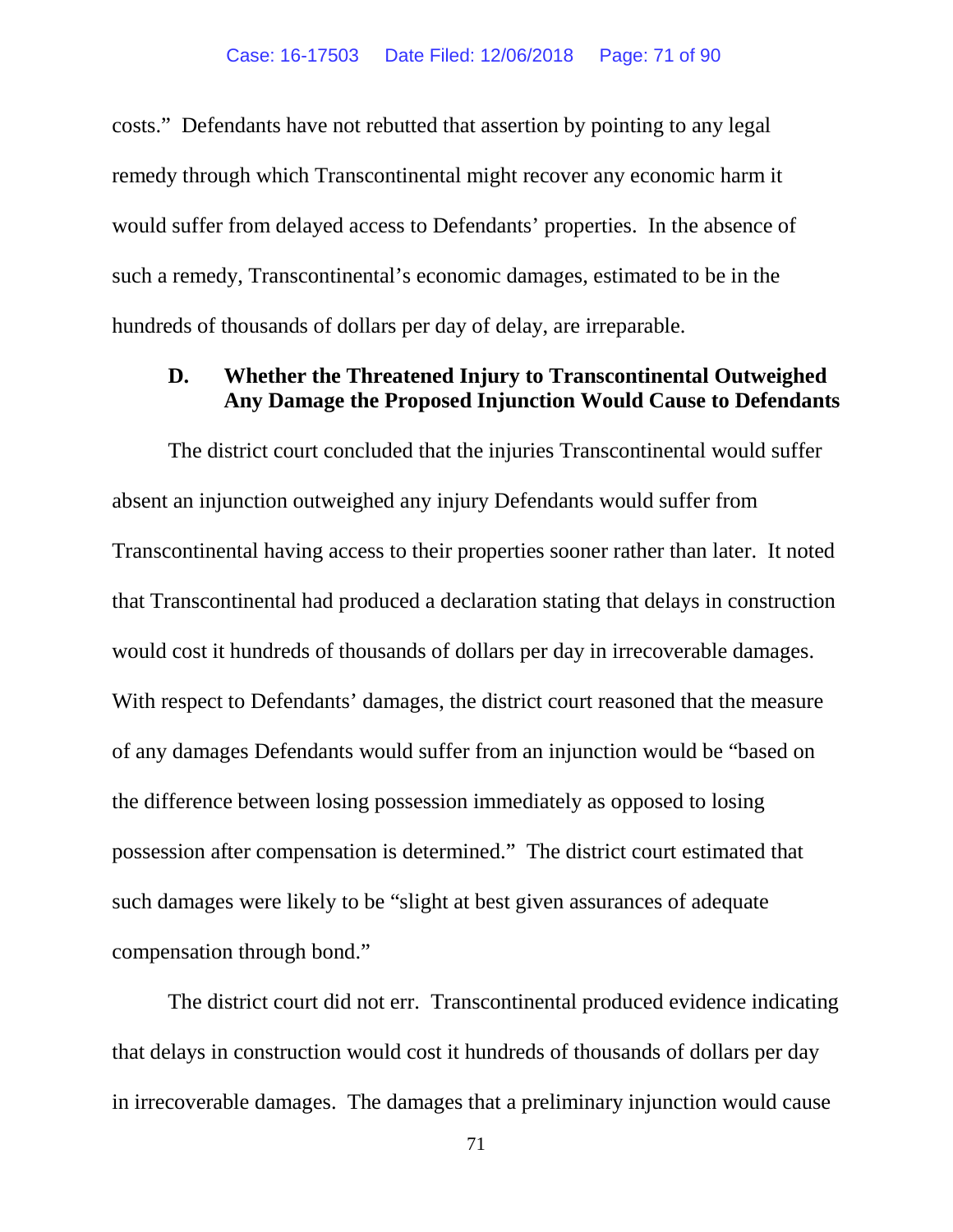### Case: 16-17503 Date Filed: 12/06/2018 Page: 72 of 90

Defendants, on the other hand, comes down only to any damages that might result from a defendant losing possession of the property in question sooner, rather than later, after compensation for the taking has been finally determined. *See Sage*, 361 F.3d at 829 (concluding that a claim that early possession would disturb the productive capacity of the land "is simply a timing argument because productive capacity would still be disturbed, albeit at a later time, if just compensation was determined first"). Yet, any damages that Defendants suffer based on the timing of the taking should be capable of determination at the compensation stage of the litigation, subject to any review on appeal from the final judgment.

In short, the record supports the district court's conclusion that any harm to Transcontinental from delay outweighed the harm Defendants would suffer from Transcontinental accessing their properties sooner rather than later, especially because Defendants should be able to recover all recoverable damages in full at the compensation stage of the litigation, while Transcontinental's damages would be irrecoverable.

# **E. Whether an Injunction Granting Transcontinental Immediate Access to Defendants' Properties Would Be Adverse to the Public Interest**

The district court concluded that an injunction granting Transcontinental immediate access to Defendants' properties would not be adverse to the public interest. It noted FERC's declaration in the certificate of public convenience and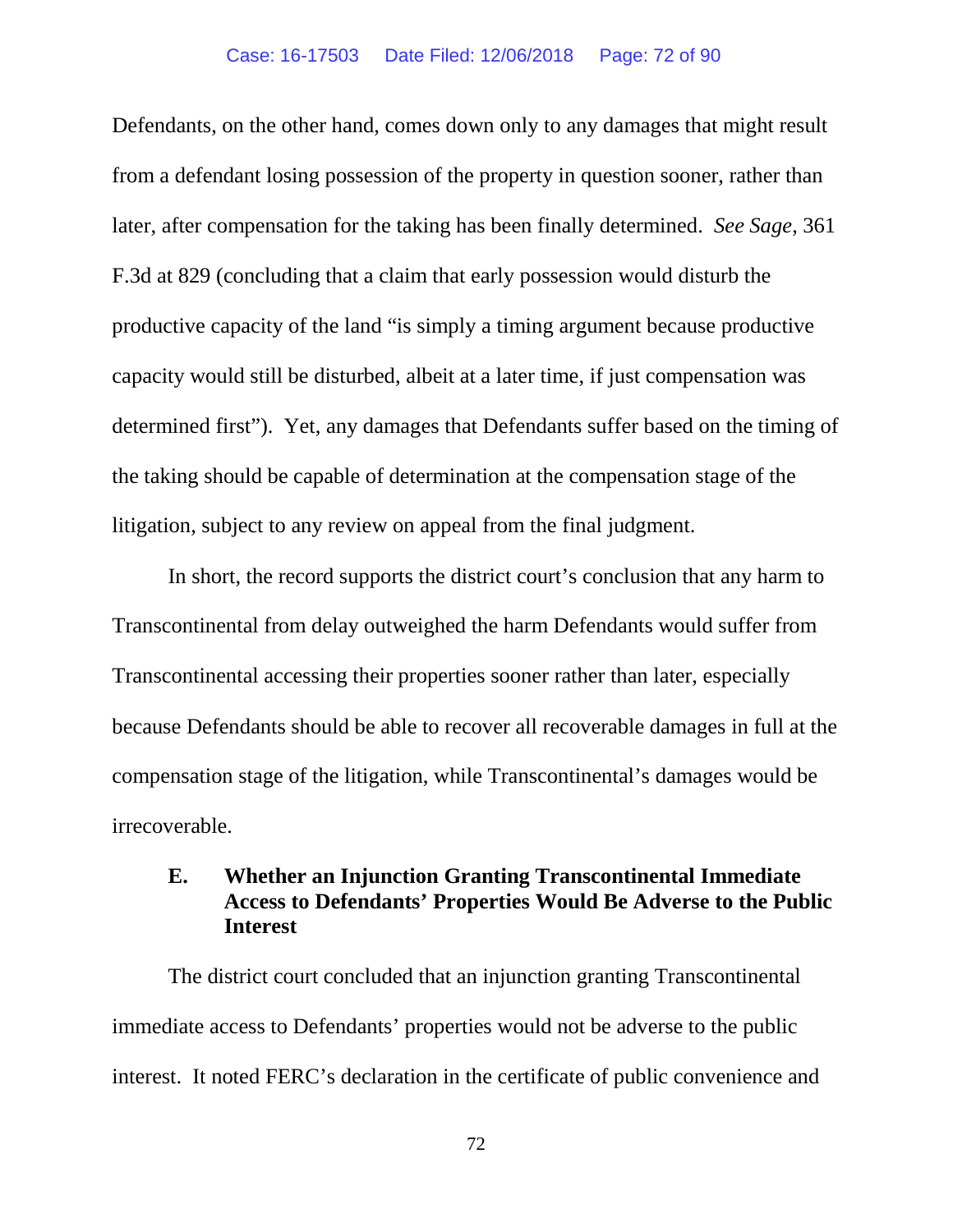necessity that, "[b]ased on the benefits the project will provide and the minimal adverse impacts on existing shippers, other pipelines and their captive customers, and landowners and surrounding communities, [FERC had found], consistent with the Certificate Policy Statement and NGA section 7(c), that the public convenience and necessity require[d] approval of [Transcontinental's] proposal." It further noted that, according to a study submitted to FERC with Transcontinental's application for a certificate of public convenience and necessity, the results of which were repeated by the Dalton Expansion Project's project manager in his declaration, construction costs for the Dalton Expansion Project were expected to generate approximately \$450 million in economic activity within the state of Georgia, employing 2,170 workers in the construction phase alone. In light of these significant public benefits, the district court concluded that an injunction allowing Transcontinental immediate access to Defendants' properties would not be adverse to the public interest.

The district court did not clearly err. Transcontinental produced evidence indicating that construction costs for the Dalton Expansion Project would generate a total of approximately \$450 million in economic activity within the State of Georgia, utilizing approximately 2,170 workers during the construction phase. The total new economic activity generated in Georgia was projected to be more than \$3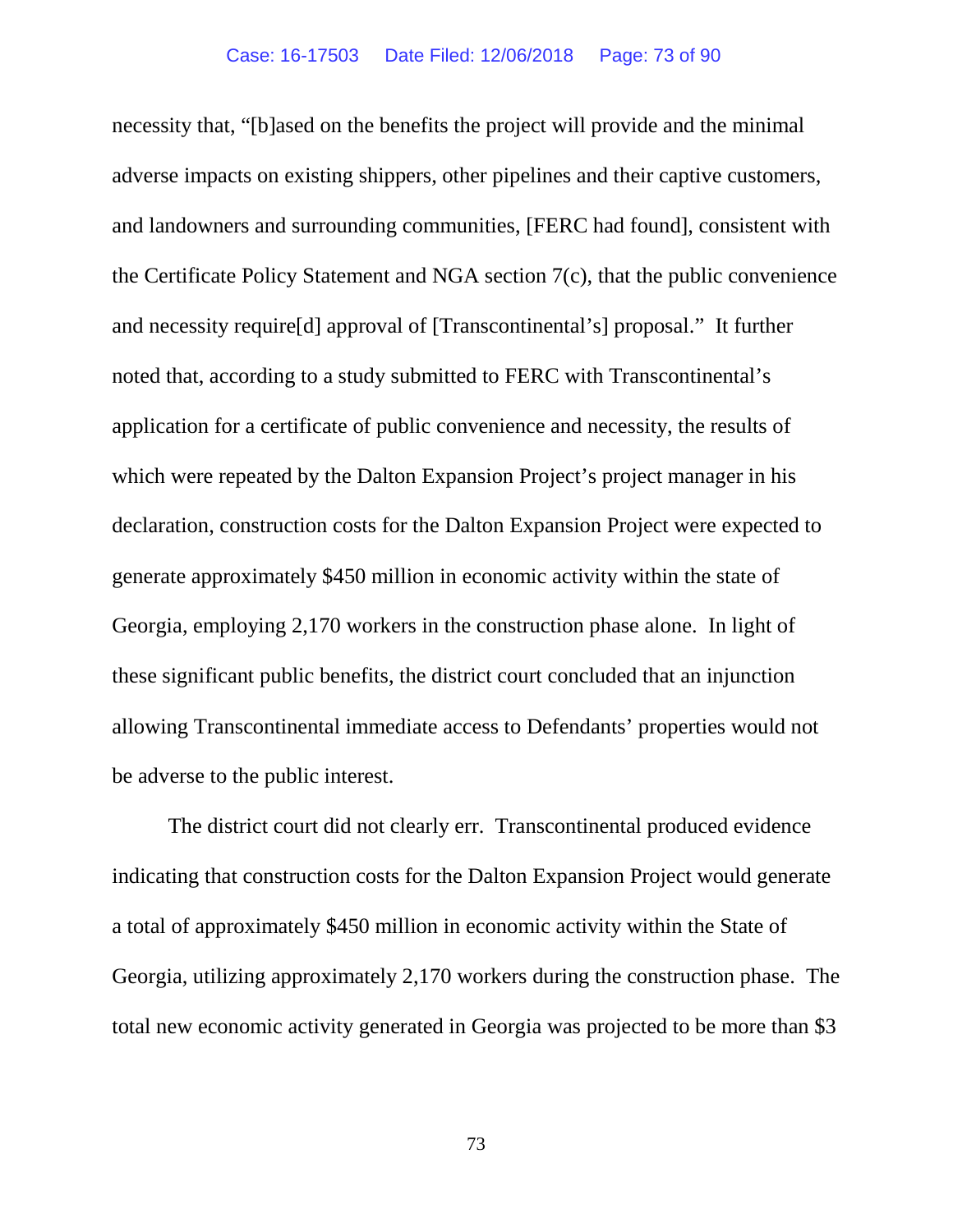million per year once the project was operational. Any delays in construction would delay the realization of these public benefits. $2<sup>1</sup>$ 

Accordingly, the district court did not err in concluding that an injunction would not be adverse to the public interest.

## **F. Whether the District Court Abused Its Discretion in Refusing to Apply the Doctrine of Unclean Hands**

We may reverse a district court's grant of a preliminary injunction if the grant is "contrary to some rule of equity." *Cunningham*, 808 F.2d at 819. One such rule is the doctrine of unclean hands. *See Keystone Driller Co. v. Gen. Excavator Co.*, 290 U.S. 240, 244–47 (1933); *Shatel Corp. v. Mao Ta Lumber & Yacht Corp.*, 697 F.2d 1352, 1354–55 (11th Cir. 1983). "Application of the equitable doctrine of unclean hands lies within the sound discretion of the district court." *Shatel Corp.*, 697 F.2d at 1355.

Defendants advance only one unclean-hands argument on appeal. They argue that any harm Transcontinental might have suffered from failing to meet its in-service deadline was a crisis of Transcontinental's own making because

<span id="page-73-0"></span> <sup>21</sup> Atlanta Gas Light Company and Oglethorpe Power Corporation have filed amicus briefs indicating that any delay in completion of the Dalton Expansion Project would impact their ability to deliver natural gas to their customers. Atlanta Gas Light Company further asserts that, if the project were not completed before the winter of 2017–2018, the company would not be able to provide natural gas to heat hundreds of thousands of homes on Georgia's coldest winter days. In other words, the amici argued that the substantial delay that would have resulted from delaying the project pending resolution of each of the condemnation actions against each property owner would have been adverse to the public interest.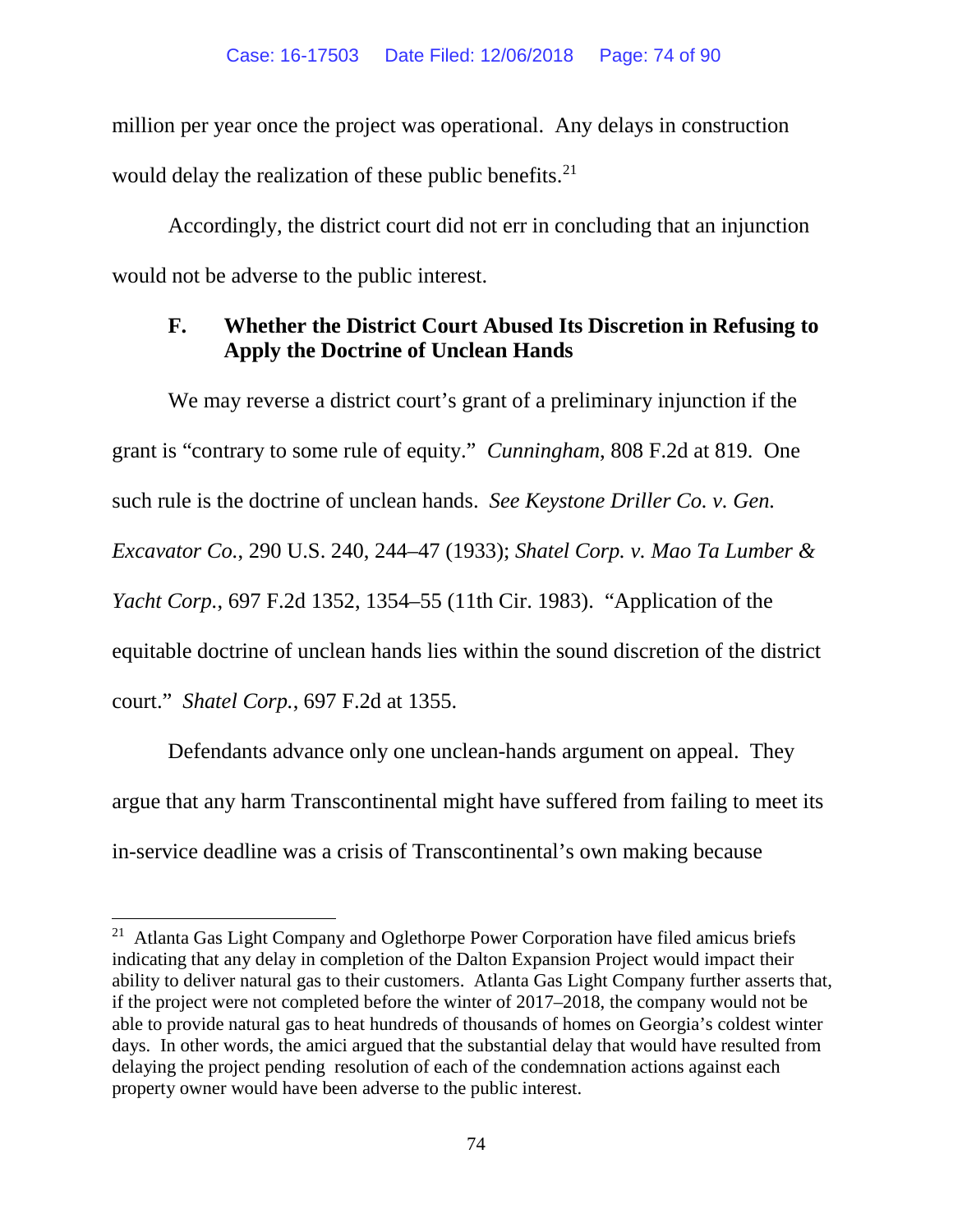### Case: 16-17503 Date Filed: 12/06/2018 Page: 75 of 90

Transcontinental had a role in setting that deadline. Therefore, they argue, Transcontinental should be deemed to have unclean hands as to any argument that time was of the essence and it should be precluded from seeking an equitable remedy to protect it from the consequences of its own decisions.

Rejecting this argument, the district court noted that in-service deadlines "are not simply agreed to as a matter of bilateral contract in this context," but are instead "driven by customers' seasonal gas and heating requirements" and, moreover, "are a pre-requisite to final FERC approval given the requirement of 'open season' bidding periods for gas supply contracts." Defendants do not challenge these factual conclusions.

Indeed, it is clear that, in gaining the necessary approval to implement its project, a pipeline company must proceed on separate, overlapping tracks whose timelines the company cannot completely control. *See Midcoast Interstate Transmission, Inc. v. FERC*, 198 F.3d 960, 966, 972 (D.C. Cir. 2000) (noting that FERC had denied a pipeline company's application for a certificate of public convenience and necessity because the company had not conducted an open season or otherwise demonstrated adequate market support for the proposed project); *Certification of New Interstate Nat. Gas Pipeline Facilities: Statement of Policy*, 88 FERC ¶ 61,227, at 61,743 (Sept. 15, 1999) (declaring that FERC considers the "market support" for a proposed project, among other factors, in determining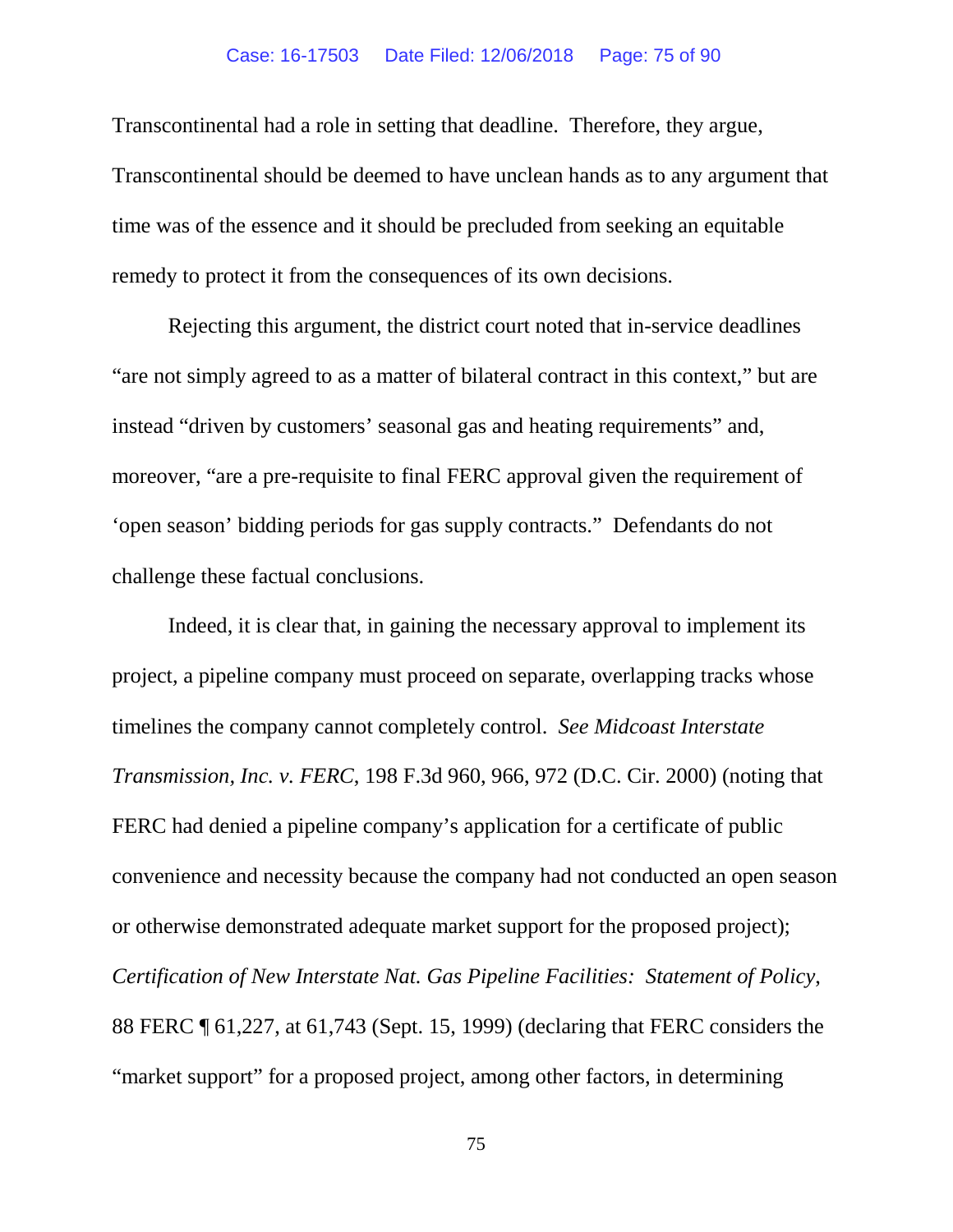whether to grant an application for a certificate of public convenience and necessity); *see also Nat'l Comm. for the New River, Inc. v. FERC*, 373 F.3d 1323, 1325 (D.C. Cir. 2004) (noting that FERC had concluded that "there was ample market demand" for a proposed natural-gas pipeline project because several shippers had already contracted for 87% of the project's capacity); *cf.* 18 C.F.R. § 157.14(a)(12)(v) (requiring pipeline companies to attach to their application for a certificate of public convenience and necessity a "copy of each contract, letter of intent or other agreement for sale or transportation of natural gas proposed by the application," or, if no agreements have been made, to "indicate the basis for assuming that contracts will be consummated and that service will be rendered under the terms contemplated in the application").

Defendants argue that Transcontinental should have applied for a certificate of public convenience and necessity sooner than it did, so it would have had more time to complete the project before the in-service deadline. However, given the many years of preparations that went into Transcontinental's application, including almost a year of pre-filing review by FERC staff, Defendants' contention that an earlier application would have resulted in earlier receipt of a certificate is merely speculative. Defendants also contend that the in-service deadline is not as important—and not as fixed—as Transcontinental represents. To support that contention, Defendants point to an April 2013 letter from Transcontinental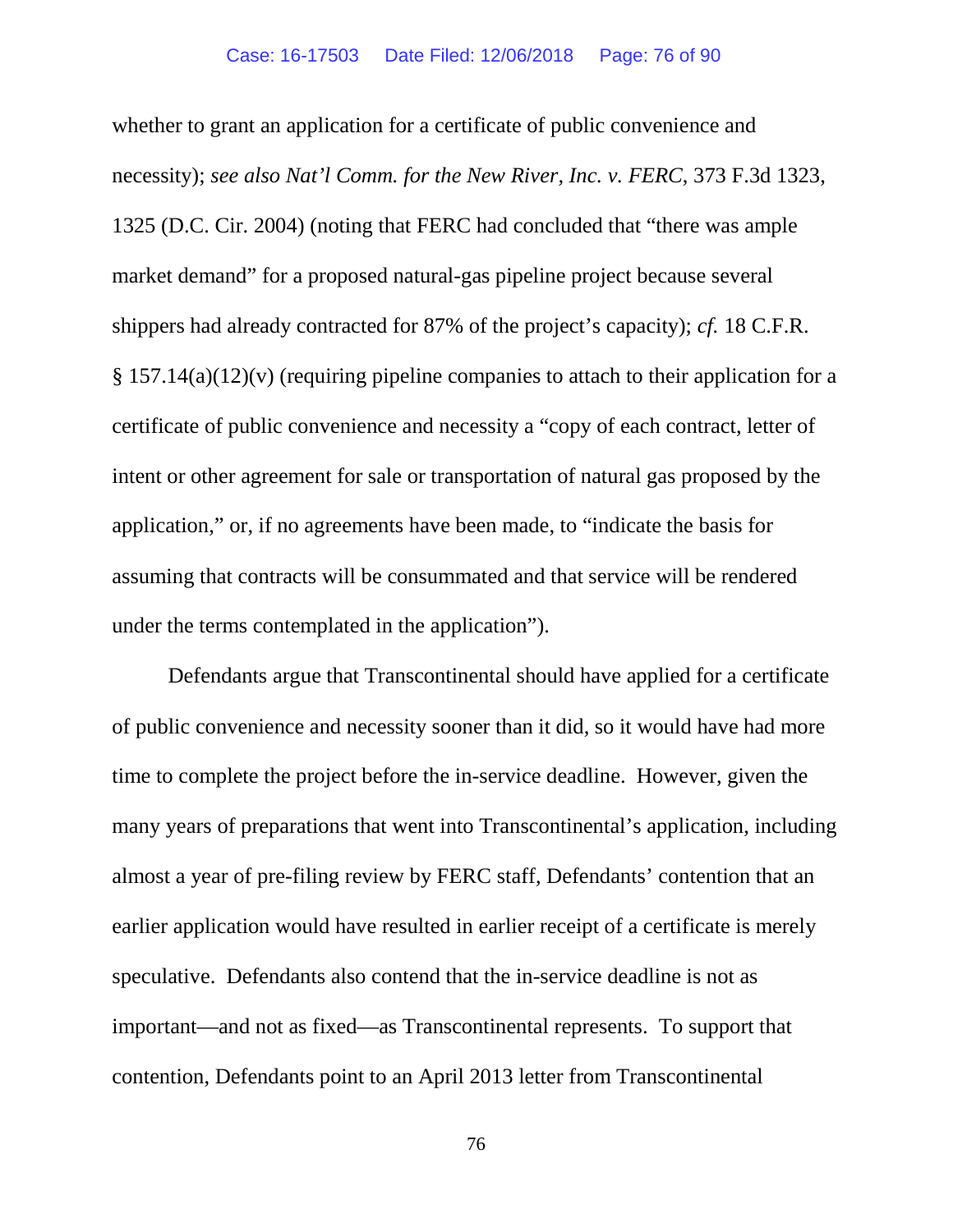### Case: 16-17503 Date Filed: 12/06/2018 Page: 77 of 90

indicating that, at that time, Transcontinental had a "targeted in-service date" of August 2016 for the Dalton Expansion Project. That Transcontinental had hoped, almost two years before it filed its application, to have the pipeline installed and operational by August of 2016 does not warrant an inference that the in-service deadline eventually established was either unimportant or easy to change after Transcontinental filed its application, or after FERC granted a certificate.

In light of the multitude of factors that go into determining an in-service deadline for a natural-gas pipeline project, Transcontinental's participation in setting the deadline for completion of the Dalton Expansion Project does not constitute the kind of conduct that is typically deemed to represent unclean hands. *Cf. Int'l News Serv. v. Associated Press*, 248 U.S. 215, 245 (1918) (holding that a plaintiff was not barred from seeking injunctive relief due to unclean hands because the defendant had not shown that the plaintiff's behavior "constitute[d] an unconscientious or inequitable attitude towards its adversary"); *Bailey v. TitleMax of Ga., Inc.*, 776 F.3d 797, 801 (11th Cir. 2015) ("To assert an unclean hands defense, a defendant must show that (1) the plaintiff's wrongdoing is directly related to the claim, and (2) the defendant was personally injured by the wrongdoing.").

Certainly, equity would disfavor Transcontinental's argument that time was of the essence had Transcontinental created an artificially short deadline. The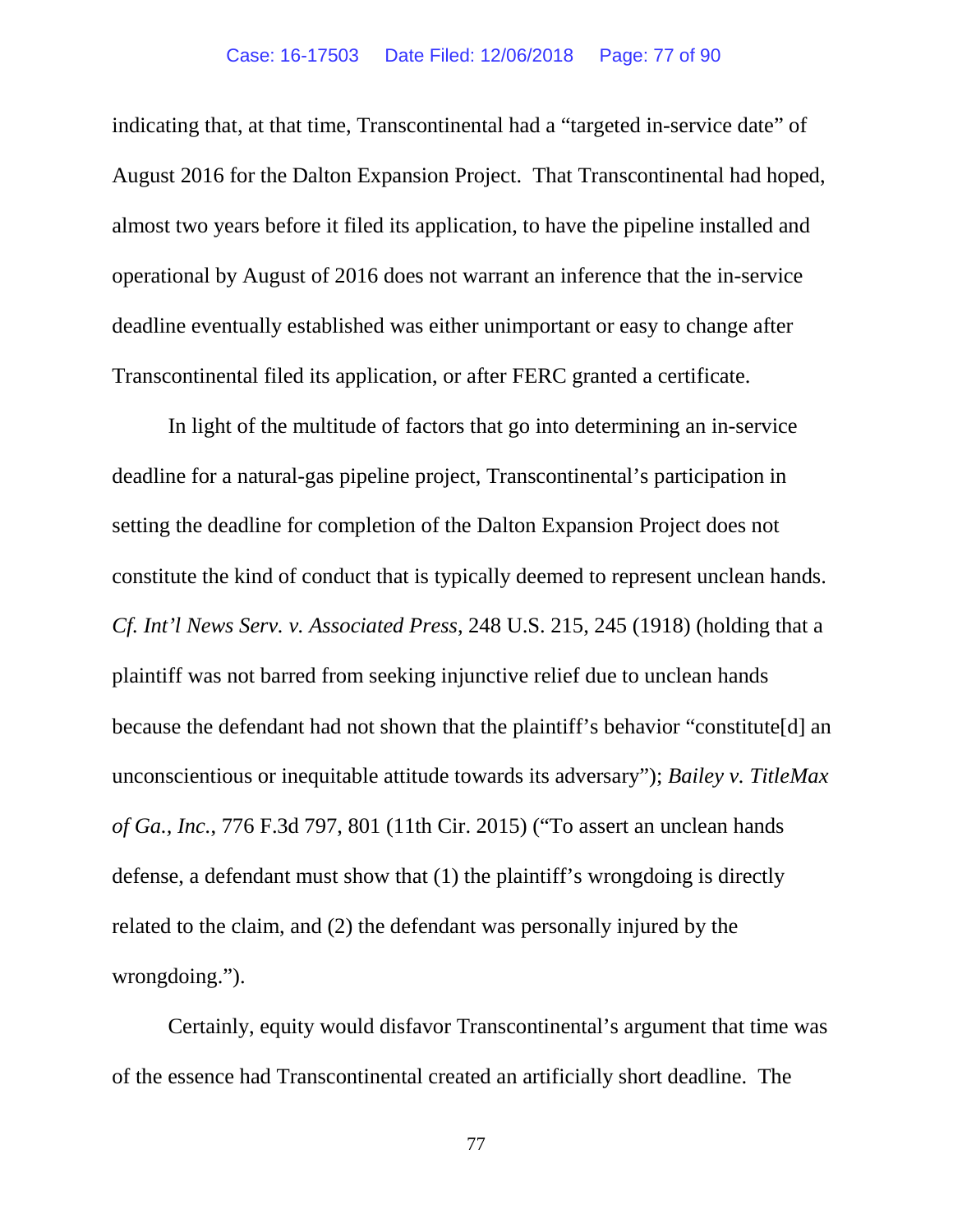district court, however, did not err in concluding that Transcontinental had not unnecessarily crunched the time frame reasonably necessary to obtain approval from FERC and to negotiate agreements with the landowners.

# **G. Whether the District Court Abused Its Discretion by Issuing the Preliminary Injunction Without Holding an Evidentiary Hearing**

Although the district court held a four-hour hearing on Transcontinental's motions for partial summary judgment and a preliminary injunction, it did not allow Defendants to present any testimony at the hearing. Instead, the hearing was limited to argument on the issues raised in Transcontinental's motions.

Defendants argue that an evidentiary hearing was necessary to challenge the veracity of the declarations that Transcontinental produced in support of its motions. They also contend that, under the circumstances, issuing a preliminary injunction granting Transcontinental access to their land without giving them the opportunity to testify was unfair.

A district court's decision to issue a preliminary injunction without holding an evidentiary hearing is reviewed for abuse of discretion. *Four Seasons Hotels & Resorts, B.V. v. Consorcio Barr, S.A.*, 320 F.3d 1205, 1210, 1212 (11th Cir. 2003); *All Care Nursing Serv., Inc. v. Bethesda Mem'l Hosp., Inc.*, 887 F.2d 1535, 1538 (11th Cir. 1989). "An evidentiary hearing is required for entry of a preliminary injunction only 'where facts are bitterly contested and credibility determinations must be made to decide whether injunctive relief should issue.'" *Cumulus Media,*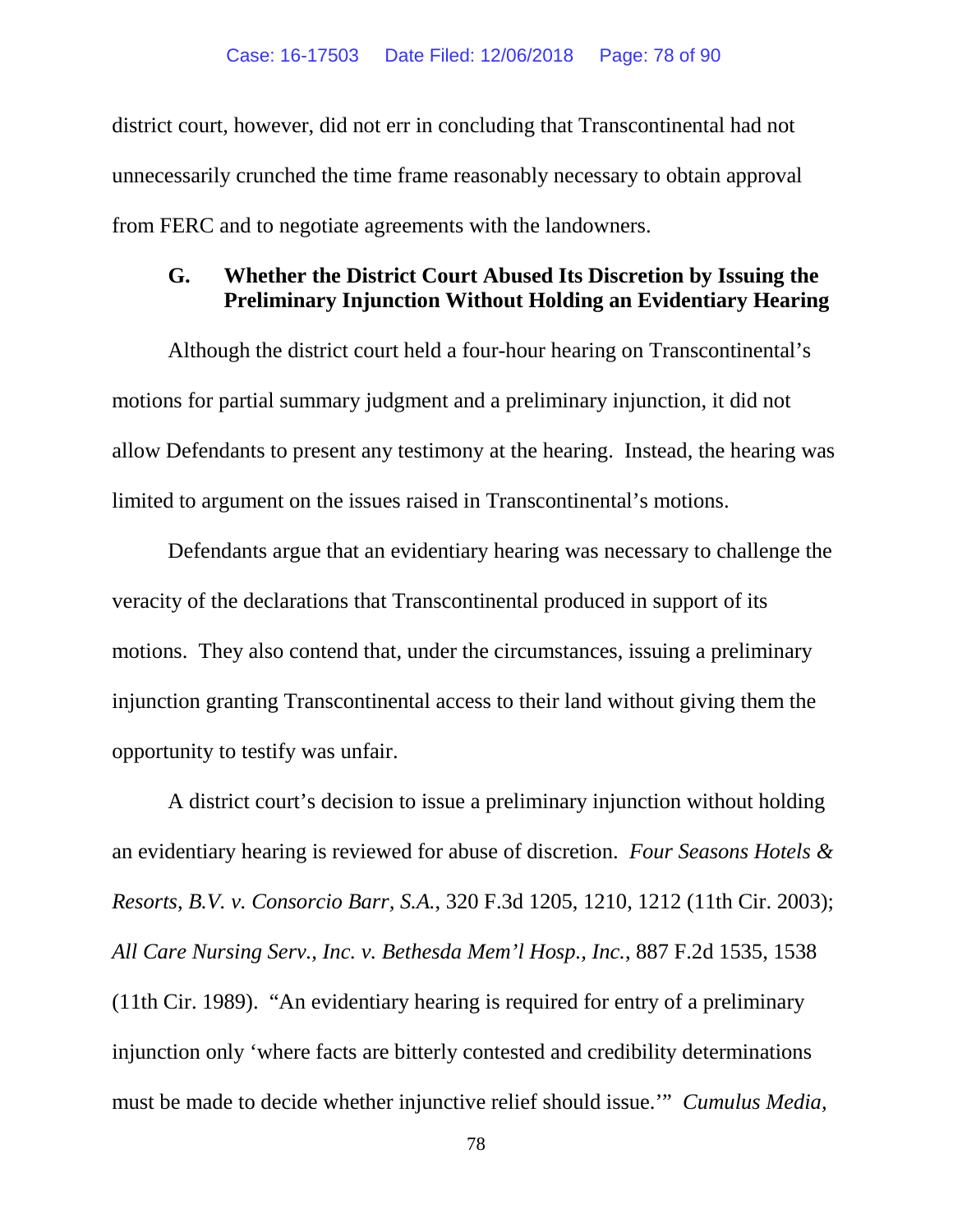*Inc. v. Clear Channel Commc'ns, Inc.*, 304 F.3d 1167, 1178 (11th Cir. 2002) (quoting *McDonald's Corp. v. Robertson*, 147 F.3d 1301, 1312 (11th Cir. 1998)). "[W]here material facts are not in dispute, or where facts in dispute are not material to the preliminary injunction sought, district courts generally need not hold an evidentiary hearing." *Robertson*, 147 F.3d at 1313. When there is little dispute as to raw facts, but much dispute as to the inferences to be drawn from those facts, "the balancing between speed and practicality versus accuracy and fairness [is a matter committed] to the sound discretion of the district court." *Cumulus Media*, 304 F.3d at 1178 (quoting *Robertson*, 147 F.3d at 1313).

Under the circumstances here, we conclude that the district court's decision to issue a preliminary injunction without holding an evidentiary hearing was not an abuse of the district court's discretion.<sup>[22](#page-78-0)</sup> Defendants were provided with adequate notice of, and an opportunity to produce documentary evidence in opposition to, Transcontinental's motions.[23](#page-78-1) Defendants proffered no evidence in opposition to Transcontinental's motions, or in support of their request to present witness

<span id="page-78-0"></span> $22$  We have pendent appellate jurisdiction to review the district court's pre-injunction order denying Defendants' request for an evidentiary hearing. *See Robertson*, 147 F.3d at 1310 n.7.

<span id="page-78-1"></span> $23$  The record reveals that Defendants were served with Transcontinental's motions, or executed waivers of service, between September 6, 2016, and September 23, 2016. The hearing on Transcontinental's motions, although originally scheduled for October 17, 2016, was not held until October 26, 2016, after having been continued at Defendants' request. Defendants therefore had adequate notice of, and opportunity to prepare an opposition to, Transcontinental's motions. *Cf. Four Seasons*, 320 F.3d at 1211–12 (concluding that two days' notice was insufficient).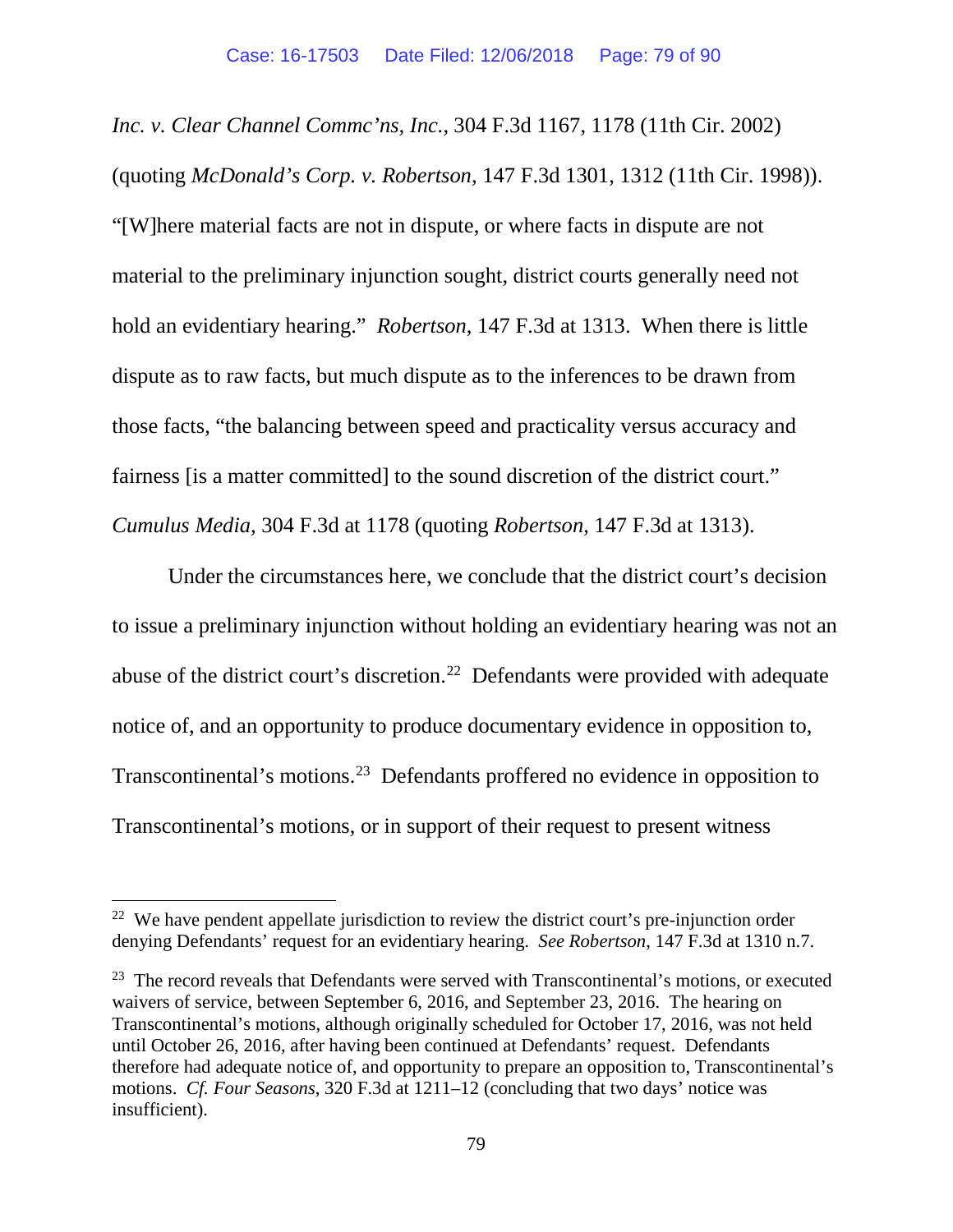testimony at the hearing, to indicate that there were any genuine issues of material fact with respect to any prong of the preliminary-injunction analysis. *Cf. Robertson*, 147 F.3d at 1313 (concluding that an evidentiary hearing was not required where the nonmoving party did not produce any affidavits or other evidence showing a material issue of fact regarding the movant's claims); *All Care Nursing*, 887 F.2d at 1538–39 (concluding that an evidentiary hearing was required where the parties submitted conflicting affidavits that "placed in serious dispute issues central to [the moving party's] claims"). In other words, Defendants gave the district court no reason to conclude that credibility determinations would be necessary to decide either between competing evidence or between two or more plausible interpretations of the evidence submitted.

Accordingly, the district court did not abuse its discretion by issuing the preliminary injunction without holding an evidentiary hearing. *See Cumulus Media*, 304 F.3d at 1178; *Robertson*, 147 F.3d at 1312–13; *see also Cobell v. Norton*, 391 F.3d 251, 261 (D.C. Cir. 2004) ("[I]f there are genuine issues of material fact raised in opposition to a motion for a preliminary injunction, an evidentiary hearing is required." (citation omitted)); *Ty, Inc. v. GMA Accessories, Inc.*, 132 F.3d 1167, 1171 (7th Cir. 1997) (holding that, when a party opposing a preliminary injunction seeks an evidentiary hearing, that party "must be able to persuade the court that the issue is indeed genuine and material and so a hearing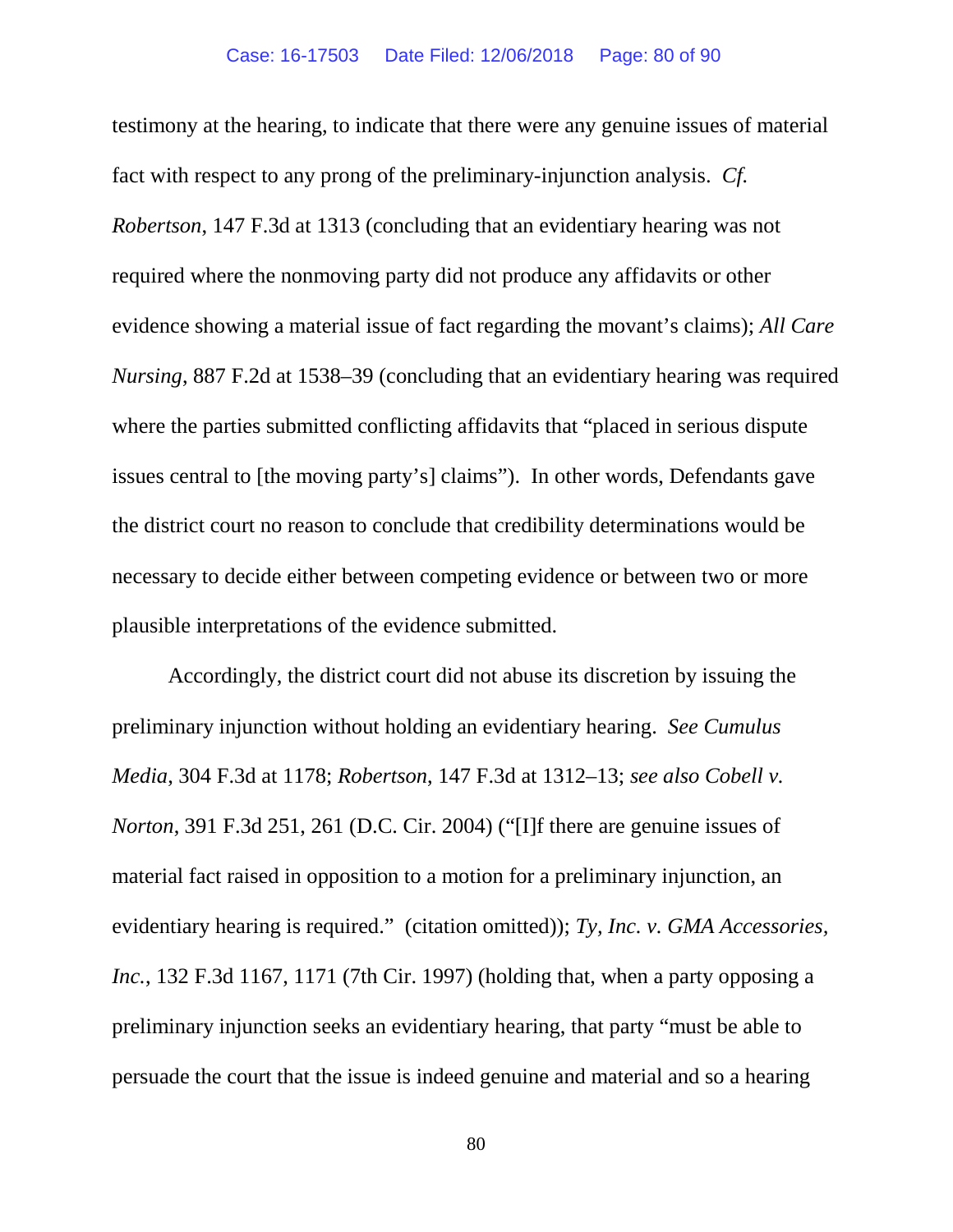would be productive"); *cf. CBS Broad., Inc. v. EchoStar Commc'ns Corp.*, 265 F.3d 1193, 1207–08, 1027 nn.18–19 (11th Cir. 2001) (holding that an evidentiary hearing was required before a district court could reject evidence as not credible or choose between two plausible interpretations of the evidence submitted).

That said, we are mindful that a district court's decision not to allow any testimony at such a hearing could conceivably undermine the notion that predeprivation procedural due process "serve[s] the purpose of making an individual feel that the government has dealt with him fairly." *See Williamson Cty. Reg'l Planning Comm'n v. Hamilton Bank of Johnson City*, 473 U.S. 172, 196 n.14 (1985). Defendants here were afforded no opportunity to orally express their opposition before the district court permitted Transcontinental, as a matter of equity, to intrude upon their land, disturb their control over their property, and disrupt important aspects of their daily lives. As a matter of equity, a landowner's request to speak at a preliminary-injunction hearing should not be lightly rejected. That concern notwithstanding, Defendants in this case gave no indication that their testimony would illuminate any of the legal or factual issues faced by the court. Thus, we find no reversible error in the district court's failure to allow such testimony.

Having carefully reviewed the record, we conclude that Transcontinental satisfied its burden to establish each prong of the preliminary-injunction analysis,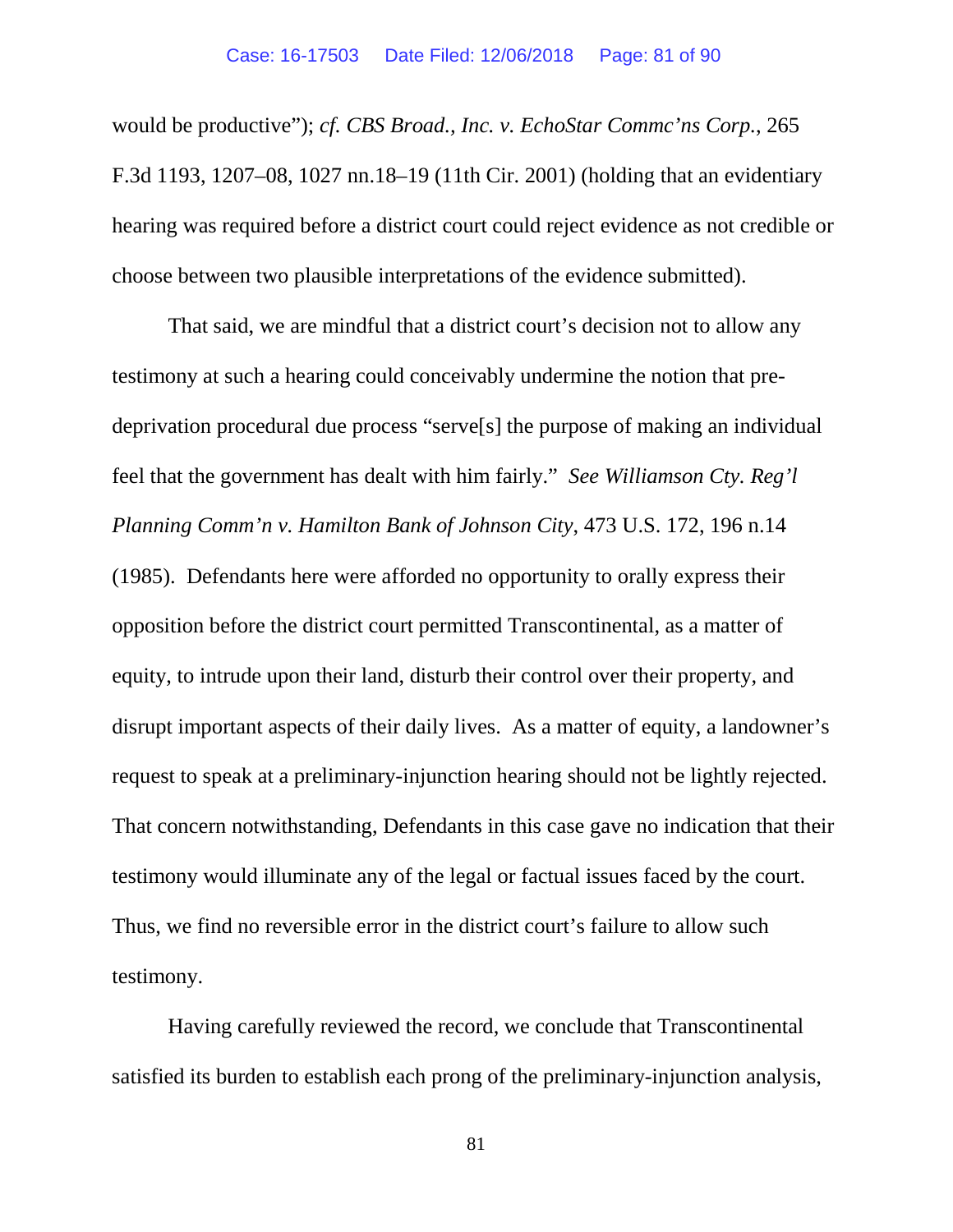and the district court did not abuse its discretion either in refusing to apply the doctrine of unclean hands or in refusing to hear witness testimony at the hearing. We therefore conclude that the district court did not abuse its discretion in issuing the injunction.

# **IV. The District Court's Decision to Require a Surety Bond Rather than a Cash Deposit as a Condition for Issuance of the Preliminary Injunction**

## **A. Standard of Review**

Decisions regarding the security required to be posted in connection with the issuance of a preliminary injunction are entrusted to the discretion of the district court. *See Carillon Imps., Ltd. v. Frank Pesce Int'l Grp. Ltd.*, 112 F.3d 1125, 1127 (11th Cir. 1997) ("The amount of an injunction bond is within the sound discretion of the district court."); *Corrigan Dispatch Co. v. Casa Guzman, S. A.*, 569 F.2d 300, 303 (5th Cir. 1978) (noting that, when an injunction is issued under Rule 65 of the Federal Rules of Civil Procedure, the district court could "elect to require no security at all"). We therefore review the district court's decision to require a surety bond rather than a cash deposit for abuse of discretion. Questions of law are reviewed *de novo*. *See Hudgens*, 742 F.3d at 1329; *S. Nat. Gas*, 197 F.3d at 1372.

## **B. Whether the District Court Abused its Discretion in Requiring a Surety Bond Rather than a Cash Deposit**

Defendants argue that the Fifth Amendment and the Georgia Constitution require payment of a cash deposit, rather than the posting of a surety bond, before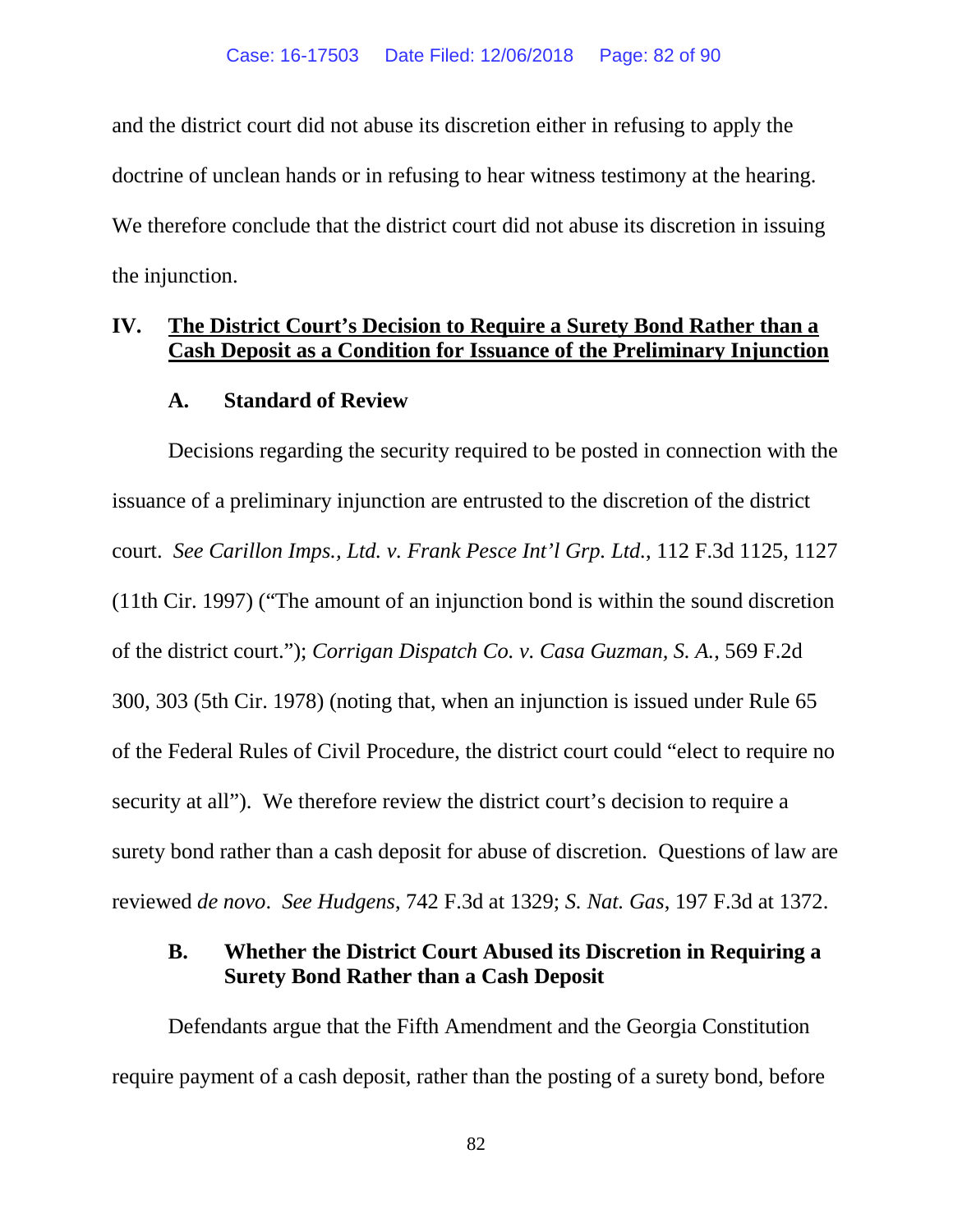Transcontinental can lawfully enter their properties. We address each argument in turn. $^{24}$  $^{24}$  $^{24}$ 

> 1. Whether the Fifth Amendment compels a district court to require a cash deposit as security for a preliminary injunction granting a plaintiff immediate access to an owner's real property in condemnation proceedings under the Natural Gas Act

The Fifth Amendment does not require that compensation be paid before a taking occurs. *See Williamson Cty.*, 473 U.S. at 194–95, 195 n.14; *see also Bragg v. Weaver*, 251 U.S. 57, 62 (1919). Instead, "all that is required is that a 'reasonable, certain and adequate provision for obtaining compensation' exist at the time of the taking." *Williamson Cty.*, 473 U.S. at 194 (quoting *Reg'l Rail Reorganization Act Cases*, 419 U.S. 102, 124–25 (1974)).

Defendants argue that a reasonable, certain, and adequate process for obtaining compensation does not exist "in the federal system" because federal courts have disagreed as to the measure of compensation to be awarded for a

<span id="page-82-0"></span><sup>&</sup>lt;sup>24</sup> We have jurisdiction in an appeal from the grant or denial of a preliminary injunction to reach matters that are "closely related" to the interlocutory order being appealed, so long as no relevant facts are at issue. *Callaway v. Block*, 763 F.2d 1283, 1287 n.6 (11th Cir. 1985). Here, the district court's December 2, 2016, bond order is closely related to its grant of a preliminary injunction because issuance of the injunction was conditioned on Transcontinental posting a bond in compliance with that order. Accordingly, we may review Defendants' legal challenges to the district court's December 2, 2016, bond order. However, we will not review the district court's decision as to the bond amounts, as Defendants' passing reference to that issue in their brief, without any discussion or citation of authority, is insufficient to raise the issue on appeal. *See, e.g.*, *Hamilton*, 680 F.3d at 1318–19; *Singh*, 561 F.3d at 1278–79; *Greenbriar, Ltd. v. City of Alabaster*, 881 F.2d 1570, 1573 n.6 (11th Cir. 1989).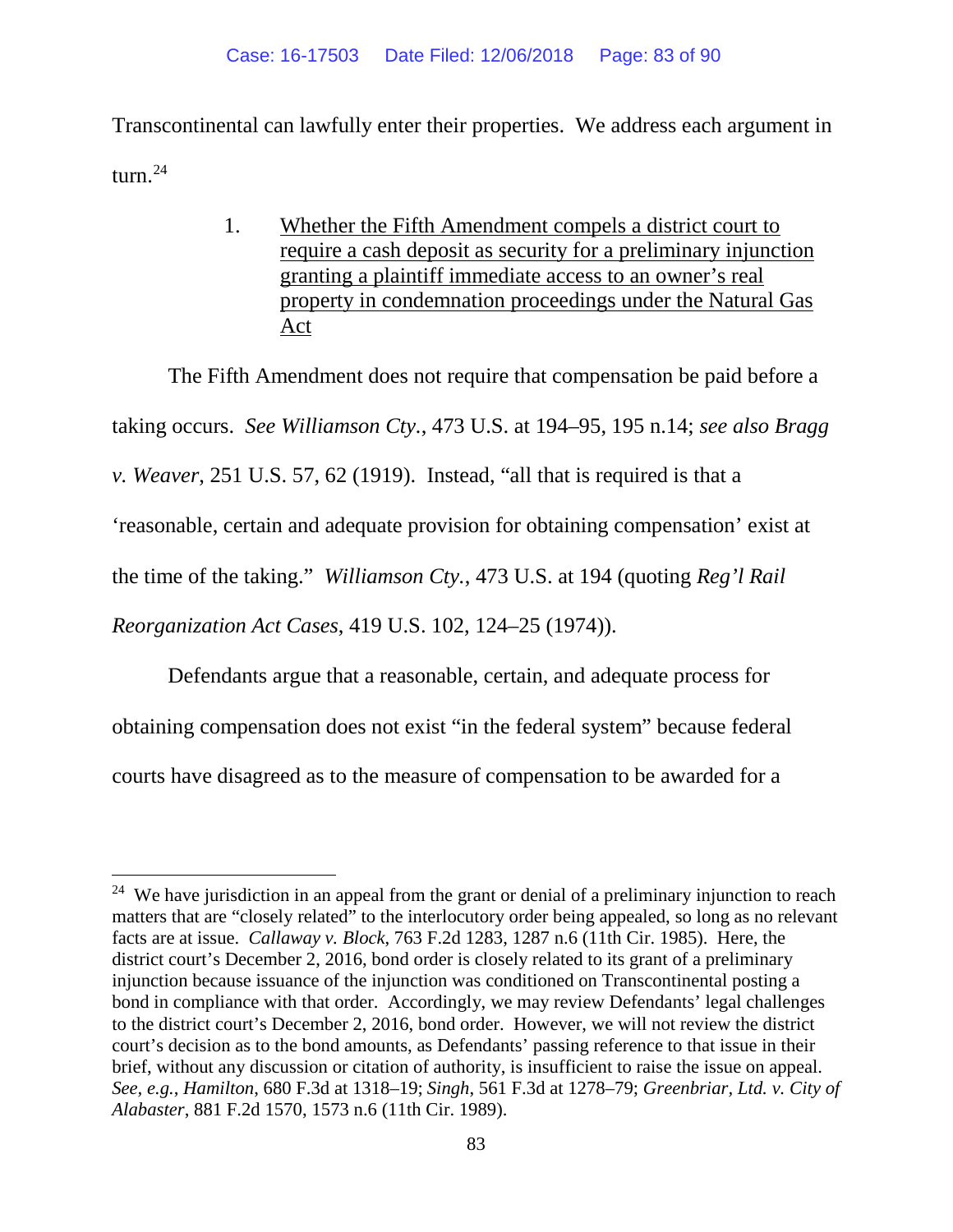pipeline company's use of a landowner's property before the underlying condemnation proceedings have concluded. Defendants' conclusion does not follow from their premise. That courts disagree as to the method for measuring compensation does not indicate the lack of an adequate process for determining compensation. A reasonable, certain, and adequate process exists so long as the landowner is afforded an "opportunity to be heard" on the issue of compensation. *Bragg*, 251 U.S. at 59; *see also Bailey v. Anderson*, 326 U.S. 203, 205 (1945); *Georgia v. City of Chattanooga*, 264 U.S. 472, 483 (1924); *Presley v. City of Charlottesville*, 464 F.3d 480, 490 (4th Cir. 2006). In federal condemnation proceedings, that process is governed by Rule 71.1(h) of the Federal Rules of Civil Procedure, and Defendants have pointed to nothing indicating that the procedures for determining compensation under Rule 71.1(h) are unconstitutional on their face. Accordingly, we reject Defendants' argument that no adequate procedure exists for the ascertainment of the just compensation due a landowner for a pipeline company's use of his property before the underlying condemnation proceedings have concluded.

Defendants were afforded pre-deprivation process before the district court, in addition to the opportunity for pre-deprivation process before FERC, and a reasonable, certain, and adequate process exists for Defendants to obtain compensation once their property is formally condemned. Accordingly, the district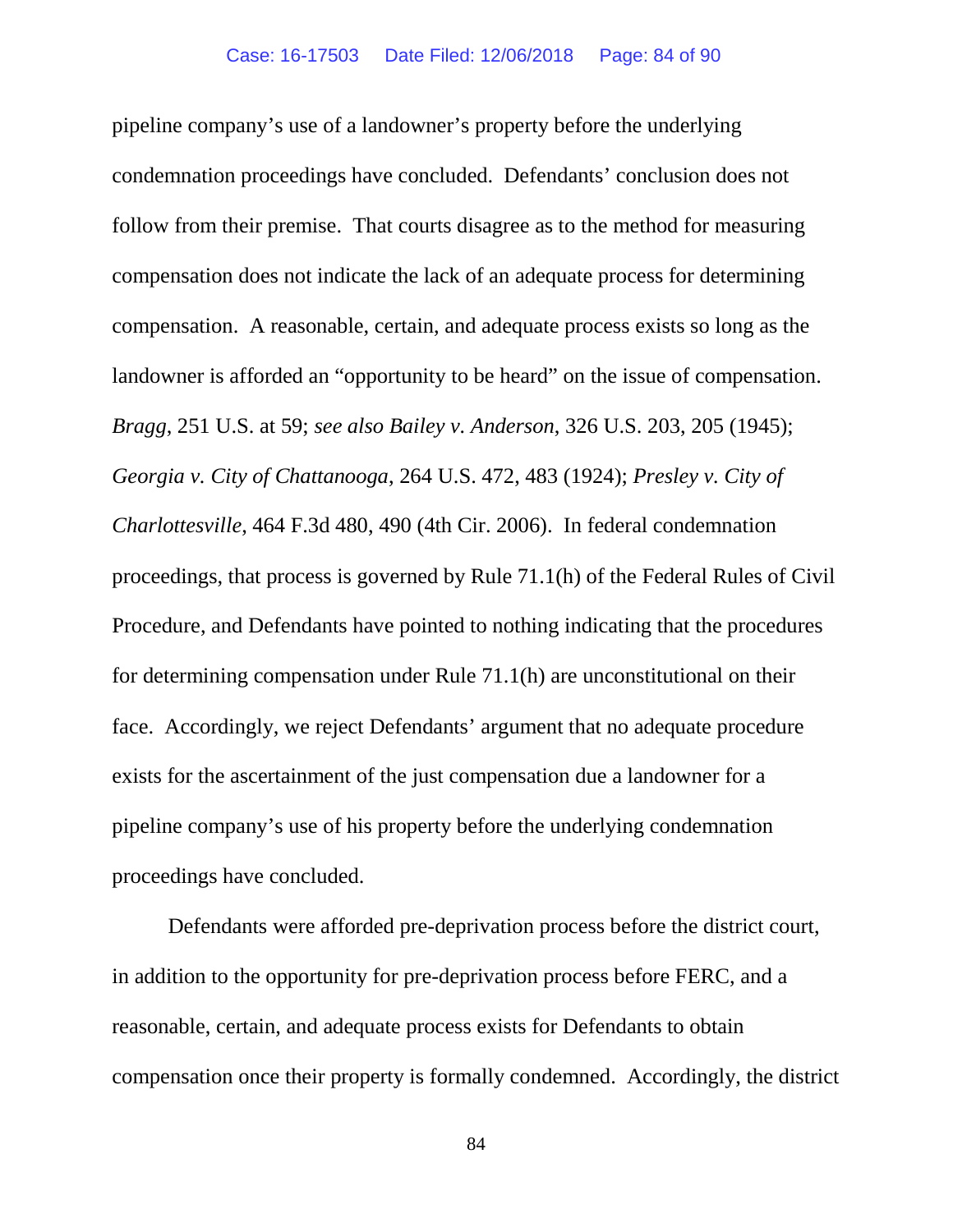court's decision to require Transcontinental to post a surety bond rather than a cash deposit does not violate the Fifth Amendment.

> 2. Whether the Georgia Constitution compels a district court to require a cash deposit as security for a preliminary injunction granting a plaintiff immediate access to a defendant's real property in condemnation proceedings under the Natural Gas Act

Defendants' argument that they are entitled to pre-taking compensation under the Georgia Constitution is also unavailing. Condemnation proceedings in federal court are governed by Rule 71.1 of the Federal Rules of Civil Procedure. *See* Fed. R. Civ. P. 71.1(a); *S. Nat. Gas*, 197 F.3d at 1375. Rule 71.1 provides that the plaintiff in a condemnation proceeding "must deposit with the court any money required by law as a condition to the exercise of eminent domain and may make a deposit when allowed by statute." Fed. R. Civ. P.  $71.1(j)(1)$ .

Because Transcontinental sought to condemn Defendants' properties under a federal statute, federal substantive law controls on the issue of whether a deposit is required. *See* Fed. R. Civ. P. 71.1 advisory committee's note to 1951 amendment (original report) (note to subdivision (j)) (indicating that the necessity of a deposit is governed by the substantive law under which the plaintiff seeks to condemn the relevant property); *see also* 12 Charles Alan Wright et al., Federal Practice and Procedure § 3054, at 289 (3d ed. 2004) (noting that Rule 71.1 "makes no change in the substantive law on when a deposit is required or permitted," and, therefore,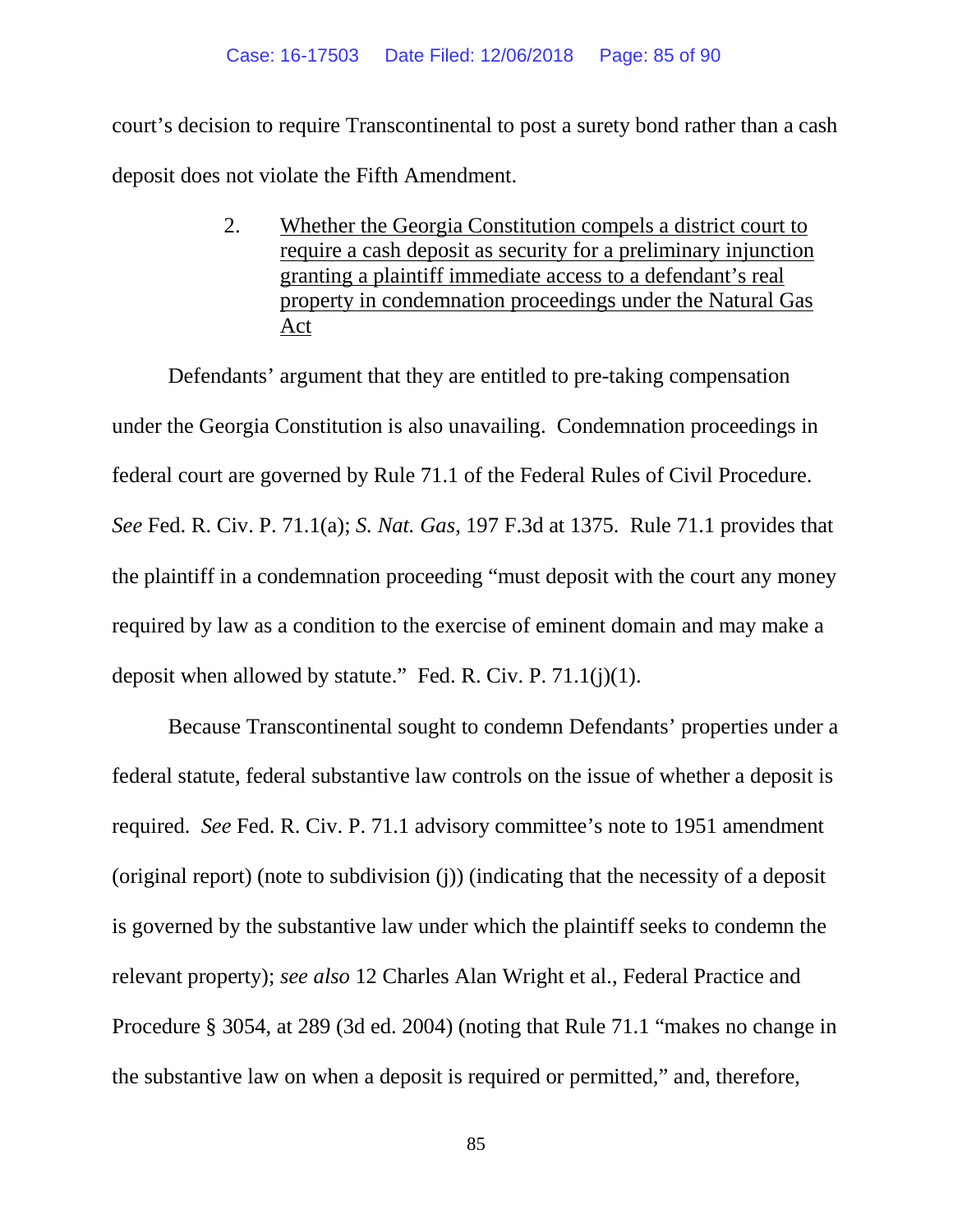"[i]f the state's power of eminent domain is invoked, the necessity for a deposit will be determined by state law, while federal statutes control in federal condemnations").

Section 7 of the Natural Gas Act does not require a cash deposit or any other type of security before a district court may exercise its equitable authority to issue a preliminary injunction granting a pipeline company immediate access to a particular piece of property. *See* 15 U.S.C. § 717f(h). Moreover, Rule 65(c) vests a district court with discretion in determining the amount and type of any security required. *See* Fed. R. Civ. P. 65(c) (providing that a court may issue a preliminary injunction only if the movant gives security "in an amount that the court considers proper"); *BellSouth Telecomms.*, 425 F.3d at 970–71; *Carillon Imps.*, 112 F.3d at 1127; *Corrigan Dispatch Co.*, 569 F.2d at 302–03. Because neither the Natural Gas Act nor Rule 65 require any particular type of security before a district court may issue a preliminary injunction, the district court had discretion to require Transcontinental to post a surety bond rather than a cash deposit as a condition to its issuance of the injunction.

Defendants' reliance on *Georgia Power Company v. Sanders*, 617 F.2d 1112 (5th Cir. 1980) (en banc), and *Sabal Trail Transmission, LLC v. Real Estate*, No. 1:16-CV-063-MW-GRJ, 2017 WL 2783995 (N.D. Fla. June 27, 2017), for a contrary conclusion is unpersuasive. In *Georgia Power*, the former Fifth Circuit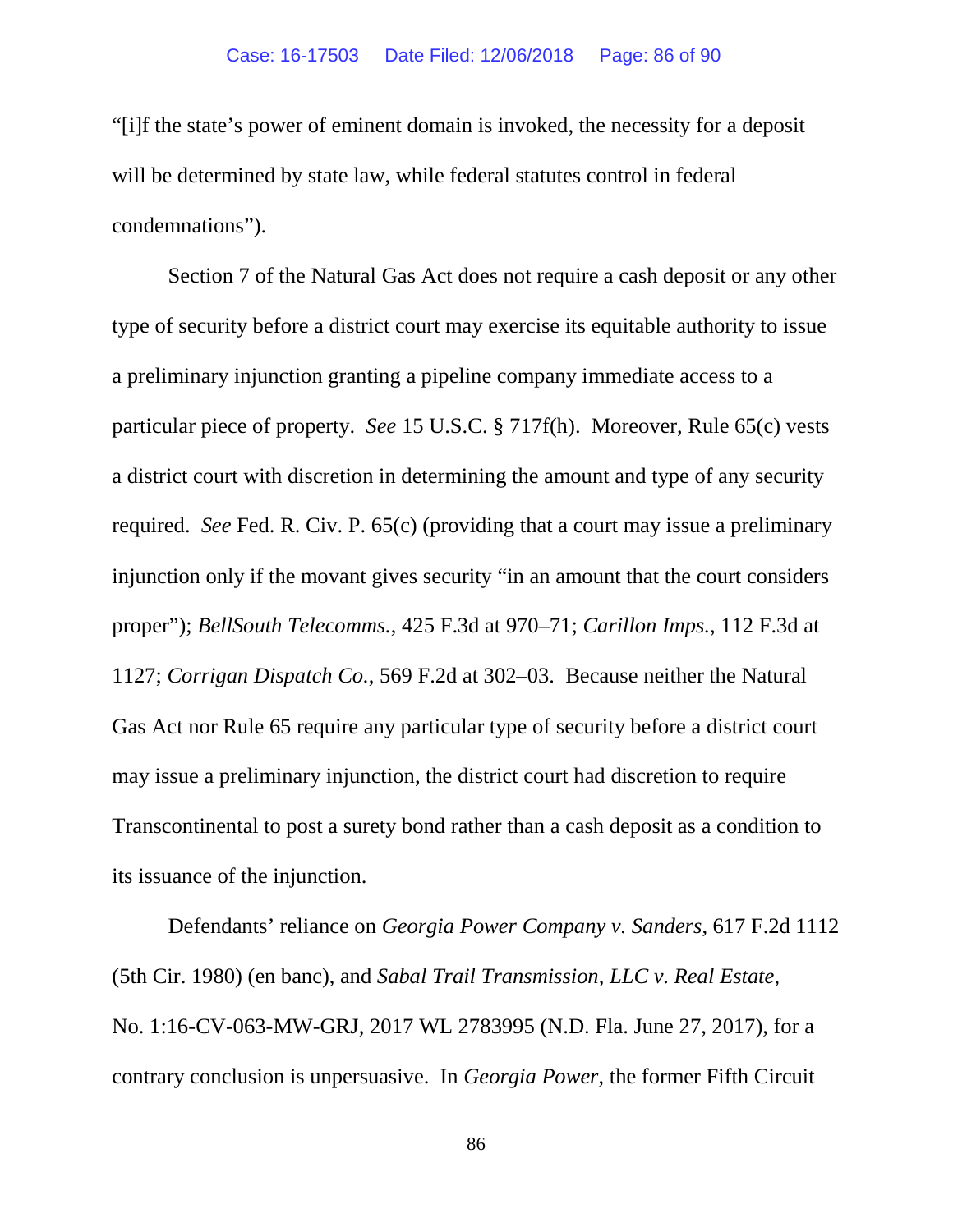held that state law should be applied as the applicable federal rule for determining the amount of compensation due to a landowner in condemnation proceedings under the Federal Power Act. *Ga. Power*, 617 F.2d at 1124. Because the Federal Power Act did not itself provide a rule for determining just compensation, the former Fifth Circuit was faced with the question of whether federal common law or state law should provide the substantive rule of decision. *See id.* at 1115. Analyzing several factors rooted in concerns of federalism, the former Fifth Circuit ultimately concluded that state law should be adopted as the federal rule. *See id.* at 1115–24. In *Sabal Trail*, the Northern District of Florida concluded that the holding in *Georgia Power* applies in condemnation proceedings under the Natural Gas Act, so that "state substantive law governs the compensation measure" in such proceedings. *Sabal Trail*, 2017 WL 2783995, at \*6.

Here, the district did not finally determine the matter of just compensation. Instead, the district court exercised its inherent equitable authority to issue a preliminary injunction in accordance with the requirements of Rule 65. Rule 65 provides a governing rule for determining the amount and type of security required, and that rule is court discretion. *See* Fed. R. Civ. P. 65(c); *BellSouth Telecomms.*, 425 F.3d at 970–71; *Carillon Importers*, 112 F.3d at 1127; *Corrigan Dispatch Co.*, 569 F.2d at 302–03. Because Rule 65(c) provides a clear rule of decision, we need not decide whether federal common law or state law would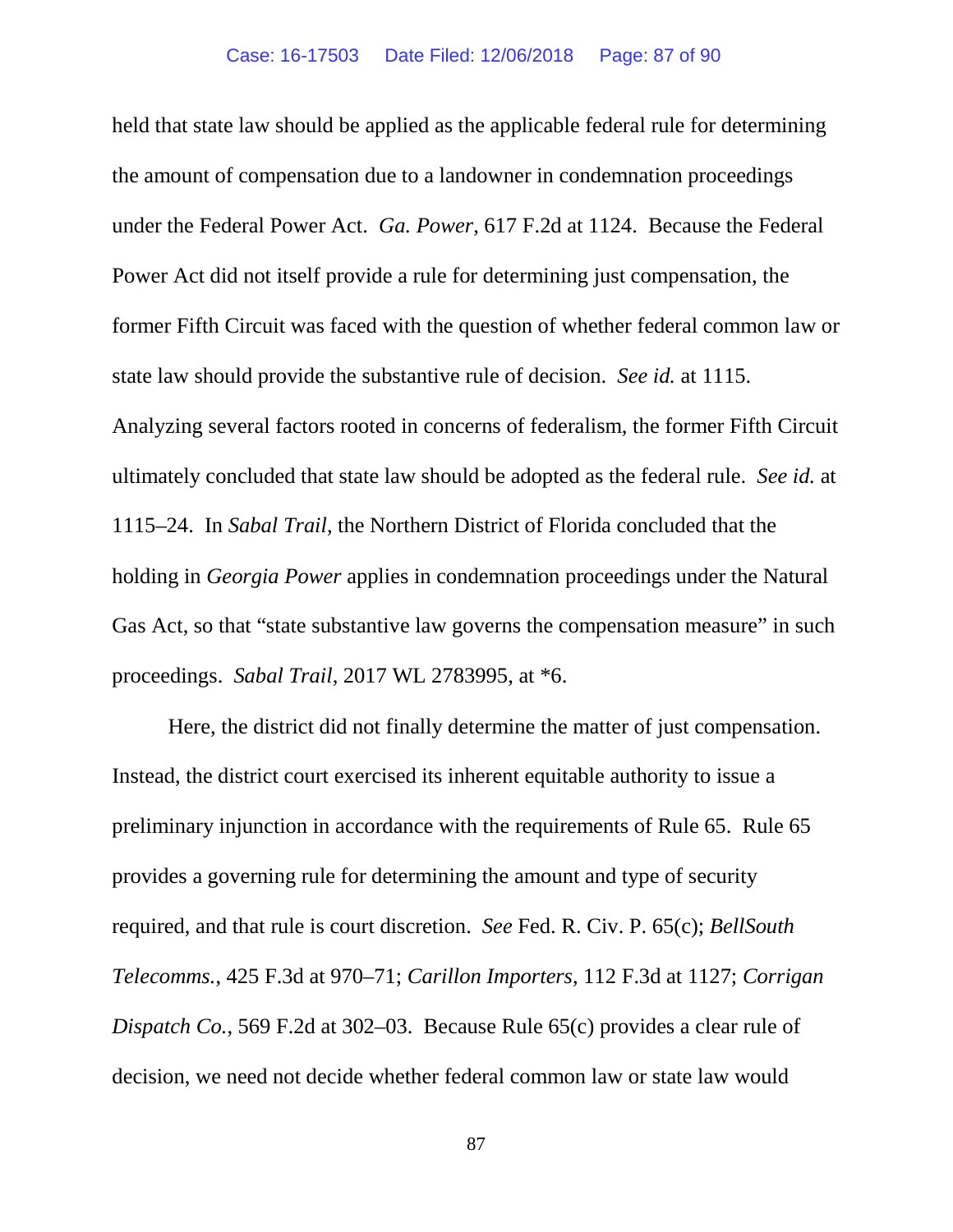provide a contrary rule. *Cf. Ga. Power*, 617 F.2d at 1115 (concluding that, because the relevant statute did not "specify the appropriate rule of decision," this Court was required to decide whether federal common law or state law should provide the applicable rule for determining just compensation in condemnation proceedings under the Federal Power Act). Stated plainly: Rule 65(c)—not the Georgia Constitution—is the rule that governs the type of security required when a district court issues a preliminary injunction in federal condemnation proceedings.

# 3. Whether the deposit requirement found in 40 U.S.C. § 3114 controls

Defendants' argument that we should infer that either the Natural Gas Act or the Federal Rules of Civil Procedure contains a deposit requirement because 40 U.S.C. § 3114 contains such a requirement is unpersuasive. First, the instant condemnation proceedings were brought pursuant to 15 U.S.C. § 717f(h), not 40 U.S.C. § 3114, which applies to condemnation proceedings brought in the name of the United States. Second, § 3114 provides that, upon filing a declaration of taking and depositing an estimated amount of compensation, title to the condemned land immediately vests in the government. 40 U.S.C. § 3114(b)(1). In the context of a preliminary injunction, however, title does not immediately transfer from the landowner to the movant. *See Sage*, 361 F.3d at 825 (citing *Danforth v. United States*, 308 U.S. 271, 284–85 (1939)). Accordingly, if it is later determined that the preliminary injunction should not have been issued—and thus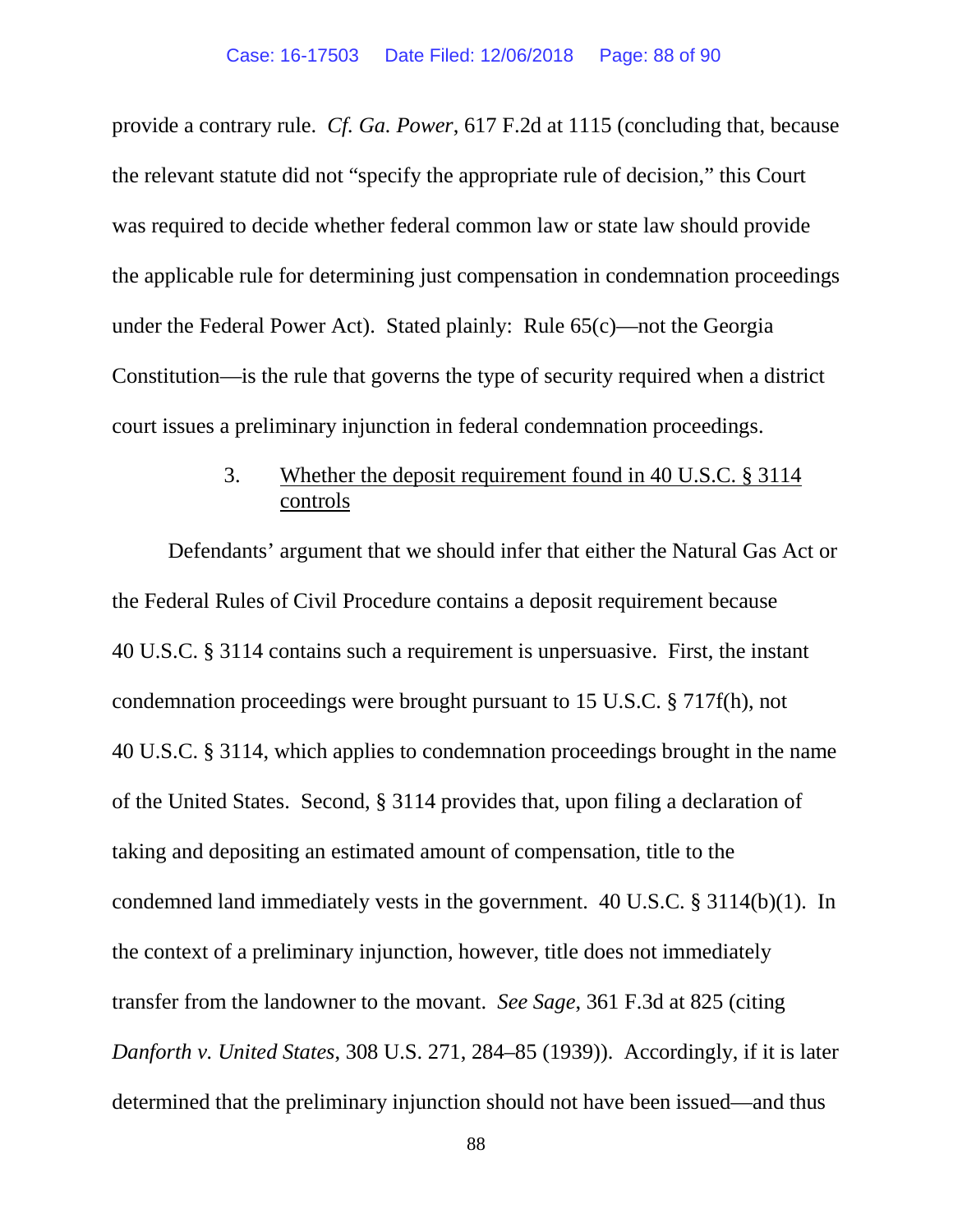that the movant is ultimately not entitled to possession—then the landowner will retain title to his land and may recover damages from the movant. *See id.* at 825– 26 (indicating that, if a natural gas company's "deposit (or bond) is less than the final compensation awarded, and the company fails to pay the difference within a reasonable time, 'it will become a trespasser, and liable to be proceeded against as such'" (quoting *Cherokee Nation v. S. Kan. Ry. Co.*, 135 U.S. 641, 660 (1890))); *cf.* Fed. R. Civ. P. 65(c) (stating that the security required for a preliminary injunction is "an amount that the court considers proper to pay the costs and damages sustained by any party found to have been wrongfully enjoined or restrained").

In short, careful review of the record and the cited statutory authority provides no basis for concluding that the district court abused its discretion in requiring Transcontinental to post a surety bond in an amount equal to twice the appraised values of the easements before allowing Transcontinental to access Defendants' properties. In other words, the district court did not abuse its discretion in ordering Transcontinental to post a surety bond rather than a cash deposit.

### **CONCLUSION**

We conclude that the district court properly granted summary judgment in favor of Transcontinental on its claim for condemnation under the Natural Gas Act.